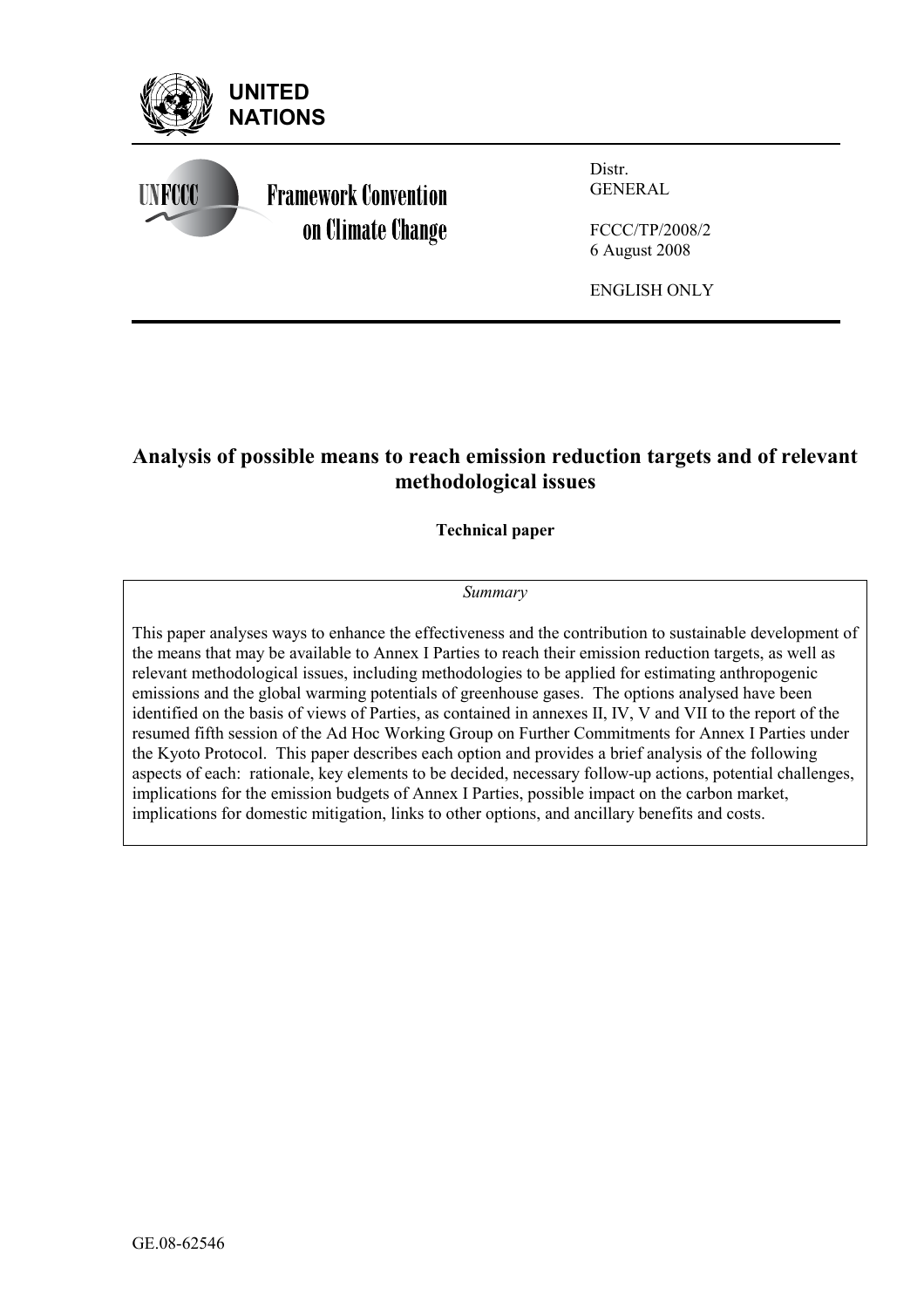# **CONTENTS**

|           |             |                                                                                                                                              | Paragraphs  | Page |
|-----------|-------------|----------------------------------------------------------------------------------------------------------------------------------------------|-------------|------|
| I.        |             |                                                                                                                                              | $1 - 5$     | 4    |
|           | A.          |                                                                                                                                              | 1           | 4    |
|           | <b>B.</b>   |                                                                                                                                              | $2 - 4$     | 4    |
|           | $C$ .       | Possible action by the Ad Hoc Working Group on Further<br>Commitments for Annex I Parties under the Kyoto Protocol                           | 5           | 4    |
| $\prod$ . |             | METHODOLOGICAL APPROACH TO THE PAPER                                                                                                         | $6 - 9$     | 4    |
| Ш.        |             | POSSIBLE IMPROVEMENTS TO EMISSIONS TRADING AND<br>THE PROJECT-BASED MECHANISMS UNDER THE KYOTO                                               | $10 - 184$  | 6    |
|           | A.          |                                                                                                                                              | $16 - 78$   | 7    |
|           | <b>B.</b>   |                                                                                                                                              | $79 - 134$  | 25   |
|           | $C$ .       |                                                                                                                                              | $135 - 170$ | 35   |
|           | D.          |                                                                                                                                              | $171 - 186$ | 45   |
| IV.       |             | ADDRESSING THE DEFINITIONS, MODALITIES, RULES<br>AND GUIDELINES FOR THE TREATMENT OF LAND USE,<br>LAND-USE CHANGE AND FORESTRY IN THE SECOND | 187-215     | 48   |
|           | A.          |                                                                                                                                              | 190-198     | 49   |
|           | <b>B.</b>   |                                                                                                                                              | 199-200     | 54   |
|           | $C_{\cdot}$ | Options applicable to either an activity-based or a land-based<br>approach to land use, land-use change and forestry                         | $201 - 212$ | 55   |
|           | D.          |                                                                                                                                              | $213 - 215$ | 60   |
| V.        |             | APPROACHES TARGETING SECTORAL EMISSIONS IN                                                                                                   | 216-219     | 62   |
| VI.       |             | BROADENING THE COVERAGE OF GREENHOUSE GASES,                                                                                                 | $220 - 228$ | 63   |
|           | A.          |                                                                                                                                              | $220 - 223$ | 63   |
|           | <b>B.</b>   |                                                                                                                                              | 224-227     | 65   |
|           | C.          |                                                                                                                                              | 228         | 65   |
| VII.      |             |                                                                                                                                              | 229-242     | 66   |
|           | A.          |                                                                                                                                              | 229-232     | 66   |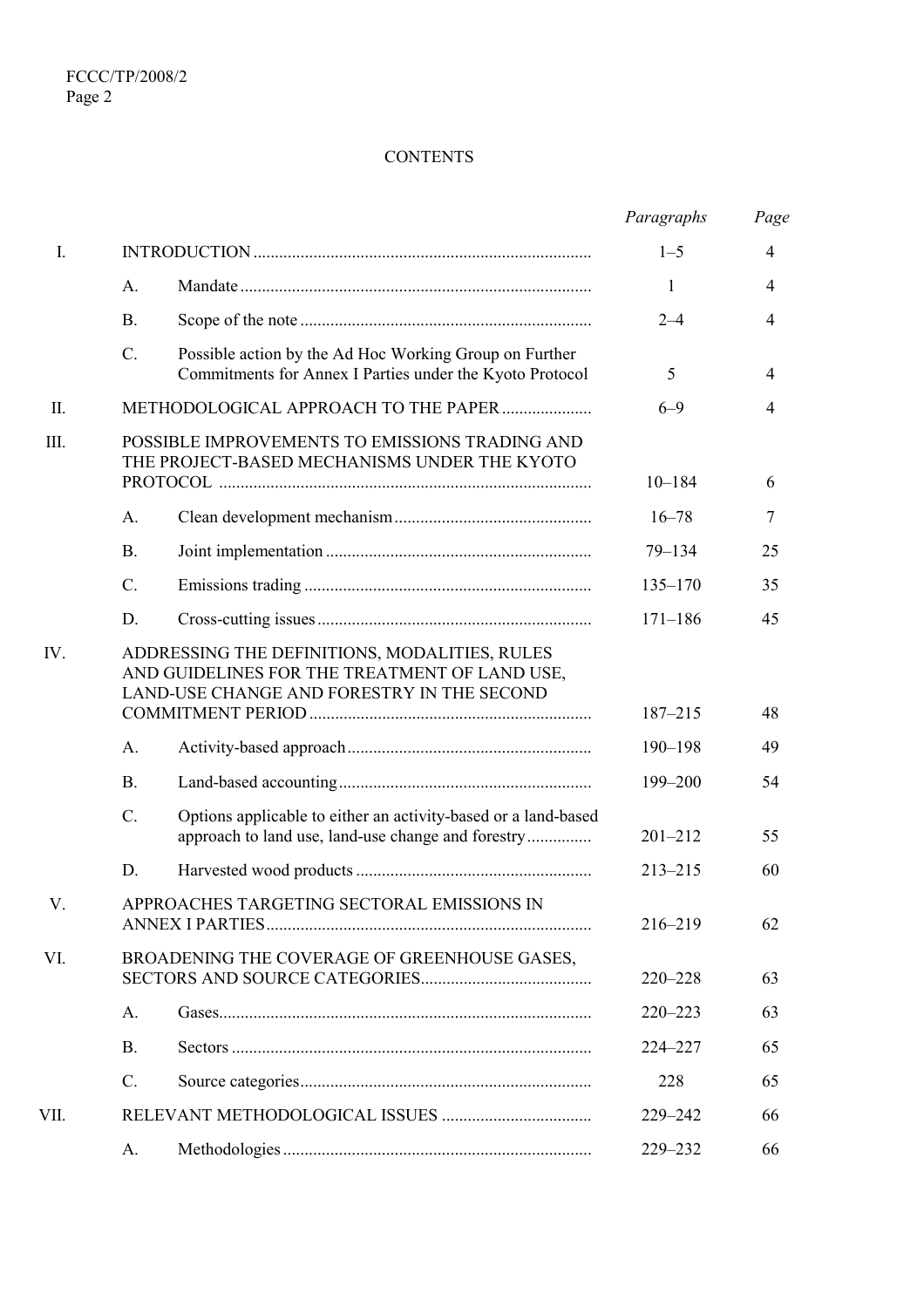| FCCC/TP/2008/2 |
|----------------|
| Page 3         |

|             | Global warming potentials and other metrics to compare the<br><b>B.</b><br>$233 - 242$                                            | 67 |
|-------------|-----------------------------------------------------------------------------------------------------------------------------------|----|
|             | Annexes                                                                                                                           |    |
| $I_{\cdot}$ | Additional background information on land use, land-use change                                                                    | 72 |
| Π.          |                                                                                                                                   | 75 |
| Ш.          | Matching sectors and source categories listed in Annex A to the<br>Kyoto Protocol with the categories in the 2006 IPCC Guidelines | 76 |
| IV.         | Global warming potentials and global temperature potentials                                                                       | 78 |
| V.          |                                                                                                                                   | 87 |
| VI.         |                                                                                                                                   | 89 |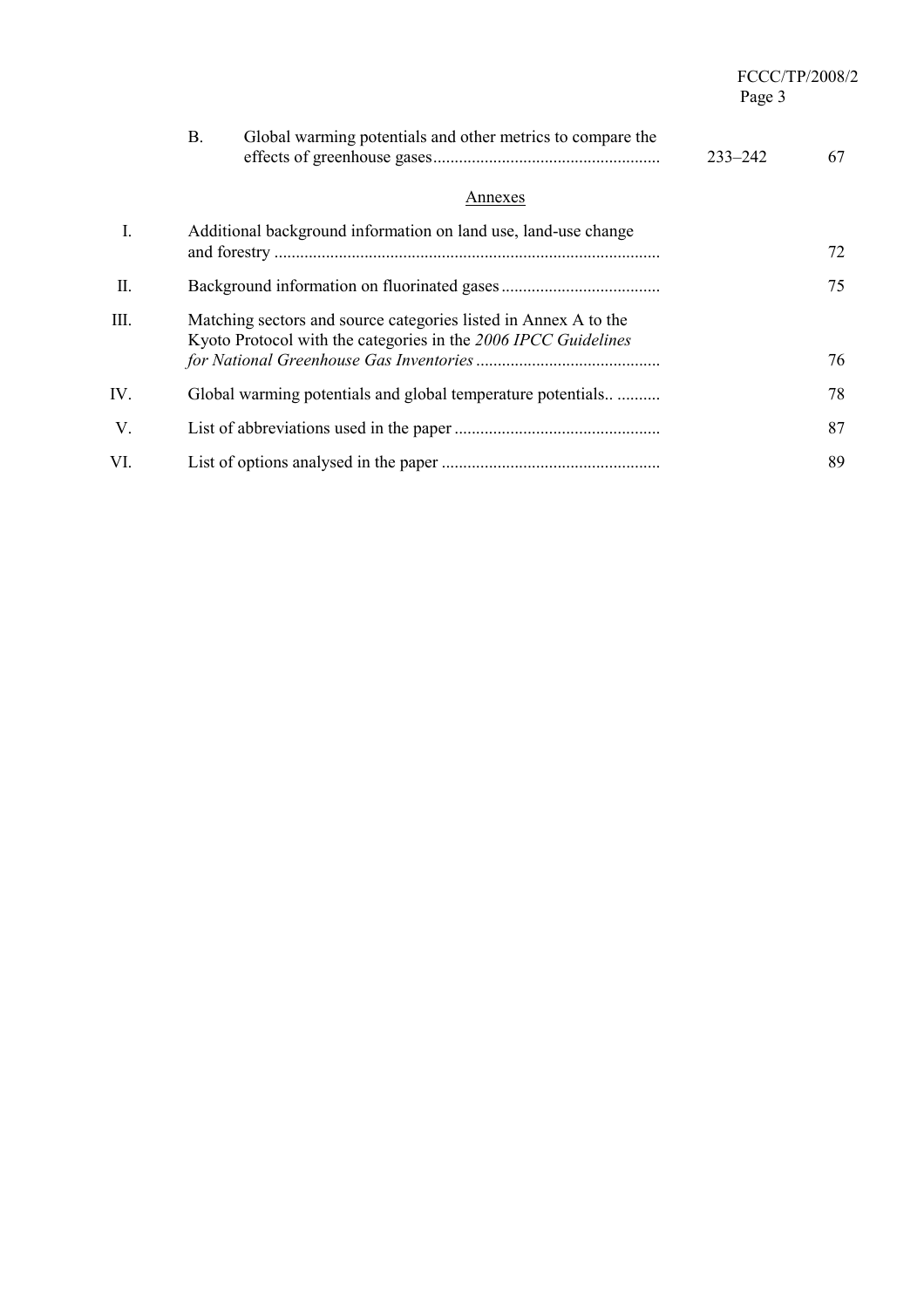# **I. Introduction**

# **A. Mandate**

1. At its resumed fourth session, the Ad Hoc Working Group on Further Commitments for Annex I Parties under the Kyoto Protocol (AWG-KP) agreed to adopt, at the first part of its sixth session, conclusions on the tasks set out in paragraph 17 (b) (i) and (ii) of its work programme.<sup>1</sup> It requested the secretariat to prepare, by July 2008, a technical paper on these matters.

# **B. Scope of the note**

2. In line with paragraph 17 (b) (i) of the work programme, this paper analyses ways to enhance the effectiveness and contribution to sustainable development of the means that may be available to Annex I Parties to reach their emission reduction targets (hereinafter referred to as the means). These means include emissions trading and the project-based mechanisms under the Kyoto Protocol; the rules to guide the treatment of land use, land-use change and forestry (LULUCF); the greenhouse gases (GHGs), sectors and source categories to be covered; and possible approaches targeting sectoral emissions. In line with paragraph 17 (b) (ii) of the work programme, relevant methodological issues, including the methodologies to be applied for estimating anthropogenic emissions and the global warming potentials of GHGs (hereinafter referred to as methodological issues), are considered.

3. Substantive discussions on the matters referred to in paragraph 2 above were initiated at the first part of the fifth session of the AWG-KP. At this session, the AWG-KP held a thematic workshop on the means. At its resumed fifth session, the AWG-KP held a round table on the means and a workshop on methodological issues. At the same session, the Chair of the AWG-KP compiled views expressed by Parties on the means and on methodological issues. These views are contained in annexes II, IV, V and VII to the report of the resumed fifth session of the AWG-KP<sup>2</sup> and, together with paragraph 17 (b) (i) and (ii) of the work programme, form the basis for identifying the options analysed in this paper (see annex VI).

4. Chapter II of this paper describes the methodological approach followed in the analysis of the different options. Chapters III to VI identify specific options for enhancing the effectiveness and contribution to sustainable development for each of the means, on the basis of the views expressed by Parties at the resumed fifth session of the AWG-KP. A brief description of the current rules governing the means as well as an analysis of each option is presented in these chapters. Chapter VII does the same in relation to the methodological issues raised at the resumed fifth session.

# **C. Possible action by the Ad Hoc Working Group on Further Commitments for Annex I Parties under the Kyoto Protocol**

5. The AWG-KP may wish to make use of the information contained in this technical paper in its work leading to the adoption of conclusions referred to in paragraph 1 above.

# **II. Methodological approach to the paper**

6. This paper analyses the options identified on the basis of the views of Parties referred to in paragraph 3 above. In some cases, the options are based on several such views; in others, it was evident that the options could be implemented in a number of different ways. The options identified here

<sup>&</sup>lt;sup>1</sup> FCCC/KP/AWG/2006/4.

 $2$  FCCC/KP/AWG/2008/3.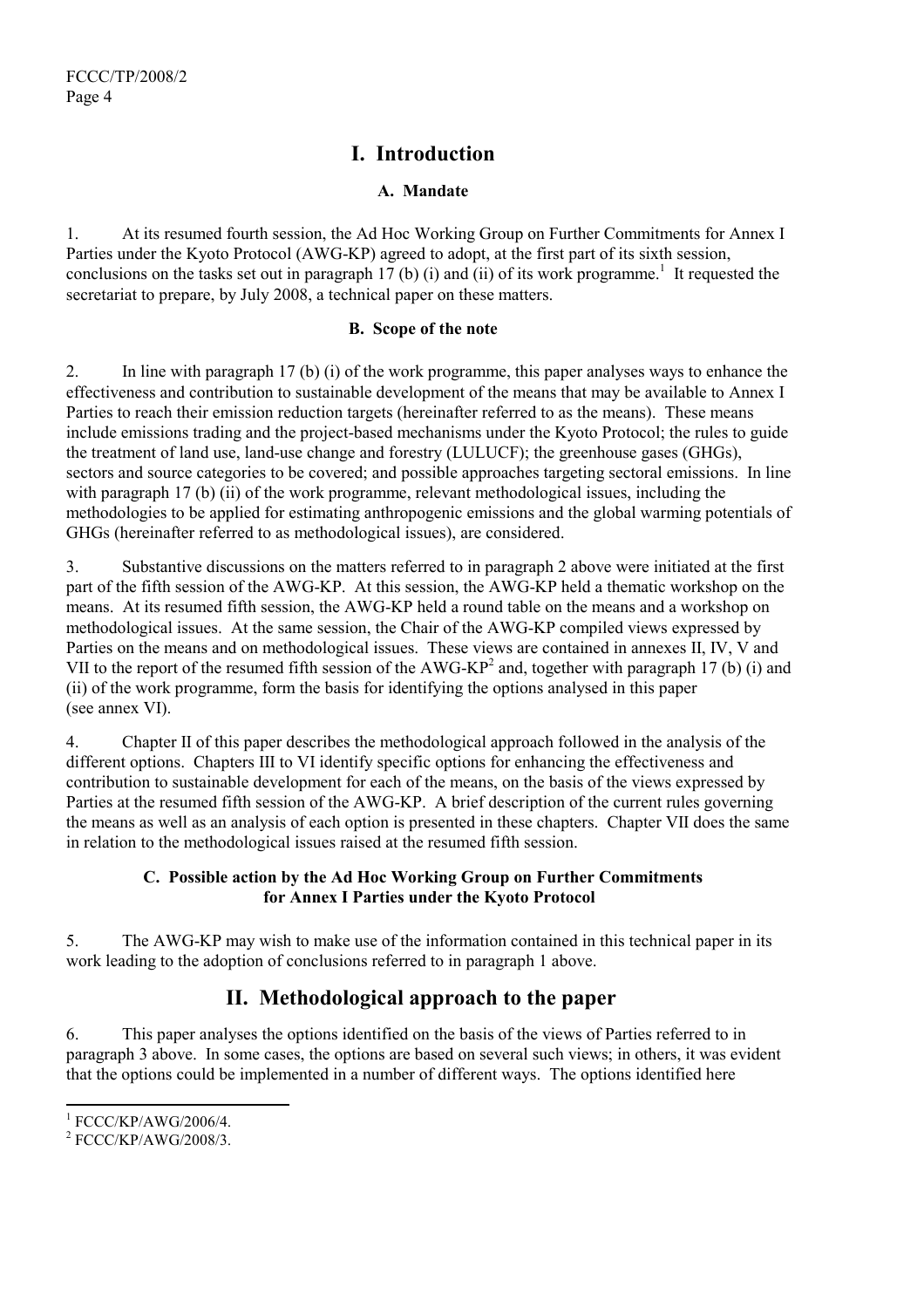therefore do not constitute an exhaustive list; they are intended to help to clarify key aspects on which decisions would need to be taken. The range of possible variants also means that, in the absence of further guidance, it has not always been possible to analyse the implications of the means in great depth.

- 7. The analysis of the options contained in chapters III to VII addresses the following the aspects:
	- (a) **Current situation:** Key current rules relating to the options are noted;
	- (b) **Description:** Each option is briefly described. For options with a number of possible variants, the descriptions seek to clarify key distinguishing features;
	- (c) **Rationale:** Key arguments made during the fifth session of the AWG-KP in favour of the options are listed;
	- (d) **Key elements to be decided:** In the case of emissions trading and the project-based mechanisms, some issues are listed that would need to be addressed if the option in question were to be further considered;
	- (e) **Necessary follow-up actions:** Many options, if adopted, would require follow-up actions or decisions by the Conference of the Parties serving as the meeting of the Parties to the Kyoto Protocol (CMP); such possible actions are identified;
	- (f) **Potential challenges:** Each option may introduce new potential challenges, either from developing policies at the international level or from implementing them. These are listed together with potential solutions, where evident;
	- (g) **Implications for the emission budgets of Annex I Parties:** This refers to the allowable emissions of Annex I Parties, as recorded in their emissions inventories. Implications for these emission budgets arise via impacts on their assigned amounts as a result of changes in the total emissions or removals covered by the commitments of Annex I Parties, their use of the Kyoto mechanisms and their LULUCF activities (or the way in which any of these are calculated). All such implications are considered on the assumption that no other rules are changed by the option in question. Where possible, implications are assessed and presented in relation to the total GHG emissions of Annex I Parties in 1990 (hereinafter referred to as 1990 Annex I emissions). Such calculations exclude LULUCF and international aviation and marine bunker fuels; $3$
	- (h) **Impact on the carbon market:** A preliminary indication of possible changes to the supply and demand for tradable units under the Kyoto Protocol resulting from changes to the means. Where possible, this is presented in qualitative terms (e.g. negligible, small or large changes in supply or demand of tradable units resulting from the implementation of a given option, relative to a situation where the option has not been implemented);
	- (i) **Implications for domestic mitigation:** Indications are given as to likely changes in mitigation action that is undertaken domestically;
	- (j) **Potential links to other options:** Other options analysed in this paper are noted where it may be useful to consider the options together;

<sup>&</sup>lt;sup>3</sup> Emissions of Annex I Parties in 1990 were 18,539 million tonnes carbon dioxide equivalent (source: UNFCCC GHG data interface

 $\text{Khttp://unfccc.int/ghg-data/ghg-data unfccc/time series}$  annex i/items/3814.php>, as at July 2008).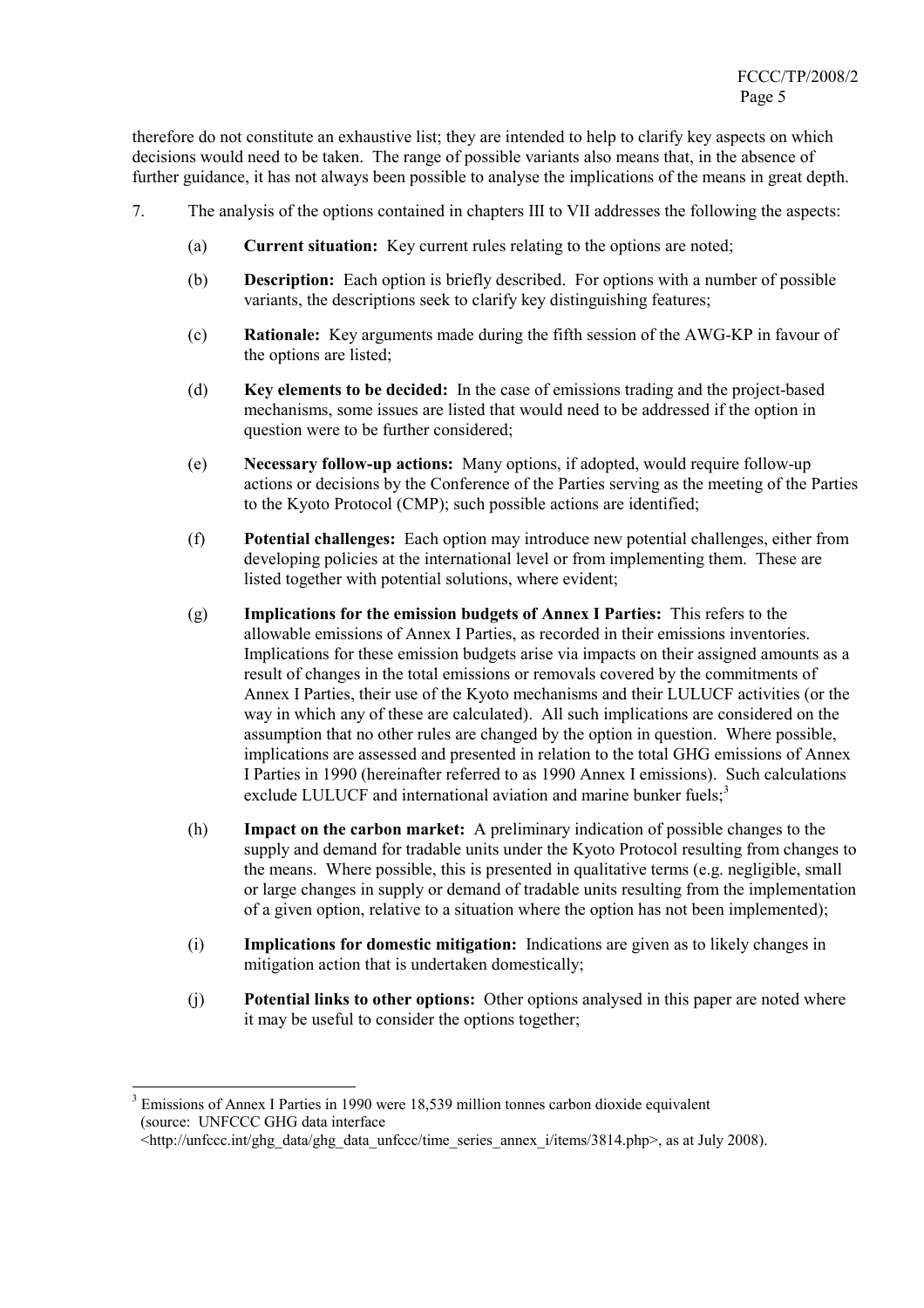FCCC/TP/2008/2 Page 6

> (k) **Ancillary benefits and costs:** Possible implications for sustainable development and other ancillary benefits and costs are described. As this assessment is subjective, the information contained in the tables should be regarded only as examples of such benefits and costs.

8. Where possible, the analysis has been presented in tabular form in order to enhance the readability of the paper. The chapters vary to some extent in their presentation of material, in order to best communicate the different information for each means.

9. The estimates of emissions relating to LULUCF have been calculated on the basis of the current trends and the economic mitigation potentials from the Intergovernmental Panel on Climate Change (IPCC) Fourth Assessment Report (AR4). Reporting of agricultural non-carbon dioxide ( $CO<sub>2</sub>$ ) emissions are not included in the calculations, in accordance with current reporting practices. The quantitative estimates on the emission budget should be regarded as preliminary.

# **III. Possible improvements to emissions trading and the project-based mechanisms under the Kyoto Protocol**

10. Emissions trading and the two project-based mechanisms, the clean development mechanism (CDM) and joint implementation (JI), are defined in Articles 6, 12 and 17 of the Kyoto Protocol. They are market-based mechanisms which seek to direct economic incentives towards the mitigation of climate change and involve the private sector in such mitigation activity.

11. The AWG-KP, at the first part of its fifth session, agreed that the market mechanisms under the Kyoto Protocol should continue to be available to Annex I Parties as means to meet their emission reduction targets. It further agreed to consider, with due attention to improving the environmental integrity of the Kyoto Protocol, in particular, possible improvements to emissions trading and the projectbased mechanisms regarding their scope, effectiveness, efficiency, accessibility, contribution to sustainable development, capacity to generate co-benefits and the transfer of technology.<sup>4</sup>

12. In the context of possible improvements to emissions trading and the project-based mechanisms, Parties have raised the following issues during their discussions under the AWG-KP:

- (a) The need to promote the environmental integrity of the Kyoto Protocol and the contribution of the mechanisms to sustainable development;
- (b) The need to ensure that the use of such mechanisms is supplemental to the implementation of domestic actions at the disposal of Annex I Parties;
- (c) The importance of strengthening the use of the market-based mechanisms, including through further expanding their reach and moving towards a global carbon market with a single market price for carbon; this may be achieved through increasing the range of technologies, sectors and gases covered by market-based mechanisms and enhancing the participation of Parties in such measures;
- (d) The importance of engaging the private sector, driving long-term investment decisions and maintaining sufficient stability in the rules of the mechanisms;
- (e) The importance of implementing measures to complement market approaches;
- (f) The importance of stringency in setting emission reduction obligations as the primary factor in ensuring that market prices remain sufficiently high to drive mitigation action.

<sup>4</sup> FCCC/KP/AWG/2008/2, paragraphs 18 and 21.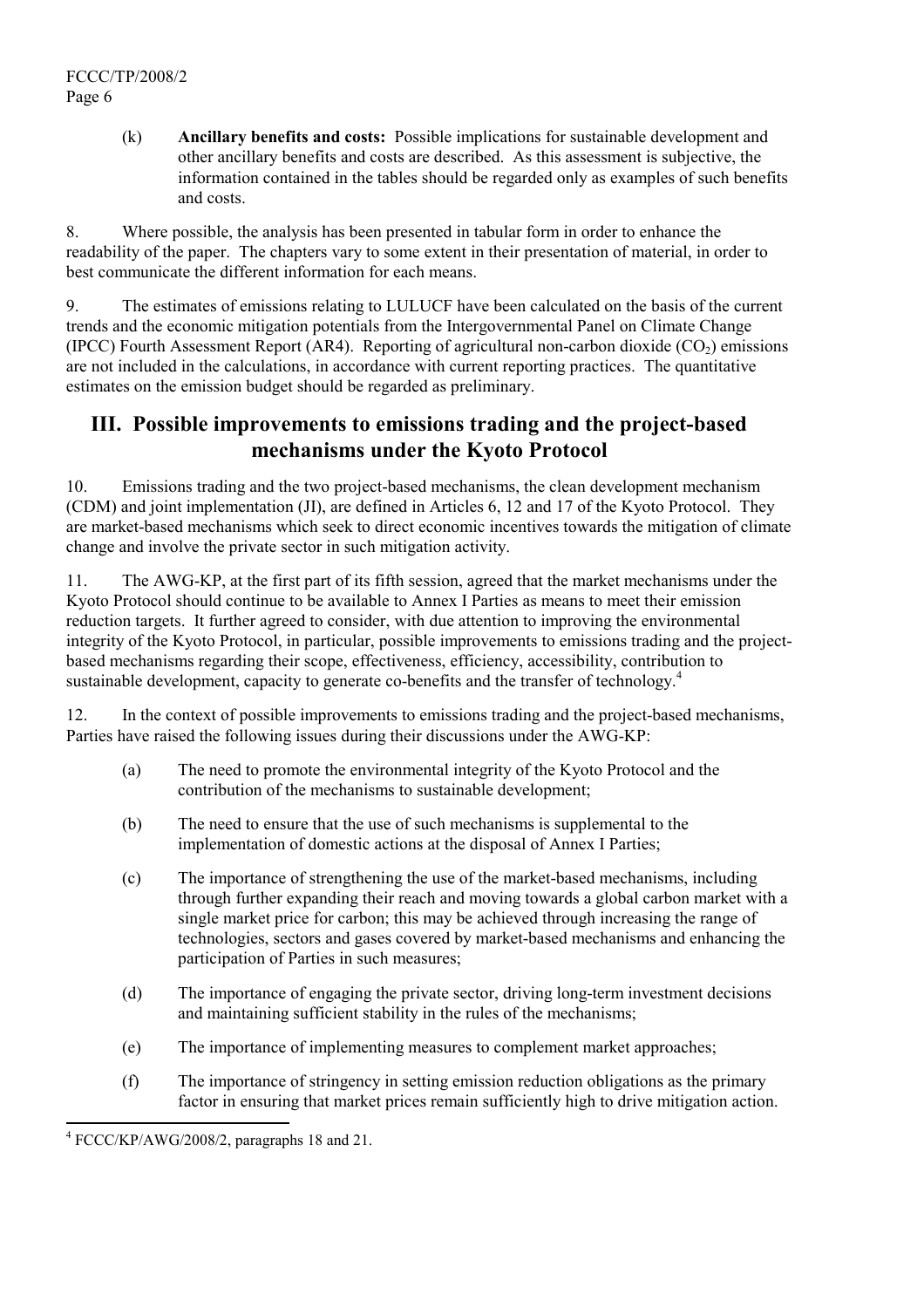13. Every effort has been made to reflect the views of Parties compiled by the Chair of the AWG-KP, as contained in the report of the resumed fifth session of the  $AWG-KP$ ,<sup>5</sup> when analysing the options in this chapter, except where it was noted that such views are being considered under a separate process or where discussion of the views needs to first be informed by outcomes from the consideration of nonpermanence and other methodological issues in the context of LULUCF. In some cases, several views have been considered together as a single option. Some options may complement other options, while others may be seen as alternatives.

14. The options identified in relation to emissions trading concern the rules that govern trading among Annex I Parties under Article 17 of the Kyoto Protocol and do not seek to prescribe other aspects of emissions trading schemes established as national policies by Parties.

15. The AWG-KP, at its resumed fifth session, noted that a number of issues relating to the Kyoto mechanisms had been identified by Parties during the session that may be considered for possible application within the current commitment period. The AWG-KP recommended that the CMP may consider a list of such issues, as compiled by the Chair of the AWG-KP under his responsibility, at its fourth session (December 2008).<sup>6</sup>

## **A. Clean development mechanism**

## **Option 3.1: Allow new nuclear plants as clean development mechanism project activities**

## *Current situation*

16. Annex I Parties are to refrain from using certified emission reductions (CERs) generated from nuclear facilities to meet their emission commitments under Article 3, paragraph.1.<sup>7</sup>

#### *Description*

17. Under this option, activities relating to new nuclear facilities could be registered under the CDM, and Annex I Parties could use credits generated by such project activities for compliance purposes.<sup>8</sup> Detailed options have not been provided by Parties. It would be possible to define specific criteria or requirements for activities that may be included, for example in relation to time frames, the contribution to sustainable development or the transfer of environmentally safe and sound technology and know-how.

| Analysis |  |
|----------|--|
|          |  |

| <b>Rationale</b>                                                          | To increase the potential for reducing emissions in non-Annex I<br>Parties, thus enhancing the cost-effectiveness of achieving overall<br>emission commitments |
|---------------------------------------------------------------------------|----------------------------------------------------------------------------------------------------------------------------------------------------------------|
| Key elements to be decided                                                | Specific criteria or requirements for eligible activities                                                                                                      |
| <b>Necessary follow-up actions</b>                                        | CDM Executive Board would need to approve methodologies                                                                                                        |
| <b>Potential challenges</b>                                               | Uncertain but potentially large increase in CER supply<br>Assessment of additionality in the context of other support provided<br>to the technology            |
| <b>Implications for the emission</b><br><b>budgets of Annex I Parties</b> | Potentially large increase in CER supply would allow higher<br>٠<br>emissions by Annex I Parties                                                               |
| Impact on the carbon market                                               | Potentially large increase in CER supply; new nuclear plants could                                                                                             |

 $^{5}$  FCCC/KP/AWG/2008/3, annex II.

 $6$  FCCC/KP/AWG/2008/3, annex III.

Decision 17/CP.7.

<sup>8</sup> FCCC/KP/AWG/2008/3, annex II, paragraph 1 (d).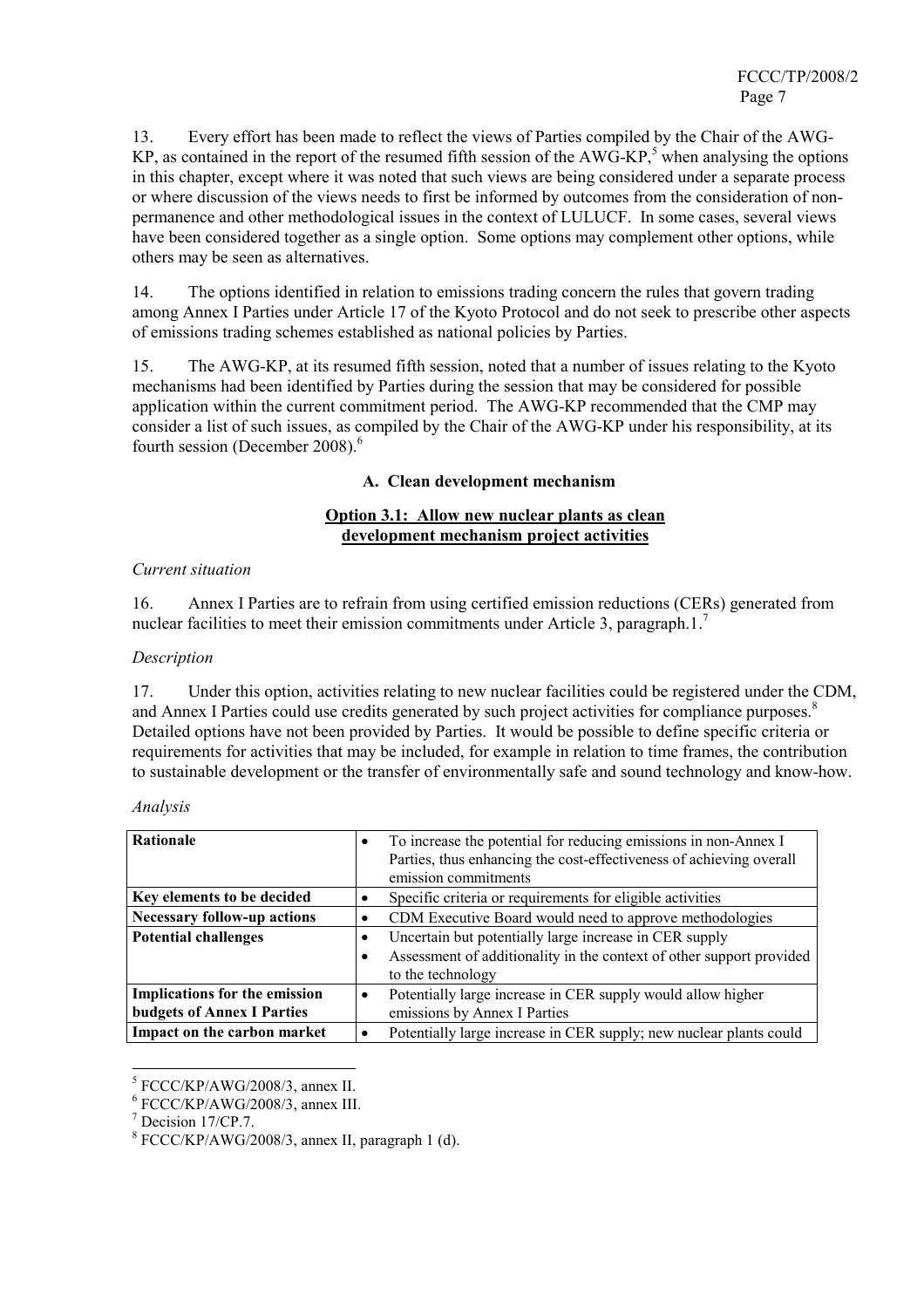|                                         |           | generate 350 to 620 million CERs in the year 2030 depending upon<br>the mix of generation sources displaced. <sup>a</sup> This compares with a   |
|-----------------------------------------|-----------|--------------------------------------------------------------------------------------------------------------------------------------------------|
|                                         |           | projected annual supply of CERs of about 320 million and<br>estimated demand for compliance units of 487 million per year for<br>$2008 - 2012^b$ |
|                                         | ٠         | Potentially significant downward pressure on CER prices                                                                                          |
|                                         |           | Possible reduction in incentives for other technologies                                                                                          |
| <b>Implications for domestic</b>        |           | Greatly reduced domestic mitigation needed by Annex I Parties to                                                                                 |
| mitigation                              |           | meet their emission commitments, due to increased supply and                                                                                     |
|                                         |           | lower prices of CERs                                                                                                                             |
| <b>Potential links to other options</b> | $\bullet$ | None identified                                                                                                                                  |
| <b>Ancillary benefits and costs</b>     | $\bullet$ | Displacing fossil-fired generating stations may reduce pollutant<br>emissions and improve local air quality                                      |
|                                         | ٠         | Radioactive waste and other environmental impacts                                                                                                |
|                                         |           | Increased technology transfer                                                                                                                    |

<sup>a</sup> The UNFCCC investment and financial flows paper

<http://unfccc.int/files/cooperation\_and\_support/financial\_mechanism/application/pdf/background\_paper.pdf> indicated, based on IEA 2006 scenarios, 66.5 MW of nuclear capacity generating 522 TWh of electricity in developing countries in 2030 in the reference scenario. In the mitigation scenario, nuclear capacity increased to 154.8 MW and output increased to 1,226 TWh. The increased nuclear power output would avoid 350 to 620 Mt  $CO<sub>2</sub>$  eq of  $CO<sub>2</sub>$  emissions depending upon the mix of generation sources displaced.

b Capoor K and Ambrosi P. 2008. *State and Trends of the Carbon Market 2008*. Washington, DC: World Bank. p. 51.

# **Option 3.2: Broaden clean development mechanism project activities to a sectoral level**

# *Current situation*

18. The current CDM modalities and procedures allow for emission reductions under the CDM to be made by multiple entities in a particular sector, though no such project activities have yet been registered by the Executive Board of the CDM.

19. Under the CDM, a programme of activities (PoA) may be registered, to which further activities may be added if they meet the criteria set out in the methodology used in the PoA at its time of registration. PoAs are administered by a coordinating entity which ensures the collection of data across all activities in accordance with a monitoring plan. Under current procedures, PoAs may be registered on the basis of a single methodology and hence a single type of project activity. As more experience is gained, it may be possible to allow PoAs for sectors involving multiple types of project activity.

# *General description*

20. Some options seek to broaden the scope of CDM project activities to a sectoral level by processing CDM project activities, including development, registration and ongoing verification, at an aggregate, sector-wide level. $\degree$  CERs would be generated on the basis of reductions in sector-wide emissions below a specified reference level. It is apparent that many different definitions are currently in use in relation to potential CDM project activities at the sectoral level.

21. Options 3.2a and 3.2b have been distinguished, based on the views expressed by Parties at the resumed fifth session of the AWG-KP, to illustrate possible ways in which such approaches could be implemented. Option 3.2a would be an extension of the current CDM approach of crediting reductions

 9 FCCC/KP/AWG/2008/3, annex II, paragraph 1 (e), (f) and (g).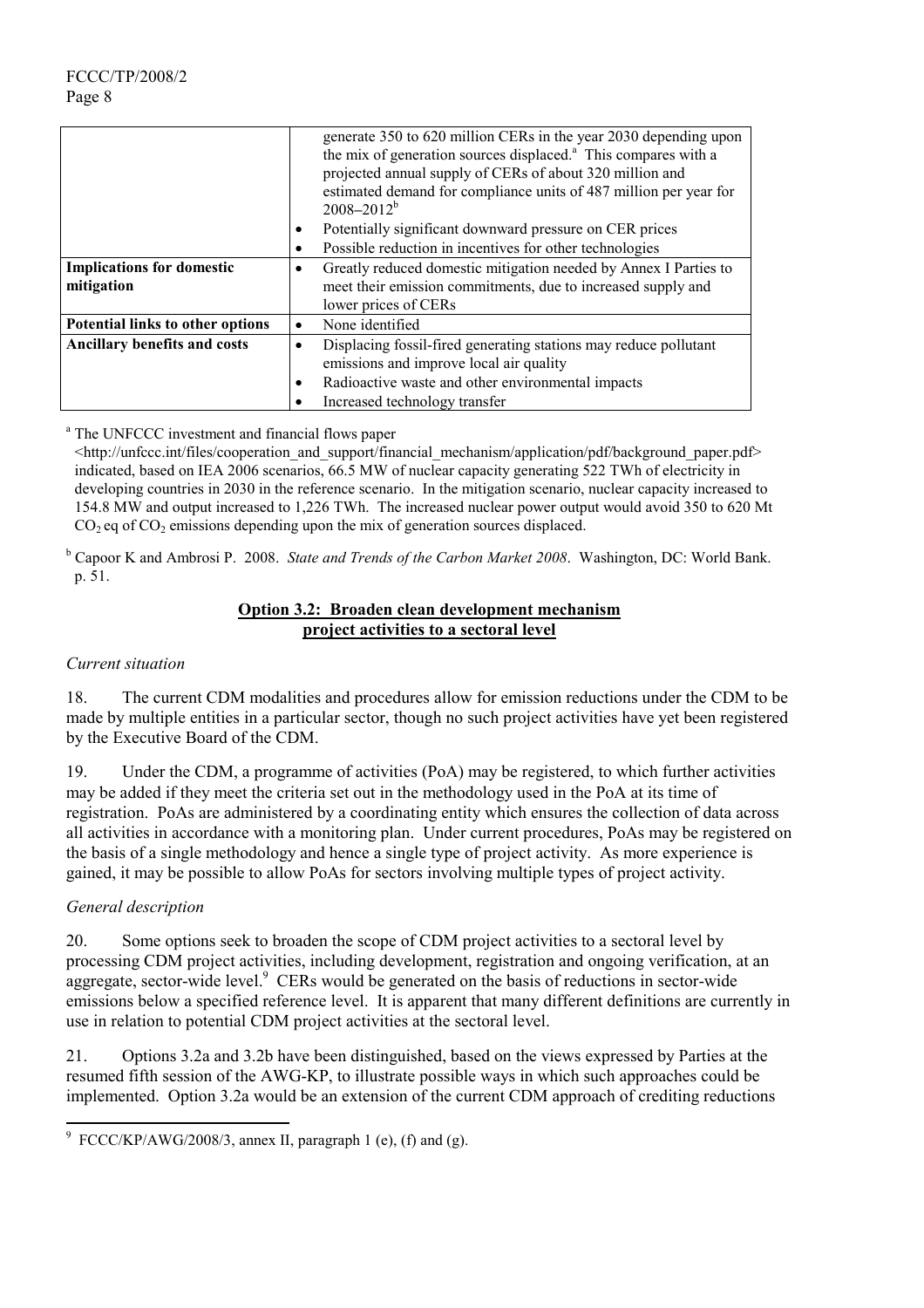in emissions below what would otherwise have occurred (baseline), while option 3.2b would require the host Party to first reduce emissions to a target level before any subsequent emission reductions would be credited. Both could be ways for implementing crediting for nationally appropriate mitigation actions in non-Annex I Parties.<sup>10</sup>

## **Option 3.2a: Introduce sectoral clean development mechanism project activities for emission reductions below a sectoral baseline**

## *Description*

22. Under this option, the sectoral baseline would represent emissions and removals that would occur in the absence of the proposed project activity, in either fixed or intensity terms, and would be determined through new methodologies requiring approval by the Executive Board.<sup>11</sup> Such project activities would be subject to all applicable CDM rules, including the demonstration of additionality (at a sectoral level).<sup>12</sup> A project activity could be coordinated by an industry or government body, which would be responsible for all aspects relating to the development, registration and implementation of the project activity, and for appropriately distributing issued CERs among individual facilities in the sector.

#### *Analysis*

| <b>Rationale</b>                    | To increase the potential for reducing emissions in non-Annex I<br>٠<br>Parties, thus enhancing the cost-effectiveness of achieving overall<br>emission commitments<br>To reduce the administrative processing and technical assessment of<br>$\bullet$<br>CDM project activities necessary for the volume of CERs generated |
|-------------------------------------|------------------------------------------------------------------------------------------------------------------------------------------------------------------------------------------------------------------------------------------------------------------------------------------------------------------------------|
| Key elements to be decided          | Specific criteria or procedures, in relation to, for example, the<br>$\bullet$                                                                                                                                                                                                                                               |
|                                     | registration of sectoral project activities and how to address other                                                                                                                                                                                                                                                         |
|                                     | project activities that already exist in a sector                                                                                                                                                                                                                                                                            |
| <b>Necessary follow-up actions</b>  | CDM Executive Board would need to approve methodologies<br>$\bullet$                                                                                                                                                                                                                                                         |
| <b>Potential challenges</b>         | Demonstration of additionality at a sectoral level<br>$\bullet$                                                                                                                                                                                                                                                              |
|                                     | Development of methodologies to address changes to the level of<br>$\bullet$                                                                                                                                                                                                                                                 |
|                                     | output and number of participants in the sector, technology                                                                                                                                                                                                                                                                  |
|                                     | differences among sector participants, sectoral boundaries, national                                                                                                                                                                                                                                                         |
|                                     | circumstances, applicable policies and measures, etc.                                                                                                                                                                                                                                                                        |
|                                     | Data requirements and verification processes<br>$\bullet$                                                                                                                                                                                                                                                                    |
| Implications for the emission       | Potentially large increase in CER supply would allow higher<br>$\bullet$                                                                                                                                                                                                                                                     |
| <b>budgets of Annex I Parties</b>   | emissions by Annex I Parties                                                                                                                                                                                                                                                                                                 |
| Impact on the carbon market         | Potentially large increase in CER supply (the extent would depend<br>$\bullet$<br>on the stringency of baselines and additionality)                                                                                                                                                                                          |
|                                     | Potentially significant downward pressure on CER prices<br>$\bullet$                                                                                                                                                                                                                                                         |
| <b>Implications for domestic</b>    | Greatly reduced domestic mitigation needed by Annex I Parties to<br>$\bullet$                                                                                                                                                                                                                                                |
| mitigation                          | meet their emission commitments, due to increased supply and                                                                                                                                                                                                                                                                 |
|                                     | lower prices of CERs                                                                                                                                                                                                                                                                                                         |
| Potential links to other options    | Options 3.7a and 3.7b<br>$\bullet$                                                                                                                                                                                                                                                                                           |
| <b>Ancillary benefits and costs</b> | Increased assistance in achieving sustainable development<br>$\bullet$                                                                                                                                                                                                                                                       |
|                                     | Increased technology transfer<br>$\bullet$                                                                                                                                                                                                                                                                                   |

<sup>&</sup>lt;sup>10</sup> FCCC/KP/AWG/2008/3, annex II, paragraph 1 (g).<br><sup>11</sup> FCCC/KP/AWG/2008/3, annex II, paragraph 1 (e).

 $12$  Sectoral baselines may need to allow for the possibility of some non-additional mitigation actions being included within the sector.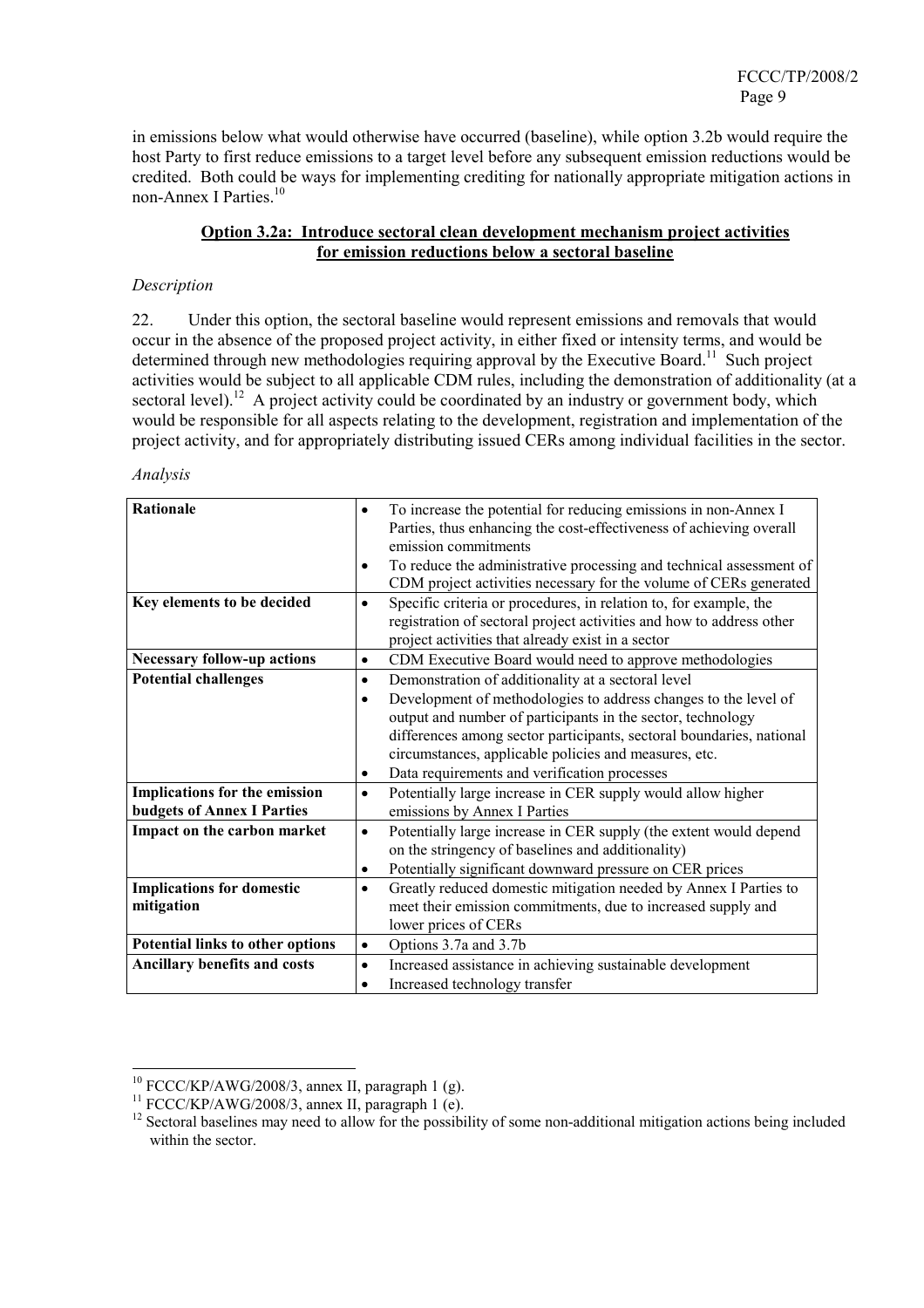# **Option 3.2b: Introduce sectoral crediting of emission reductions below a no-lose target**

## *Description*

23. Under this option, a voluntary emissions target would be established for a sector in a non-Annex I Party, in either fixed or intensity terms, at a level below a baseline representing emissions and removals that would occur in the absence of the proposed project activity.<sup>13</sup> Reductions in sectoral emissions below this target level would generate credits; reductions that leave emissions above the target level would not generate credits but there would also be no further consequences for the target not having been reached (no-lose). It is expected that all emission sources within the sector would need to be included to minimize emissions leakage.

24. Such targets would require negotiation involving the host Party government. Mitigation actions would probably be initiated and coordinated by an agency of the host Party government. This agency would be responsible for distributing credits, or may be able to distribute benefits to participants in forms other than carbon credits (e.g. tax relief or subsidies).

25. Negotiation of the sectoral target could take place through the CMP but, given the level of technical work required, may need to be set through a body established under its authority. Technical guidance for the setting of such sectoral targets would need to be established by the CMP, for example on how to take account of existing or new policies, the period covered by the target, and potential double counting with other projects.

26. It is unclear whether such sectoral crediting would be most appropriately implemented through the CDM or as a new mechanism with an alternative set of institutional arrangements.<sup>14</sup> From a technical perspective, it could be implemented within the CDM. However, a separate mechanism may be useful in underlining the distinctive features of this approach (for example, negotiation of the emissions target as the reference level for the crediting and a greater level of political involvement in its negotiation) and providing for different institutions and procedures to be established.

#### *Analysis*

l

| <b>Rationale</b>                   | To increase the potential for reducing emissions in non-Annex I<br>٠     |
|------------------------------------|--------------------------------------------------------------------------|
|                                    | Parties, thus enhancing the cost-effectiveness of achieving overall      |
|                                    | emission commitments                                                     |
|                                    | To reduce the administrative processing and technical assessment of<br>٠ |
|                                    | CDM project activities necessary for the volume of CERs generated        |
|                                    | To increase the contribution of non-Annex I Parties to global<br>٠       |
|                                    | emission mitigation                                                      |
|                                    | To provide incentives for the implementation of domestic policies<br>٠   |
|                                    | in non-Annex I Parties to reduce emissions                               |
| Key elements to be decided         | Process for negotiating sectoral no-lose targets<br>$\bullet$            |
|                                    | Institutional structure to administer sectoral crediting<br>٠            |
|                                    | Specific criteria or requirements in relation, for example, to the<br>٠  |
|                                    | registration of such mitigation actions and how to address other         |
|                                    | project activities that already exist in a sector                        |
| <b>Necessary follow-up actions</b> | Establishment of sectoral targets<br>$\bullet$                           |
| <b>Potential challenges</b>        | Definition of sectoral boundaries<br>$\bullet$                           |
|                                    | Consideration of national circumstances and applicable policies and<br>٠ |
|                                    | measures                                                                 |

<sup>&</sup>lt;sup>13</sup> FCCC/KP/AWG/2008/3, annex II, paragraph 1 (f).<br><sup>14</sup> FCCC/KP/AWG/2008/3, annex II, paragraph 2.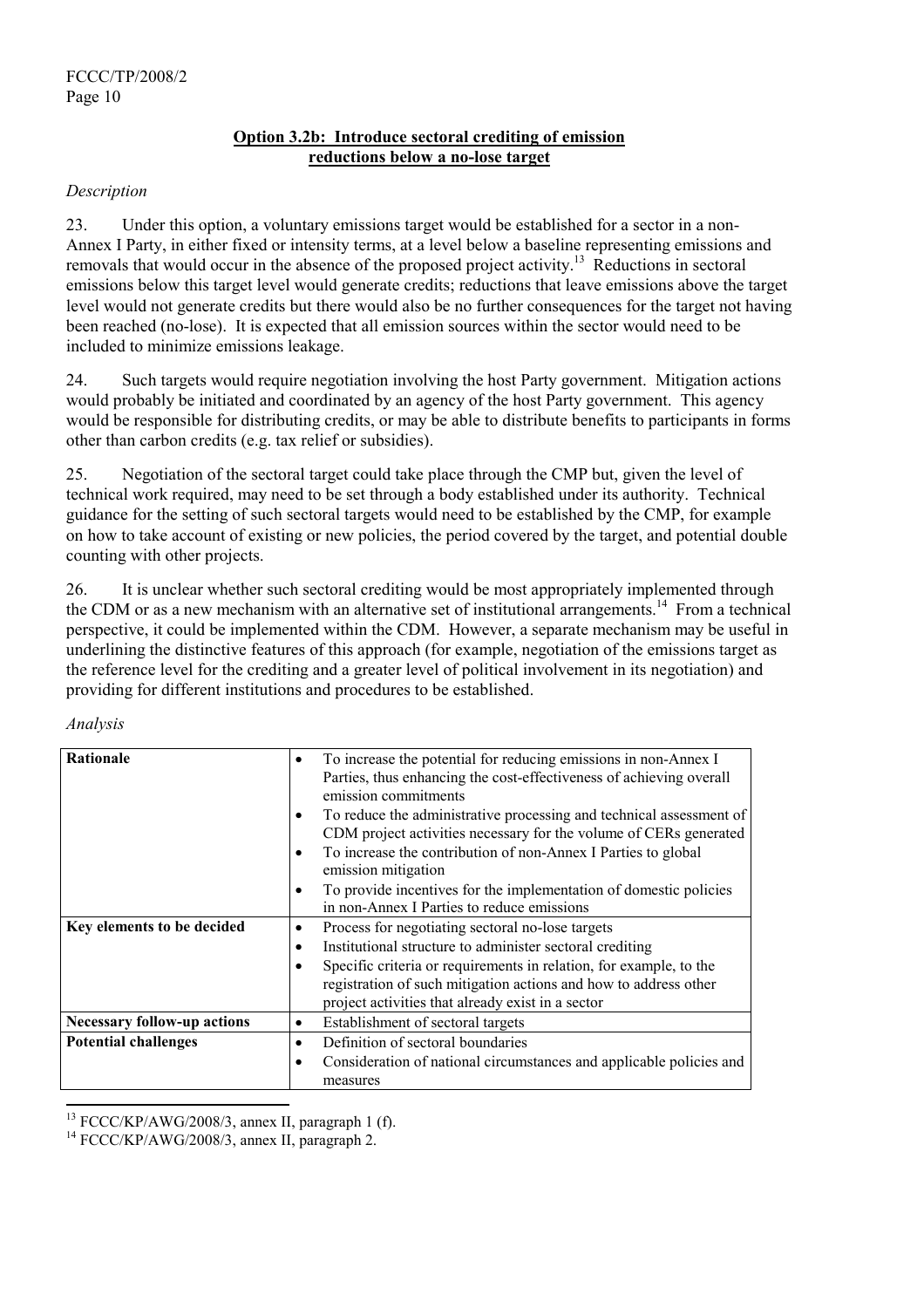|                                      | Data requirements and verification processes<br>$\bullet$                                                                                                  |
|--------------------------------------|------------------------------------------------------------------------------------------------------------------------------------------------------------|
|                                      | Avoidance of double counting with CDM project activities (e.g.<br>$\bullet$                                                                                |
|                                      | renewable CDM project activities that supply the grid may reduce                                                                                           |
|                                      | emissions covered by an electricity sector target)                                                                                                         |
|                                      | Avoidance of overlap between sectoral activities, such that the same<br>$\bullet$<br>reductions are not claimed in multiple sectors (e.g. an industry with |
|                                      | a target claims emission reductions for electricity emissions covered                                                                                      |
|                                      | by a sectoral target)                                                                                                                                      |
| <b>Implications for the emission</b> | Potentially large increase in CER supply would allow higher<br>$\bullet$                                                                                   |
| <b>budgets of Annex I Parties</b>    | emissions by Annex I Parties                                                                                                                               |
| Impact on the carbon market          | Potentially large increase in credit supply (the extent would depend<br>$\bullet$                                                                          |
|                                      | on the stringency of the no-lose targets)                                                                                                                  |
|                                      | Potentially significant downward pressure on credit prices<br>$\bullet$                                                                                    |
| <b>Implications for domestic</b>     | Greatly reduced domestic mitigation needed by Annex I Parties to<br>٠                                                                                      |
| mitigation                           | meet their emission commitments, due to increased supply and                                                                                               |
|                                      | lower prices of credits                                                                                                                                    |
| Potential links to other options     | Options 3.28 and 3.29<br>$\bullet$                                                                                                                         |
| <b>Ancillary benefits and costs</b>  | Increased assistance in achieving sustainable development<br>$\bullet$                                                                                     |
|                                      | Increased technology transfer<br>٠                                                                                                                         |

# **Option 3.3: Change the composition of the clean development mechanism Executive Board membership to ensure equitable representation of Parties**

## *Current situation*

27. The CDM Executive Board consists of 10 members and 10 alternates as specified in the Marrakesh Accords (see paras. 5–19 of the annex to decision 3/CMP.1). The Executive Board consists of one member and alternate from each of the five United Nations regional groups, two other members and alternates from Annex I Parties, two other members and alternates from non-Annex I Parties, and one member and alternate of the small island developing States (SIDS). Members and alternates are nominated by their constituencies.

28. Half of the members/alternates are elected each year for a term of two years. Members are eligible to serve a maximum of two consecutive terms, while there is no limit on the number of terms that may be served as an alternate (that is, a person may serve two consecutive terms as a member, serve as an alternate and then be eligible to serve again as a member). The composition of the Executive Board was negotiated in parallel with that of other constituted bodies under the Kyoto Protocol.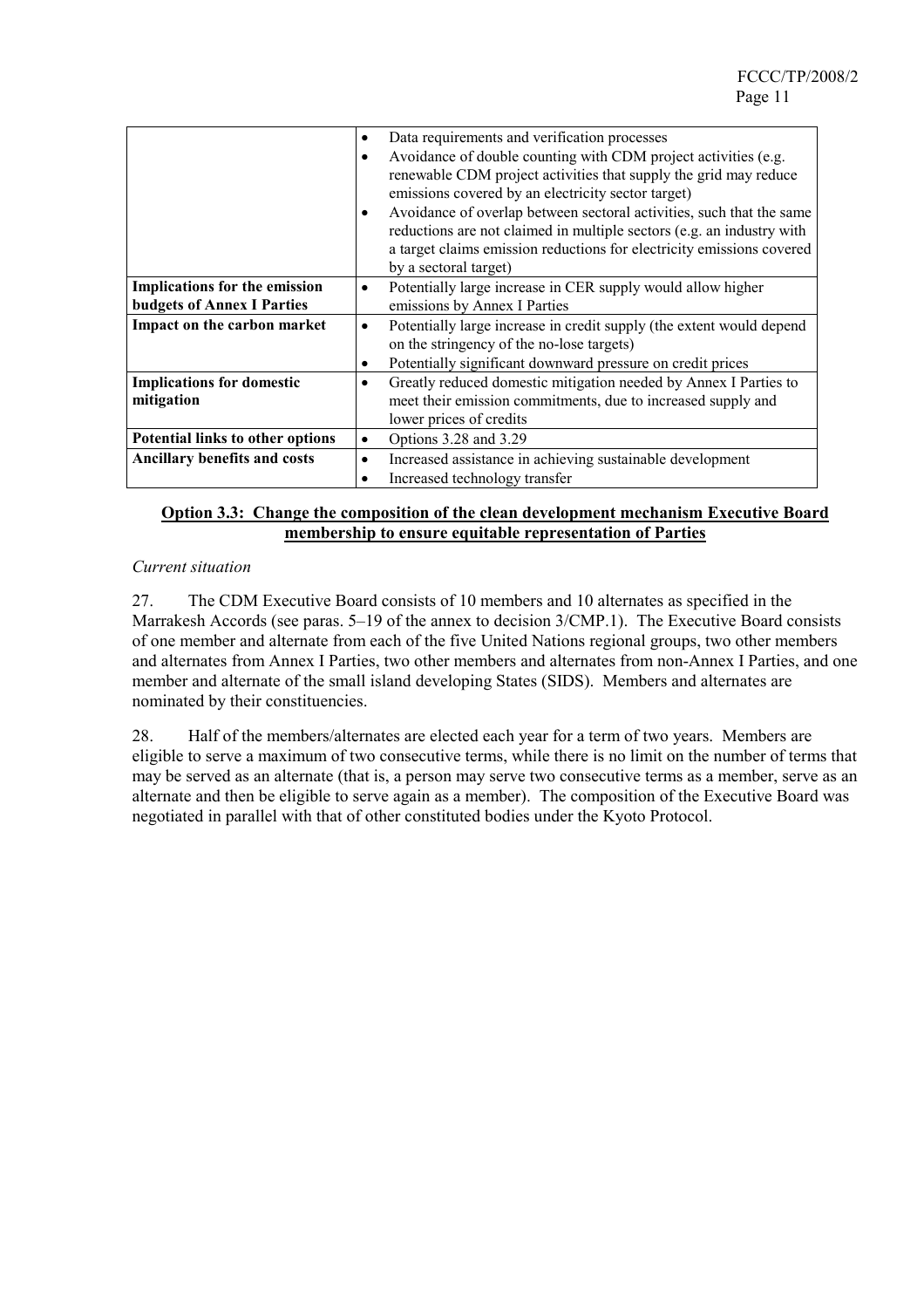# *Description*

29. The composition of the Executive Board could be altered, with a view to enhancing its efficiency through ensuring the equitable representation of Parties,<sup>15</sup> by changing the number of members/alternates from different constituencies. The membership of the Executive Board could be altered by limiting the number of terms a person can serve as a member or alternate (e.g. allowing only two consecutive terms, irrespective of whether as a member or alternate) or through CMP guidance encouraging or requiring rotation in the Parties from which members and alternates are drawn.

#### *Implications*

30. Changing the composition and/or membership of the Executive Board would not have a material impact on the ability of Annex I Parties to meet their emission commitments. Such changes may prompt calls to change the composition and/or membership of other constituted bodies.

# **Option 3.4: Move the secretariat's function of supporting the clean development mechanism Executive Board to another organization**

## *Current situation*

31. The Marrakesh Accords state that the secretariat shall service the Executive Board (see para. 19 of the annex to decision 3/CMP.1). The secretariat provides an operational support structure to all activities of the Executive Board and the panels and working groups established under it. This involves provision of process, technical, legal, organizational, logistical, administrative and communications services. All work is carried out in an objective, impartial and transparent manner.

32. The main areas of support relate to the approval of baseline and monitoring methodologies, the registration of project activities and subsequent issuance of CERs, and the accreditation of operational entities. These areas involve a wide variety of tasks, including: arranging meetings and preparing meeting documentation; preparing recommendations and options for methodologies; conducting completeness checks of submitted project activity documentation; preparing an assessment of registration and issuance requests; preparing recommendations for reviews of registration and issuance requests; operating the CDM registry to manage the issuance and distribution of CERs; conducting desk reviews and on-site assessments of operational entities; and preparing other recommendations for consideration by the Executive Board in all substantive areas.

33. The secretariat is also involved in broader areas of support, such as preparing draft guidance and procedures for consideration by the Executive Board, making project activity and other information publicly available, supporting designated national authorities (DNAs) and designated operational entities (DOEs) in their work (through, inter alia, the DNA Forum and DOE Forum), bringing buyers, sellers and service providers together through the "CDM Bazaar", working to improve the regional distribution of CDM project activities, and facilitating the work under the Nairobi Framework to catalyse CDM project activities in Africa.

l

<sup>&</sup>lt;sup>15</sup> FCCC/KP/AWG/2008/3, annex II, paragraph 3.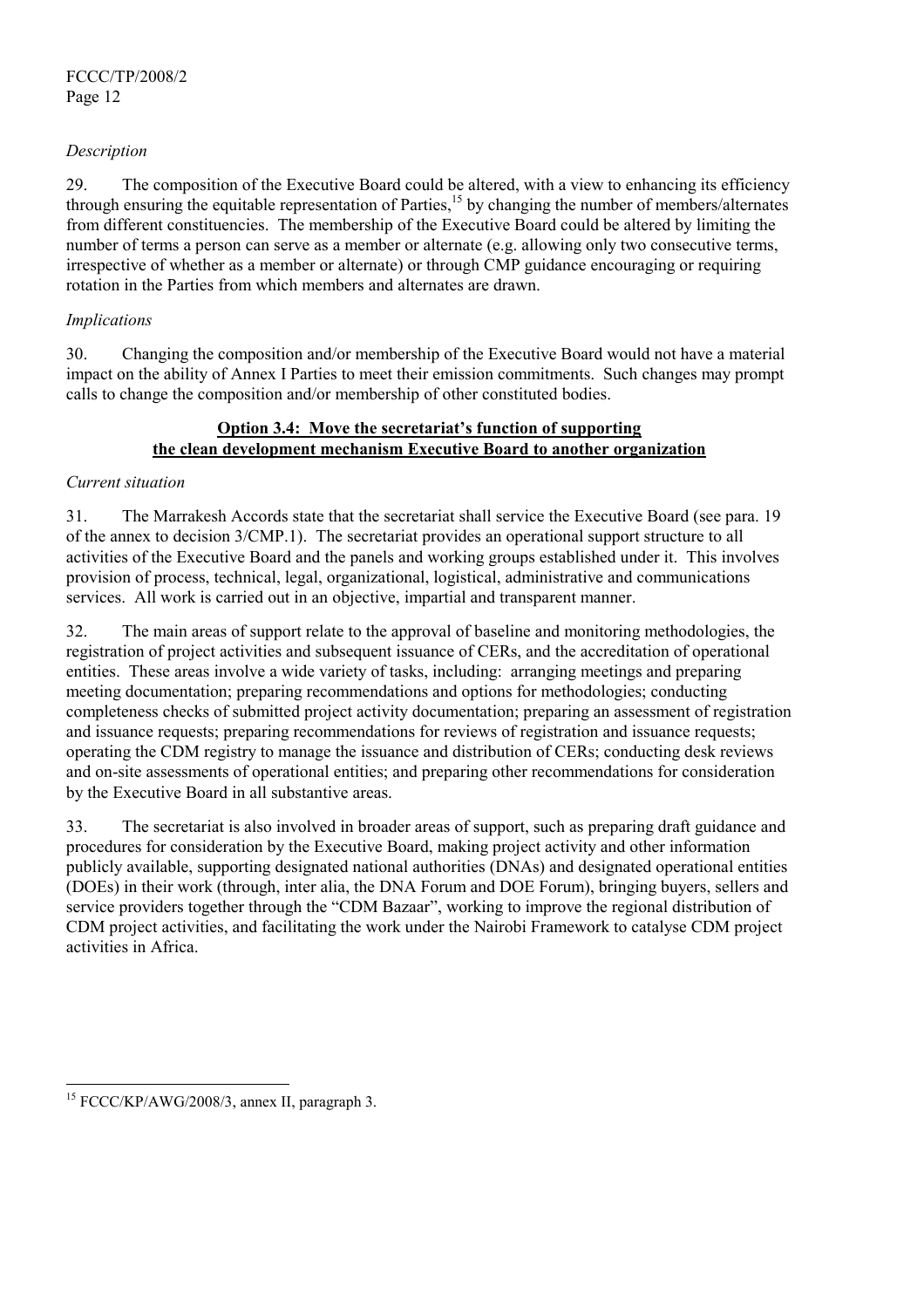# *Description*

34. Administrative support for the Executive Board could be transferred to another existing organization or to a new organization.<sup>16</sup> Specific organizations have not been proposed by Parties. A suitable organization would need to be identified or established, taking into account any potential conflict of interest that may arise if the organization is involved in CDM activities. If the functions were to be transferred to an existing organization, the responsible unit would be accountable to both the management of the host organization and to the CMP. The functions, and possibly some or all relevant secretariat staff, would need to be transferred. The secretariat could continue to support the Kyoto Protocol bodies on issues relating to the CDM.

# *Implications*

35. Changing the organization supporting the Executive Board would not have a material impact on the ability of Annex I Parties to meet their emission commitments.

## **Option 3.5: Introduce alternative institutional arrangements for validation, verification and certification**

# *Current situation*

36. Project participants must hire a DOE to validate a proposed CDM project prior to registration. Once the project has been registered, the project participants must hire a different DOE to verify and certify the emission reductions achieved (with the exception of small-scale project activities). DOEs are first accredited for this work by the CDM Executive Board and then designated by the CMP.

37. The work of the DOEs decentralizes the validation, verification and certification work under the CDM, with the result that the Executive Board does not need to conduct this work itself. Although DOEs assess project activities and emission reductions impartially on behalf of the Executive Board, the commercial relationship is between the DOEs and the project participants.

# *Description*

38. Alternative institutional arrangements could be implemented.<sup>17</sup> Specific changes to the institutional arrangements have not been proposed by Parties but several alternatives may be explored for the purpose of further clarifying the accountability of DOEs to the Executive Board.

39. The Executive Board could provide clearer and more comprehensive guidance to DOEs and take further measures to ensure the quality of the work performed by them, through, for example, the accreditation process and frequent, in-depth spot checks of their work. The responsibility for selecting and paying DOEs could also be moved to the Executive Board, through a new selection procedure that ensures that DOEs have adequate incentives to perform high-quality work at a fair price and to adjust their capabilities in response to changes in the mix and location of CDM project activities.<sup>18</sup>

40. Alternatively, the work currently conducted by DOEs could be performed by the secretariat, eliminating the accreditation process but requiring that secretariat staff be appropriately trained and resourced. Consideration would need to be given to any conflict of interest with the current role of the

 $16$  FCCC/KP/AWG/2008/3, annex II, paragraph 4.

<sup>&</sup>lt;sup>17</sup> FCCC/KP/AWG/2008/3, annex II, paragraph 5.<br><sup>18</sup> For example, the project participants could identify three candidate DOEs. The Executive Board could request these DOEs to quote a price for the work before selecting one on the basis of price, the quality of the DOE's work, and possibly other criteria and a random component. The project participants would pay the quoted price to the Executive Board and the Board would pay the DOE.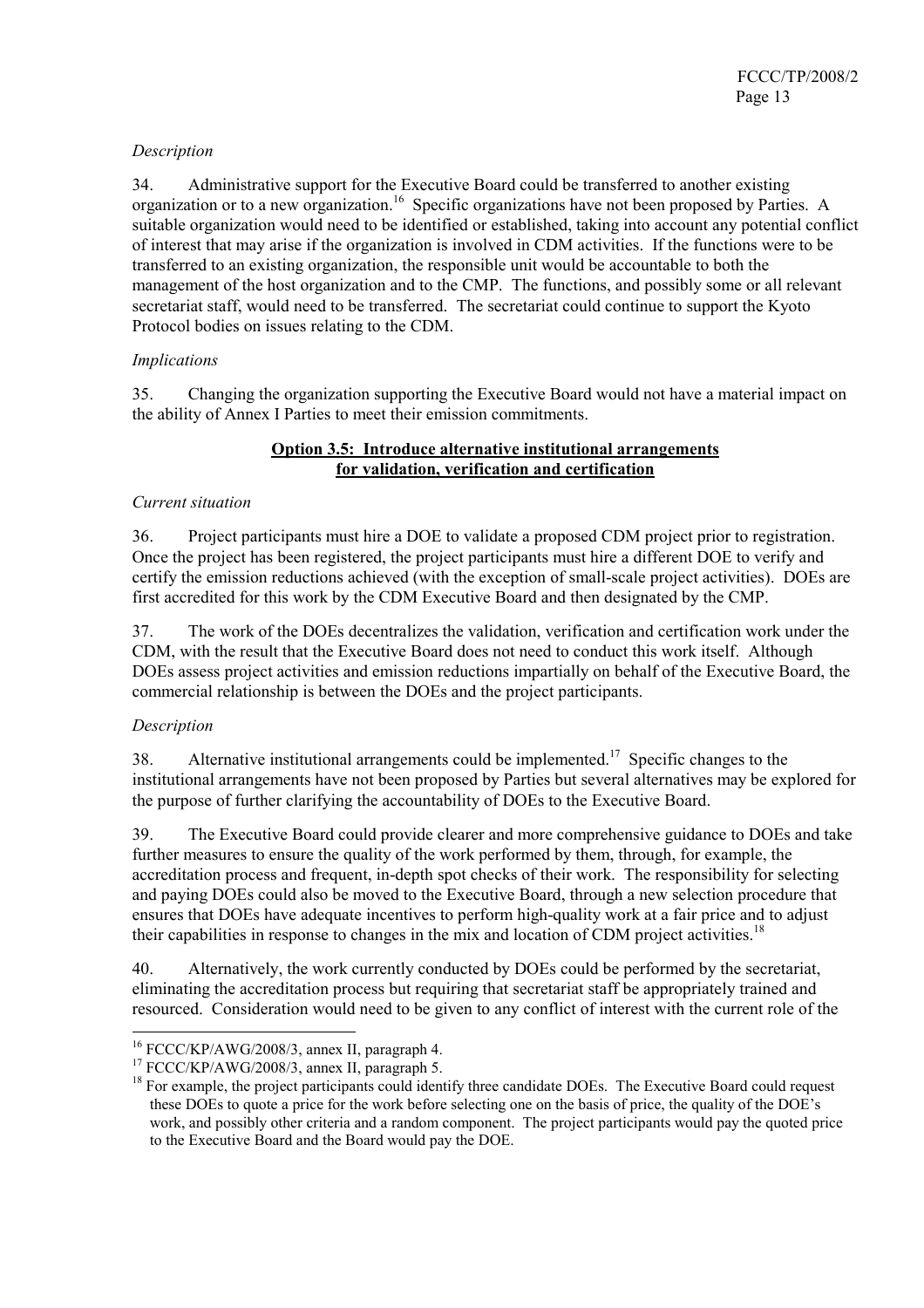FCCC/TP/2008/2 Page 14

secretariat, for example in relation to conducting completeness checks or making recommendations on methodologies. The Executive Board would need to establish a fee structure for such work.

# *Implications*

41. Changing the arrangements governing the selection of DOEs would not have a material impact on the ability of Annex I Parties to meet their emission commitments.

# **Option 3.6: Broaden the role of host Party governments**

## *Current situation*

42. The registration of a project activity requires the host Party to provide, through its DNA, written approval of its voluntary participation in the project activity, including confirmation that the activity assists it in achieving sustainable development. As no guidance has been agreed by the CMP regarding such assistance, a host Party may set the requirements it deems appropriate as conditions of its approval.

# *Description*

43. Further guidance could be introduced to broaden the role of the host Party governments.<sup>19</sup> but specific options have not been proposed by Parties. It would be possible for the CMP to provide further guidance to encourage or require host Parties to play a more active role in the development of CDM project activities through, for example, their DNAs providing information to facilitate the development of CDM project activities or guidance on criteria Parties may wish to consider when approving proposed CDM project activities (e.g. project priorities and technology transfer).

## *Implications*

44. More active promotion of CDM project activities would be expected to increase the supply of CERs, but the size of such an increase cannot be estimated.

## **Option 3.7: Implement alternative ways to ensure environmental integrity and assess the additionality of projects**

# *Current situation*

l

45. The Kyoto Protocol requires emission reductions under the CDM to be additional to those that would have happened in the absence of the project. As it is not possible to know with full certainty what would have happened in this case, the additionality of project activities inevitably involves a degree of subjective assessment.

46. Project participants may use various means to demonstrate that the emission reductions would not take place without the project activity, for example demonstrating that the lower-emitting technology is more costly than the commonly used alternative, or that the emission reduction is costly and not required by law. The Executive Board has developed and refined an additionality tool based on approaches suggested by project participants. This has been adopted for many methodologies.

47. Every proposed CDM project must use an approved methodology to determine the baseline to be used as the reference level for the subsequent certification of emission reductions. If necessary, project participants may propose new methodologies to the CDM Executive Board for approval. Determining the baseline for each project individually can be costly and time-consuming, and new developments in the area of methodologies and PoAs are moving in the direction of standardization.

<sup>&</sup>lt;sup>19</sup> FCCC/KP/AWG/2008/3, annex II, paragraph 6.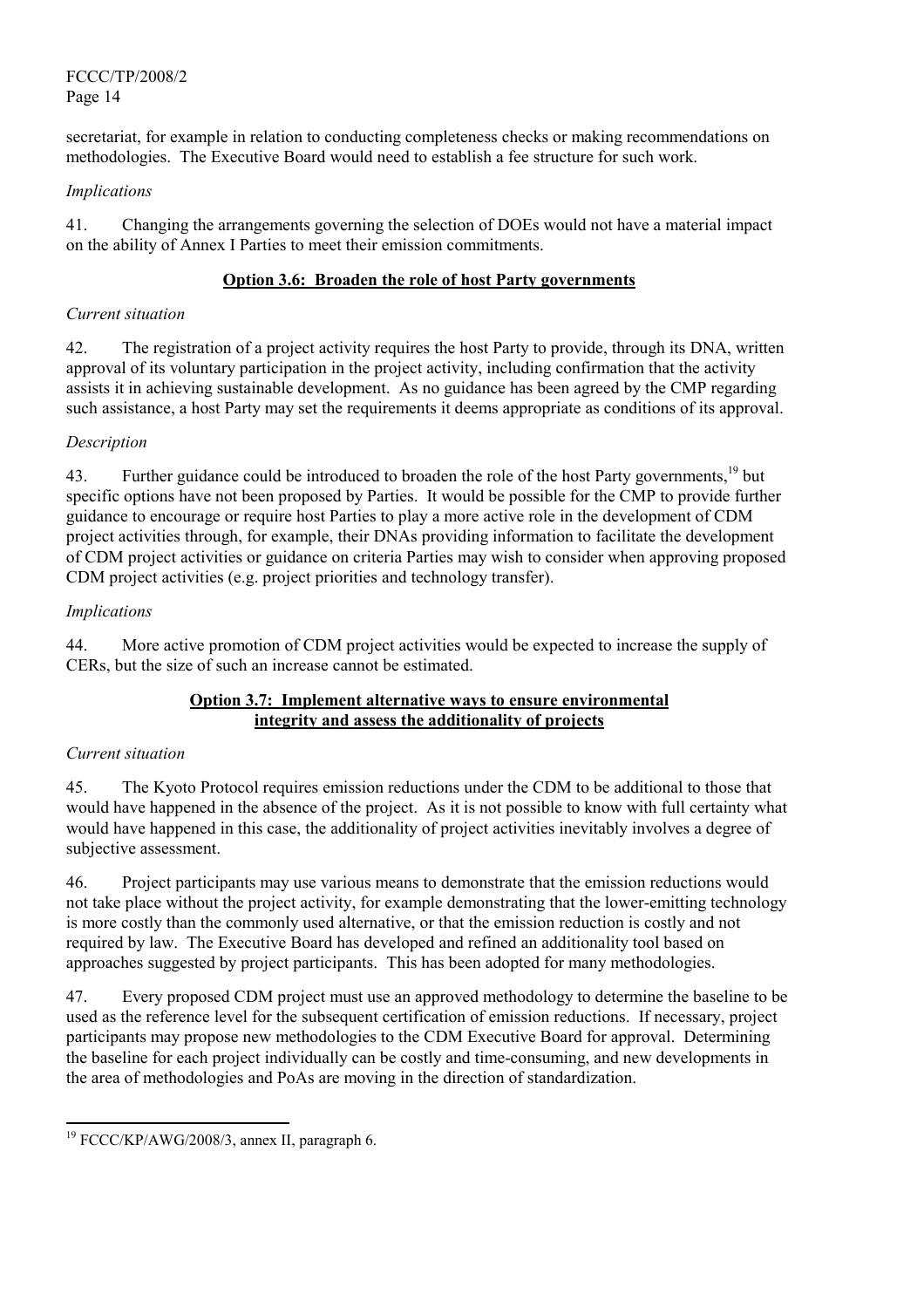# *General description*

48. It would be possible to simplify the determination of additionality and baselines by undertaking assessments at an aggregate level for defined categories of project activities and subsequently applying these assessments to individual cases. Options 3.7a and 3.7b seek to retain the principle of additionality and the use of baselines while aiming to reduce the costs and time involved in implementing them.

## **Option 3.7a: Standardized, multi-project baselines**

## *Description*

49. Under this option, the CDM Executive Board would pre-approve parameters or procedures that, when combined with project-specific values, would define a standardized baseline for proposed project activities of a specified type.<sup>20</sup> For example, the Executive Board could approve a benchmark for an efficient refrigerator which, when multiplied by the number of refrigerators replaced, would define the baseline for a refrigerator replacement programme. Alternatively, the Executive Board could approve a procedure for estimating grid emission factors which may be used, together with project-specific data, to develop location-specific benchmarks for grid-connected renewable energy project activities. Such standardized baselines could be further used to determine the additionality of project activities.

50. Standardized baselines may allow some project activities to be registered and earn CERs when they would not qualify as additional under an individual additionality test. To ensure that the aggregate quantity of CERs issued for all the project activities using the standardized baseline does not exceed the total emission reductions achieved by those project activities, relative to what would have happened otherwise, the standardized baseline would need to be set conservatively (that is, at a low level relative to that of a project activity that would be able to demonstrate additionality).

51. A project activity that would be able to demonstrate additionality individually would nevertheless have to use the conservative standardized baseline and hence is likely to receive fewer CERs than it would under a non-standardized baseline.<sup>21</sup> It may be necessary to periodically review the parameters that define the standardized baseline, especially in sectors with rapid technological change.

| <b>Rationale</b>                   | To increase the potential for reducing emissions in non-Annex I<br>$\bullet$<br>Parties, thus enhancing the cost-effectiveness of achieving overall<br>emission commitments                                                                                                                                                                                                                          |
|------------------------------------|------------------------------------------------------------------------------------------------------------------------------------------------------------------------------------------------------------------------------------------------------------------------------------------------------------------------------------------------------------------------------------------------------|
|                                    | To reduce the administrative processing and technical assessment of<br>٠<br>CDM project activities necessary for the volume of CERs generated                                                                                                                                                                                                                                                        |
| Key elements to be decided         | Categories of eligible project activities<br>$\bullet$<br>Whether the standardized baseline is mandatory for all project<br>٠<br>activities in the category                                                                                                                                                                                                                                          |
| <b>Necessary follow-up actions</b> | Determination of parameters or procedures for each category<br>$\bullet$                                                                                                                                                                                                                                                                                                                             |
| <b>Potential challenges</b>        | Avoidance of aggregate quantity of CERs exceeding total emission<br>$\bullet$<br>reductions achieved by the project activities<br>Avoidance of double counting with CDM project activities<br>٠<br>Project activities able to demonstrate additionality individually<br>$\bullet$<br>would generate fewer CERs while those not able to demonstrate<br>additionality individually could generate CERs |

*Analysis*

<sup>&</sup>lt;sup>20</sup> FCCC/KP/AWG/2008/3, annex II, paragraph 7 (a) and (b).

 $^{21}$  Approving project activities individually would circumvent the conservative setting of the standardized baselines that is done to account for any activities that would not qualify as additional under an individual additionality test.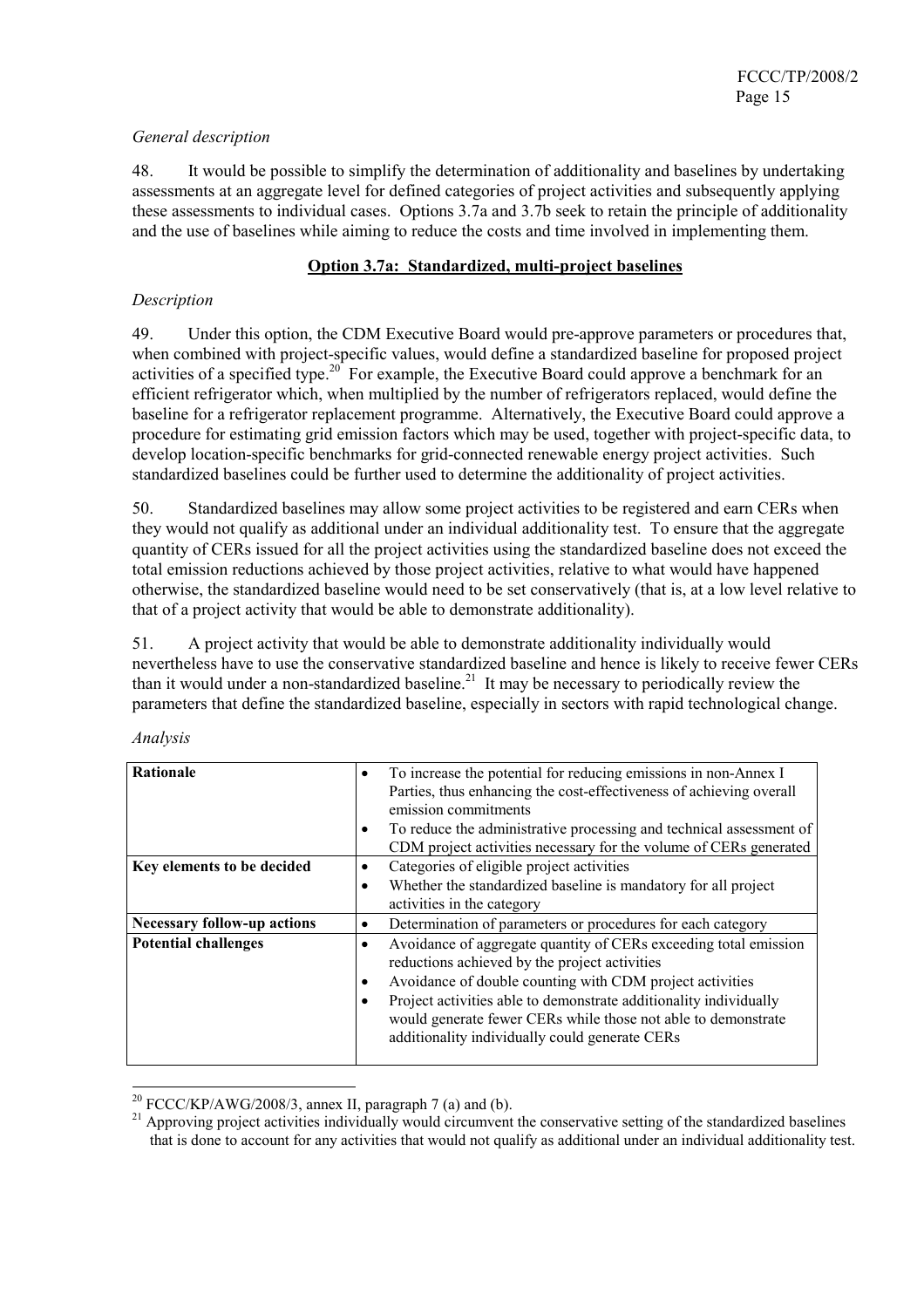|                                                                           | $\bullet$ | Periodic recalculation and updating of parameters used as<br>standardizing factors in baselines                                                  |
|---------------------------------------------------------------------------|-----------|--------------------------------------------------------------------------------------------------------------------------------------------------|
| <b>Implications for the emission</b><br><b>budgets of Annex I Parties</b> | $\bullet$ | Increase in CER supply would allow higher emissions by Annex I<br>Parties                                                                        |
| Impact on the carbon market                                               | $\bullet$ | Increase in CER supply (the extent would depend on the stringency<br>of baselines and additionality)<br>Downward pressure on CER prices          |
| <b>Implications for domestic</b><br>mitigation                            | $\bullet$ | Reduced domestic mitigation needed by Annex I Parties to meet<br>their emission commitments, due to increased supply and lower<br>prices of CERs |
| Potential links to other options                                          | $\bullet$ | Options 3.2a and 3.7b                                                                                                                            |
| <b>Ancillary benefits and costs</b>                                       | $\bullet$ | Increased assistance in achieving sustainable development<br>Increased technology transfer                                                       |

# **Option 3.7b: Positive or negative lists of project activity types**

# *Description*

52. This option would establish a list of project activity types that do or do not need to demonstrate additionality individually.<sup>22</sup> A proposed project activity of a type included on a positive list, or not on a negative list, could apply an approved methodology, including the baseline, without needing to demonstrate additionality.

53. A positive list would contain project activity types for which virtually all potential project activities would be additional. Baselines would still need to be determined on the basis of approved methodologies or conservatively set, standardized baselines. A negative list would contain activity types for which virtually no activities would be additional. Such lists would need to be reviewed periodically to ensure that virtually all registered project activities in each category are, or are not, additional.

#### *Analysis*

l

| <b>Rationale</b>                                                          | $\bullet$              | To increase the potential for reducing emissions in non-Annex I<br>Parties, thus enhancing the cost-effectiveness of achieving overall<br>emission commitments<br>To reduce the administrative processing and technical assessment of                                                                                                                                                       |
|---------------------------------------------------------------------------|------------------------|---------------------------------------------------------------------------------------------------------------------------------------------------------------------------------------------------------------------------------------------------------------------------------------------------------------------------------------------------------------------------------------------|
|                                                                           |                        | CDM project activities necessary for the volume of CERs generated                                                                                                                                                                                                                                                                                                                           |
| Key elements to be decided                                                | $\bullet$<br>$\bullet$ | Criteria for inclusion of categories of project activities<br>Process for determining positive or negative lists                                                                                                                                                                                                                                                                            |
| <b>Necessary follow-up actions</b>                                        | $\bullet$              | Periodic review of the lists to ensure that virtually all registered<br>project activities are additional or are not additional                                                                                                                                                                                                                                                             |
| <b>Potential challenges</b>                                               | $\bullet$<br>$\bullet$ | Establishment of criteria and process for determining lists<br>Aggregate quantity of CERs issued is likely to exceed total<br>emission reductions achieved by the project activities, to the extent<br>that approved methodologies are used that do not account for the<br>possibility of project activities that would not qualify as additional<br>under an individual additionality test |
| <b>Implications for the emission</b><br><b>budgets of Annex I Parties</b> | $\bullet$              | Increase in CER supply would allow higher emissions by Annex I<br>Parties                                                                                                                                                                                                                                                                                                                   |
| Impact on the carbon market                                               | $\bullet$              | In the case of positive lists, CER supply would increase with<br>downward pressure on CER prices (the extent would depend on the<br>stringency of baselines)                                                                                                                                                                                                                                |

<sup>&</sup>lt;sup>22</sup> FCCC/KP/AWG/2008/3, annex II, paragraph 7 (b), (c) and (d).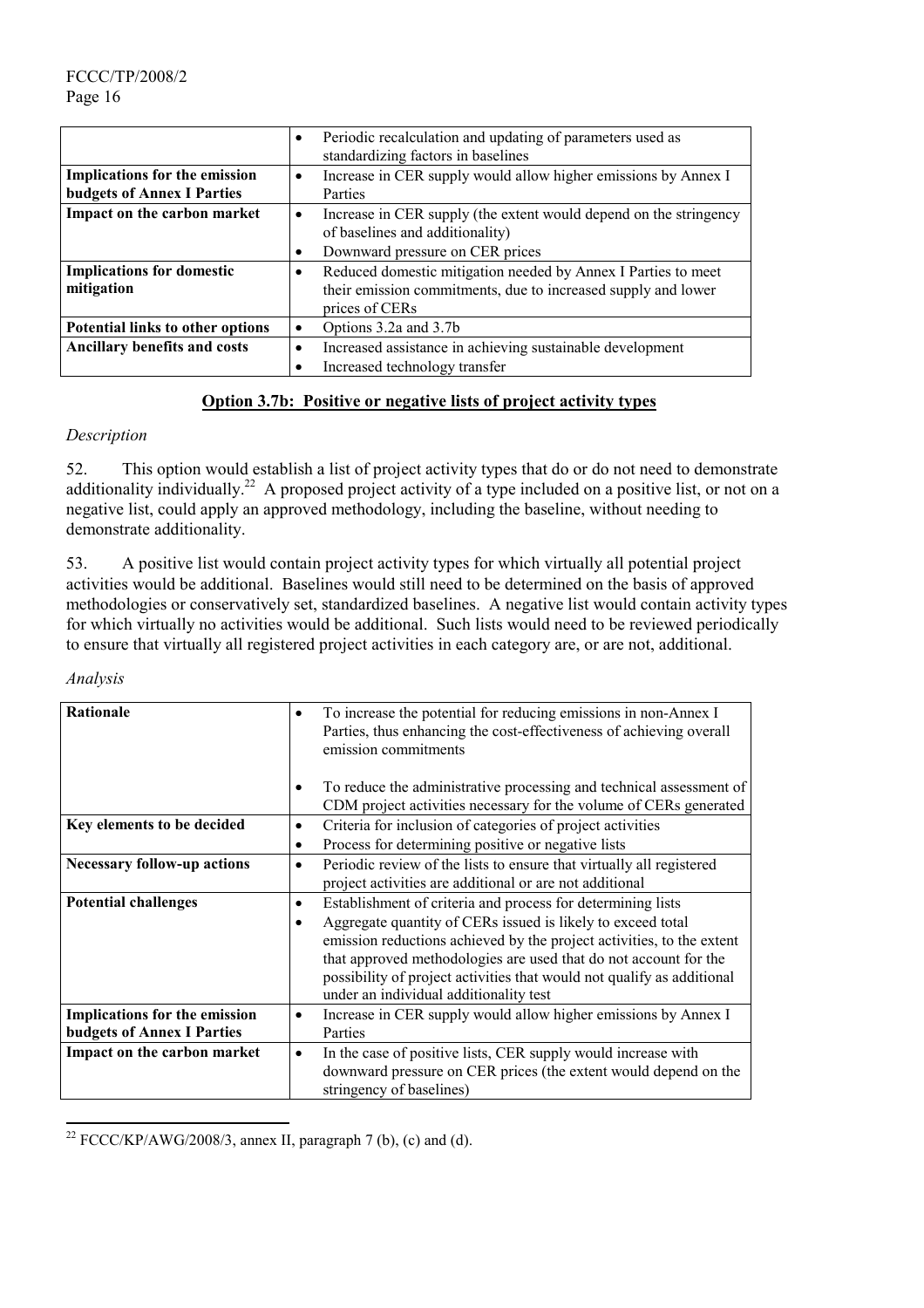|                                         | $\bullet$ | In the case of negative lists, CER supply would decrease with<br>upward pressure on CER prices (the extent would depend on the<br>stringency of baselines) |
|-----------------------------------------|-----------|------------------------------------------------------------------------------------------------------------------------------------------------------------|
| <b>Implications for domestic</b>        | $\bullet$ | In the case of positive lists, domestic mitigation needed by Annex I                                                                                       |
| mitigation                              |           | Parties would be reduced owing to increased supply and lower<br>prices of CERs                                                                             |
|                                         | $\bullet$ | In the case of negative lists, domestic mitigation needed by Annex I                                                                                       |
|                                         |           | Parties would be increased owing to decreased supply and higher<br>prices of CERs                                                                          |
| <b>Potential links to other options</b> | ٠         | Options 3.2a, 3.7a, 3.10a, 3.14 and 3.20                                                                                                                   |
| Ancillary benefits and costs            | ٠         | In the case of positive lists, increased assistance in achieving<br>sustainable development and increased technology transfer                              |
|                                         | $\bullet$ | In the case of negative lists, decreased assistance in achieving                                                                                           |
|                                         |           | sustainable development and decreased technology transfer                                                                                                  |

# **Option 3.8: Differentiate the eligibility of Parties to host clean development mechanism project activities**

#### *Current situation*

54. Currently all non-Annex I Parties are eligible to host CDM project activities. The only requirement is that the Party establish a DNA to provide written approval of its voluntary participation in project activities, including confirmation that the project activities assist it in achieving sustainable development.

## *Description*

55. Indicators would be used to determine which non-Annex I Parties are eligible to participate in the  $CDM<sup>23</sup>$  or to host particular types of CDM project activities.<sup>24</sup> This would require agreement on the indicator(s) to be used and how this or these would be used to determine which types of project activities are eligible in which host countries. Gross domestic product (GDP) per capita and GHG emissions per capita are two of the many possible indicators. Parties for which the selected indicators lie above specified thresholds could be ineligible to host CDM project activities in general or to host specified types of CDM project activities.

| Rationale                            | ٠         | To concentrate CDM project activities in non-Annex I Parties that<br>are considered to be more suitable for the CDM |
|--------------------------------------|-----------|---------------------------------------------------------------------------------------------------------------------|
| Key elements to be decided           | ٠         | Appropriate indicators to use                                                                                       |
|                                      | $\bullet$ | Indicator threshold(s) for eligibility                                                                              |
|                                      |           | Project activity categories affected by the eligibility determination                                               |
|                                      | $\bullet$ | Transition issues (e.g. what would happen to a CDM project                                                          |
|                                      |           | activity if the host Party is no longer eligible or if the host Party                                               |
|                                      |           | subsequently becomes eligible again)                                                                                |
| <b>Necessary follow-up actions</b>   | ٠         | Periodic review of the indicators, thresholds and project activity                                                  |
|                                      |           | categories affected by the eligibility determination                                                                |
| <b>Potential challenges</b>          | $\bullet$ | Definition of appropriate indicators and thresholds                                                                 |
| <b>Implications for the emission</b> | ٠         | Decrease in CER supply would not affect the level of emissions by                                                   |
| <b>budgets of Annex I Parties</b>    |           | <b>Annex I Parties</b>                                                                                              |
| Impact on the carbon market          | ٠         | Decrease in CER supply (the extent would depend on the choice of                                                    |
|                                      |           | indicators, thresholds and project activity categories affected by the                                              |

#### *Analysis*

<sup>&</sup>lt;sup>23</sup> FCCC/KP/AWG/2008/3, annex II, paragraph 8 (a).<br><sup>24</sup> FCCC/KP/AWG/2008/3, annex II, paragraph 9.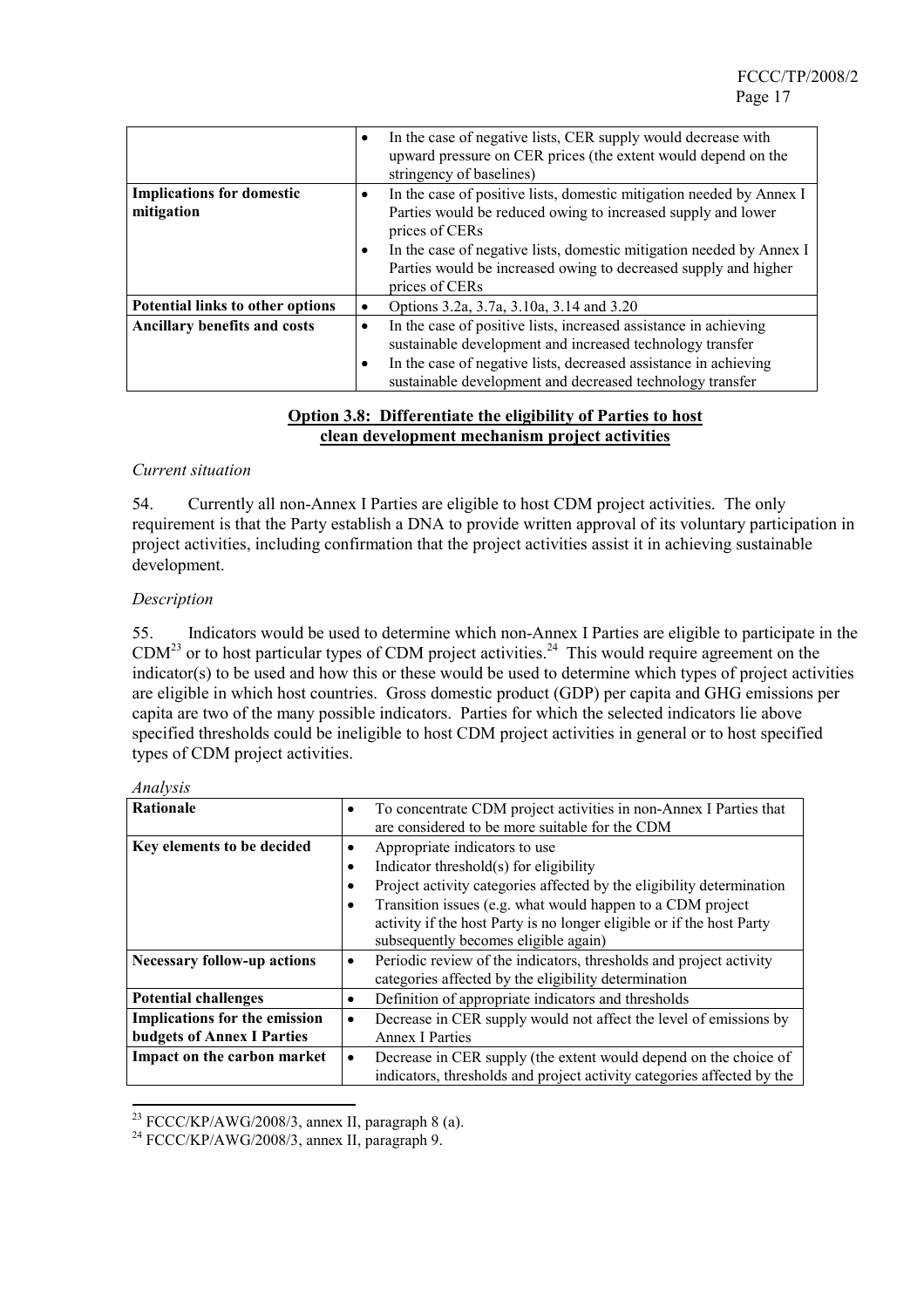|                                      | eligibility determination)                                          |
|--------------------------------------|---------------------------------------------------------------------|
|                                      | Upward pressure on CER prices                                       |
| <b>Implications for domestic</b>     | Increased domestic mitigation needed by Annex I Parties due to      |
| mitigation                           | decreased supply and higher prices of CERs (assuming there is no    |
|                                      | alternative mechanism to which non-eligible Parties graduate)       |
| Potential links to other options   • | Option 3.21                                                         |
| <b>Ancillary benefits and costs</b>  | Decreased assistance in achieving sustainable development           |
|                                      | technology transfer, except in those non-Annex I Parties continuing |
|                                      | to host CDM project activities                                      |

# **Option 3.9: Improve access to clean development mechanism project activities by certain host Parties**

## *Current situation*

56. CDM project activities in the least developed countries (LDCs) are exempt from the share of proceeds on the issuance of CERs. Although not limited to any group(s) of host Parties, the simplified modalities and procedures for small-scale project activities facilitate access to the CDM for smaller countries. Nevertheless, many non-Annex I Parties have few CDM project activities or none. This option is closely related to the two issues of regional distribution of CDM project activities and the main driver of project activities being private sector investment. The factors influencing foreign and domestic investment decisions also apply to investments through the CDM.

# *Description*

57. Changes could be made to selected rules for project activities in specific categories of non-Annex I Parties with few CDM project activities to make it easier to implement project activities in those countries.25 Parties such as LDCs or SIDS could be considered. For example, the maximum size of small-scale project activities could be increased for such host Parties or the requirement to demonstrate additionality could be removed in relation to small-scale project activities. It may also be possible for the validation, verification and certification of project activities in such host Parties to be funded through the management plan of the CDM.

58. Alternatively, it may be possible to allow small-scale project activities in specific categories of host Parties to generate CERs on the basis of only the validation of the project activity and certification of emissions reductions through DOEs (without the CDM Executive Board registering the project activity). Reductions in the size of small-scale project activities may be needed to make such an approach appropriate, as may additional accreditation requirements for DOEs wishing to engage in such activities.

59. The impact of such changes would need to be reviewed periodically to assess their effectiveness in stimulating more CDM project activities in the targeted Parties.

#### *Analysis*

l

| Rationale                  | To ensure that the benefits of participation in the CDM are<br>available to non-Annex I Parties that currently have few project<br>activities or none (regional distribution)                                           |
|----------------------------|-------------------------------------------------------------------------------------------------------------------------------------------------------------------------------------------------------------------------|
| Key elements to be decided | Determination of the changes in rules<br>Categories of non-Annex I Parties affected by the rule changes<br>Treatment of registered project activities if the host Party moves<br>into or out of the affected categories |

 $25$  FCCC/KP/AWG/2008/3, annex II, paragraph 8 (b).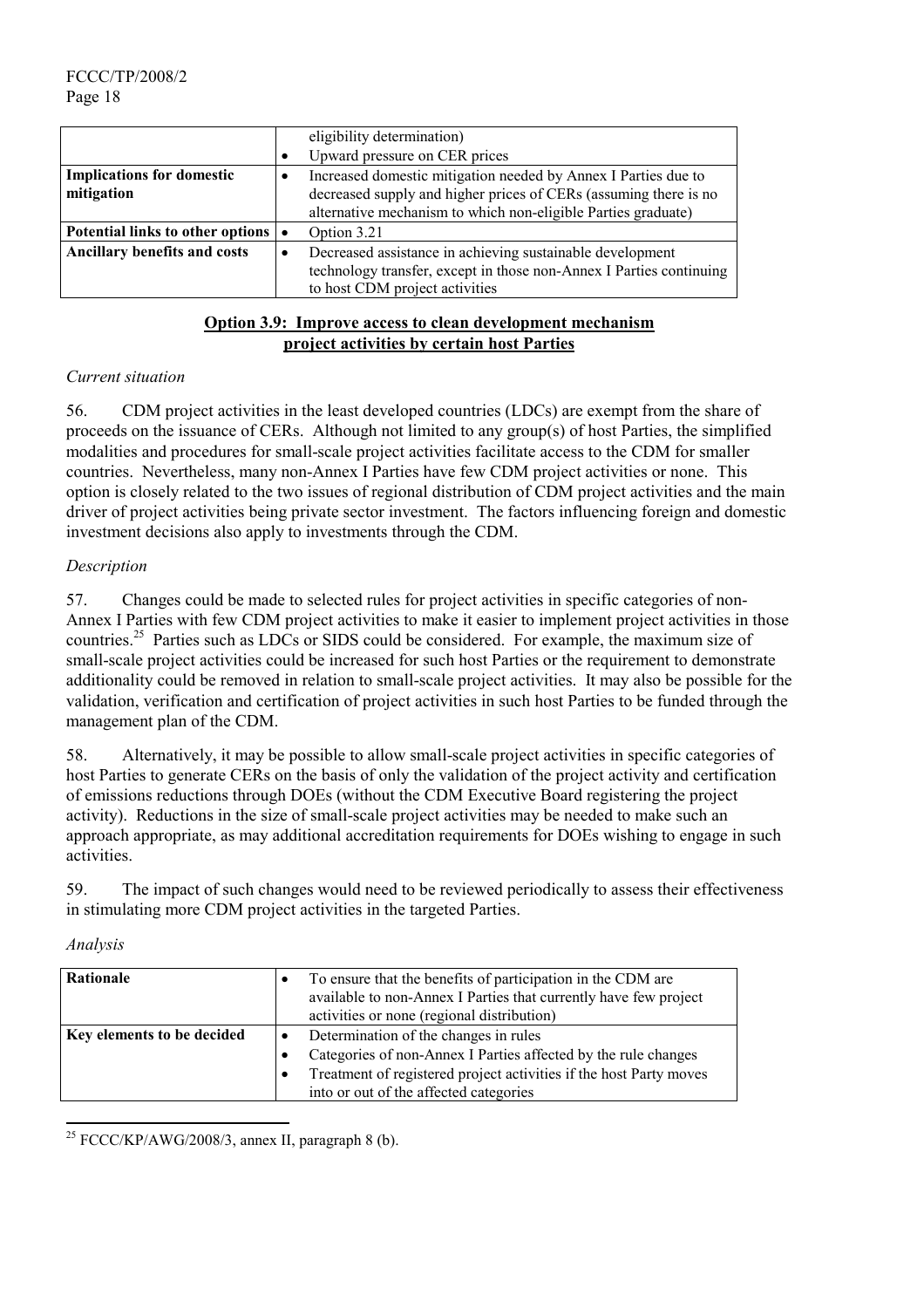| <b>Necessary follow-up actions</b>  | ٠ | Periodic review of the rule changes                                  |
|-------------------------------------|---|----------------------------------------------------------------------|
| <b>Potential challenges</b>         | ٠ | Establishment of categories of affected non-Annex I Parties          |
| Implications for the emission       | ٠ | Small increase in CER supply (due to low emissions in the non-       |
| <b>budgets of Annex I Parties</b>   |   | Annex I Parties likely to be in the affected categories) would allow |
|                                     |   | a small increase in emissions by Annex I Parties                     |
| Impact on the carbon market         | ٠ | Small increase in CER supply (the extent would depend on the         |
|                                     |   | affected Parties and nature of the rule changes)                     |
|                                     |   | Negligible downward pressure on CER prices                           |
| <b>Implications for domestic</b>    | ٠ | Small reduction in domestic mitigation needed by Annex I Parties     |
| mitigation                          |   | to meet their emission commitments, due to small increase in CER     |
|                                     |   | supply                                                               |
| Potential links to other options    |   | None identified                                                      |
| <b>Ancillary benefits and costs</b> | ٠ | Increased assistance in achieving sustainable development and        |
|                                     |   | technology transfer in affected non-Annex I Parties                  |

#### **Option 3.10: Enhance the contribution of the clean development mechanism to sustainable development by allocating proportions of the demand for certified emission reductions**

#### *Current situation*

60. Each CDM project activity is to assist the host country in achieving sustainable development, as determined by the host Party government. At present, CDM project activities are concentrated in a relatively small number of countries, thus limiting the contribution to sustainable development that can be made by the CDM in other non-Annex I Parties. As the CDM is a market mechanism, the factors influencing foreign and domestic investment decisions also apply to investments through the CDM.

## *General description*

61. The contribution of the CDM to sustainable development could be enhanced by establishing minimum quotas for the CERs generated by project activities of specific types or hosted in specific Parties.<sup>26</sup> The intention of such minimum quotas would be to increase the demand for CERs from such projects or Parties. Annex I Parties would need to demonstrate, ex post, that the minimum quotas had been purchased and/or used for compliance purposes. The reporting and review of information provided by Parties under Articles 7 and 8 of the Kyoto Protocol could be used for this purpose.

# **Option 3.10a: Allocate minimum quotas to project activity types that contribute more to the sustainable development of host Parties**

#### *Description*

 $\overline{a}$ 

62. Under this option, minimum quotas would be set for different project activity types (for example, x per cent of all CERs used by an Annex I Party for compliance must be from project activities of type A). Criteria would be needed to determine the relative contributions of different project activity types to sustainable development and hence which project activity types are eligible for minimum quotas. A basis for setting the minimum quota for each project activity type would also be needed.

63. To enhance the contribution to sustainable development, the minimum quota would need to stimulate an increase in the supply of CERs from the project type in question. A minimum quota for a broadly-defined project activity type, such as 'renewable energy', would not provide assistance to the more expensive technologies in that category (e.g. photovoltaic technology). This would result in pressure to establish separate minimum quotas for each technology.

 $26$  FCCC/KP/AWG/2008/3, annex II, paragraph 10.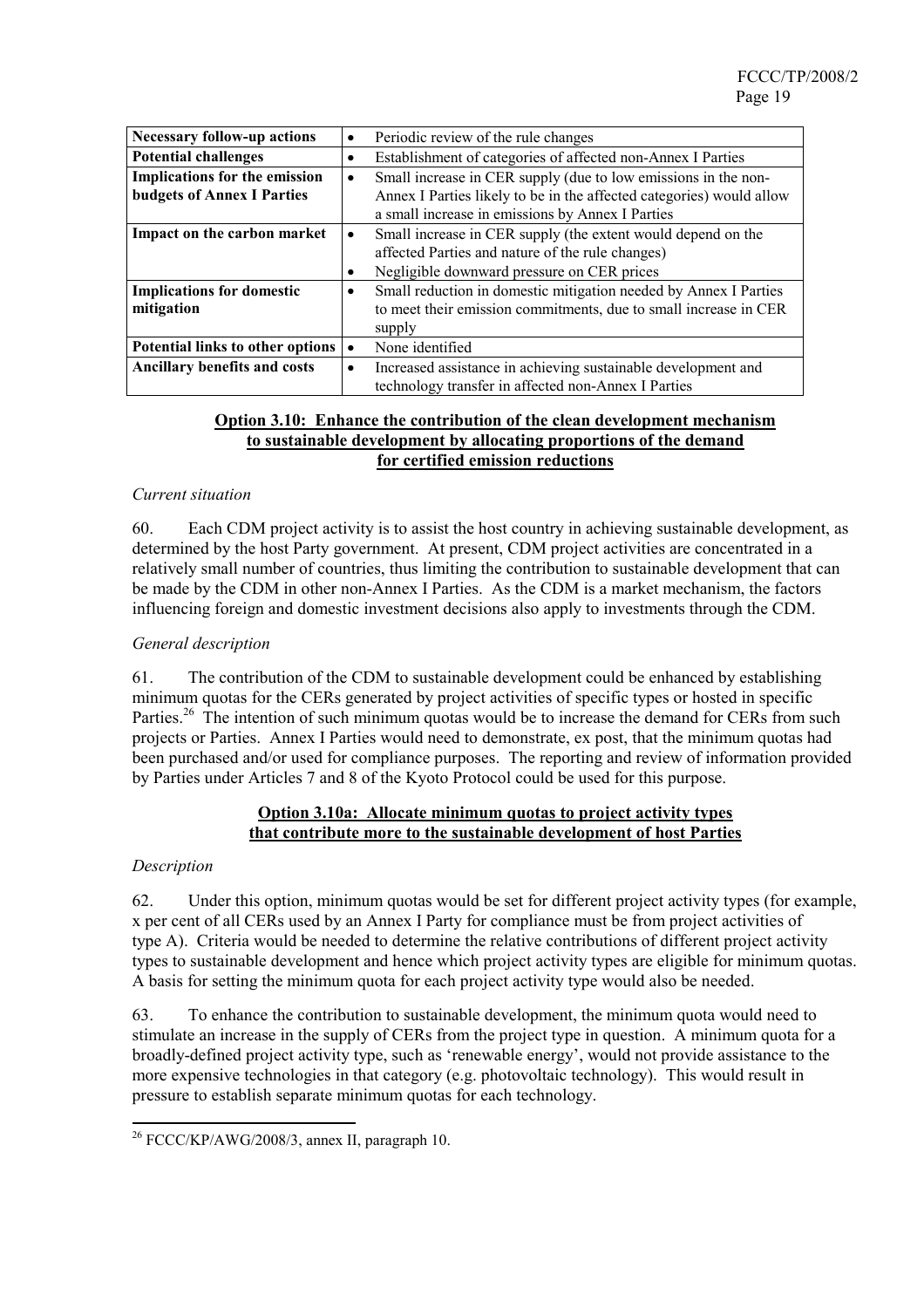#### *Analysis*

| <b>Rationale</b>                        | To ensure that the benefits of participation in the CDM are<br>$\bullet$<br>available to non-Annex I Parties that currently have few project |
|-----------------------------------------|----------------------------------------------------------------------------------------------------------------------------------------------|
|                                         | activities or none (regional distribution)                                                                                                   |
| Key elements to be decided              | Determination of criteria for assessing relative contributions of<br>$\bullet$                                                               |
|                                         | project activity types to sustainable development                                                                                            |
|                                         | Determination of affected project activity types<br>$\bullet$                                                                                |
|                                         | Determination of minimum quotas for each affected project activity<br>$\bullet$                                                              |
| <b>Necessary follow-up actions</b>      | type<br>Periodic review of the project activity types to assess their relative<br>$\bullet$                                                  |
|                                         | contributions to sustainable development                                                                                                     |
|                                         | Periodic review of the minimum quotas<br>$\bullet$                                                                                           |
| <b>Potential challenges</b>             | Determination of criteria for assessing relative contributions of<br>$\bullet$                                                               |
|                                         | project activity types to sustainable development                                                                                            |
|                                         | Process for determining and reviewing minimum quotas<br>$\bullet$                                                                            |
|                                         | Different prices for CERs from each project activity type<br>$\bullet$                                                                       |
|                                         | Pressure to increase the number of project activity types to which<br>$\bullet$                                                              |
|                                         | separate minimum quotas are allocated                                                                                                        |
| Implications for the emission           | Increase in CER supply would allow higher emissions by Annex I<br>$\bullet$                                                                  |
| <b>budgets of Annex I Parties</b>       | Parties                                                                                                                                      |
| Impact on the carbon market             | Increase in CER supply and downward pressure on CER prices<br>$\bullet$                                                                      |
|                                         | from project activity types with minimum quotas (the extent would                                                                            |
|                                         | depend on selected project activity types and quota sizes)                                                                                   |
|                                         | Possible decrease in CER supply from project activity types without                                                                          |
|                                         | minimum quotas (the extent would depend on the quota sizes)                                                                                  |
|                                         | Fragmentation of the market with greater numbers of minimum<br>$\bullet$                                                                     |
|                                         | quotas and greater differentiation in CER prices                                                                                             |
| <b>Implications for domestic</b>        | Reduced domestic mitigation needed by Annex I Parties to meet<br>$\bullet$                                                                   |
| mitigation                              | their emission commitments, due to expected net increase in supply<br>and lower prices of CERs                                               |
| <b>Potential links to other options</b> |                                                                                                                                              |
|                                         | Options 3.7b, 3.14 and 3.23a<br>$\bullet$                                                                                                    |
| <b>Ancillary benefits and costs</b>     | Increased assistance in achieving sustainable development<br>$\bullet$                                                                       |
|                                         | Increased technology transfer<br>$\bullet$                                                                                                   |

# **Option 3.10b: Allocate minimum quotas to specific groups of host Parties**

# *Description*

l

64. Under this option, minimum quotas would be set for different groups of host Parties (for example, y per cent of all CERs used by an Annex I Party for compliance must be from host Parties in category B). A variant of this option could be that the minimum quota applies to CERs from specified project activity types in these host Parties.<sup>27</sup> Criteria would be needed to determine which host Parties, and possibly which project activity types, are eligible. A basis for setting the minimum quota for each category of host Parties would also be needed.

65. To enhance the contribution to sustainable development, the minimum quota would need to stimulate an increase in the supply of CERs from the particular group of host Parties, and possibly also project activity types, in question. Within a group of host Parties, it is likely that some would host more CDM project activities than others, leading to pressure to establish minimum quotas for smaller groups of host Parties or for individual Parties.

<sup>&</sup>lt;sup>27</sup> Other project activity types could be implemented in these host Parties, but they would not benefit from the minimum quotas.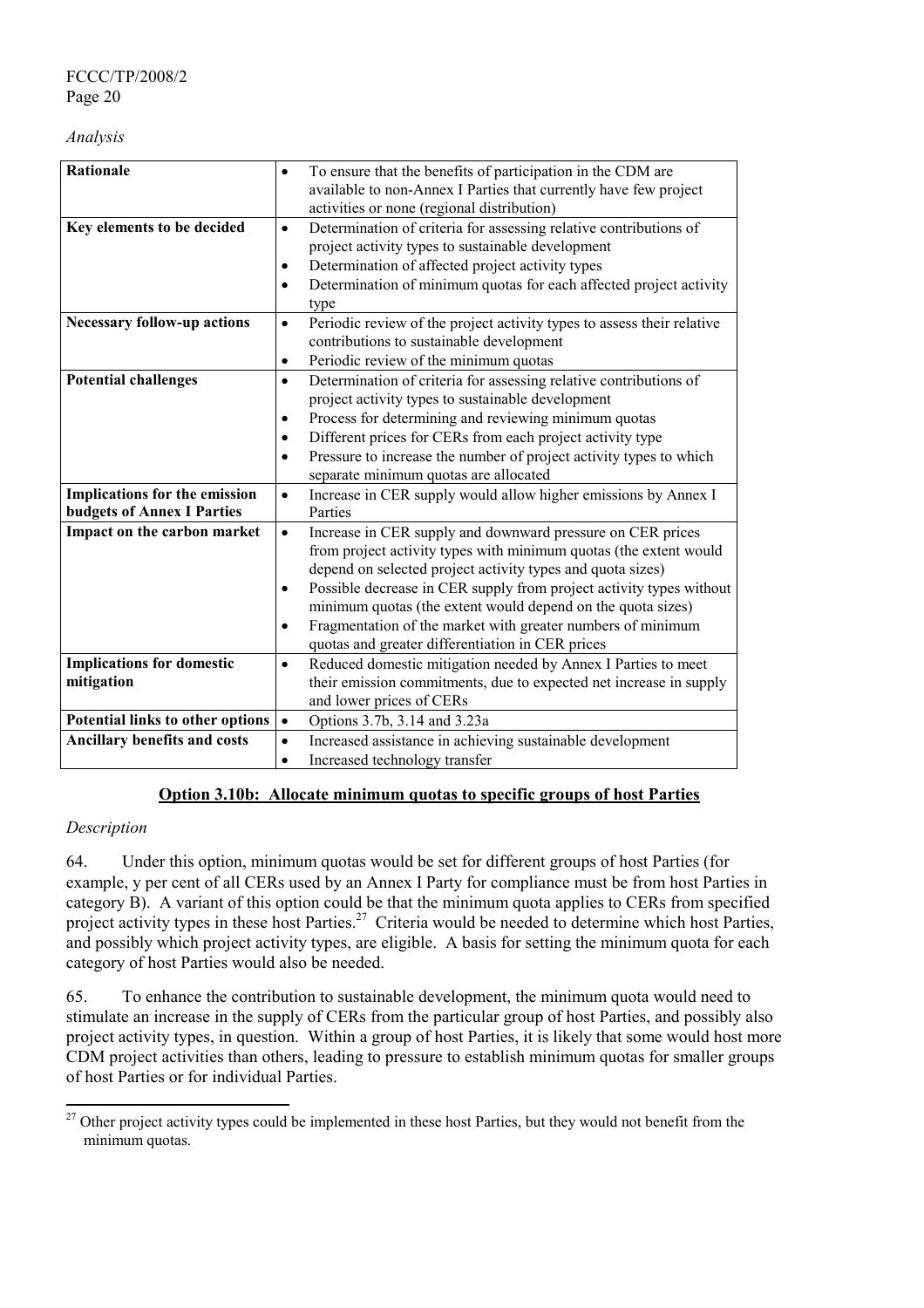#### *Analysis*

| <b>Rationale</b>                        | ٠         | To ensure that the benefits of participation in the CDM are       |
|-----------------------------------------|-----------|-------------------------------------------------------------------|
|                                         |           | available to non-Annex I Parties that currently have few project  |
|                                         |           | activities or none (regional distribution)                        |
| Key elements to be decided              | ٠         | Determination of affected groups of non-Annex I Parties           |
|                                         | $\bullet$ | Determination of minimum quotas for each group of Parties         |
| <b>Necessary follow-up actions</b>      | ٠         | Periodic review of the affected groups of Parties                 |
|                                         | $\bullet$ | Periodic review of the minimum quotas                             |
| <b>Potential challenges</b>             | ٠         | Process for determining and reviewing minimum quotas              |
|                                         |           | Pressure to increase the number of groups of Parties to which     |
|                                         |           | separate minimum quotas are allocated                             |
| <b>Implications for the emission</b>    | $\bullet$ | Small increase in CER supply (due to low emissions in non-Annex I |
| <b>budgets of Annex I Parties</b>       |           | Parties likely to be in the affected groups) would allow small    |
|                                         |           | increase in emissions by Annex I Parties                          |
| Impact on the carbon market             | ٠         | Small increase in CER supply (the extent would depend on the      |
|                                         |           | affected Parties and quota sizes)                                 |
|                                         |           | Negligible downward pressure on CER prices                        |
|                                         |           | Some fragmentation of the market with greater numbers of          |
|                                         |           | minimum quotas and greater differentiation in CER prices          |
| <b>Implications for domestic</b>        | $\bullet$ | Small reduction in domestic mitigation needed by Annex I Parties  |
| mitigation                              |           | to meet their emission commitments, due to small increase in CER  |
|                                         |           | supply                                                            |
| <b>Potential links to other options</b> |           | Option 3.23b                                                      |
| <b>Ancillary benefits and costs</b>     | $\bullet$ | Increased assistance in achieving sustainable development and     |
|                                         |           | technology transfer in affected non-Annex I Parties               |

# **Option 3.11: Include monetary and other co-benefits as additional criteria for the registration of project activities**

#### *Current situation*

66. The registration of project activities is based on their additionality and adherence to other requirements, irrespective of co-benefits in the form of other non-GHG environmental and economic benefits (for example, energy efficiency, lower emissions of other air pollutants when GHG emissions of a coal-fired generating unit are reduced, or employment created by increased generation of biomass energy). The responsibility for assessing the assistance of a project activity in achieving sustainable development, including such co-benefits, resides with the host Party government, while the responsibility for assessing its additionality resides with the CDM Executive Board.

#### *Description*

 $\overline{a}$ 

67. Co-benefits could be included in the criteria considered by the Executive Board for registration of a proposed project activity.28 Methods for identifying and measuring different co-benefits would be needed. It is assumed that project activities that are not additional would not be registered, even where they demonstrate significant co-benefits, meaning that this option would not lead to an increase in the number of project activities registered.

<sup>&</sup>lt;sup>28</sup> FCCC/KP/AWG/2008/3, annex II, paragraph 12.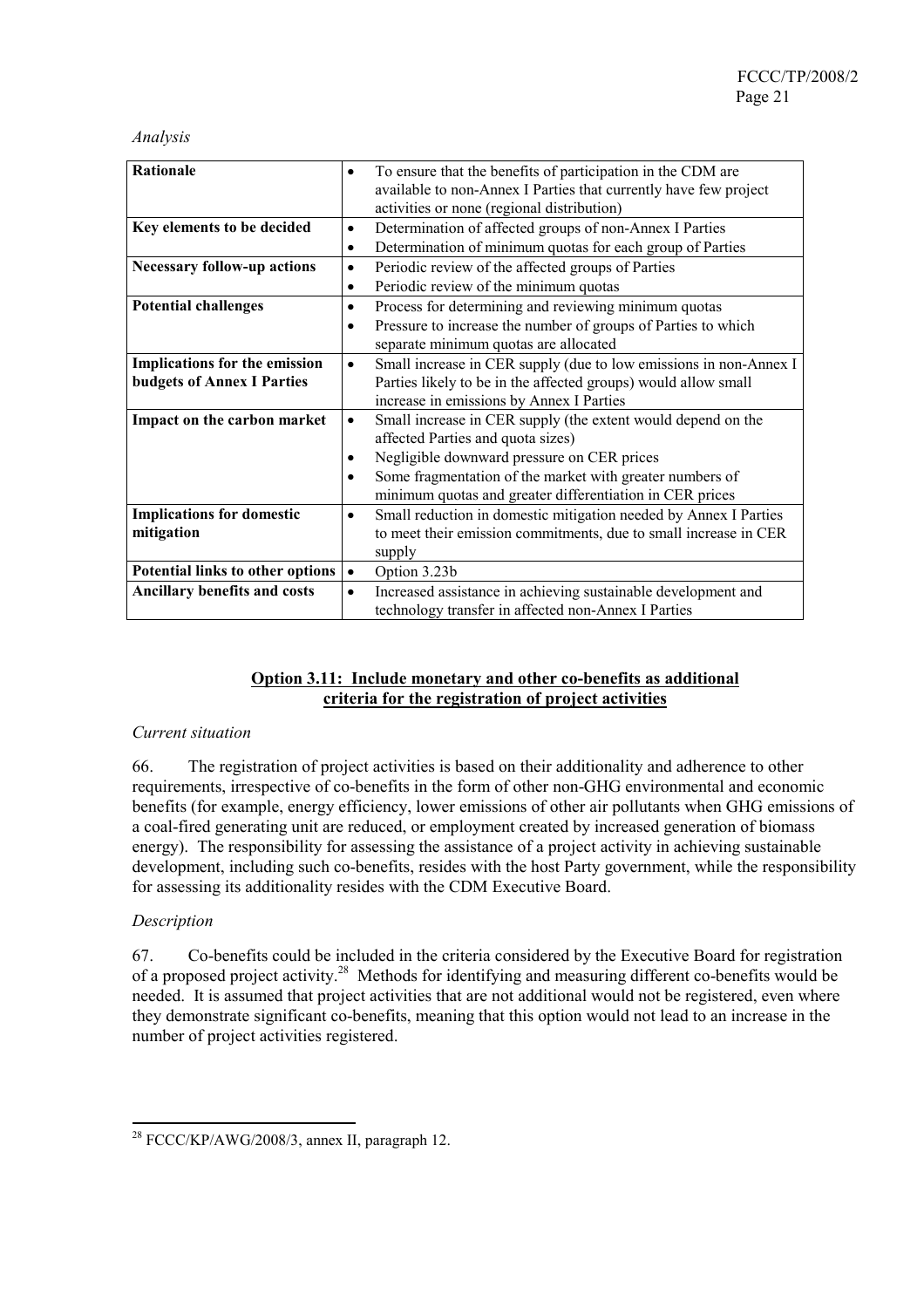68. If the presence of co-benefits is made a mandatory requirement for registration, it would limit the registration of project activities to those that demonstrate both additionality and co-benefits. This may therefore be considered as a way to restrict the CDM to higher-quality project activities.

## *Analysis*

| Rationale                            | $\bullet$ | To increase the co-benefits achieved through the CDM                  |
|--------------------------------------|-----------|-----------------------------------------------------------------------|
|                                      |           |                                                                       |
| Key elements to be decided           | $\bullet$ | Determination of which co-benefits to consider                        |
|                                      | $\bullet$ | Determination of how to measure co-benefits                           |
|                                      |           | Definition of sufficient co-benefits to allow registration of project |
|                                      |           | activities (if co-benefits were made a mandatory requirement of       |
|                                      |           | registration)                                                         |
| <b>Necessary follow-up actions</b>   | $\bullet$ | CDM Executive Board may need to amend methodologies                   |
|                                      |           | Assessment of whether co-benefits foreseen at the registration stage  |
|                                      |           | are realized in practice.                                             |
| <b>Potential challenges</b>          | $\bullet$ | None identified                                                       |
| <b>Implications for the emission</b> | $\bullet$ | The recognition of co-benefits would not increase CER supply and      |
| <b>budgets of Annex I Parties</b>    |           | would not affect emissions in Annex I Parties                         |
| Impact on the carbon market          | $\bullet$ | If co-benefits were made a mandatory requirement, this may reduce     |
|                                      |           | CER supply                                                            |
|                                      | ٠         | Potential upward pressure on CER prices                               |
| <b>Implications for domestic</b>     |           | Increased domestic mitigation needed by Annex I Parties to meet       |
| mitigation                           |           | their emission commitments, due to decreased supply and higher        |
|                                      |           | prices of CERs                                                        |
| Potential links to other options     | $\bullet$ | Options 3.12 and 3.24                                                 |
| <b>Ancillary benefits and costs</b>  | ٠         | Decreased assistance in achieving sustainable development             |
|                                      |           | Decreased technology transfer                                         |

# **Option 3.12: Include technology transfer as an additional criterion for the registration of project activities**

# *Current situation*

69. While technology transfer is not a requirement for the registration of CDM project activities by the CDM Executive Board, project participants are required to explain how a proposed project activity contributes to transfer of technology. Host Parties can make technology transfer a condition for their project approval. Technology transfer could be from an Annex I Party to the host Party (North–South), among non-Annex I Parties (South–South) or within the host Party itself. Analyses of CDM project activities indicate that they do lead to technology transfer, although the rate varies significantly across project types and, for a given project type, across host country Parties.

# *Description*

l

70. Technology transfer could be made a requirement for registration of a project activity by the Executive Board.<sup>29</sup> This would require methods for identifying and measuring technology transfer. It is assumed that project activities that are not additional would not be registered, even where they demonstrate significant technology transfer, meaning that this option would not lead to an increase in the number of project activities registered.

 $29$  FCCC/KP/AWG/2008/3, annex II, paragraph 15.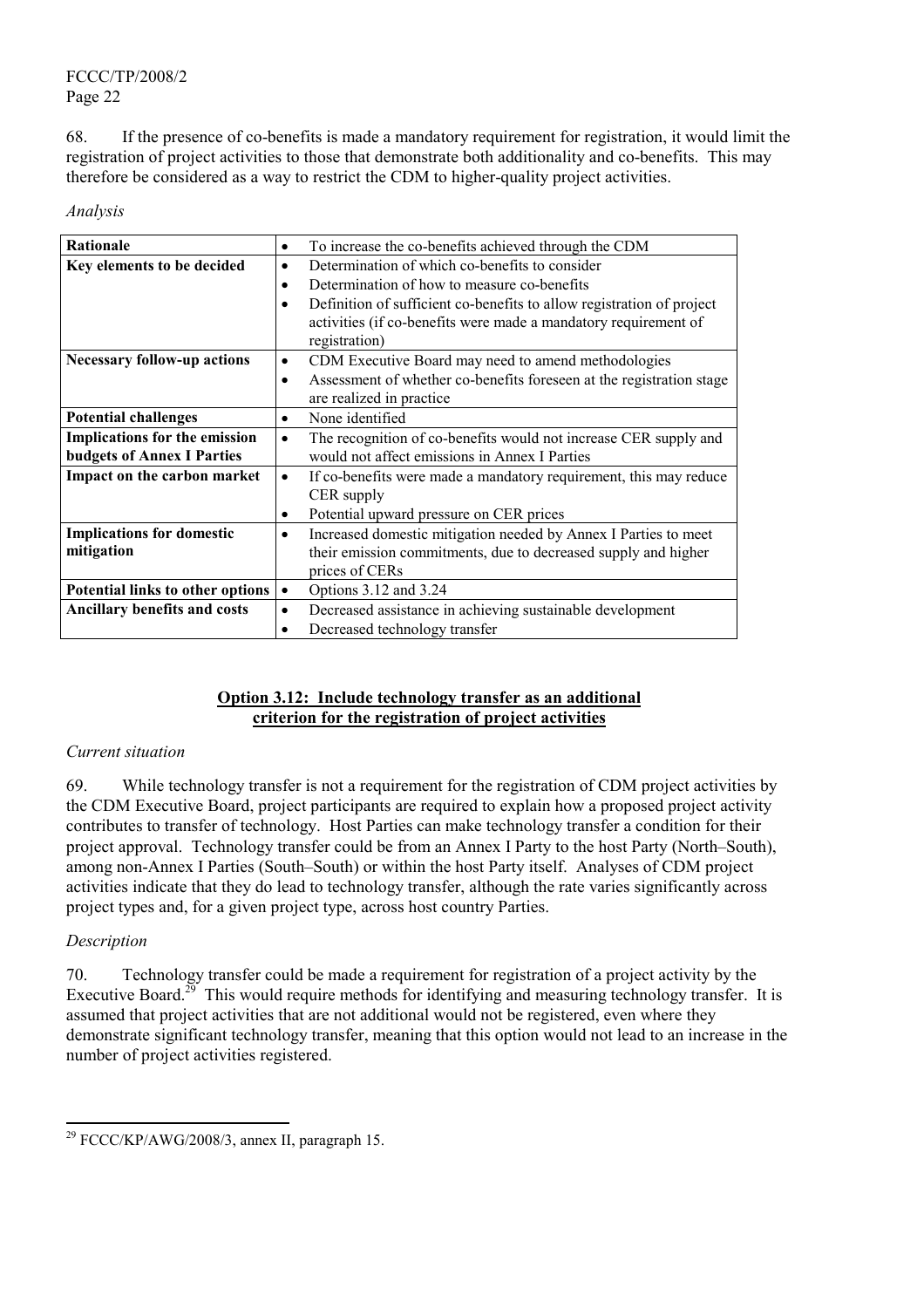71. If the presence of technology transfer is made a mandatory requirement for registration, it would limit the registration of project activities to those that demonstrate both additionality and technology transfer. This may therefore be considered as a way to restrict the CDM to higher-quality project activities.

#### *Analysis*

| Rationale                           | $\bullet$ | To increase technology transfer achieved through the CDM              |
|-------------------------------------|-----------|-----------------------------------------------------------------------|
| Key elements to be decided          | $\bullet$ | Determination of what type of technology transfer to consider         |
|                                     | ٠         | Determination of how to measure technology transfer                   |
|                                     |           | Definition of sufficient technology transfer to allow registration of |
|                                     |           | project activities (if technology transfer were made a mandatory      |
|                                     |           | requirement of registration)                                          |
| <b>Necessary follow-up actions</b>  | $\bullet$ | CDM Executive Board may need to amend methodologies                   |
|                                     | $\bullet$ | Assessment of whether technology transfer foreseen at the             |
|                                     |           | registration stage is realized in practice                            |
| <b>Potential challenges</b>         | $\bullet$ | None identified                                                       |
| <b>Implications for the Annex I</b> | ٠         | The recognition of technology transfer would not increase CER         |
| emission budget                     |           | supply and would not affect emissions in Annex I Parties              |
| Impact on the carbon market         | $\bullet$ | If co-benefits were made a mandatory requirement, this may reduce     |
|                                     |           | CER supply                                                            |
|                                     | ٠         | Potential significant upward pressure on CER prices                   |
| <b>Implications for domestic</b>    | $\bullet$ | Greatly reduced domestic mitigation needed by Annex I Parties to      |
| mitigation                          |           | meet their emission commitments, due to increased supply and          |
|                                     |           | lower prices of CERs                                                  |
| Potential links to other options    | $\bullet$ | Options 3.11 and 3.25                                                 |
| <b>Ancillary benefits and costs</b> | $\bullet$ | Decreased assistance in achieving sustainable development             |
|                                     |           | No impact on technology transfer                                      |

# **Option 3.13: Restrict the clean development mechanism to bilateral project activities**

#### *Current situation*

72. A CDM project activity can be implemented unilaterally by an entity in a non-Annex I Party. However, the project activity must be approved by an Annex I Party before the CERs can be transferred from the CDM registry to that Party's national registry. Thus, all project activities are bilateral in the sense that they require the approval of both the host Party and an Annex I Party before the CERs are transferred to the Annex I Party.

# *Description*

73. Specific options on how to further restrict the CDM to bilateral project activities<sup>30</sup> have not been provided by Parties. It may be possible to require approval by an Annex I Party at an earlier stage in the life of a project activity, for example prior to its registration. This would probably result in an increase in the cost and time required for registration and would not necessarily generate additional investment for proposed project activities.

# *Implications*

 $\overline{a}$ 

74. Requiring Annex I Party approval at an earlier stage in the life of a project activity may reduce the number of project activities and delay the supply of CERs. This may make it more difficult for Annex I Parties to comply with their emission commitments.

<sup>30</sup> FCCC/KP/AWG/2008/3, annex II, paragraph 13.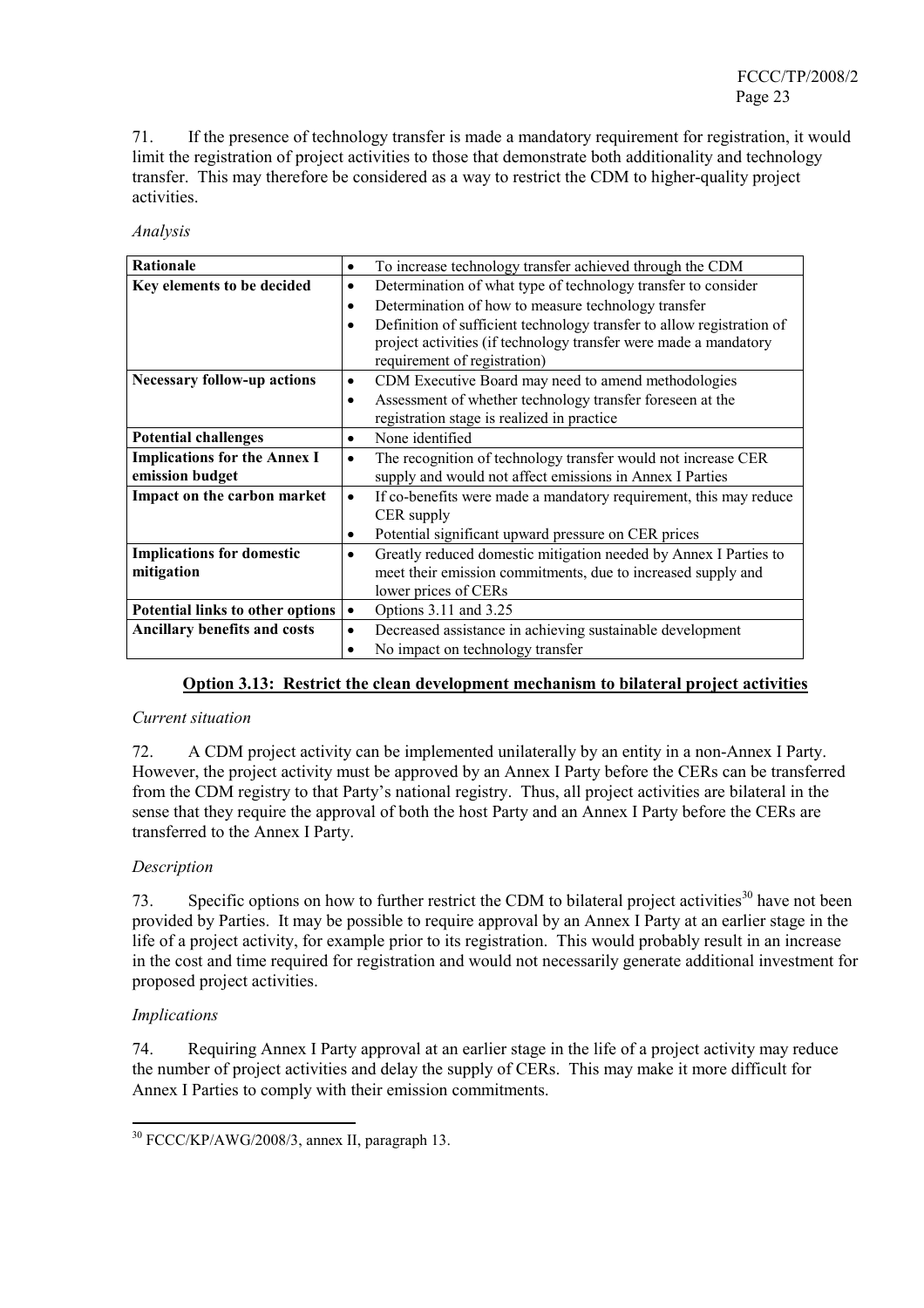# **Option 3.14: Introduce multiplication factors to increase or decrease the certified emission reductions issued for specific project activity types**

## *Current situation*

75. CDM project activities receive CERs equal to the reductions in GHGs, multiplied by the global warming potentials (GWPs) of the gases.

## *Description*

76. A CDM project activity could receive CERs equal to the emission reductions multiplied by the GWPs of the gases and then multiplied by a factor based on the project activity type or technology.<sup>31</sup> The favoured project activity types (or technologies) would first need to be identified and multiplication factors for each would then need to be agreed. Criteria on which such an option could be based have not been proposed by Parties. It may be necessary to consider differences in the national circumstances of host Parties, as the selected criteria (e.g. relating to sustainable development) may apply differently from one Party to another.

77. Project activities of the specified type (with multiplication factors greater than 1) would become more profitable relative to the others (with multiplication factors less than 1), leading to a shift in the mix of project activities towards the favoured types. To prevent the total quantity of CERs exceeding the total emission reductions actually achieved, the number of extra CERs from favoured technologies would need to be offset by fewer CERs from less-favoured technologies. The multiplication factors may need to be adjusted periodically to reflect changes to the economic viability of different technologies and changes to the mix of project activities implemented.

78. Alternatively, favoured project activity types could have a multiplication factor of 1 and less favoured technologies could be 'discounted' by a multiplication factor of less than 1.

| Rationale                          | To alter the mix of project activity types under the CDM<br>$\bullet$               |
|------------------------------------|-------------------------------------------------------------------------------------|
| Key elements to be decided         | Determination of which project activity types to favour<br>$\bullet$                |
|                                    | Determination of multiplication factors for project activity types<br>$\bullet$     |
| <b>Necessary follow-up actions</b> | Periodic review of the project activity types to favour<br>$\bullet$                |
|                                    | Periodic review of the multiplication factors<br>$\bullet$                          |
| <b>Potential challenges</b>        | Determination of criteria for favouring specific project activity<br>$\bullet$      |
|                                    | types                                                                               |
|                                    | Determination of process for determining and reviewing                              |
|                                    | multiplication factors                                                              |
|                                    | Aggregate quantity of CERs issued may exceed total emission                         |
|                                    | reductions achieved by the project activities                                       |
| Implications for the emission      | If the multiplication factors are set such that the aggregate quantity<br>$\bullet$ |
| <b>budgets of Annex I Parties</b>  | of CERs issued is equal to the total emission reductions actually                   |
|                                    | achieved, there would be no impact on CER supply or emissions by                    |
|                                    | <b>Annex I Parties</b>                                                              |
|                                    | If the aggregate quantity of CERs issued differs from the total                     |
|                                    | emission reductions actually achieved, CER supply would increase                    |
|                                    | (reducing emissions by Annex I Parties) or decrease (increasing                     |
|                                    | emissions by Annex I Parties)                                                       |
|                                    |                                                                                     |
|                                    |                                                                                     |

*Analysis*

l 31 FCCC/KP/AWG/2008/3, annex II, paragraph 14 (a).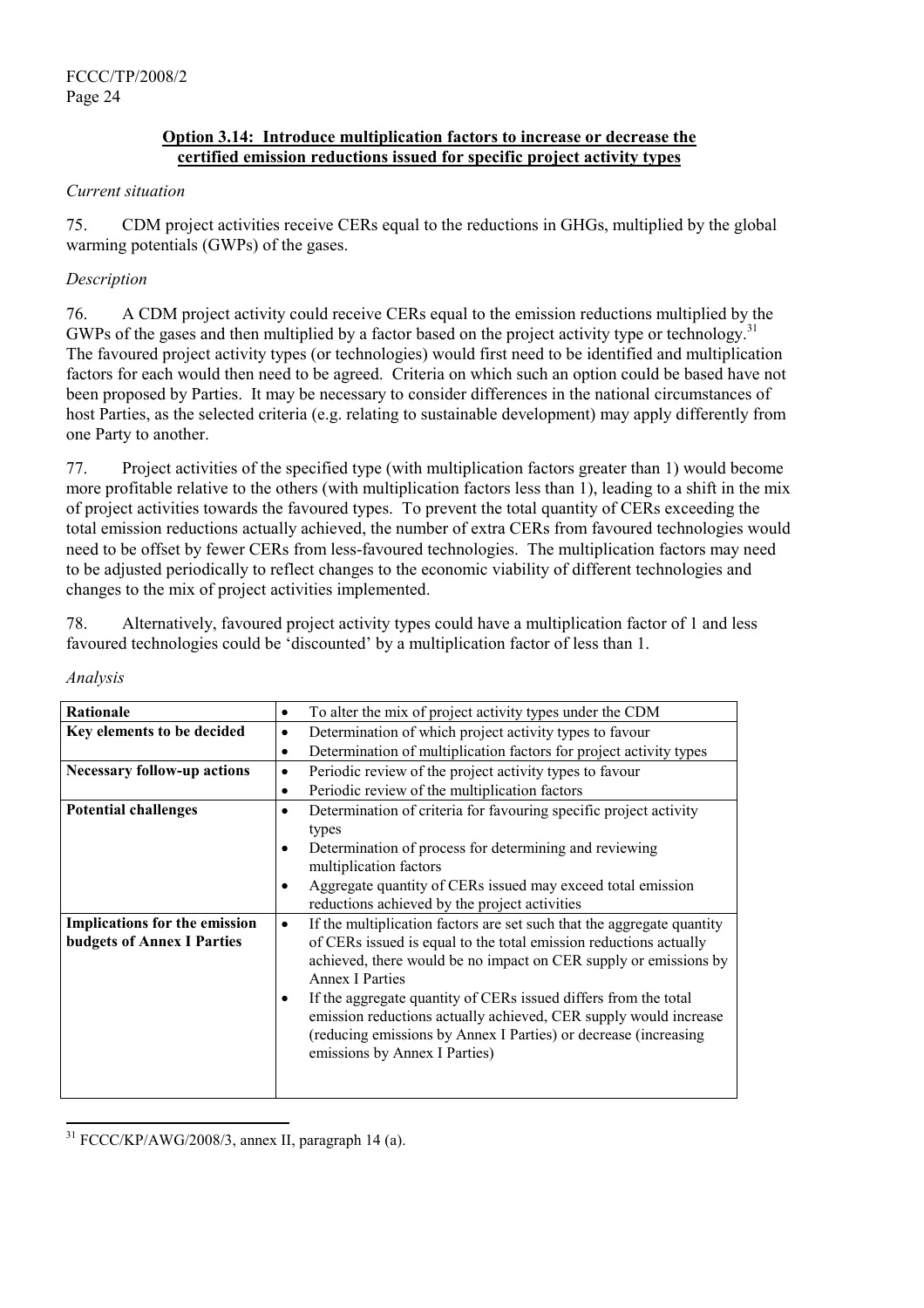| Impact on the carbon market                    | $\bullet$ | An increase in CER supply would create downward pressure on<br>CER prices; a decrease in CER supply would create upward<br>pressure on CER prices                                           |
|------------------------------------------------|-----------|---------------------------------------------------------------------------------------------------------------------------------------------------------------------------------------------|
| <b>Implications for domestic</b><br>mitigation |           | Potential reduction in domestic mitigation by Annex I Parties to<br>meet their emission commitments, due to increased supply and<br>lower prices of CERs                                    |
| Potential links to other options               |           | Options 3.7b, 3.10a and 3.27                                                                                                                                                                |
| <b>Ancillary benefits and costs</b>            | $\bullet$ | Potential increase in assistance in achieving sustainable<br>development and technology transfer, assuming that these are used<br>as criteria for favouring specific project activity types |

## **B. Joint implementation**

## **Option 3.15: Introduce modalities for the graduation of Parties from hosting clean development mechanism project activities to joint implementation projects**

## *Current situation*

79. There are no provisions addressing what would happen to CDM project activities on the territory of a non-Annex I Party if this Party were to adopt an emission commitment under the Kyoto Protocol, thus becoming an Annex I Party eligible to host JI projects but not CDM project activities.

*80.* Emissions reduced (and removals enhanced) through JI projects do not lead to the creation of credits in addition to the overall assigned amounts of Annex I Parties (as with CDM projects) but instead result in the conversion of existing assigned amount units (AAUs) or removal units (RMUs) of the host Annex I Party into emission reduction units (ERUs). This leaves the assigned amount of Annex I Parties – and thus their overall emission budget – unaffected.

## *Description*

81. Modalities could be established for the graduation of Parties from being eligible to host CDM project activities to being eligible to host JI projects.<sup>32</sup> Registered CDM project activities could be allowed to continue as CDM projects until the end of their respective crediting periods or they could be converted to JI Track 2 projects, possibly also with the option to become JI Track 1 projects if the host Party meets the relevant eligibility requirements. Automatic conversion into JI projects may be problematic as the rules governing JI projects differ from the CDM rules. It may also create contractual difficulties for the project participants.<sup>33</sup>

82. If project activities are allowed to continue as CDM projects after the host Party has adopted an emission commitment, it would be necessary to cancel existing assigned amount equal to the issuance of CERs if the stringency of emissions targets is to be maintained. This would ensure that the overall emission budget of Annex I Parties remains unaffected, making the situation equivalent to that of JI projects.

#### *Analysis*

| Rationale | To clarify the status of CDM projects if the host Party takes on an<br>emission commitment under the Kyoto Protocol |
|-----------|---------------------------------------------------------------------------------------------------------------------|
|           |                                                                                                                     |

 $32$  FCCC/KP/AWG/2008/3, annex II, paragraph 16.<br> $33$  Owing to differences in unit prices and in the acceptance of CERs and ERUs under national policies, contracts established for the delivery of CERs may not allow for their replacement by ERUs or may require compensation to be made.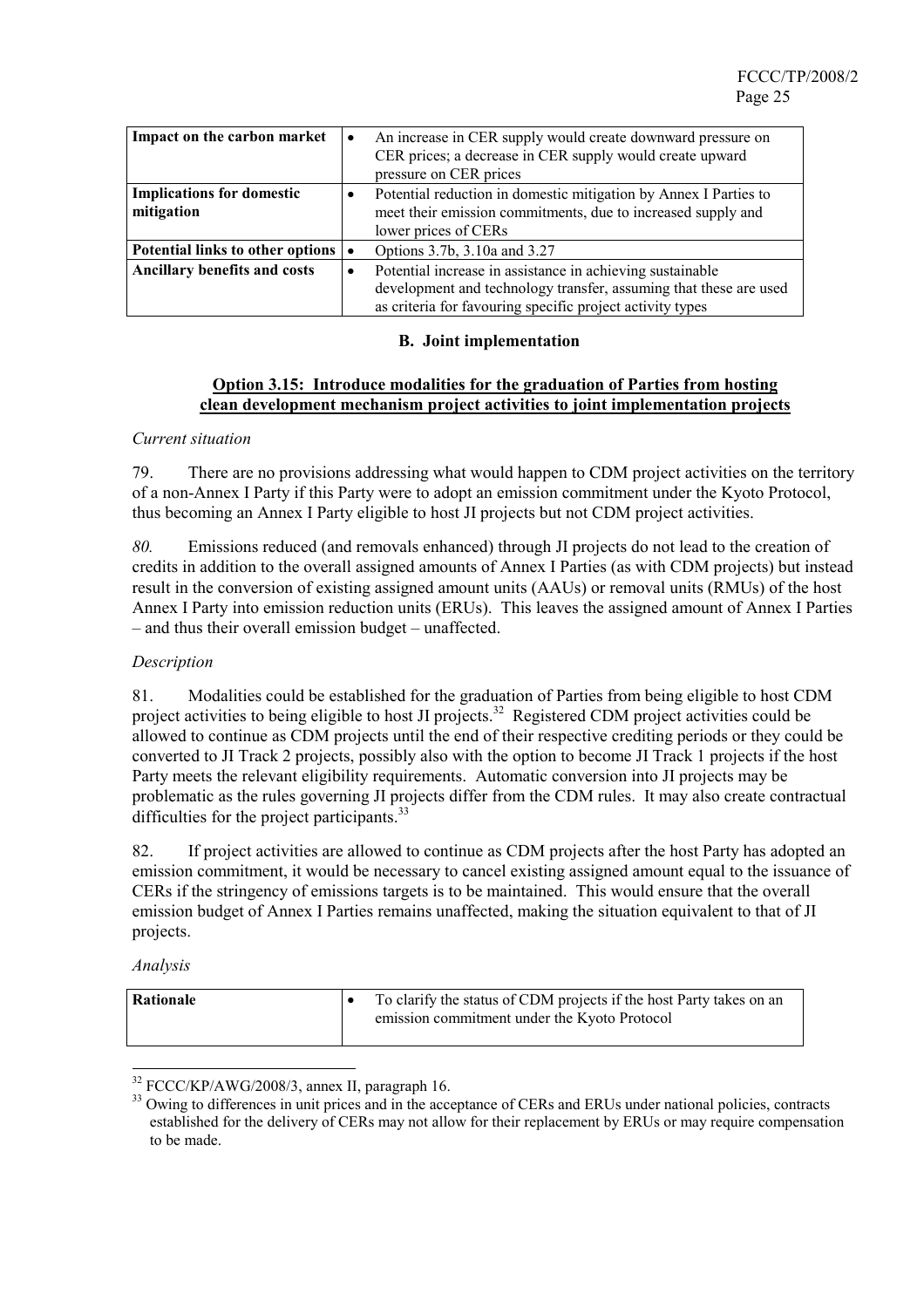FCCC/TP/2008/2 Page 26

| Key elements to be decided          | ٠         | Status of CDM project activities after the host Party becomes      |
|-------------------------------------|-----------|--------------------------------------------------------------------|
|                                     |           | eligible to host JI projects                                       |
|                                     | ٠         | Whether to cancel assigned amount of the host Party in the case of |
|                                     |           | CDM project activities continuing                                  |
| <b>Necessary follow-up actions</b>  | $\bullet$ | Adjustment to the reporting and review by Annex I Parties under    |
|                                     |           | Articles 7 and 8 of the Kyoto Protocol                             |
|                                     |           |                                                                    |
| <b>Potential challenges</b>         | $\bullet$ | None identified                                                    |
| Implications for the emission       | $\bullet$ | No change in emissions of Annex I Parties if CDM projects are      |
| <b>budgets of Annex I Parties</b>   |           | converted to JI projects                                           |
|                                     | $\bullet$ | No change in emissions of Annex I Parties if CDM projects          |
|                                     |           | continue under the CDM and assigned amount of the host Party,      |
|                                     |           | equivalent to the issued CERs, is cancelled                        |
|                                     | ٠         | If CDM projects continue under the CDM without cancelling          |
|                                     |           |                                                                    |
|                                     |           | assigned amount, the increase in emissions of Annex I Parties      |
|                                     |           | would depend on the number and size of the CDM projects            |
| Impact on the carbon market         | $\bullet$ | If CDM projects continue under the CDM without cancelling          |
|                                     |           | assigned amount and other forms of assigned amount are not         |
|                                     |           | cancelled, there would be downward pressure on carbon prices (the  |
|                                     |           | size of this impact is unknown)                                    |
|                                     | ٠         | Uncertainty about the treatment of CDM project activities could    |
|                                     |           | adversely affect future CDM project activities                     |
|                                     |           |                                                                    |
| <b>Implications for domestic</b>    | $\bullet$ | If CDM projects continue under the CDM without cancelling          |
| mitigation                          |           | assigned amount, domestic mitigation would decrease (the size of   |
|                                     |           | this impact is unknown)                                            |
| Potential links to other options    | $\bullet$ | None identified                                                    |
| <b>Ancillary benefits and costs</b> | $\bullet$ | No or negligible impact                                            |

## **Option 3.16: Change the composition of the Joint Implementation Supervisory Committee membership to ensure equitable representation of Parties**

#### *Current situation*

83. The Joint Implementation Supervisory Committee (JISC), which supervises the verification procedures under JI Track 2, consists of 10 members and 10 alternates as specified in the Marrakesh Accords (see paras. 4–6 of the annex to decision 9/CMP.1). The JISC consists of three members and alternates from Annex I Parties undergoing the transition to a market economy, three members and alternates from other Annex I Parties, three members and alternates from non-Annex I Parties, and one member and alternate from the SIDS. Members and alternates are nominated by their constituencies.

84. Half of the members/alternates are elected each year for a term of two years. Members are eligible to serve a maximum of two consecutive terms, while there is no limit on the number of terms that may be served as an alternate (that is, a person may serve two consecutive terms as a member, serve as an alternate and then be eligible to serve again as a member). The composition of the JISC was negotiated in parallel with that of other constituted bodies under the Kyoto Protocol.

# *Description*

l

85. The composition of the JISC could be altered, with a view to enhancing its efficiency through ensuring the equitable representation of Parties,<sup>34</sup> by changing the number of members/alternates from different constituencies. The membership of the JISC could be altered by limiting the number of terms a

<sup>34</sup> FCCC/KP/AWG/2008/3, annex II, paragraph 20.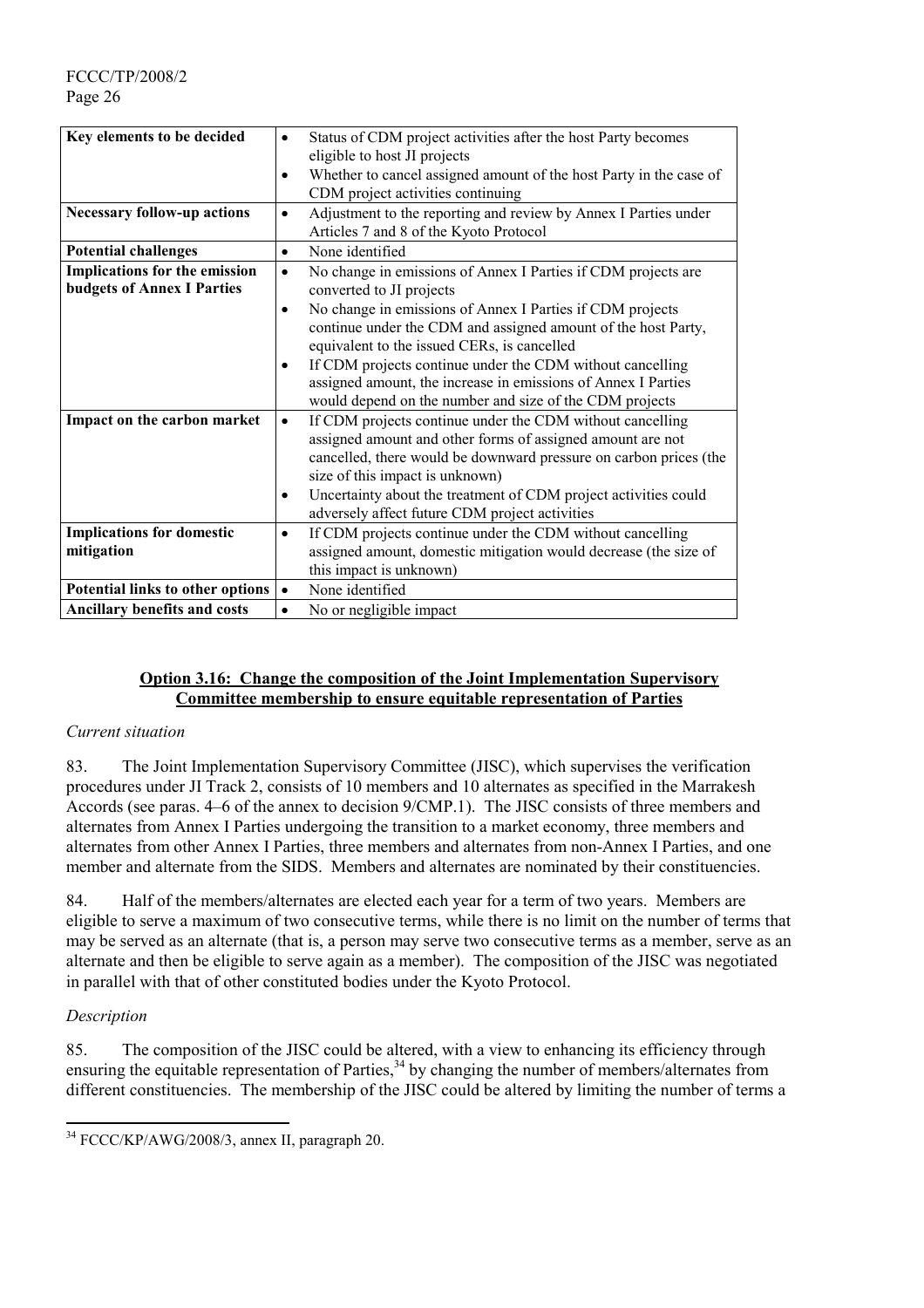person can serve as a member or alternate (e.g. allowing only two consecutive terms, irrespective of whether as a member or alternate) or through CMP guidance encouraging or requiring rotation in the Parties from whom members and alternates are drawn.

## *Implications*

86. This option would have implications similar to those of option 3.3 in the context of the CDM Executive Board. Changing the composition and/or membership of the JISC would not have a material impact on the ability of Annex I Parties to meet their emission commitments. Such changes may prompt calls to change the composition and/or membership of other constituted bodies.

# **Option 3.17: Move the secretariat's function of supporting the Joint Implementation Supervisory Committee to another organization**

## *Current situation*

87. The Marrakesh Accords state that the secretariat shall service the JISC (see para. 19 of the annex to decision 9/CMP.1). The secretariat provides an operational support structure to all activities of the JISC and the panels and teams established under it. This involves provision of process, technical, legal, organizational, logistical, administrative and communications services. All work is carried out in an objective, impartial and transparent manner.

88. The main areas of support relate to the management of the project submission process and the accreditation of independent entities. The support includes, for example, preparing meetings and documentation, conducting completeness checks of submitted project documentation, facilitating  $d$  determination<sup>35</sup> appraisals and reviews, as appropriate, and supporting desk reviews and on-site assessments of independent entities. The secretariat is also involved in broader areas of support, such as preparing draft guidance and procedures for consideration by the JISC, making project and other information publicly available, and supporting Parties' designated focal points (DFPs) and accredited independent entities (AIEs) in their work.

# *Description*

89. Administrative support for the JISC could be transferred to another existing organization or to a new organization.<sup>36</sup> Specific organizations have not been proposed by Parties. A suitable organization would need to be identified or established, taking into account any potential conflict of interest that may arise if the organization is involved in JI activities. If the functions were to be transferred to an existing organization, the responsible unit would be accountable to both the management of the host organization and to the CMP. The functions, and possibly some or all relevant secretariat staff, would need to be transferred. The secretariat could continue to support the Kyoto Protocol bodies on issues relating to JI.

#### *Implications*

90. This option would have implications similar to those of option 3.4 in the context of the CDM Executive Board. Changing the organization supporting the JISC would not have a material impact on the ability of Annex I Parties to meet their emission commitments.

<sup>&</sup>lt;sup>35</sup> Under JI, "the determination" is the equivalent of validation under the clean development mechanism.<br><sup>36</sup> FCCC/KP/AWG/2008/3, annex II, paragraph 21.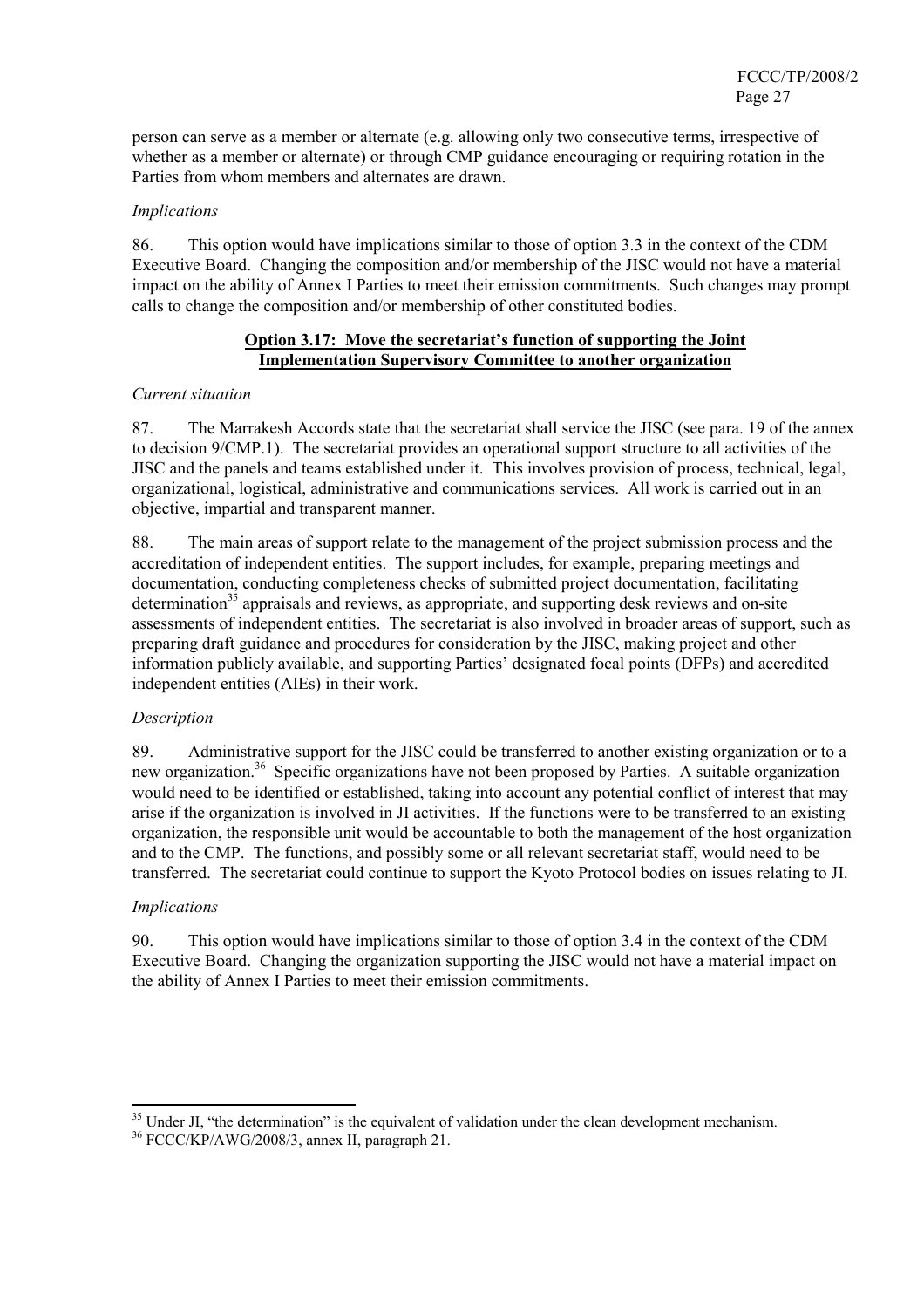# **Option 3.18: Introduce alternative institutional arrangements for determination and verification**

## *Current situation*

91. Project participants wishing to implement a JI project under the Track 2 procedures must hire an AIE to determine that a proposed JI Track 2 project meets the requirements. In case of a positive final determination for the project, $37$  the project participants must hire an AIE to verify the emission reductions achieved. AIEs are accredited for this work by the JISC and are accountable to the CMP through the JISC.

92. The work of the AIEs decentralizes the determination and verification work under JI Track 2, with the result that the JISC does not need to conduct this work itself. Although AIEs assess projects and emission reductions impartially on behalf of the JISC, the commercial relationship is between the AIEs and the project participants.

# *Description*

93. Alternative institutional arrangements could be implemented.<sup>38</sup> Specific changes to the institutional arrangements have not been proposed by Parties but several alternatives may be explored for the purpose of further clarifying the accountability of AIEs to the JISC.

94. The JISC could provide clearer and more comprehensive guidance to AIEs and take further measures to ensure the quality of the work performed by them, through, for example, the accreditation process and frequent in-depth spot checks of their work. The responsibility for selecting and paying AIEs could also be moved to the JISC, through a new selection procedure that ensures that AIEs have adequate incentives to perform high-quality work at a fair price and to adjust their capabilities in response to changes in the mix and location of JI projects.<sup> $39$ </sup>

95. Alternatively, the work currently conducted by AIEs could be performed by the secretariat, eliminating the accreditation process but requiring that secretariat staff be appropriately trained and resourced. Consideration would need to be given to any conflict of interest with the current role of the secretariat, for example in relation to conducting completeness checks or supporting the JISC in its decision-making. The JISC would need to establish a fee structure for such work.

# *Implications*

96. This option would have implications similar to those of option 3.5 in the context of DOEs under the CDM. Changing the arrangements governing the selection of AIEs would not have a material impact on the ability of Annex I Parties to meet their emission commitments.

# **Option 3.19: Broaden the role of host Party governments**

# *Current situation*

l

97. The role of the Annex I Parties under JI is already broad. Under Track 2, Parties develop national guidelines and procedures for approving JI projects and host Parties may issue ERUs. In the

 $37$  A positive final determination of the project design document for a JI Track 2 project is the equivalent, under the JI guidelines, of the registration of a project activity under the CDM.

 $^{38}$  FCCC/KP/AWG/2008/3, annex II, paragraph 22.<br> $^{39}$  For example, the project participants could identify three candidate AIEs. The JISC could request these AIEs to quote a price for the work before selecting one on the basis of price, the quality of the AIE's work, and possibly other criteria and a random component. The project participants would pay the quoted price to the JISC and the JISC would pay the AIE.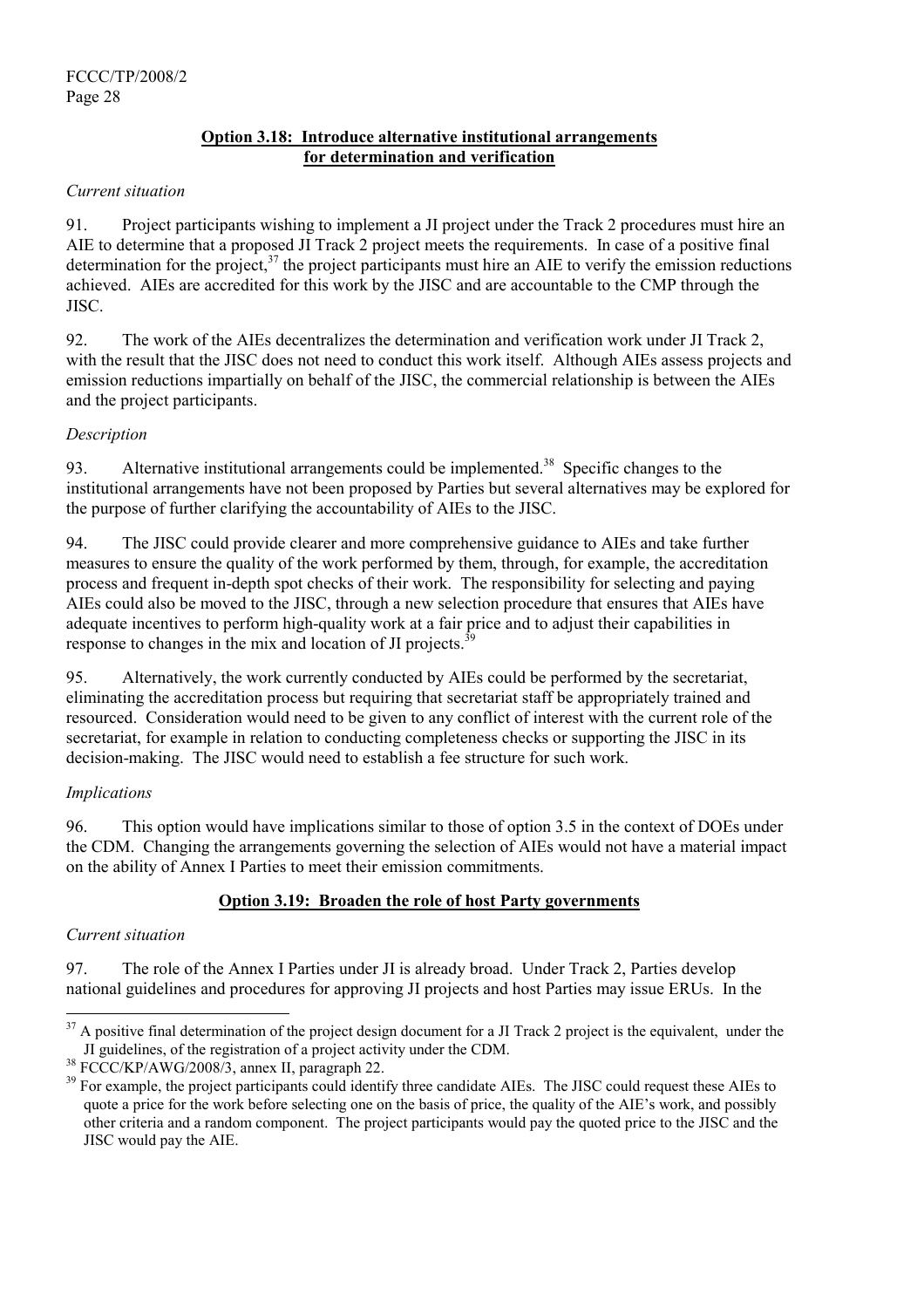case of Annex I Parties that meet the necessary eligibility requirements and wish to host JI Track 1 projects, they may determine almost the whole JI project cycle through their national guidelines and procedures. In both cases, host Parties may set requirements that they deem appropriate as conditions for project approval.

# *Description*

98. Guidance could be introduced to further broaden the role of the host Party governments.<sup>40</sup> but specific options have not been proposed by Parties. It would be possible for the CMP to provide further guidance to encourage or require host Parties to play a more active role in the development of JI projects through, for example, their DFPs providing information to facilitate the development of JI projects or guidance on criteria they may wish to consider when approving proposed JI projects (e.g. project priorities and technology transfer).

## *Implications*

99. This option would have implications similar to those of option 3.6 in the context of the CDM. More active promotion of JI projects would be expected to change the mix of ERUs, AAUs and RMUs held by Annex I Parties but, because ERUs are converted from already existing AAUs and RMUs, the overall emission budget of Annex I Parties would not change.

## **Option 3.20: Positive or negative lists of project types**

## *Current situation*

100. The Kyoto Protocol requires emission reductions under JI to be additional to those which would have happened without the project. As it is not possible to know with full certainty what would have happened in the absence of the project, the additionality of projects inevitably involves a degree of subjective assessment. Under JI Track 2, project participants may use methodologies and tools approved under the CDM, or may develop and/or apply a JI-specific approach on the basis of guidance provided by the CMP and the JISC, to demonstrate the additionality of the project's emission reductions. Demonstrating the additionality of emission reductions on the basis of individual projects can be costly and time-consuming. Under JI track 1, Parties may implement their own procedures.

# *Description*

101. This option would establish a list of project types that do not demonstrate additionality individually.<sup>41</sup> A positive list would contain project types for which virtually all potential projects would be additional and for which project participants do not need to demonstrate additionality (project baselines would still be needed for crediting purposes). A negative list would contain project types for which virtually no project would be additional and which therefore could not be implemented under JI. Such lists would need to be reviewed periodically to ensure that virtually all projects in each category are, or are not, additional. This option seeks to retain the principle of additionality while aiming to increase the administrative efficiency of implementing it.

#### *Analysis*

| Rationale | To increase the potential for reducing emissions, thus enhancing the |  |
|-----------|----------------------------------------------------------------------|--|
|           | cost-effectiveness of achieving overall emission commitments         |  |
|           | To reduce the administrative processing and technical assessment of  |  |
|           | If projects necessary for the volume of ERUs generated               |  |

 $40$  FCCC/KP/AWG/2008/3, annex II, paragraph 23.

 $41$  FCCC/KP/AWG/2008/3, annex II, paragraph 24 (a), (b) and (c).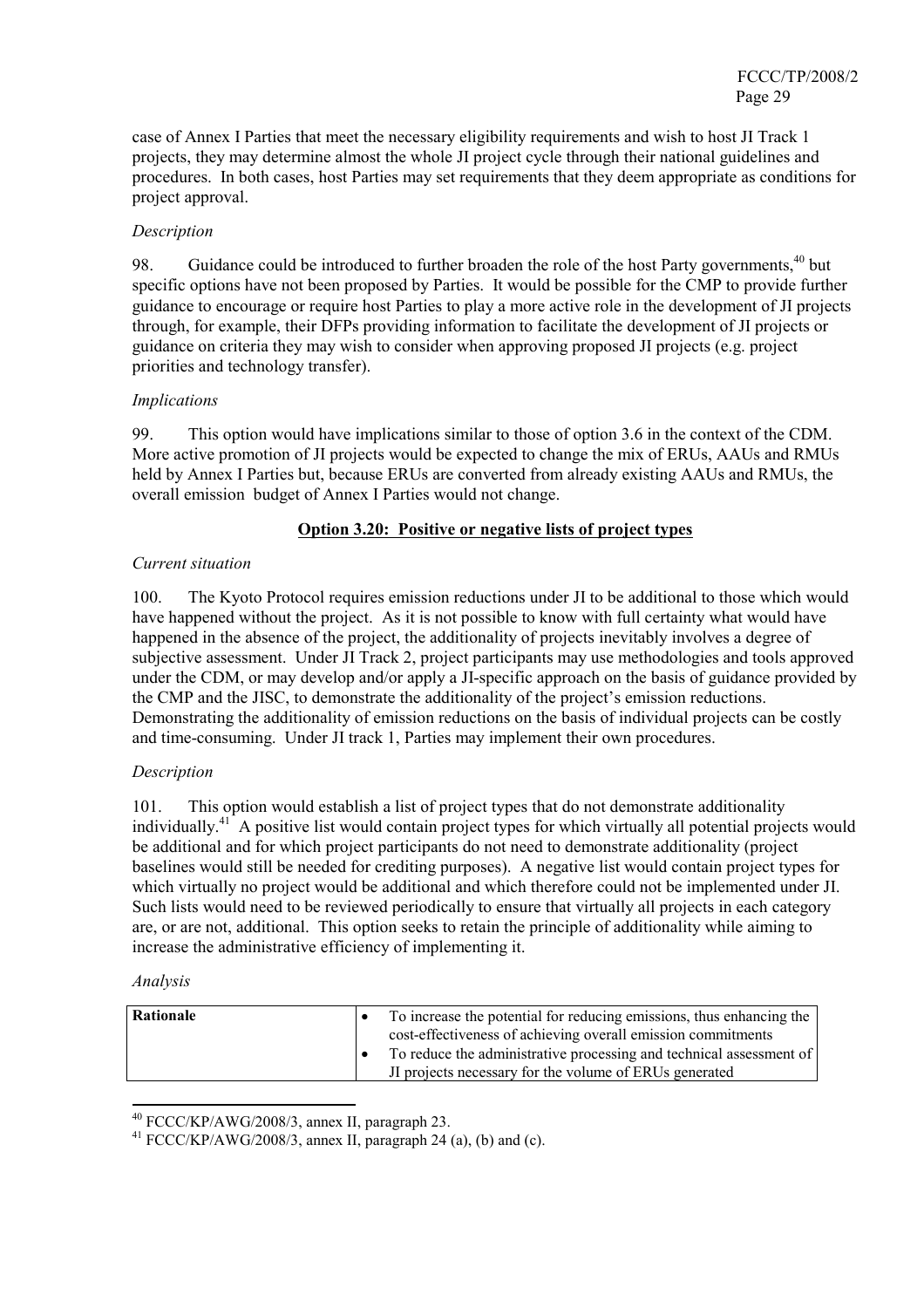FCCC/TP/2008/2 Page 30

| Key elements to be decided           | Criteria for inclusion of categories of projects<br>$\bullet$                         |  |  |
|--------------------------------------|---------------------------------------------------------------------------------------|--|--|
|                                      | Process for defining positive or negative lists                                       |  |  |
| <b>Necessary follow-up actions</b>   | Periodic review of the lists to ensure that virtually all project remain<br>$\bullet$ |  |  |
|                                      | additional (or not additional)                                                        |  |  |
| <b>Potential challenges</b>          | Establishment of criteria and process for defining lists<br>٠                         |  |  |
| <b>Implications for the emission</b> | None identified<br>$\bullet$                                                          |  |  |
| <b>budgets of Annex I Parties</b>    |                                                                                       |  |  |
| Impact on the carbon market          | In the case of positive lists, ERU supply would increase<br>$\bullet$                 |  |  |
|                                      | In the case of negative lists, ERU supply would decrease                              |  |  |
| <b>Implications for domestic</b>     | No change to the domestic mitigation of Annex I Parties to meet<br>$\bullet$          |  |  |
| mitigation                           | their emission commitments                                                            |  |  |
| Potential links to other options     | Options 3.7b, 3.23a and 3.27<br>٠                                                     |  |  |
| <b>Ancillary benefits and costs</b>  | Dependent on technologies and activities deployed<br>$\bullet$                        |  |  |

## **Option 3.21: Differentiate the eligibility of Parties to host joint implementation projects**

#### *Current situation*

102. Currently all Annex I Parties are eligible to host JI projects using Track 2. Parties that meet specified eligibility conditions can establish their own domestic (Track 1) JI procedure.

## *Description*

103. Indicators would be used to determine which Annex I Parties are eligible to host JI projects<sup>42</sup> or particular types of JI projects.<sup>43</sup> Parties were not specific as to the intent of this option but it is assumed that it is to concentrate JI projects in Annex I Parties which are considered to be more suitable for JI.

104. The option would require agreement on the indicator(s) to be used and how these would be used to determine which types of projects are eligible in which host countries. GDP per capita and emissions per capita are two of the many possible indicators. Parties for which the selected indicators lie above specified thresholds could be ineligible to host JI projects in general or to host specified types of JI projects.

105. Many details would need to be decided, including which indicators to use, the indicator threshold(s) for eligibility, the project categories affected, and how the threshold(s) and project types change over time. The option also gives rise to transition issues, such as what happens to a JI project if the host Party is no longer eligible to host JI projects or subsequently becomes eligible again.

# *Implications*

l

106. This option would have implications similar to those of option 3.8 in the context of the CDM (see the section on option 3.8 for further analysis). The numbers of JI projects and ERUs are likely to be reduced and the project locations concentrated. However, because ERUs are converted from already existing AAUs and RMUs, the overall emission budget of Annex I Parties would not change.

<sup>&</sup>lt;sup>42</sup> FCCC/KP/AWG/2008/3, annex II, paragraph 25 (a).<br><sup>43</sup> FCCC/KP/AWG/2008/3, annex II, paragraph 26.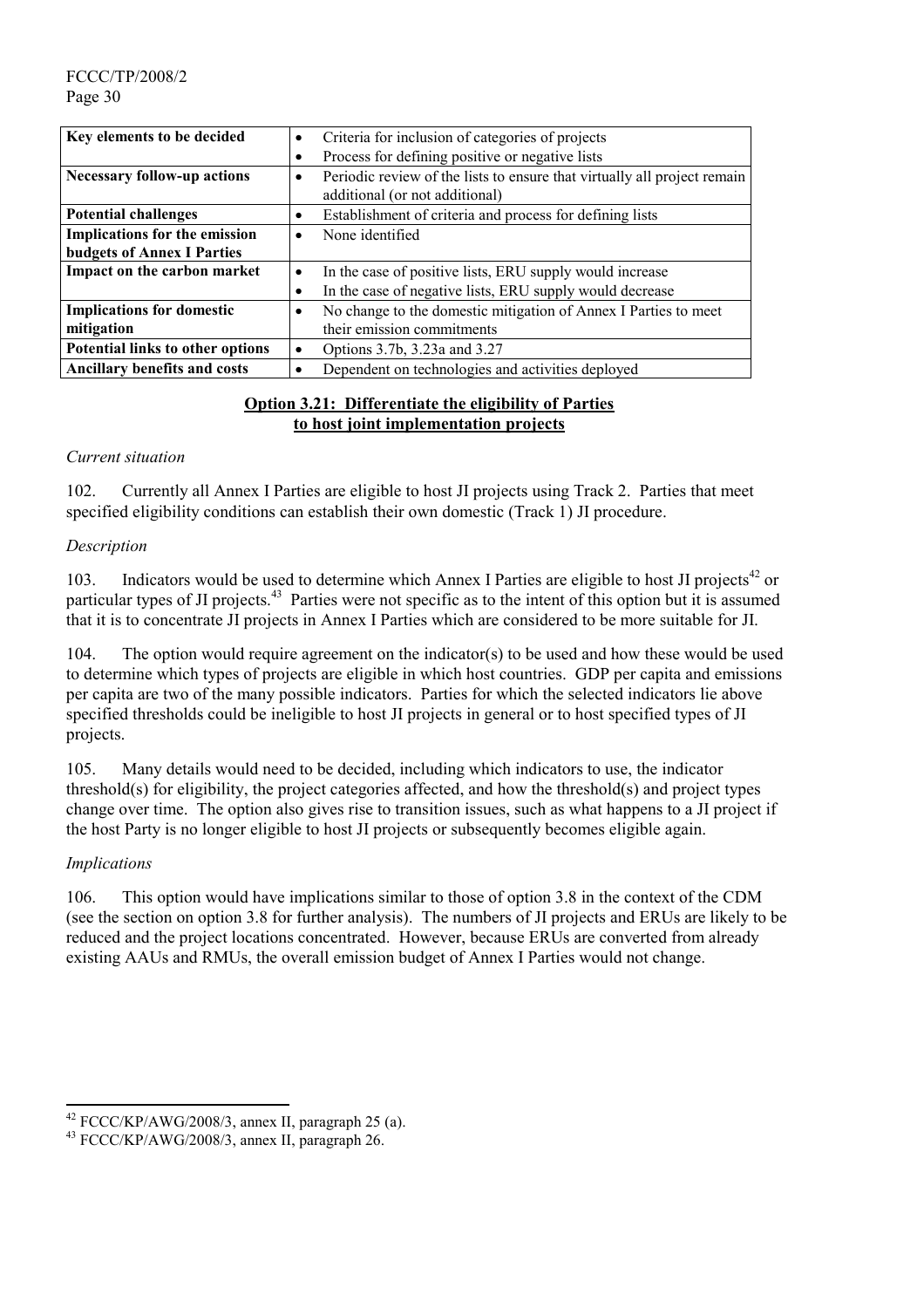# **Option 3.22: Improve access to joint implementation projects by certain host Parties**

## *Current situation*

107. JI projects are currently concentrated in a relatively small number of Annex I Parties. Reasons for this are often considered to relate to the treatment of JI projects under national or regional policy, levels of capacity and information available, and the level of development by Annex I Parties of their national procedures and guidelines.

#### *Description*

108. Measures could be taken to improve access to JI projects.<sup>44</sup> Specific options have not been proposed by Parties. It may be possible to take measures to enhance capacity relating to JI in potential host Parties or for the CMP to provide further guidance encouraging more Parties to complete their national procedures and guidelines for JI and submit them to the secretariat.<sup>45</sup> The impact of measures may need to be reviewed periodically to assess their effectiveness in stimulating more JI projects in the targeted Parties.

## *Implications*

109. If measures can be identified and successfully implemented, the numbers of JI projects and ERUs would increase. However, because ERUs are converted from already existing AAUs and RMUs, the overall emission budget of Annex I Parties would not change.

#### **Option 3.23: Enhance the contribution of joint implementation to sustainable development by allocating proportions of the demand for emission reduction units**

#### *Current situation*

110. Unlike for the CDM, the current guidance on JI provided in the Kyoto Protocol and by the CMP does not make specific reference to a contribution by JI to sustainable development. However, like the CDM, JI is a market mechanism and projects are implemented where investors believe they can earn an attractive financial return. As a result, the factors influencing foreign and domestic investment decisions also apply to investments in JI projects.

# *General description*

 $\overline{a}$ 

111. The contribution of JI to sustainable development could be enhanced by establishing minimum quotas for the ERUs generated by specified project types or host Parties.<sup>46</sup> The intention of such quotas would be to increase the demand for ERUs from such projects or Parties. Annex I Parties would need to demonstrate, ex post, that the minimum quotas had been purchased and/or used for compliance purposes. The reporting and review of Party information under Articles 7 and 8 of the Kyoto Protocol could be used for this purpose. Attention would need to be paid to the reasons for some Annex I Parties having few or no JI projects.

<sup>&</sup>lt;sup>44</sup> FCCC/KP/AWG/2008/3, annex II, paragraph 25 (b).<br><sup>45</sup> Decision 9/CMP.1, annex, paragraph 20.

<sup>46</sup> FCCC/KP/AWG/2008/3, annex II, paragraph 27.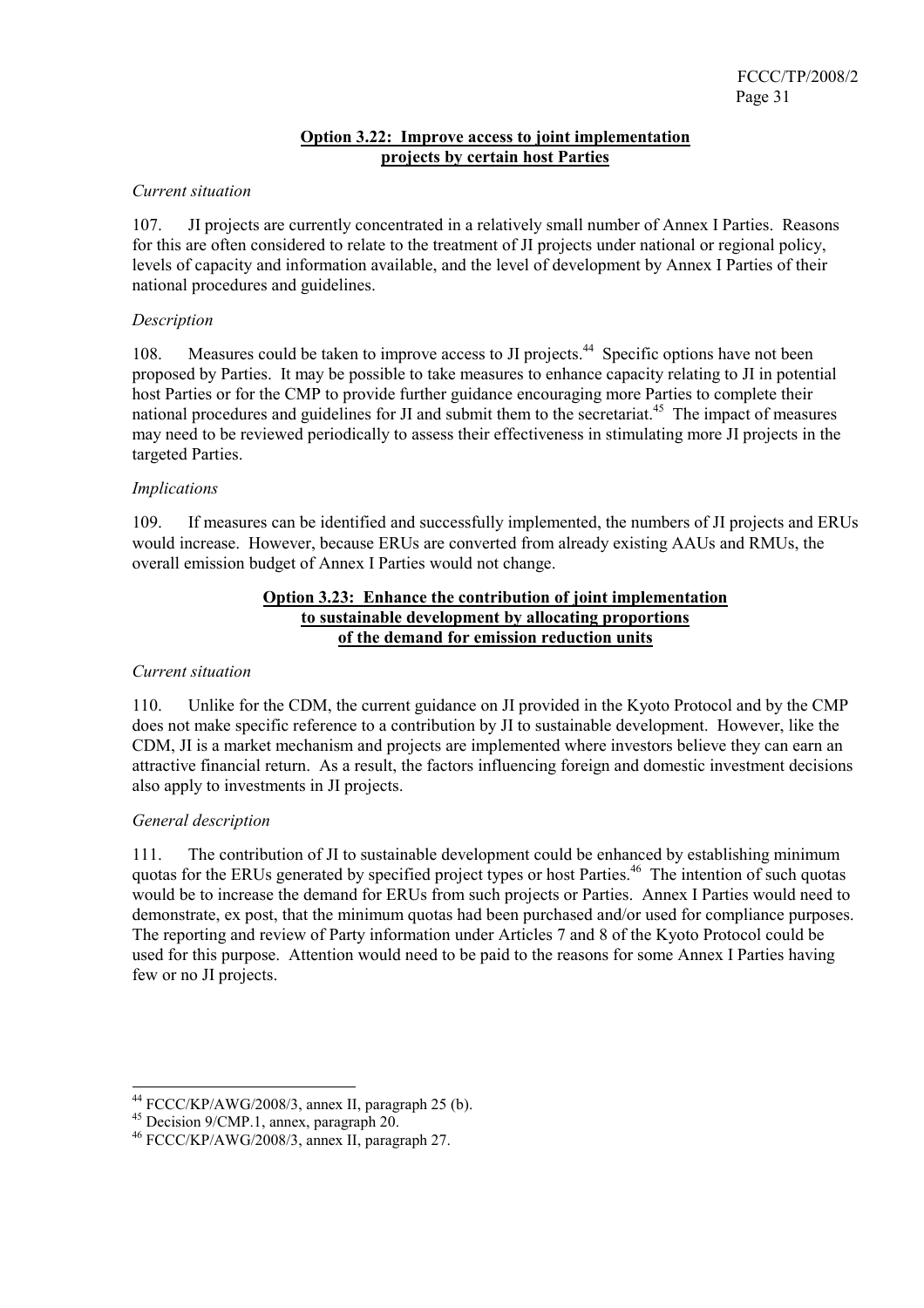# **Option 3.23a: Allocate minimum quotas to project types that contribute more to the sustainable development of host Parties**

# *Description*

112. Under this option, minimum quotas would be set for different project types (for example x per cent of all ERUs used by an Annex I Party for compliance must be from projects of type A). Criteria would be needed to determine the relative contributions of different project types to sustainable development and hence which project types are eligible for minimum quotas. A basis for setting the minimum quota for each project type would be needed.

113. To enhance the contribution to sustainable development, the minimum quota would need to stimulate an increase in the supply of ERUs from that project type. A minimum quota for a broadly defined project type, such as 'renewable energy', would not benefit the more expensive technologies in that category (e.g. photovoltaic technology). This would result in pressure to establish separate minimum quotas for each technology.

114. Many issues would need to be resolved, including which project types contribute more to sustainable development and what minimum quotas to set for these. There may be a need for a periodic review to assess their effectiveness.

# *Implications*

115. This option would have implications similar to those of option 3.10a in the context of the CDM (see the section on option 3.10a for further analysis). The number of JI projects and the supply of ERUs on the market would be likely to increase. However, because ERUs are converted from already existing AAUs and RMUs, the overall emission budget of Annex I Parties would not change. The greater the number of project types which are assigned quotas, the more differentiated would be ERU prices and the more fragmented would be the market.

# **Option 3.23b: Allocate minimum quotas to specific groups of host Parties**

# *Description*

l

116. Minimum quotas would be set for different groups of host Parties (for example y per cent of all ERUs used by an Annex I Party for compliance must be from host Parties in category B). A variant of this option could be that the minimum quota applies to ERUs from specified project types in these host Parties.<sup>47</sup> Criteria also would be needed to determine which host Parties, and possibly project types, are eligible. A basis for setting the minimum quota for each category of host Parties would be needed. Attention would need to be paid to the reasons for some Annex I Parties having few or no JI projects, which often differ from the situation under the CDM.

117. To enhance the contribution to sustainable development, the minimum quota would need to stimulate an increase in the supply of ERUs from these host Parties and possibly project types. Within a group of host Parties, it is likely that some would want to host more JI projects than others, leading to pressure to establish minimum quotas for smaller groups of host Parties or for individual Parties.

118. Many issues would need to be resolved, including which host Parties (and project types) should be assigned minimum quotas and what these should be. There may need to be periodic review to assess their effectiveness.

 $47$  Other project types could be implemented in these host Parties, but they would not benefit from the minimum quotas.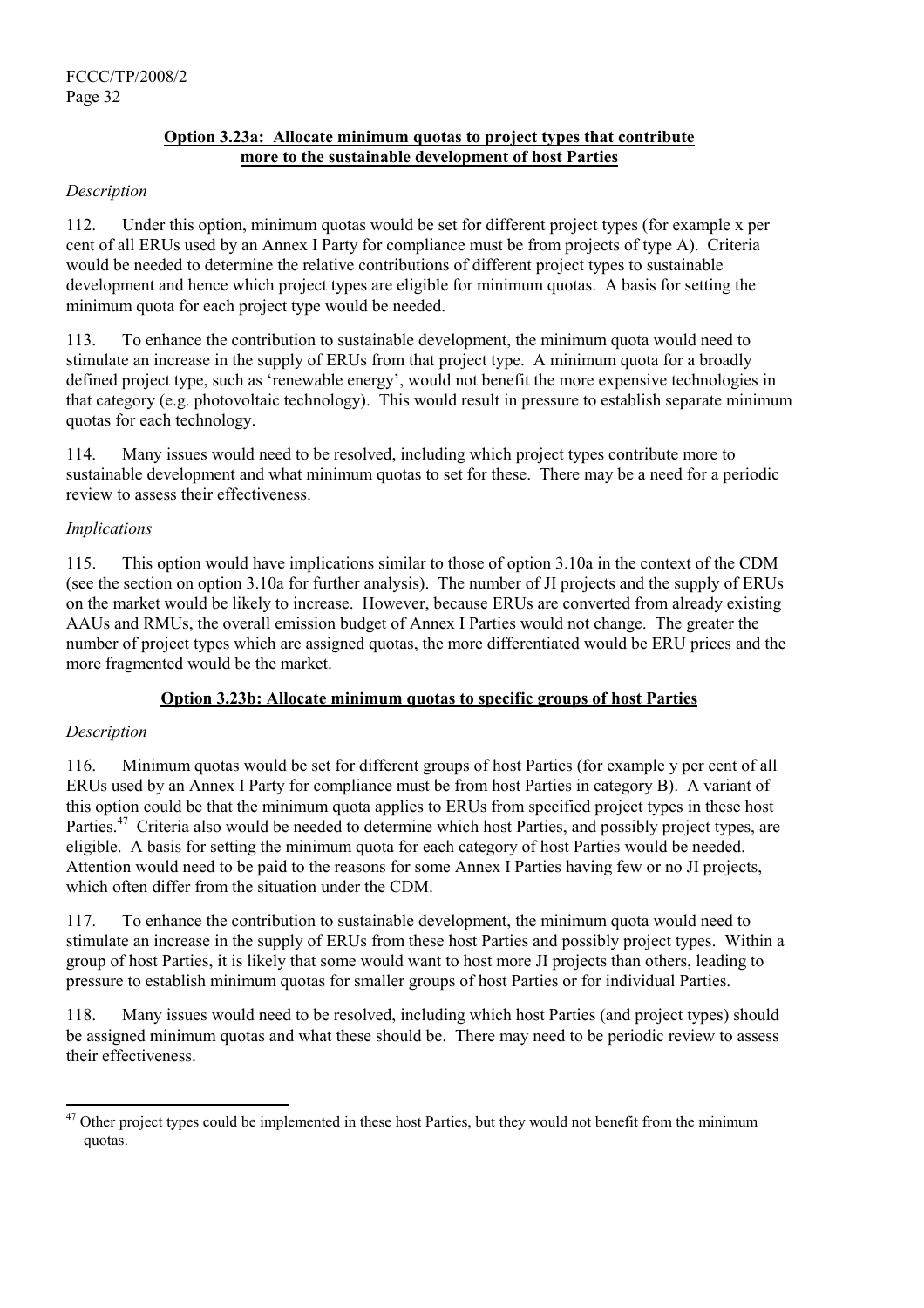## *Implications*

119. This option would have implications similar to those of option 3.10b in the context of the CDM (see the section. on option 3.10b for further analysis). The number of JI projects and the supply of ERUs on the market would be likely to increase by a small amount. However, because ERUs are converted from already existing AAUs and RMUs, the overall emission budget of Annex I Parties would not change. The greater the number of Parties (and possibly project types) which are assigned minimum quotas, the more differentiated would be ERU prices and the more fragmented would be the market.

## **Option 3.24: Include monetary and other co-benefits as additional criteria for the final determination for projects**

## *Current situation*

120. In approving proposed JI projects, host Party governments may consider co-benefits in the form of other non-GHG environmental and economic benefits (for example, lower emissions of other air pollutants when GHG emissions of a coal-fired generating unit are reduced). These are not considered by the JISC prior to the final determination for JI Track 2 projects. Under JI Track 1, Parties may implement their own procedures.

## *Description*

121. Co-benefits could be included in the criteria considered by the JISC prior to the final determination for JI Track 2 projects.<sup>48</sup> Methods for identifying and measuring different co-benefits would be needed. It is assumed that projects which are not additional would not receive a positive final determination, even where they demonstrate significant co-benefits, meaning that this option would not lead to an increase in the number of JI projects.

122. If co-benefits are made a mandatory requirement for a positive final determination, this would limit JI projects to those that demonstrate both additionality and co-benefits. This may therefore be considered as a way to restrict JI to higher-quality projects.

# *Implications*

123. This option would have implications similar to those of option 3.11 in the context of the CDM (see the section on option 3.11 for further analysis). The recognition of co-benefits would not increase ERU supply from JI track 2 projects and would in fact reduce it if co-benefits were to be made a mandatory requirement for a positive final determination. However, because ERUs are converted from already existing AAUs and RMUs, the overall emission budget of Annex I Parties would not change.

# **Option 3.25: Include technology transfer as an additional criterion for the final determination for projects**

#### *Current situation*

 $\overline{a}$ 

124. In approving proposed JI projects, host Party governments may consider the contribution of the projects to technology transfer. However, this is not currently considered by the JISC prior to the final determination for JI Track 2 projects. Under JI Track 1, Parties may implement their own procedures. Analyses of JI projects indicate that they do lead to technology transfer.<sup> $49$ </sup>

<sup>&</sup>lt;sup>48</sup> FCCC/KP/AWG/2008/3, annex II, paragraph 28.<br><sup>49</sup> Youngman R, Schmidt J, Lee J and de Coninck H. 2007. Evaluating technology transfer in the Clean Development Mechanism and Joint Implementation. *Climate Policy.*, **7**(6): 488–499.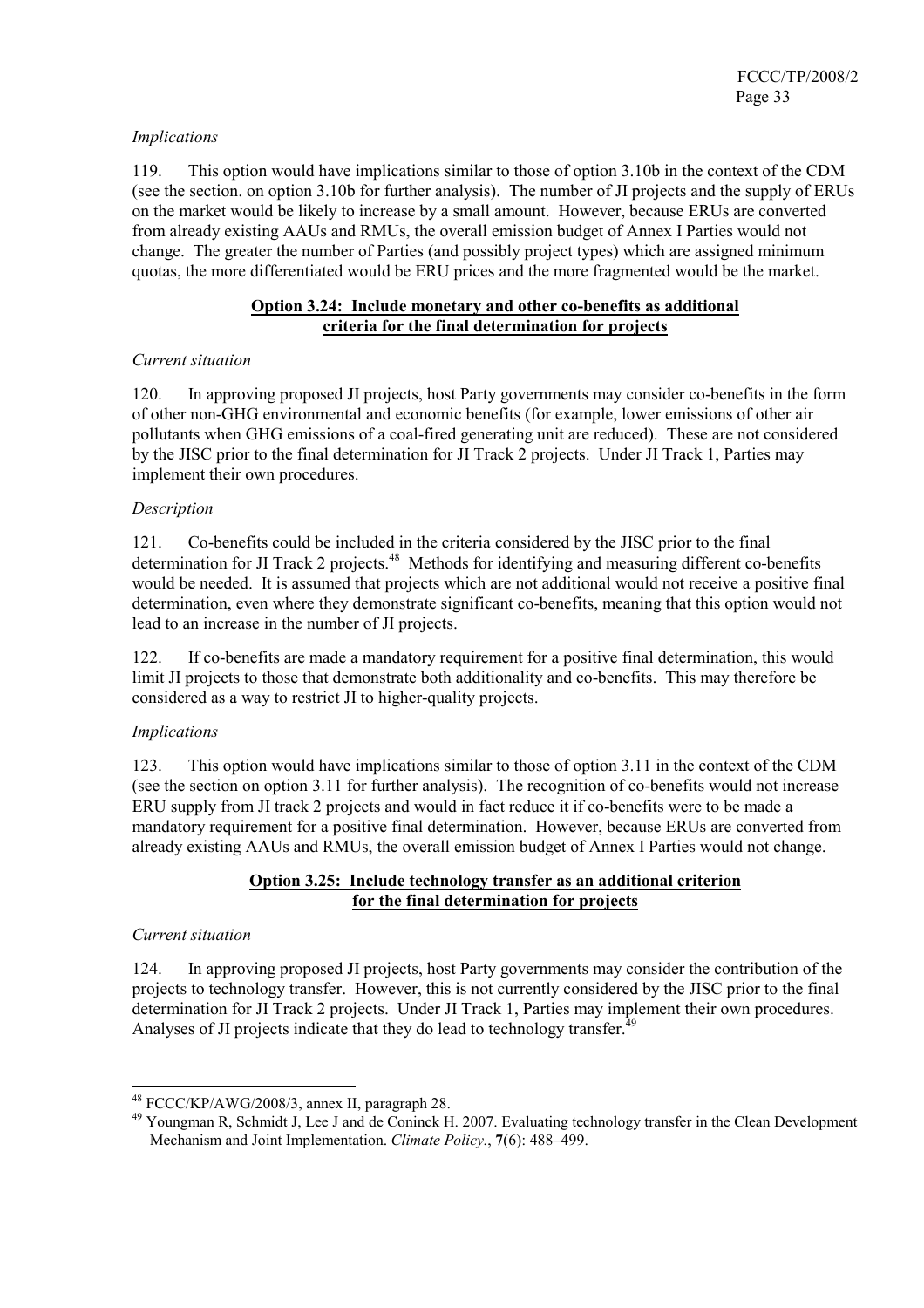## *Description*

125. Technology transfer could be included in the criteria considered by the JISC prior to the final determination for JI Track 2 projects.<sup>50</sup> Methods for identifying and measuring technology transfer would be needed. It is assumed that projects which are not additional would not receive a positive final determination, even where they demonstrate significant technology transfer, meaning that this option would not lead to an increase in the number of JI projects.

126. If technology transfer were made a mandatory requirement for a positive final determination, this would limit JI projects to those that demonstrate both additionality and technology transfer. This may therefore be considered as a way to restrict JI to higher-quality projects.

## *Implications*

127. This option would have implications similar to those of option 3.12 in the context of the CDM (see the section on option 3.12 for further analysis). The recognition of technology transfer would not increase ERU supply from JI Track 2 projects and would in fact reduce it if technology transfer were to be made a mandatory requirement for a positive final determination. However, because ERUs are converted from already existing AAUs and RMUs, the overall emissions budget of Annex I Parties would not change.

# **Option 3.26: Restrict joint implementation to bilateral projects**

#### *Current situation*

128. A JI Track 2 project may be implemented unilaterally by an entity in a host Annex I Party, as the JISC requires approval from the host Party only at the time of the final determination for the project. In accordance with procedures established by the JISC, however, approval by at least one Annex I Party (other than the host) is required by the time of the first verification report being published for the project. Thus, all JI Track 2 projects are bilateral in the sense that they require the approval of at least one host and one non-host Party before ERUs are issued. With regard to JI Track 1, a host Party may implement its own national guidelines and procedures.

# *Description*

129. Specific options on how to further restrict JI to bilateral projects<sup>51</sup> have not been provided by Parties. It may be possible to require approval by a non-host Party at an earlier stage in the life of a project. For example, securing approval of at least one non-host Party could be made a requirement under the JISC prior to the final determination for projects. This would probably result in an increase in the cost and time required for a project to reach the final determination stage.

#### *Implications*

130. This option would have implications similar to those of option 3.13 in the context of the CDM. Requiring approval by a non-host Party at an earlier stage in the life of a project may reduce the number of projects and delay the supply of ERUs. However, because ERUs are converted from already existing AAUs and RMUs, the overall emissions budget of Annex I Parties would not change.

 $50$  FCCC/KP/AWG/2008/3, annex II, paragraph 31.

 $51$  FCCC/KP/AWG/2008/3, annex II, paragraph 29.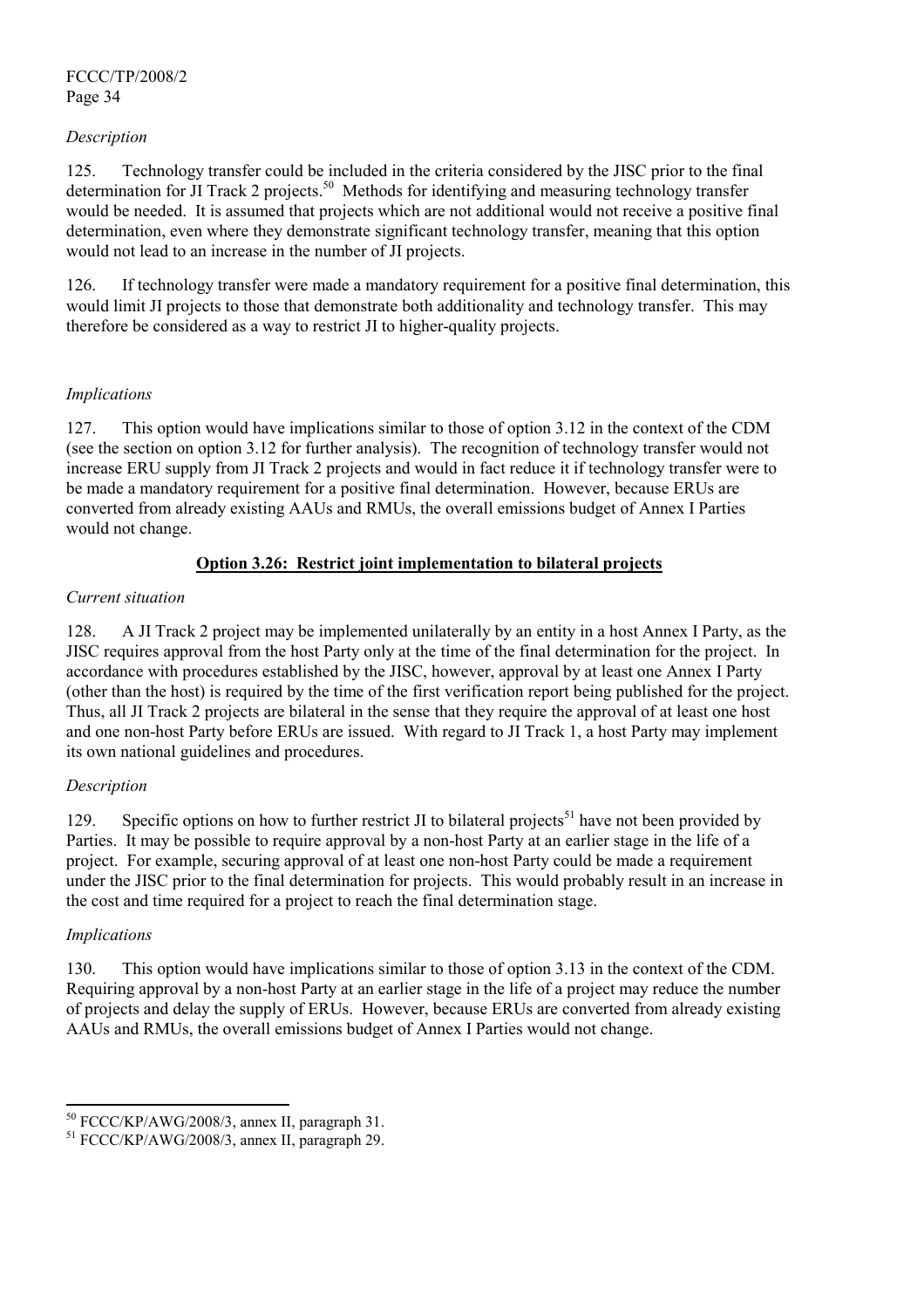## **Option 3.27: Introduce multiplication factors to increase or decrease the emission reduction units issued for specific project types**

## *Current situation*

131. The host Party of a project may determine how many AAUs (or RMUs) it will convert into ERUs for the reductions in emissions (or enhancements in removals) achieved by a JI project. In the case of a JI Track 2 project, the maximum quantity of ERUs that can be issued is equal to the verified reductions in emissions (or enhancements in removals) multiplied by the GWPs of the gases.

## *Description*

132. The maximum quantity of ERUs that may be issued for a JI Track 2 project could be calculated as the verified emission reductions multiplied by the GWPs of the gases and then multiplied by a factor based on the project type or technology.<sup>52</sup> The favoured project types (or technologies) would first need to be identified and multiplication factors for each would then need to be agreed.

133. Projects of the specified project types (with multiplication factors greater than 1) would become more profitable than the others (with multiplication factors less than 1). The multiplication factors could be calculated such that the total quantity of ERUs matches the total emission reductions actually achieved, although this may be seen as less of a concern given that the conversion of existing AAUs and RMUs into ERUs does not affect the emission budget of Annex I Parties.

# *Implications*

134. This option would have implications similar to those of option 3.14 in the context of the CDM (see the section on option 3.14 for further analysis). The project mix would be expected to shift to include more of the favoured project types. It would be possible for the total quantity of ERUs to exceed the total emission reductions actually achieved. However, because ERUs are converted from already existing AAUs and RMUs, the overall emissions budget of Annex I Parties would not change.

# **C. Emissions trading**

# **Option 3.28: Introduce emissions trading based on sectoral targets**

#### *Current situation*

135. Emissions trading under Article 17 of the Kyoto Protocol is limited to Annex I Parties, all of which have a national emission limitation commitment under the Protocol. Annex I Parties must meet specific eligibility conditions to participate in emissions trading. The Kyoto Protocol does not include an approach to target emissions from specific sectors but also does not exclude it.

#### *Description*

136. In the event that sectoral targets are agreed by groups of Parties, emissions trading under Article 17 could be extended to cover such emissions.<sup>53</sup> Although such sectoral targets could cover non-Annex I Parties, for Annex I Parties the targets would be complementary to their national emission limitation commitments. As such, the national emission limitation commitments of Annex I Parties would continue to apply, with the sectoral targets being considered part of those commitments (these would, in effect, be policy instruments for these Parties to reduce their emissions). Alternatively, national emission limitation commitments could be redefined to cover only emissions not included in

<sup>&</sup>lt;sup>52</sup> FCCC/KP/AWG/2008/3, annex II, paragraph 30 (a).<br><sup>53</sup> FCCC/KP/AWG/2008/3, annex II, paragraph 32.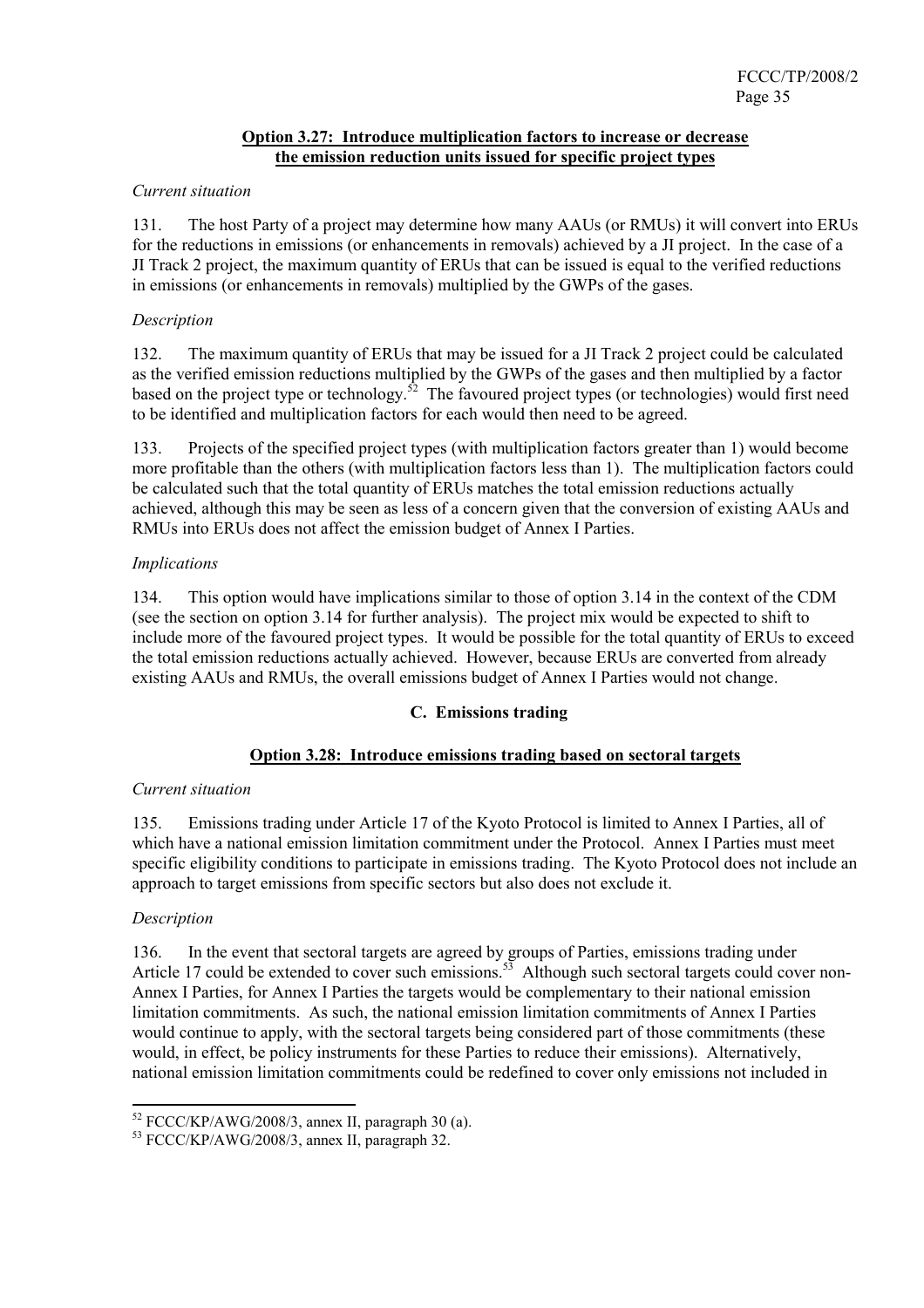# FCCC/TP/2008/2 Page 36

sectoral targets, with the latter in effect serving to increase the stringency of Annex I Party emission commitments.

137. Trading could be confined within the limits of individual sectoral agreements (separate markets, each possibly with its own tradable emission allowance) or could be open for trading across multiple sectoral agreements (an integrated market with a common emission allowance). Sectoral trading schemes could furthermore be linked to other established trading schemes.

| Analysis |
|----------|
|          |

| <b>Rationale</b>                                            |           | To increase the share of global emissions regulated in a                             |
|-------------------------------------------------------------|-----------|--------------------------------------------------------------------------------------|
|                                                             |           | manner that addresses cost-effectiveness and                                         |
|                                                             |           | competitiveness concerns                                                             |
| Key elements to be decided                                  | $\bullet$ | Which Parties would participate                                                      |
|                                                             | $\bullet$ | Determination of targets for each sector                                             |
|                                                             | $\bullet$ | Whether trading would take place within or also across<br>sectoral agreements        |
|                                                             | $\bullet$ | How sectoral agreements would be integrated with                                     |
|                                                             |           | national emission commitments of Annex I Parties                                     |
|                                                             | $\bullet$ | Choice of tradable emission allowance                                                |
|                                                             | ٠         | If sectoral agreements include non-Annex I Parties,                                  |
|                                                             |           | whether units from such Parties may be used by Annex I                               |
|                                                             |           | Parties for compliance purposes                                                      |
|                                                             | $\bullet$ | Whether guidance is required on the extent to which                                  |
|                                                             |           | reductions should occur in Annex I Parties                                           |
|                                                             | $\bullet$ | Whether the agreement(s) is/are implemented by national                              |
|                                                             |           | governments or other organizations                                                   |
| <b>Necessary follow-up actions</b>                          | $\bullet$ | There may be a need to periodically review the sectoral                              |
|                                                             |           | targets and participating countries                                                  |
| <b>Potential challenges</b>                                 | $\bullet$ | Definition of sectoral boundaries                                                    |
|                                                             | $\bullet$ | Data requirements and verification processes                                         |
|                                                             | $\bullet$ | Avoidance of overlap between emissions under sectoral                                |
|                                                             |           | agreements and other trading schemes implemented at a                                |
|                                                             |           | national level                                                                       |
|                                                             | $\bullet$ | Consideration of differing national circumstances and                                |
|                                                             |           | variation in the use of technology                                                   |
|                                                             | $\bullet$ | Avoidance of competitiveness and cross-sectoral leakage                              |
|                                                             |           | arising from sectoral definitions                                                    |
|                                                             | $\bullet$ | Consideration of national circumstances                                              |
| Implications for the emission budgets<br>of Annex I Parties | $\bullet$ | Sectoral targets could be implemented such that they do                              |
|                                                             |           | not change Annex I Party national emission commitments                               |
|                                                             | $\bullet$ | The effect on the Annex I Party emission budgets depends                             |
|                                                             |           | on the stringency of sectoral targets for Annex I Parties<br>and non-Annex I Parties |
| Impact on the carbon market                                 | $\bullet$ | Different units for each agreement would fragment the                                |
|                                                             |           | market and lead to a different price for each unit                                   |
|                                                             |           | Potentially large increase in the size and liquidity of the                          |
|                                                             |           | market, especially if a common emission allowance is                                 |
|                                                             |           | used across sectoral agreements, and the agreements offer                            |
|                                                             |           | significant opportunities for cost-effective mitigation                              |
|                                                             |           | Changes in the relation between supply and demand                                    |
|                                                             |           | would depend on the stringency of sectoral targets for                               |
|                                                             |           | Annex I Parties and non-Annex I Parties, but a reduction                             |
|                                                             |           | in prices could be expected                                                          |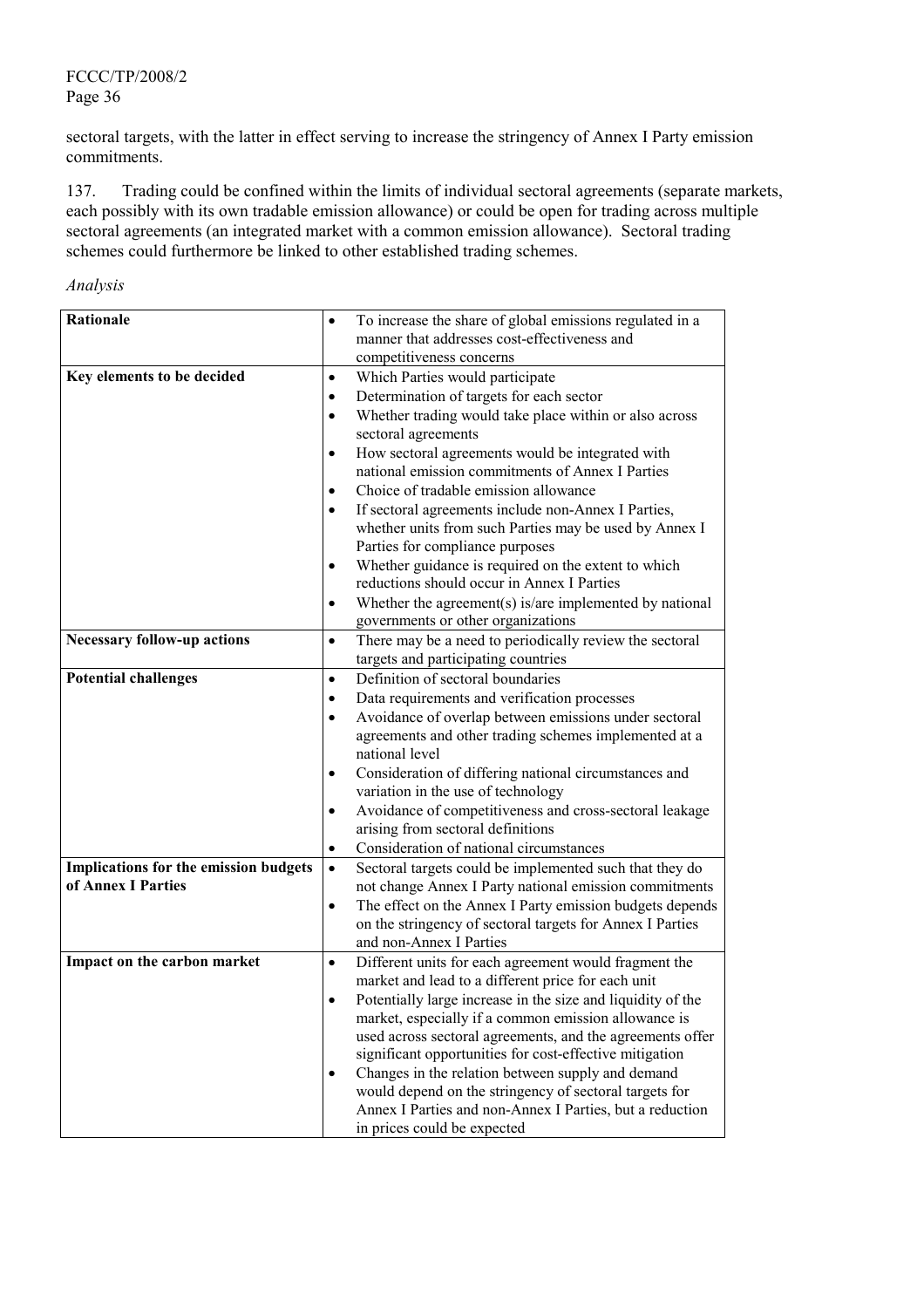| <b>Implications for domestic mitigation</b> | If non-Annex I Parties are net sellers, domestic mitigation<br>needed by Annex I Parties to meet their emission<br>commitments would be reduced |
|---------------------------------------------|-------------------------------------------------------------------------------------------------------------------------------------------------|
| <b>Potential links to other options</b>     | Options 3.2b, 3.29 and 3.30                                                                                                                     |
| <b>Ancillary benefits and costs</b>         | Dependent on technologies and activities deployed                                                                                               |

### **Option 3.29: Introduce the linking of emissions trading between Annex I Parties and voluntary emissions trading schemes in non-Annex I Parties**

#### *Current situation*

*138.* As mentioned under option 3.28, emissions trading under Article 17 of the Kyoto Protocol is limited to Annex I Parties, all of which have a national emissions limitation commitment. While no non-Annex I Party currently has an emissions trading scheme covering GHGs, the Protocol does not prevent them from implementing such schemes.

#### *Description*

139. If emissions trading schemes were to be implemented on a voluntary basis by non-Annex I Parties at a national, regional or sectoral level, these could be linked to emissions trading schemes in Annex I Parties.<sup>54</sup>

140. Such linking could occur between entity-level<sup>55</sup> trading schemes in non-Annex I Parties and Annex I Parties, in which case it would be essentially the same as option 3.30 except that the linking would be extended to include entity-level trading schemes in non-Annex I Parties. It would involve issues similar to those discussed under that option for direct linking in relation to the acceptance of emission allowances and the design features on which a certain degree of compatibility would be needed. As with option 3.30, linking between Annex I and non-Annex I Party trading schemes could be agreed and implemented on a bilateral or multilateral basis or, alternatively, may be the subject of guidance established at an international level under the CMP to facilitate such linking.

141. If such entity-level trading schemes were linked, entities in Annex I Parties could purchase and use emission allowances from non-Annex I Parties to comply with domestic targets. However, in the absence of agreement otherwise, such emission allowances could not be used by Annex I Parties in fulfilment of their emission commitments under the Kyoto Protocol. The mitigation of Annex I Party emissions may be lessened, without a corresponding change in their assigned amounts, and could potentially lead to compliance difficulties for these Parties.

142. Alternatively, it could be agreed that Annex I Parties may use emissions allowances from eligible non-Annex I Parties for compliance with their emission commitments under the Kyoto Protocol. Because such non-Annex I Party trading schemes could then increase the emission budgets of Annex I Parties, they would need to demonstrate that any surplus emission allowances sold into Annex I Party trading schemes resulted from real reductions in emissions below the reference level set by the target (similar to the case of CERs generated under the CDM). It would be necessary to establish criteria to determine which non-Annex I Party trading schemes would be eligible, as well as procedures for their review against the criteria and possibly a periodic review to verify that they continue to meet them.

| Rationale | To facilitate the development of emissions trading |
|-----------|----------------------------------------------------|
|           | schemes in non-Annex I Parties                     |

<sup>&</sup>lt;sup>54</sup> FCCC/KP/AWG/2008/3, annex II, paragraph 34.

<sup>&</sup>lt;sup>55</sup> Primarily private sector companies, but potentially also public entities.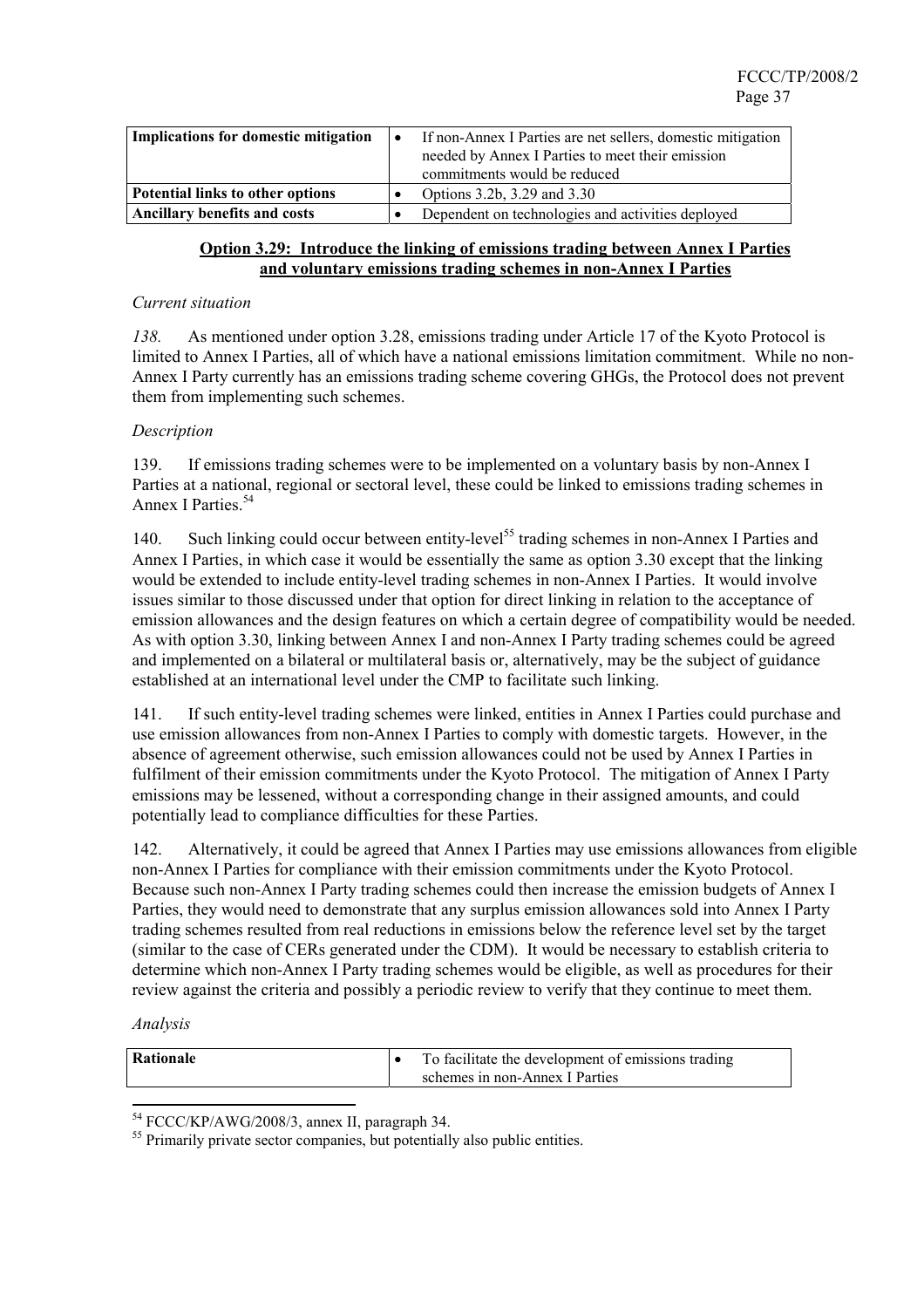|                                         | $\bullet$ | To enhance the cost-effectiveness of mitigation measures<br>by integrating emissions trading schemes into a global<br>market                                                                            |
|-----------------------------------------|-----------|---------------------------------------------------------------------------------------------------------------------------------------------------------------------------------------------------------|
| Key elements to be decided              | $\bullet$ | The extent to which entity-level linking should be<br>encouraged between trading schemes in non-Annex I<br>Parties and Annex I Parties                                                                  |
|                                         |           | What form of guidance, if any, should be provided under<br>the Kyoto Protocol on the manner of linking, given that<br>this is dependent on the national implementation of entity-<br>level trading      |
|                                         |           | Whether non-Annex I emission allowances may be used<br>for compliance with Annex I commitments                                                                                                          |
|                                         |           | What eligibility criteria would need to be met by non-<br>Annex I Party trading schemes to allow their emission<br>allowances to be used by Annex I Parties for compliance<br>with emission commitments |
| <b>Necessary follow-up actions</b>      | $\bullet$ | There may be a need to review the stringency of targets                                                                                                                                                 |
|                                         |           | set in the non-Annex I Party trading schemes                                                                                                                                                            |
| <b>Potential challenges</b>             | $\bullet$ | Achieving the necessary level of compatibility of entity-                                                                                                                                               |
|                                         |           | level trading schemes<br>Determining criteria for eligible non-Annex I Party                                                                                                                            |
|                                         | ٠         | trading schemes if their emission allowances would be                                                                                                                                                   |
|                                         |           | used for compliance with Annex I emission commitments                                                                                                                                                   |
| Implications for the emission budgets   | $\bullet$ | The effect on the Annex I Party emission budgets depends                                                                                                                                                |
| of Annex I Parties                      |           | on the stringency of targets set in non-Annex I Party                                                                                                                                                   |
|                                         |           | trading schemes                                                                                                                                                                                         |
| Impact on the carbon market             | $\bullet$ | Potentially large increase in the size and liquidity of the                                                                                                                                             |
|                                         |           | market and opportunities for cost-effective mitigation                                                                                                                                                  |
|                                         | $\bullet$ | Changes in the relation between supply and demand<br>would depend on the stringency of targets set in non-                                                                                              |
|                                         |           | Annex I Party trading schemes, but a reduction in prices                                                                                                                                                |
|                                         |           | could be expected                                                                                                                                                                                       |
|                                         | $\bullet$ | Greater convergence in global carbon prices                                                                                                                                                             |
| Implications for domestic mitigation    | $\bullet$ | If non-Annex I Parties are net sellers, domestic mitigation                                                                                                                                             |
|                                         |           | needed by Annex I Parties to meet their emission                                                                                                                                                        |
|                                         |           | commitments would be reduced                                                                                                                                                                            |
| <b>Potential links to other options</b> | $\bullet$ | Options 3.28 and 3.30                                                                                                                                                                                   |
| <b>Ancillary benefits and costs</b>     | $\bullet$ | Dependent on technologies and activities deployed                                                                                                                                                       |

# **Option 3.30: Improve the basis for linking national or regional emissions trading schemes across Annex I Parties**

### *Current situation*

143. Most Annex I Parties have implemented national or regional emissions trading schemes at the entity level or are considering such implementation. These trading schemes generally have or plan links to the project-based mechanisms under the Kyoto Protocol but have not yet established direct links with other schemes. The decision to create such links resides with the Parties involved. Although discussions among several Parties have taken place regarding linking, it is apparent that there are many obstacles to be overcome. The Kyoto Protocol does not include processes to facilitate the linking of emissions trading schemes at the entity level.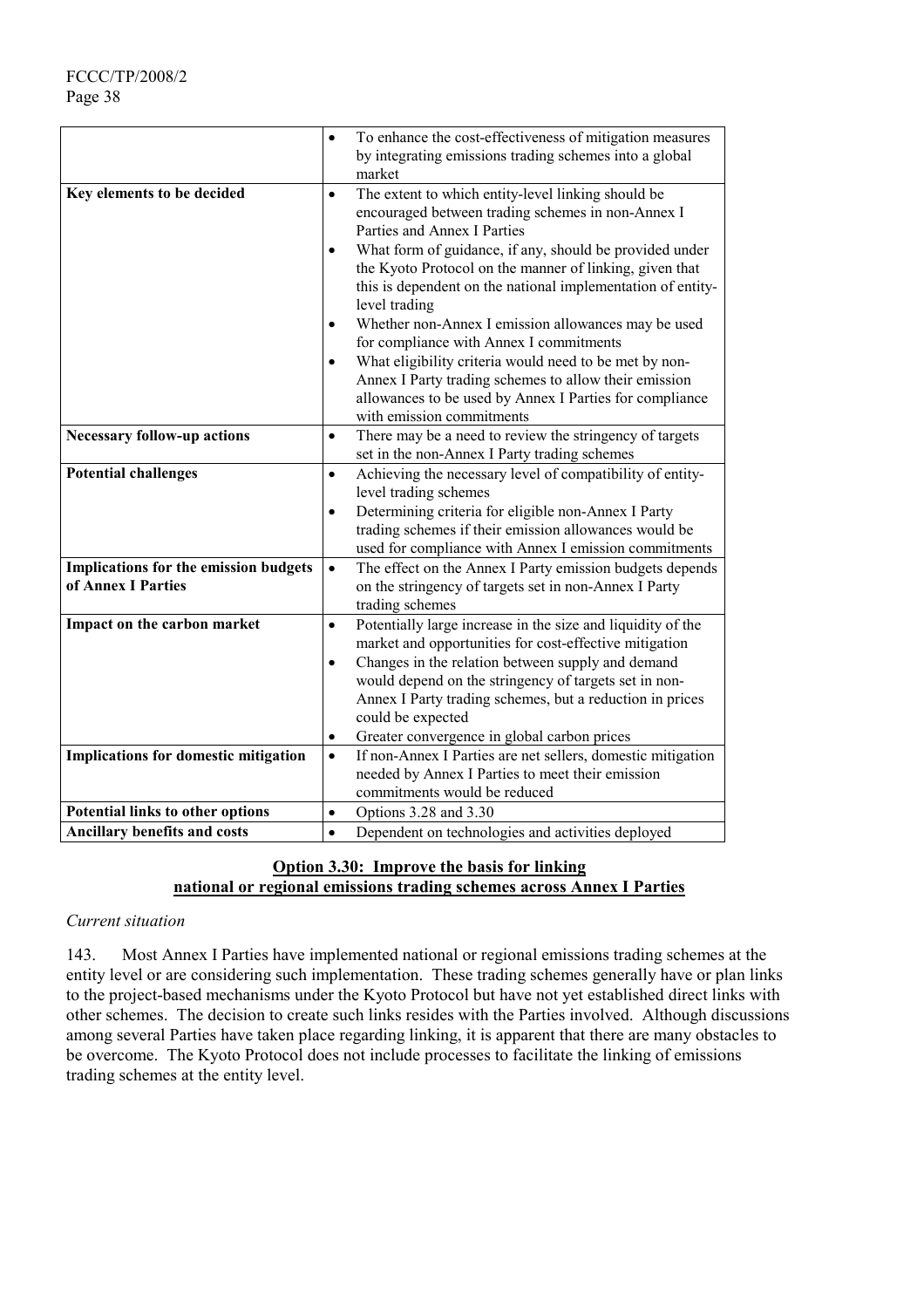### *Description*

144. Measures could be taken to improve the basis for linking national and regional emissions trading schemes, operating at an entity level, across Annex I Parties.<sup>56</sup> Linking that is facilitated in this way would increase the cost-effectiveness of reducing emissions. Direct linking would require the acceptance in at least one trading scheme of another scheme's emission allowances. It would need to be determined whether linking should be two-way (both schemes allow the emissions allowances of the other to be traded by their entities and surrendered against their targets) or only one-way (one scheme allows this, but the other does not).

145. This direct linking of trading schemes is only likely to occur where there is sufficient confidence that the purchase of an emissions allowance by one scheme will be compensated by an equivalent reduction in emissions in the Party from which the allowance is sold. This is an issue because some design differences could lead to higher aggregate emissions when schemes are linked. In particular, a degree of compatibility would be required in relation to penalties for not complying with targets, 'safety valve' prices or other measures to limit costs, banking and borrowing provisions, and the types of offset credits that may be used for compliance. Such compatibility need not prescribe all aspects of implementation of a trading scheme.

146. Similarly, the targets set for entities in linked schemes need to be of comparable stringency, otherwise larger numbers of allowances will flow from entities in less stringent schemes to those in schemes with more stringent targets, reducing the level of domestic mitigation in the latter.

147. As an alternative to direct linking, entity-level schemes could be indirectly linked by all allowing the use and surrender of CERs and/or ERUs. To the extent that the targets of all trading schemes are set so that the schemes are net buyers, and the extent to which the CDM and JI serve as the marginal suppliers of the demand that is created, prices of emission allowances in all trading schemes would tend to converge on the prevailing CER and ERU prices. This would yield much of the cost-effectiveness benefit of directly linking the trading schemes, while requiring less compatibility in their design.

148. Linking of entity-level trading schemes could be agreed and implemented on a bilateral basis between two schemes or on a multilateral basis among a wider group of schemes. Alternatively, it may be possible for Parties to establish guidance at an international level under the CMP to facilitate such linking, for example through setting out design principles to promote compatibility.

| <b>Rationale</b>                   | To enhance the cost-effectiveness of mitigation measures<br>$\bullet$<br>by integrating emissions trading schemes into a global<br>market                                                                                                                                                                                                             |
|------------------------------------|-------------------------------------------------------------------------------------------------------------------------------------------------------------------------------------------------------------------------------------------------------------------------------------------------------------------------------------------------------|
| Key elements to be decided         | The extent to which linking should be encouraged or<br>mandated                                                                                                                                                                                                                                                                                       |
|                                    | What form of guidance, if any, should be provided under<br>the Kyoto Protocol on the manner of linking, given that<br>this is dependent on the national implementation of entity-<br>level trading<br>Whether guidance under the Kyoto Protocol should<br>encourage or mandate the linking of the CDM and JI to<br>national emissions trading schemes |
| <b>Necessary follow-up actions</b> | There may be a need to review the stringency of caps set<br>٠<br>in national emissions trading schemes<br>There may be a need for subsequent reporting and review<br>٠                                                                                                                                                                                |

*Analysis* 

56 FCCC/KP/AWG/2008/3, annex II, paragraph 35.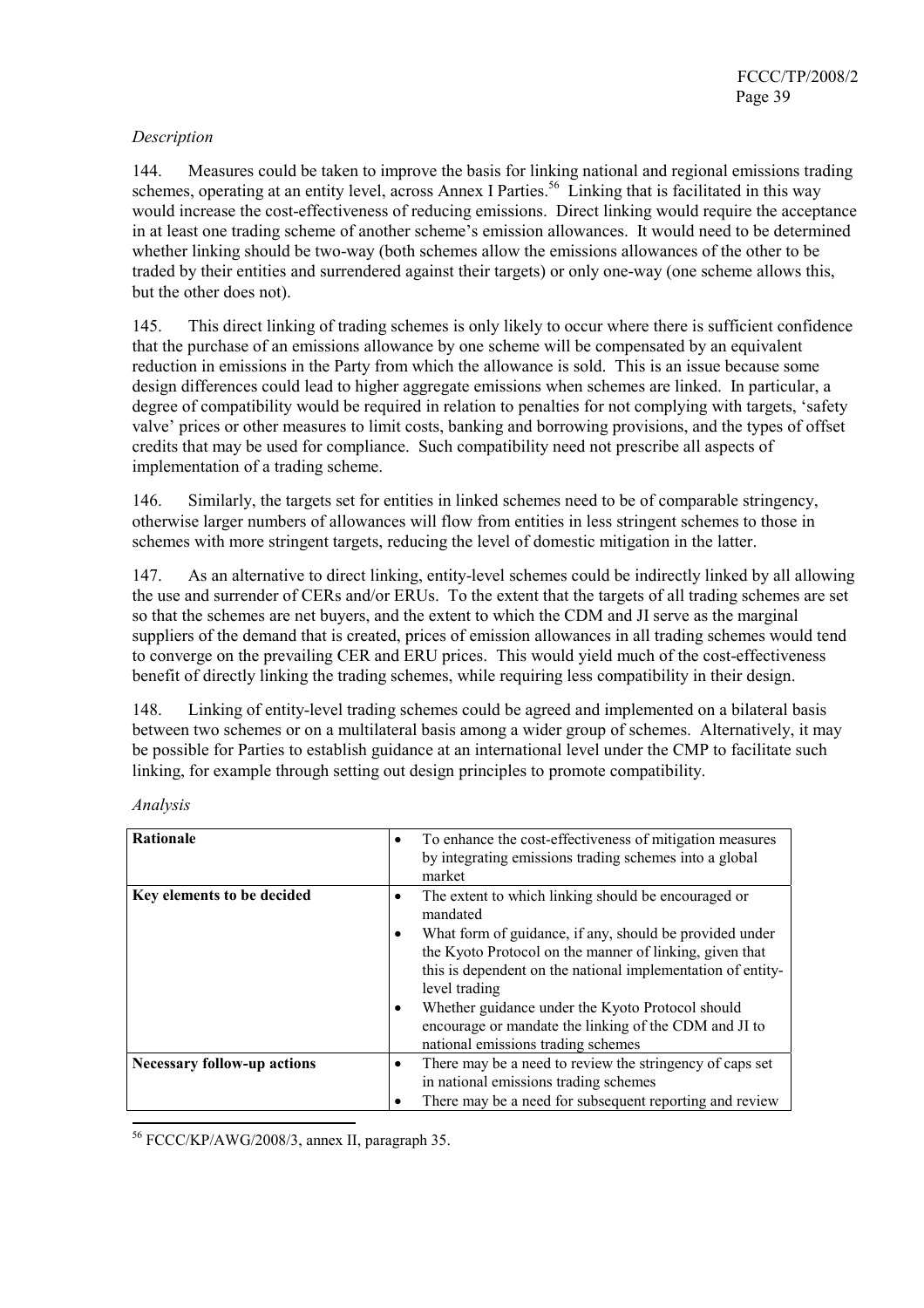|                                              |           | of linking activities, possibly under Articles 7 and 8 of the |
|----------------------------------------------|-----------|---------------------------------------------------------------|
|                                              |           | Kyoto Protocol                                                |
| <b>Potential challenges</b>                  | ٠         | Achieving the necessary level of compatibility of entity-     |
|                                              |           | level trading schemes                                         |
| <b>Implications for the emission budgets</b> | $\bullet$ | None identified                                               |
| of Annex I Parties                           |           |                                                               |
| Impact on the carbon market                  | $\bullet$ | Potentially large increase in the size and liquidity of the   |
|                                              |           | market and the opportunities for cost-effective mitigation    |
|                                              | ٠         | Greater convergence in global carbon prices                   |
| <b>Implications for domestic mitigation</b>  | ٠         | Price convergence would lead to more mitigation being         |
|                                              |           | needed by some Annex I Parties to meet their emission         |
|                                              |           | commitments and less in others (with little change overall)   |
| Potential links to other options             | ٠         | Options 3.28, 3.29, 3.31, 3.32 and 3.38                       |
| <b>Ancillary benefits and costs</b>          | ٠         | Dependent on technologies and activities deployed             |

### **Option 3.31: Eliminate restrictions on the trading and use of certain Kyoto unit types under national and regional emissions trading schemes**

### *Current situation*

149. Entity-level national or regional trading schemes in Annex I Parties place restrictions on the trading of Kyoto units and their use for domestic compliance purposes. In the absence of linking arrangements, many schemes prohibit the entry of AAUs and RMUs from other Parties into national and regional trading schemes, either for trading or for compliance use. In addition, many schemes also limit the types and/or quantity of CERs and ERUs that may be used for compliance. The concerns contributing to the establishment of these restrictions relate to the balance between domestic mitigation and the use of lower cost allowances from abroad (supplementarity), as well as perceptions relating to the integrity of different types of units.

150. All trading schemes also prohibit the use of temporary CERs (tCERs) and long-term CERs (lCERs), issued for afforestation and reforestation projects under the CDM, by entities for domestic compliance. This is primarily due to the replacement obligations that these units impose on Annex I Parties using them for compliance with their Kyoto commitments, and the complexity of translating these obligations and the national limit on the use of these units into limits on their use by entities.

### *Description*

151. Annex I Parties may be encouraged to eliminate restrictions on the types and/or quantities of Kyoto units that entities can trade and use for compliance with their targets under national and regional emissions trading schemes.<sup>57</sup> Specific options have not been proposed by Parties.

#### *Analysis*

 $\overline{\phantom{a}}$ 

| Rationale                  | ٠      | To enhance the cost-effectiveness of mitigation measures<br>by integrating emissions trading schemes into a global<br>market                                                                                                                                                                                        |
|----------------------------|--------|---------------------------------------------------------------------------------------------------------------------------------------------------------------------------------------------------------------------------------------------------------------------------------------------------------------------|
| Key elements to be decided | ٠<br>٠ | Whether guidance under the Kyoto Protocol should<br>encourage entity-level emissions trading schemes to allow<br>the trading and use of certain Kyoto unit types<br>Whether guidance under the Kyoto Protocol should<br>encourage or mandate the linking of the CDM and JI to<br>national emissions trading schemes |

<sup>57</sup> FCCC/KP/AWG/2008/3, annex II, paragraph 36 (a).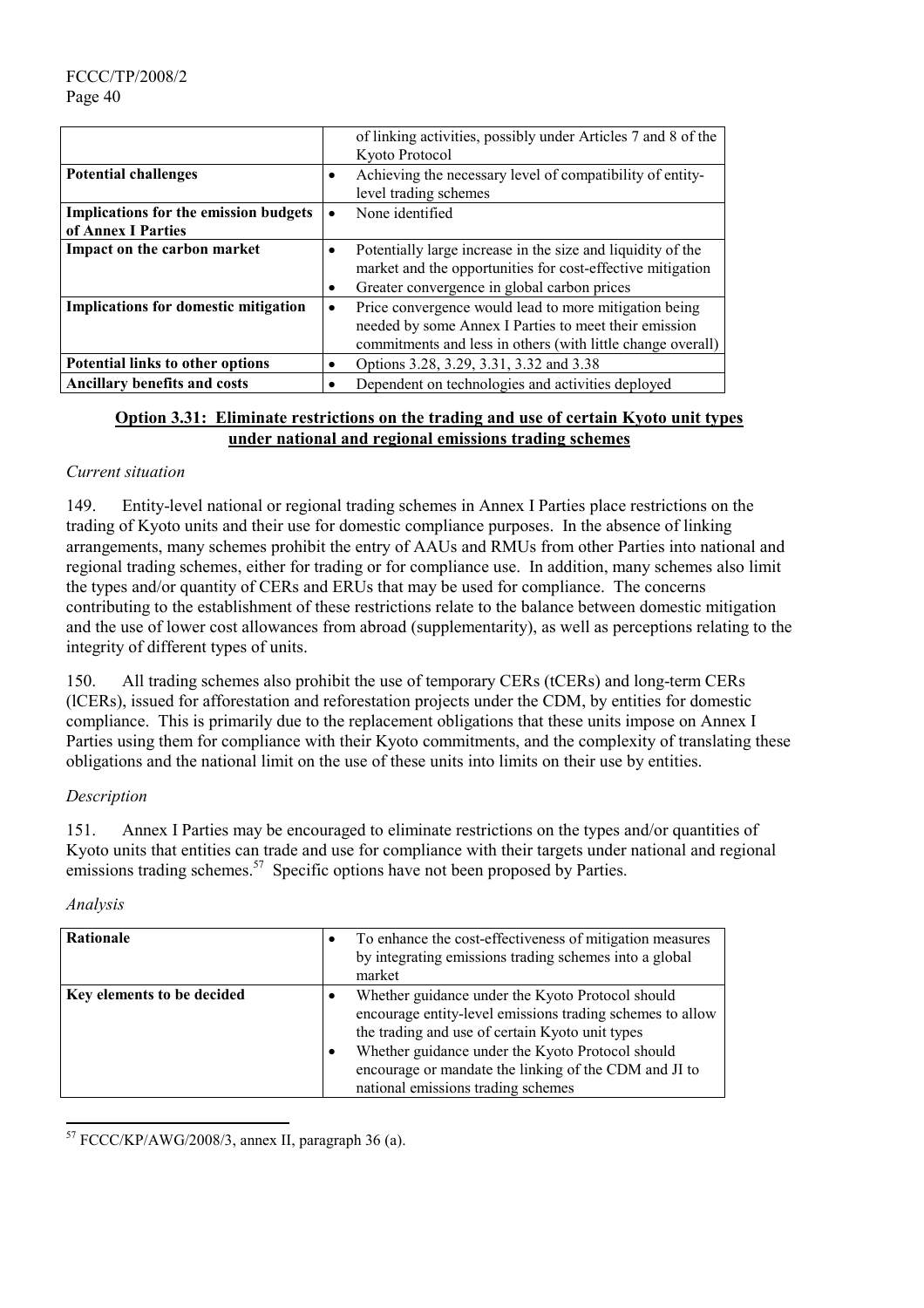| <b>Necessary follow-up actions</b>                          | ٠         | There may be a need for subsequent reporting and review<br>of linking activities, possibly under Articles 7 and 8 of the<br>Kyoto Protocol                                                                                                                                                                                  |
|-------------------------------------------------------------|-----------|-----------------------------------------------------------------------------------------------------------------------------------------------------------------------------------------------------------------------------------------------------------------------------------------------------------------------------|
| <b>Potential challenges</b>                                 | ٠         | Issues similar to those of option 3.30 regarding<br>compatibility of entity-level trading schemes                                                                                                                                                                                                                           |
| Implications for the emission budgets<br>of Annex I Parties | $\bullet$ | None identified                                                                                                                                                                                                                                                                                                             |
| Impact on the carbon market                                 | ٠<br>٠    | Potentially a small increase in the size and liquidity of the<br>market and the opportunities for cost-effective mitigation<br>Some convergence in global carbon prices                                                                                                                                                     |
| Implications for domestic mitigation                        | $\bullet$ | Price convergence would lead to more mitigation being<br>needed by some Annex I Parties to meet their emission<br>commitments and less in others<br>Inflows of Kyoto units to some Annex I Parties would<br>rise, resulting in less domestic mitigation being needed in<br>those Parties to meet their emission commitments |
| Potential links to other options                            | $\bullet$ | Options 3.30, 3.32 and 3.38                                                                                                                                                                                                                                                                                                 |
| <b>Ancillary benefits and costs</b>                         | $\bullet$ | No or negligible impact                                                                                                                                                                                                                                                                                                     |

#### **Option 3.32: Enhance equivalence among Kyoto unit types**

#### *Current situation*

152. Prices for Kyoto units vary for a number of reasons, including differences in perceived environmental quality and delivery risk and differences in their treatment under the rules established for the accounting of assigned amounts under the Kyoto Protocol. The accounting rules differ among Kyoto unit types in the following respects:

- (a) tCERs and lCERs issued for afforestation and reforestation projects under the CDM expire, and require replacement, after a certain period of time,  $5\overline{8}$  and are limited in the extent to which they can be used for compliance with Annex I Party commitments.<sup>59</sup> Other than this, all Kyoto unit types may be used for compliance with Annex I Party commitments in the same manner;
- (b) Some Kyoto unit types are subject to different limits for carry-over (see option 3.36 below).

#### *Description*

153. Under this option, it may be possible to enhance the equivalence among Kyoto unit types by amending the assigned amount accounting rules for certain units.<sup>60</sup> Specific options have not been proposed by Parties. This option would, however, not address other reasons for price differences among the unit types, such as differences in perceived environmental quality and delivery risk.

#### *Implications*

 $\overline{a}$ 

154. Enhancing equivalence among Kyoto units through changes to the assigned amount accounting rules under the Kyoto Protocol may have an impact on the ability of Annex I Parties to meet their

<sup>&</sup>lt;sup>58</sup> See decision 5/CMP.1.

<sup>&</sup>lt;sup>59</sup> The total quantity of tCERs and lCERs that an Annex I Party may use for its compliance purposes during the first commitment period is limited to 1 per cent of its base year emissions times 5 (decision 16/CMP.1, annex, para. 14). However, the expected level of tCERs and lCERs to be generated during the first commitment period suggests that this limit will not in practice restrict their use for compliance.  $^{60}$  FCCC/KP/AWG/2008/3, annex II, paragraph 36 (b).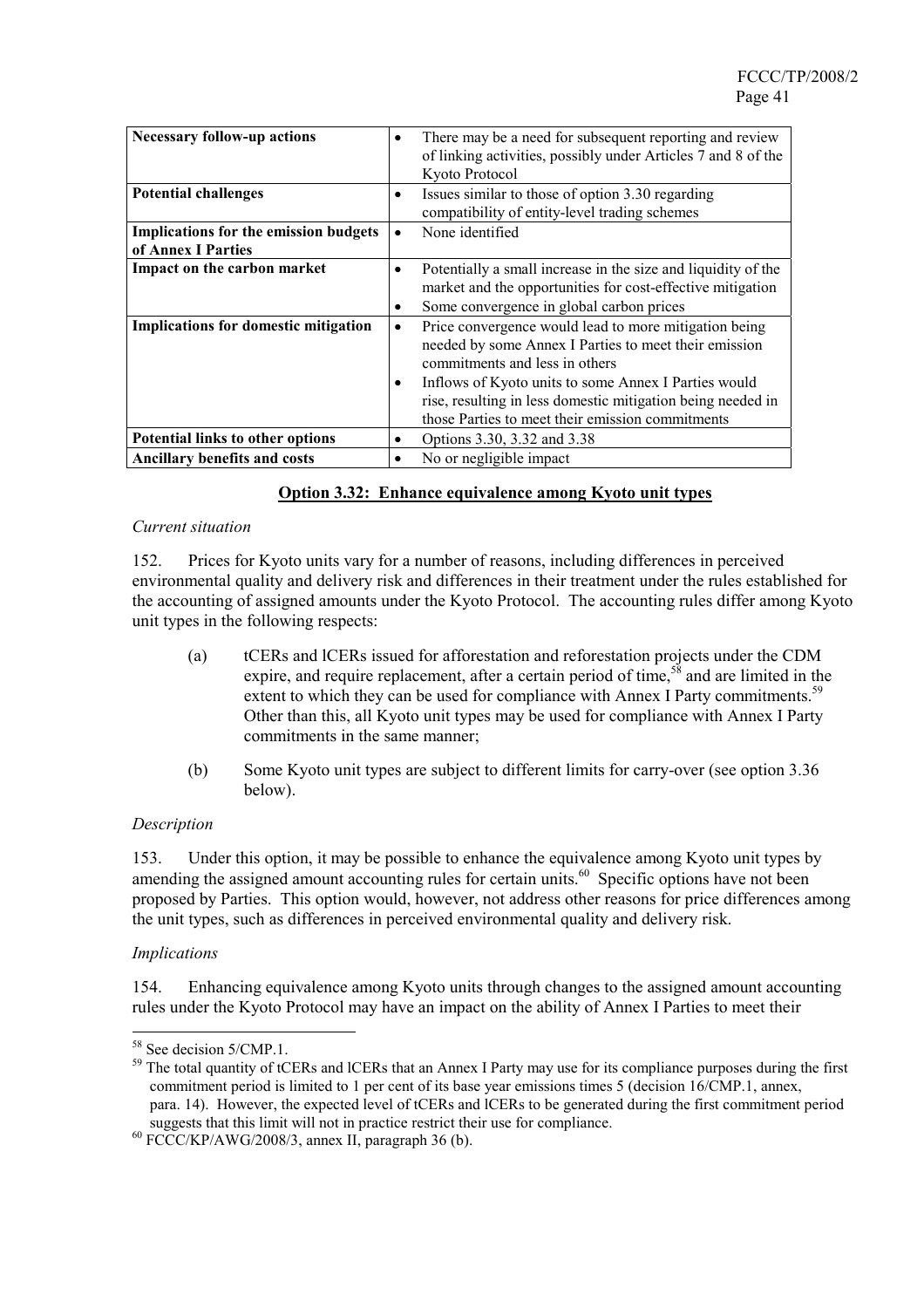emission commitments, for example through increasing the number of afforestation and reforestation activities under the CDM, although it is likely that this impact would be small.

### **Option 3.33: Change the commitment period reserve**

#### *Current situation*

155. Each Annex I Party is required to maintain a minimum level of Kyoto units in its national registry to limit the scope for selling units to such an extent that it subsequently has difficulty achieving compliance with its emissions commitment (over-selling). This minimum level, known as the commitment period reserve (CPR), is defined as the lower of:

- (a) Ninety per cent of the Party's assigned amount; this value was foreseen as an appropriate limit for a Party that needs to make net purchases over the commitment period (net buyer), given that there may need to be some flexibility to temporarily go below (up to 10 per cent) its expected compliance position (so as to not unnecessarily restrict entitylevel trading activities);
- (b) Five times 100 per cent of its most recently reviewed inventory; this value was foreseen as an appropriate limit for a Party whose emissions are below its assigned amount and that is able to make net sales over the commitment period (net seller) without endangering its compliance position.

156. So far there is no experience with the CPR to see if it restricts trade. As it is likely that no Parties will be trading close to their CPR, it is expected that little experience will be gained during the remainder of the first commitment period.

### **Option 3.33a: Reduce the commitment period reserve**

#### *Description*

157. The CPR could be reduced in a subsequent commitment period for those Annex I Parties that meet their emission commitments in the current commitment period.<sup>61</sup> This option assumes compliance with commitments to be an indication that the Party is unlikely to engage in over-selling in a second commitment period. This option could apply to net buyers only or also to net sellers. The amount by which the CPR could be reduced has not been proposed by Parties.

158. It would also be possible to eliminate the CPR entirely.<sup>62</sup> This would remove any protection provided by the CPR against the possibility of an Annex I Party over-selling its assigned amount and consequently experiencing compliance difficulties.

#### *Analysis*

l

| <b>Rationale</b>                             | $\bullet$ | To reduce any potential restrictions on international     |
|----------------------------------------------|-----------|-----------------------------------------------------------|
|                                              |           | trading imposed by the CPR                                |
| Key elements to be decided                   | ٠         | The CPR that would apply (for net buyers and net sellers) |
| <b>Necessary follow-up actions</b>           | ٠         | None identified                                           |
| <b>Potential challenges</b>                  |           | Possible greater risk of over-selling and consequent non- |
|                                              |           | compliance                                                |
| <b>Implications for the emission budgets</b> | $\bullet$ | None identified                                           |
| of Annex I Parties                           |           |                                                           |
| Impact on the carbon market                  | ٠         | Any restrictions on supply created by the CPR would be    |

<sup>61</sup> FCCC/KP/AWG/2008/3, annex II, paragraph 37 (b).<br><sup>62</sup> FCCC/KP/AWG/2008/3, annex II, paragraph 37 (a).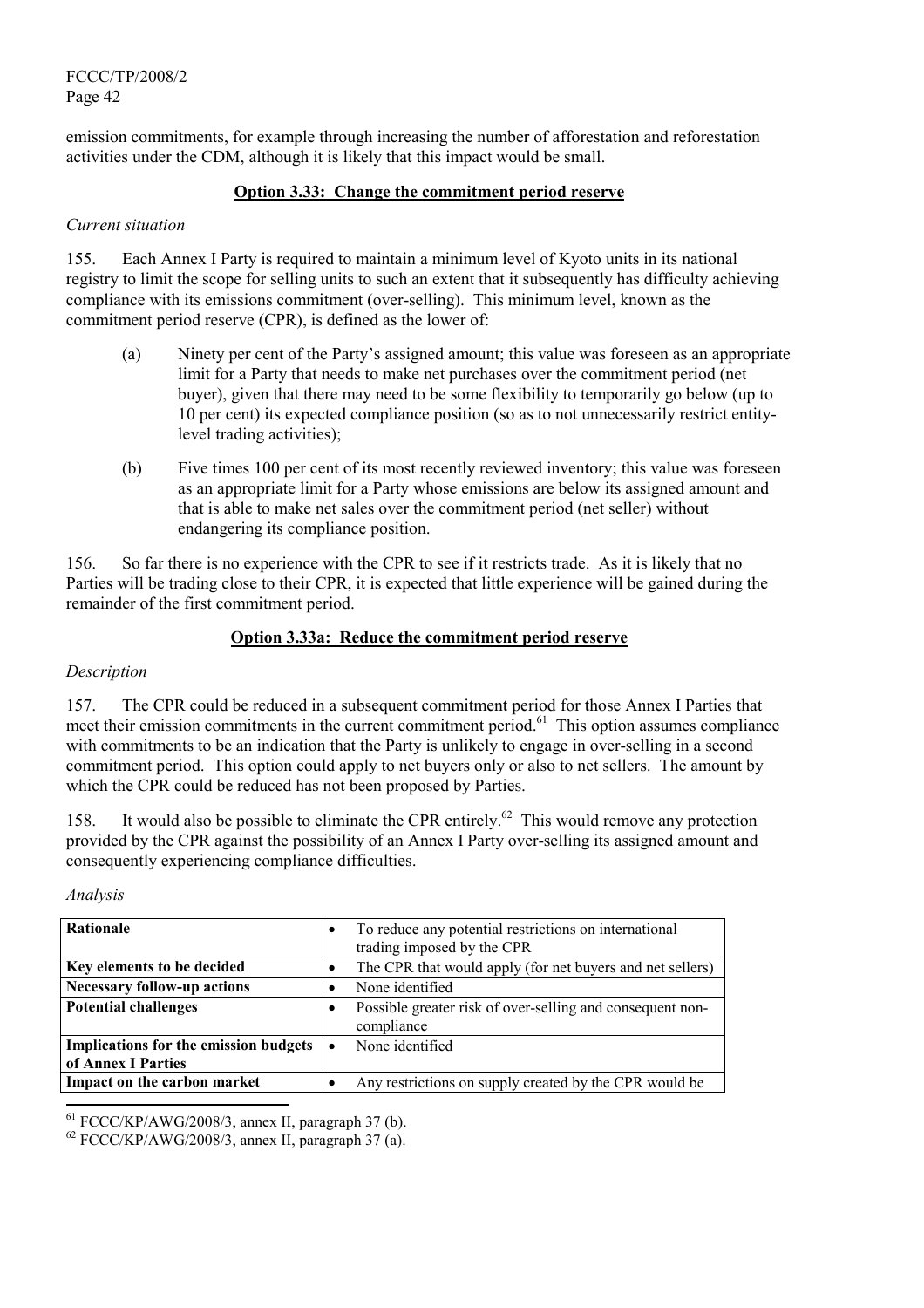|                                             | ٠         | reduced for individual Parties, though this would not<br>necessarily add supply to the market<br>No significant price changes would be expected, though<br>the ability to provide extra supply when needed may<br>stabilize carbon prices             |
|---------------------------------------------|-----------|-------------------------------------------------------------------------------------------------------------------------------------------------------------------------------------------------------------------------------------------------------|
| <b>Implications for domestic mitigation</b> | $\bullet$ | No impact would be expected over the commitment<br>period, as any increase in supply from individual Annex I<br>Parties would be temporary (assuming the Party<br>subsequently purchases assigned amount in order to meet<br>its emission commitment) |
| Potential links to other options            |           | Option 3.33b                                                                                                                                                                                                                                          |
| Ancillary benefits and costs                |           | No or negligible impact                                                                                                                                                                                                                               |

#### **Option 3.33b: Increase the commitment period reserve**

#### *Description*

159. The CPR could be increased for Annex I Parties.<sup>63</sup> This option would apply only to the 90 per cent in the case of net buyers, as raising the CPR for net sellers above 100 per cent would require them to maintain holdings of assigned amount that they are unlikely to require for compliance, thus also increasing the cost of compliance for net buyers by keeping surplus units from the market. The amount by which the CPR could be increased has not been proposed by Parties.

| <b>Rationale</b>                             | $\bullet$ | To reduce the potential for over-selling assigned amount, |
|----------------------------------------------|-----------|-----------------------------------------------------------|
|                                              |           | with consequent risks of non-compliance                   |
| Key issues for decision                      | ٠         | The CPR that would apply (for net buyers)                 |
| <b>Necessary follow-up actions</b>           | ٠         | None identified                                           |
| <b>Potential challenges</b>                  | $\bullet$ | Possible restrictions on international trading            |
| <b>Implications for the emission budgets</b> | $\bullet$ | None identified                                           |
| of Annex I Parties                           |           |                                                           |
| Impact on the carbon market                  | $\bullet$ | Market supply may be restricted, depending on the CPR     |
|                                              |           | set                                                       |
|                                              | ٠         | Any supply restrictions, and hence any upward pressure    |
|                                              |           | on carbon prices, would be temporary because demand in    |
|                                              |           | the longer term would be based on compliance (which is    |
|                                              |           | less stringent than the CPR)                              |
| <b>Implications for domestic mitigation</b>  | $\bullet$ | Negligible impact over the commitment period, as any      |
|                                              |           | price increases would be temporary                        |
| Potential links to other options             | $\bullet$ | Option 3.33a                                              |
| <b>Ancillary benefits and costs</b>          | ٠         | No or negligible impact                                   |

#### *Analysis*

#### **Option 3.34: Encourage disclosure of information on transactions of Kyoto units**

#### *Current situation*

 $\overline{a}$ 

160. Annex I Parties are required to report annually their holdings and transactions of Kyoto units through their reporting under Article 7 of the Kyoto Protocol and on the public websites of their national registry administrators. In addition, the secretariat, in its role of administrator of the international transaction log (ITL), is required to make equivalent information from the ITL publicly available on an

 $63$  FCCC/KP/AWG/2008/3, annex II, paragraph 37 (c).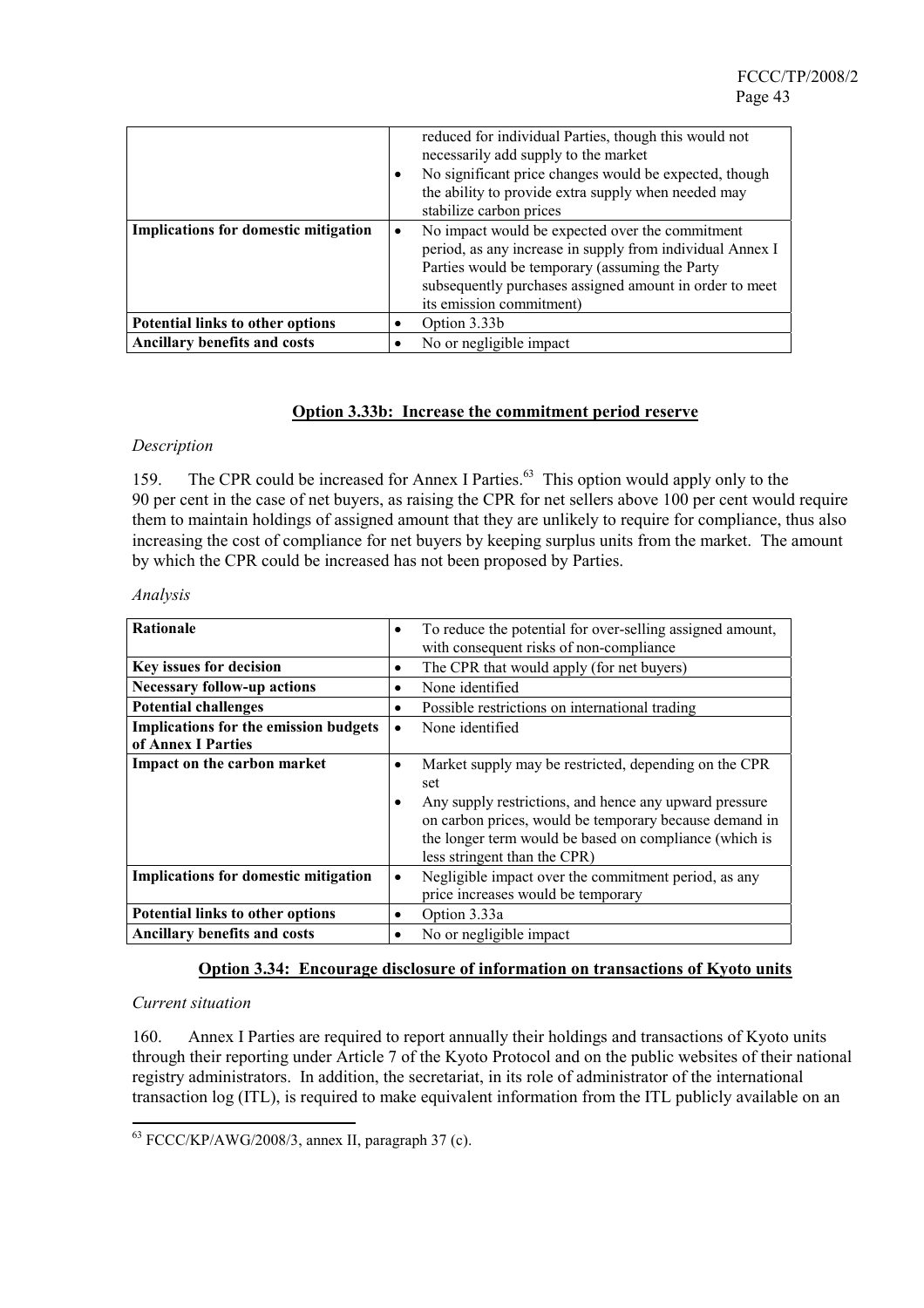annual basis. This information is to be made available at an aggregated level, for example, by unit and transaction type over a calendar year. There are no requirements for Parties or the secretariat to collect or publish price information on Kyoto units.

161. This level of information disclosure has been designed to make transparent the accounting of the assigned amounts of Annex I Parties under the Kyoto Protocol, thereby giving an indication of their compliance status. It has not been designed to meet market needs for open and up-to-date information relating to trading volumes and prices. Market analysts and news services do, however, provide such information.

### *Description*

162. More comprehensive and timely information on transactions could be made available as a means to improve the transparency of the emissions trading market.<sup>64</sup> Data on the quantities of Kyoto units transacted are held in national registries and the ITL, and could be reported either more frequently or at a more disaggregated level.

163. It would be more difficult to disclose price information, except in the case of government transactions, as information on specific market transactions is typically not held by governments. The collection and reporting of price data for international transactions could be introduced. Attention would need to be given to confidentiality concerns when seeking to increase the disclosure of information relating to the market.

### *Implications*

164. Additional information may improve the efficiency of the market, but would not have a material impact on the ability of Annex I Parties to meet their emission commitments.

### **Option 3.35: Move the secretariat's function of maintaining and operating the international transaction log to another organization**

#### *Current situation*

165. In accordance with decision 13/CMP.1, the secretariat maintains and operates the ITL for the purpose of verifying the validity of transactions with Kyoto units. The ITL verifies emissions trading and other transactions under the Kyoto Protocol to ensure that they conform to the rules for the accounting of assigned amounts adopted by the CMP. The ITL therefore plays a key role in ensuring the correctness of the information to be used in the assessment of Annex I Party compliance with commitments under Article 3, paragraph 1, of the Kyoto Protocol.

166. The function of verifying transactions is performed by the ITL, in accordance with decisions of the CMP, on a real-time basis through connections to the national registries of Annex I Parties and the CDM registry that ensure that all electronic processing for such transactions passes through the ITL. This results in, inter alia, the ITL having a central role in settling the delivery of Kyoto units after a trade has been agreed by market participants.

#### *Description*

l

167. The technical and administrative support for all functions of the ITL could be transferred to another existing organization or to a new organization.<sup>65</sup> Specific organizations have not been proposed by Parties. A suitable organization would need to be identified or established, taking into account any

<sup>&</sup>lt;sup>64</sup> FCCC/KP/AWG/2008/3, annex II, paragraph 38.<br><sup>65</sup> FCCC/KP/AWG/2008/3, annex II, paragraph 39.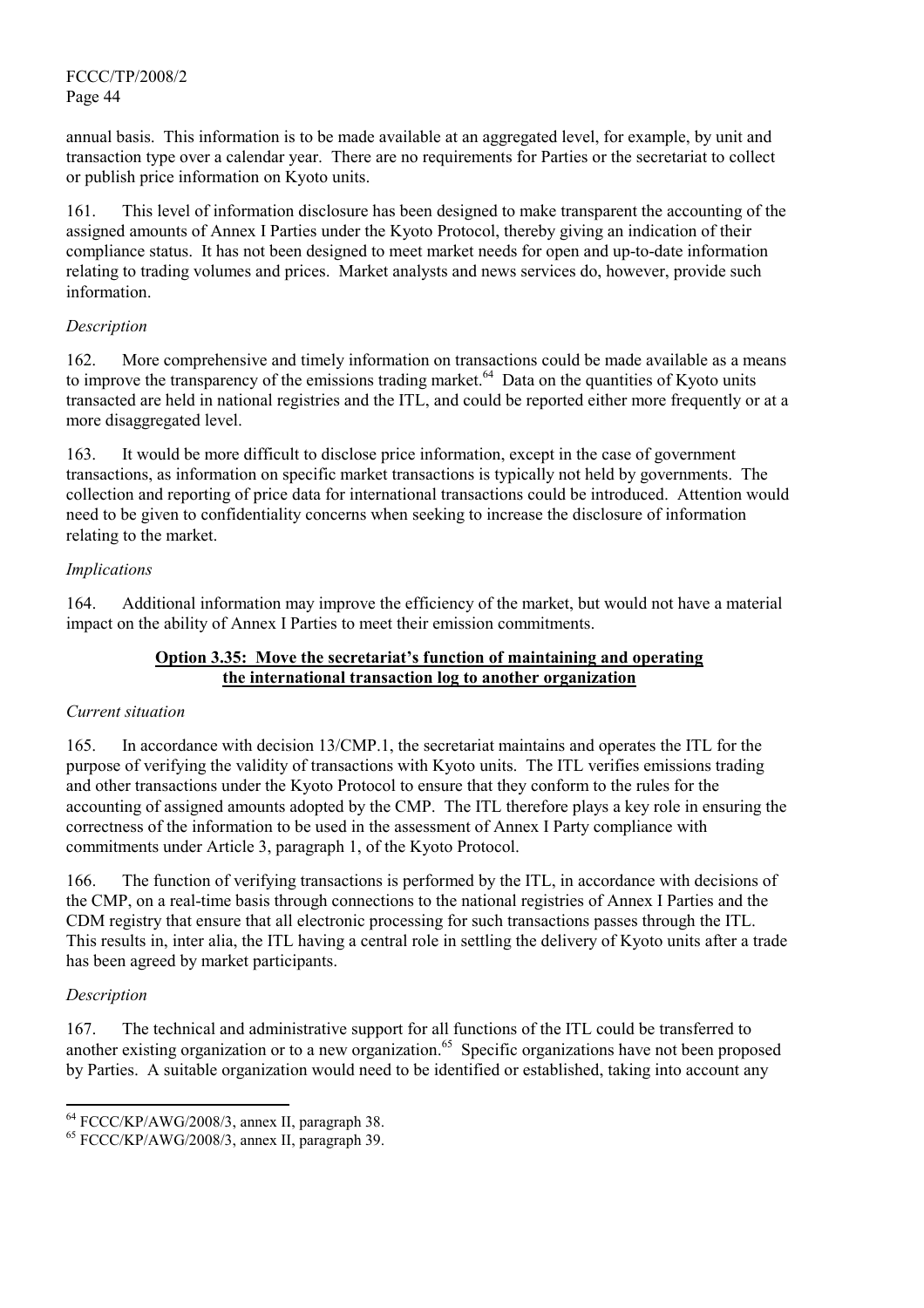potential conflict of interest that may arise. Arrangements would need to be made for ensuring the appropriate verification of Kyoto transactions and for supplying information on such verification to the review process under the Kyoto Protocol.

168. Given the importance of the ITL in independently ensuring the correctness of information to be used in the assessment of Annex I Party compliance with emission commitments, it may be possible to maintain the mandate for verifying compliance-related Kyoto transactions within the secretariat while moving the technical and administrative support for the settlement of market transactions to another organization or to the private sector.<sup>66</sup> This may involve the establishment of systems in the secretariat that monitor specific Kyoto transactions without performing the current market settlement function of the ITL.

169. The secretariat could continue to support the Kyoto Protocol bodies on issues relating to the ITL and the verification of compliance-related Kyoto transactions.

### *Implications*

170. Changing the organization responsible for operation of the ITL would not have a material impact on the ability of Annex I Parties to meet their emission commitments.

### **D. Cross-cutting issues**

### **Option 3.36: Relax or eliminate carry-over restrictions on Kyoto units**

#### *Current situation*

171. Although there are currently no limits on the carry-over to the subsequent commitment period of AAU, that have not been retired against an emission commitment or cancelled, the following restrictions apply to other Kyoto unit types:

- (a) CERs that have not been retired or cancelled may be carried over only up to a maximum of 2.5 per cent of the Party's assigned amount;
- (b) ERUs that have not been converted from RMUs and have not been retired or cancelled may be carried over only up to a maximum of 2.5 per cent of the Party's assigned amount;
- (c) Any Kyoto unit issued on the basis of a LULUCF activity, including RMUs, ERUs converted from RMUs, tCERs and lCERs, may not be carried over.

172. In practice, these restrictions may not substantially impact on Parties as they may choose to retire all holdings of restricted units against their emission commitments, in preference over AAUs, which may be carried over with no restriction.

### *Description*

 $\overline{a}$ 

173. It would be possible to relax or eliminate the restrictions referred to in paragraph 171 above in relation to the carry-over of Kyoto units from a second commitment period to a third commitment period.<sup>67</sup> Specific options have not been proposed by Parties.

<sup>&</sup>lt;sup>66</sup> Technical settlement services are typically provided by the private sector for other markets, within the framework of government regulation.<br>
<sup>67</sup> FCCC/KP/AWG/2008/3, annex II, paragraph 40 (a).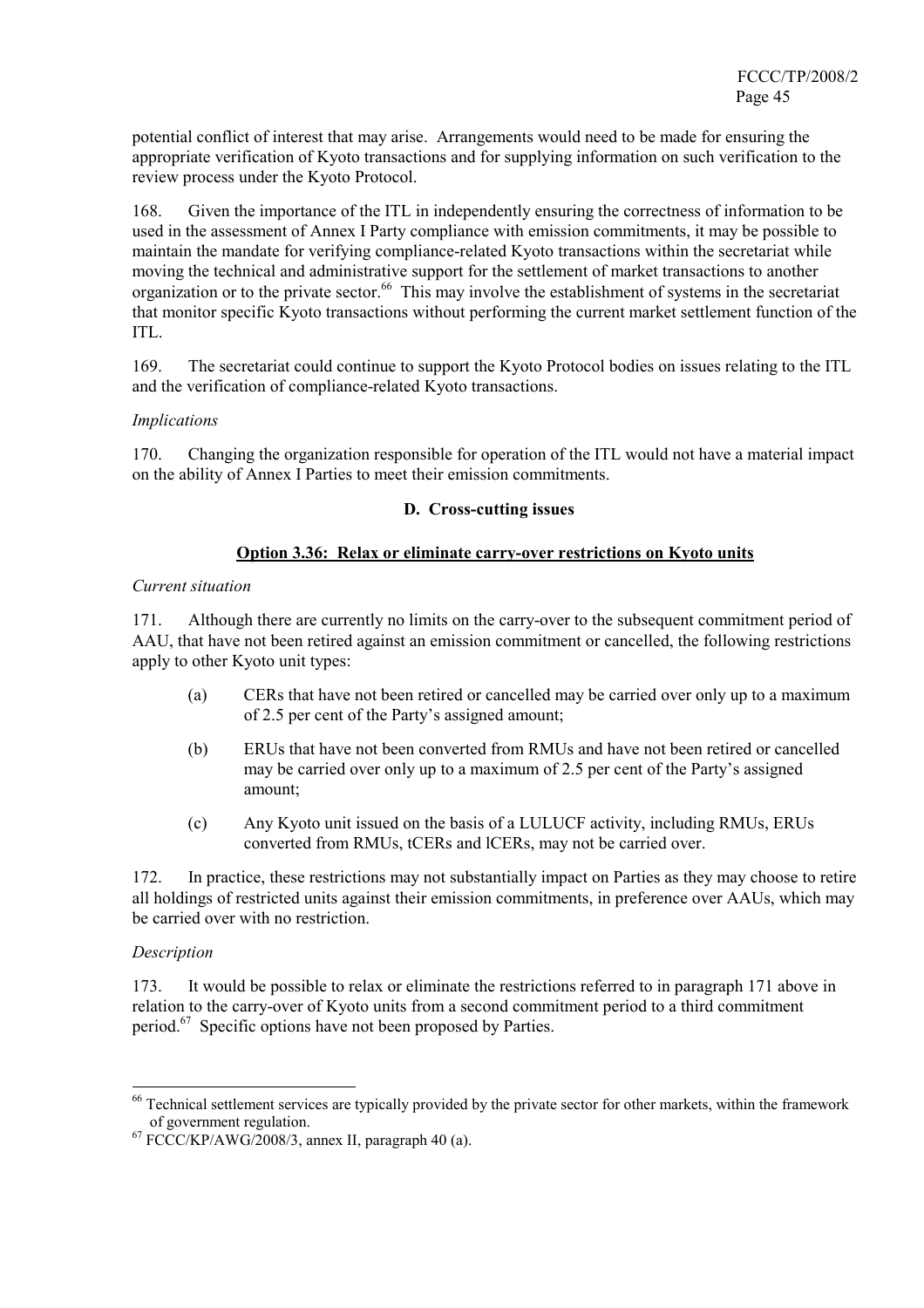174. The carry-over restrictions applying to Kyoto units issued on the basis of LULUCF activities arose from concerns about the permanence of removals by sinks and from efforts to limit the scale of the impact of LULUCF on the emission commitments of Annex I Parties. In addition, the carry-over restrictions on tCERs and lCERs are related to the replacement obligations established for these unit types. Consideration of changes to the carry-over restrictions for these units would need to take account of these issues.

# *Implications*

175. Relaxing or eliminating the carry-over restrictions between a second and a third commitment period would not have a material impact on the ability of Annex I Parties to meet their commitments during the second commitment period. It may increase the assigned amount available to Parties during a third commitment period, although the effect of this would depend on emissions commitments set for that period.

### **Option 3.37: Introduce borrowing of assigned amount from future commitment periods**

# *Current situation*

176. The borrowing of assigned amount from future commitment periods, so that it may be used for compliance purposes in an earlier commitment period, is not permitted under the Kyoto Protocol.

# *Description*

177. An Annex I Party could be permitted to borrow assigned amount from a third commitment period and count it towards compliance with its commitment in a second commitment period.<sup>68</sup> This borrowing of future emission allowances would need to be 'repaid' in the next commitment period by reducing emissions below that period's emissions commitment by the amount of the borrowing. This option could improve the cost-effectiveness of mitigation efforts over time.

178. The terms and conditions for such borrowing would need to be established in relation to, for example the amount that could be borrowed, the specific circumstances in which borrowing would be permitted, whether borrowing would be permitted for two consecutive commitment periods, whether there would be a cost of borrowing (such as the subsequent reduction in assigned amount being greater than the borrowed amount) and whether there would be more serious consequences for non-compliance in the future commitment period.

179. In the light of emission commitments being established one period at a time, there may be a risk to the long-term environmental effectiveness of the agreement. If commitments were agreed and binding for many commitment periods, this would avoid the possibility of negotiating less stringent future commitments to compensate for having to repay the borrowed assigned amount.

#### *Analysis*

 $\overline{\phantom{a}}$ 

| Rationale                             | ٠         | To enhance the cost-effectiveness of mitigation efforts by |
|---------------------------------------|-----------|------------------------------------------------------------|
|                                       |           | <b>Annex I Parties</b>                                     |
| Key elements to be decided            |           | Terms and conditions for borrowing                         |
| <b>Necessary follow-up actions</b>    |           | None identified                                            |
| <b>Potential challenges</b>           | ٠         | Enforcement of the repayment of borrowed amounts           |
| Implications for the emission budgets | $\bullet$ | Borrowing would in effect increase the emissions budget    |
| of Annex I Parties                    |           | in the earlier commitment period and reduce the budget in  |

 $68$  FCCC/KP/AWG/2008/3, annex II, paragraph 40 (d).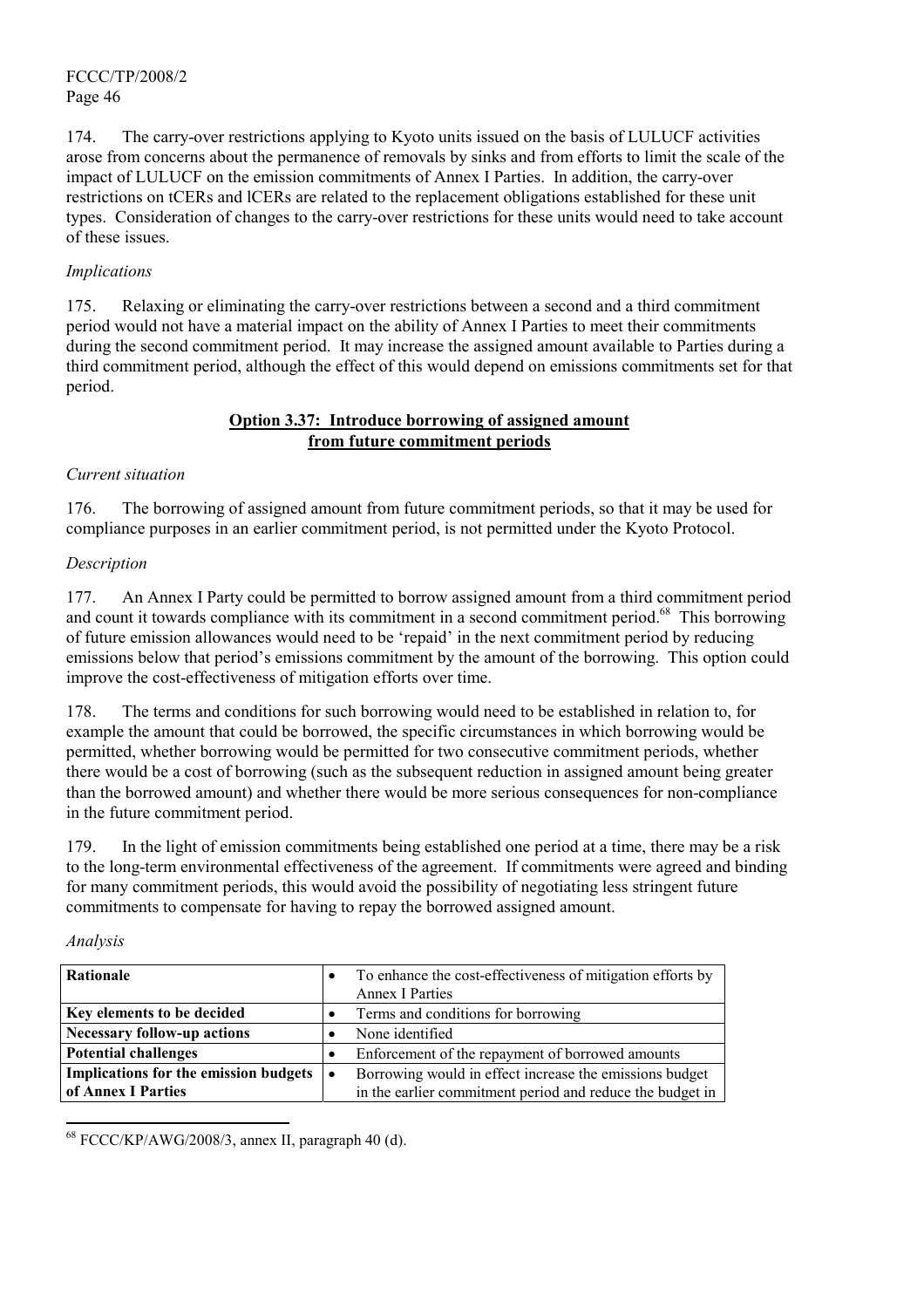|                                      | $\bullet$ | the subsequent period<br>If borrowed amounts were not repaid or led to less<br>stringent future commitments, the cumulative emission<br>budget would be increased                         |
|--------------------------------------|-----------|-------------------------------------------------------------------------------------------------------------------------------------------------------------------------------------------|
| Impact on the carbon market          |           | Market supply in the earlier commitment period would<br>increase relative to demand, resulting in downward<br>pressure on carbon prices; borrowing would in effect set a<br>price ceiling |
|                                      |           | Market supply in the subsequent commitment period<br>would decrease relative to demand, resulting in upward<br>pressure on carbon prices                                                  |
| Implications for domestic mitigation |           | Less domestic mitigation by Annex I Parties during the<br>earlier period                                                                                                                  |
|                                      |           | More domestic mitigation by Annex I Parties during the<br>subsequent period                                                                                                               |
| Potential links to other options     | $\bullet$ | Option 3.36                                                                                                                                                                               |
| <b>Ancillary benefits and costs</b>  |           | Potentially fewer ancillary benefits during the earlier<br>period                                                                                                                         |
|                                      | ٠         | Potentially more ancillary benefits during the subsequent<br>period                                                                                                                       |

### **Option 3.38: Reduce the number of unit types established under the Kyoto Protocol**

#### *Current situation*

180. Six unit types were established under the Kyoto Protocol: AAUs are issued on the basis of assigned amounts defined under Article 3, paragraphs 7 and 8, RMUs are issued on the basis of LULUCF activities under Article 3, paragraphs 3 and 4, ERUs are converted from AAUs or RMUs on the basis of JI projects under Article 6, CERs are issued on the basis of emission reductions generated through the CDM under Article 12, and tCERs and lCERs are issued on the basis of removals through afforestation and reforestation projects under the CDM.

181. All Kyoto unit types may be used for compliance with Annex I Party emission commitments, although some are subject to specific provisions (see options 3.32 and 3.36 above). Such provisions may differentiate prices for Kyoto units, as may perceived differences in quality and risk.

#### *Description*

182. It may be possible to reduce the number of Kyoto unit types in order to simplify trading or reduce price differentials in the market.<sup>69</sup> Eliminating some unit types may encourage less differentiation in policy rules. Specific options have not been proposed by Parties but it may be possible to explore, for example, replacing RMUs and ERUs with AAUs.

#### *Implications*

 $\overline{a}$ 

183. Reducing the number of unit types would not have a material impact on the ability of Annex I Parties to meet their emission commitments.

<sup>69</sup> FCCC/KP/AWG/2008/3, annex II, paragraph 41.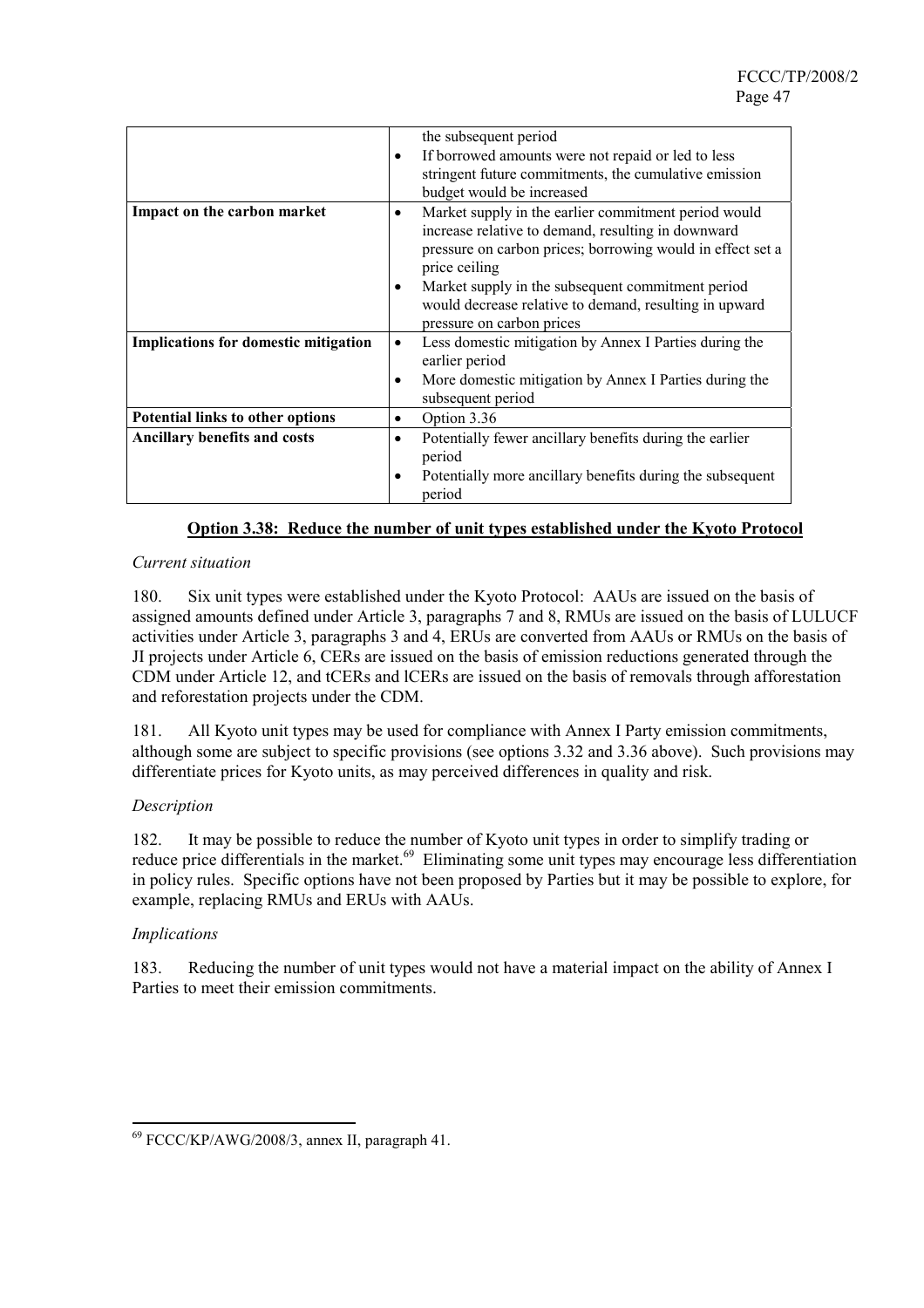### **Option 3.39: Introduce a mid-commitment period assessment and review process**

#### *Current situation*

184. Annex I Parties are required to establish compliance with their emission commitments after the end of the commitment period. For example, owing to the time required to assemble, report and review information submitted annually by Annex I Parties, it is expected that the assessment of their compliance during the first commitment period will be made only in 2015. The current commitment period is five years. It is possible that a future commitment period may be longer.

#### *Description*

185. A mid-commitment period assessment and review process could be established.<sup>70</sup> This may enhance the transparency of Parties' progress toward meeting their emission commitments. It would require guidelines and criteria to be established by the CMP. Alternatively, it may be possible to require the retirement of assigned amount, to match the quantity of a Party's emissions, more frequently during the commitment period instead of only once at the end of the period.

### *Implications*

186. Introducing a mid-commitment period assessment and review process would not have a material impact on the ability of Annex I Parties to meet their emission commitments.

# **IV. Addressing the definitions, modalities, rules and guidelines for the treatment of land use, land-use change and forestry in the second commitment period**

### *Current situation and general description*

187. LULUCF covers emissions and removals of GHGs resulting from the use and management of land. The Kyoto Protocol follows an activity-based approach to LULUCF. Emissions and removals from a set of eligible LULUCF activities are accounted for in accordance with Article 3, paragraphs 3 and 4, of the Kyoto Protocol (hereinafter referred to as Article 3.3 and Article 3.4) and decision 16/CMP.1. While accounting of emissions and removals from afforestation, reforestation and deforestation (ARD) under Article 3.3 is mandatory, Parties can decide, for the first commitment period, whether or not to account for emissions and removals from forest management (FM), cropland management (CM), grazing land management (GM) and revegetation (RV) under Article 3.4.

188. For the first commitment period, the definitions, rules, modalities and guidelines for LULUCF are specified by decision 16/CMP.1. This decision establishes different rules for different activities. For example, ARD and FM are accounted on a gross–net basis (e.g. only net emissions or removals during the commitment period are considered and not those in the base year). The other activities, CM, GM and RV, are accounted on a net–net basis (e.g. net changes in GHG emissions by sources and removals by sinks in the commitment period are compared with those in the base year, times five). According to Article 3, paragraph 7, of the Kyoto Protocol and paragraph 5(b) of the annex to decision 13/CMP.1, a Party shall add emissions from land-use change (e.g. deforestation) to its assigned amount if its LULUCF sector was a net source of emissions in the base year. Other specific rules included in the annex to decision 16/CMP 1 are that:

 $\overline{a}$ 

<sup>70</sup> FCCC/KP/AWG/2008/3, annex II, paragraph 43.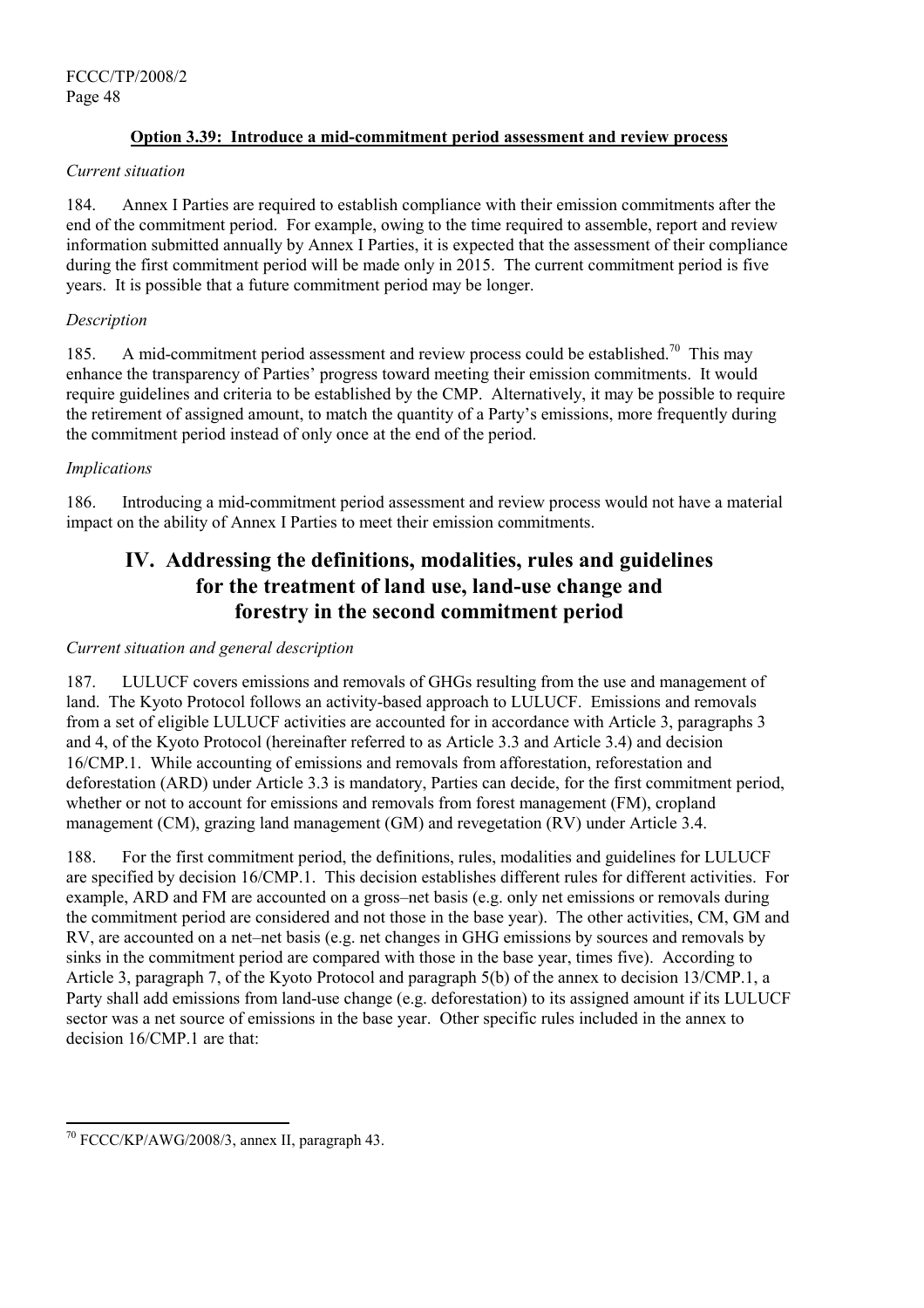- (a) Debits resulting from harvesting during the first commitment period following afforestation and reforestation since 1990 shall not be greater than credits accounted for on that unit of land;
- (b) If an Annex I Party incurs a net source of emissions under the provisions of Article 3.3, it may account for anthropogenic GHG emissions by sources and removals by sinks in areas under forest management under Article 3.4 up to a pre-established level and under specified conditions;
- (c) The FM net emissions or removals are limited to individual cap values for Parties given in the appendix to the annex to decision 16/CMP.1.
- 189. Additional background information on LULUCF is presented in annex I.

### **A. Activity-based approach**

190. The options in this "activity-based approach" category entail the continuation of defining, reporting and accounting a limited number of eligible LULUCF activities. Activities identified in Article 3.3 and in the annex to decision 16/CMP.1 would be the starting point to continue to apply an activitybased approach, although Parties have suggested that new eligible activities be included.

### **Option 4.1: No changes to current rules**

### *Description*

191. Definitions, modalities, rules and guidelines that govern the treatment of LULUCF in the first commitment period, as specified in decision 16/CMP.1, would apply to the second commitment period of the Kyoto Protocol.

| Rationale                          | Continuity in reporting and accounting is ensured<br>$\bullet$                                                                                                              |
|------------------------------------|-----------------------------------------------------------------------------------------------------------------------------------------------------------------------------|
|                                    | Keeping rules unchanged would avoid the need for negotiations<br>$\bullet$                                                                                                  |
|                                    | Mandatory accounting for ARD provides incentives to reduce                                                                                                                  |
|                                    | emissions and increase removals from land-use changes in forested                                                                                                           |
|                                    | areas                                                                                                                                                                       |
|                                    | The scale for FM is limited with a fixed cap<br>٠                                                                                                                           |
|                                    | The scales for CM, GM and RV are reduced with net-net accounting<br>$\bullet$                                                                                               |
| <b>Necessary follow-up actions</b> | How to treat debits from harvesting following afforestation or<br>$\bullet$<br>reforestation since 1990                                                                     |
|                                    | How to treat compensation of net emissions from ARD with net<br>$\bullet$<br>removals from FM                                                                               |
|                                    | Values applicable to the accounting of emissions and removals from<br>FM in the second commitment period, as contained in the appendix to<br>the annex to decision 16/CMP.1 |
| <b>Potential challenges</b>        | ARD and elected activities may overlap with FM (prioritization<br>$\bullet$                                                                                                 |
|                                    | addressed in the Good Practice Guidance for Land Use,                                                                                                                       |
|                                    | Land-Use Change and Forestry)                                                                                                                                               |
|                                    | Complex reporting and accounting, in particular with tracking lands<br>$\bullet$                                                                                            |
|                                    | and areas of land subject to LULUCF activities                                                                                                                              |
| Implications for the emission      | Net removals or reduced emissions, as percentage of total national<br>$\bullet$                                                                                             |
| <b>budgets of Annex I Parties</b>  | emissions without LULUCF in 1990 in Annex I Parties:                                                                                                                        |
|                                    | More than 3 % (500 Tg $CO_2$ per year) <sup>a</sup> assuming Parties will not                                                                                               |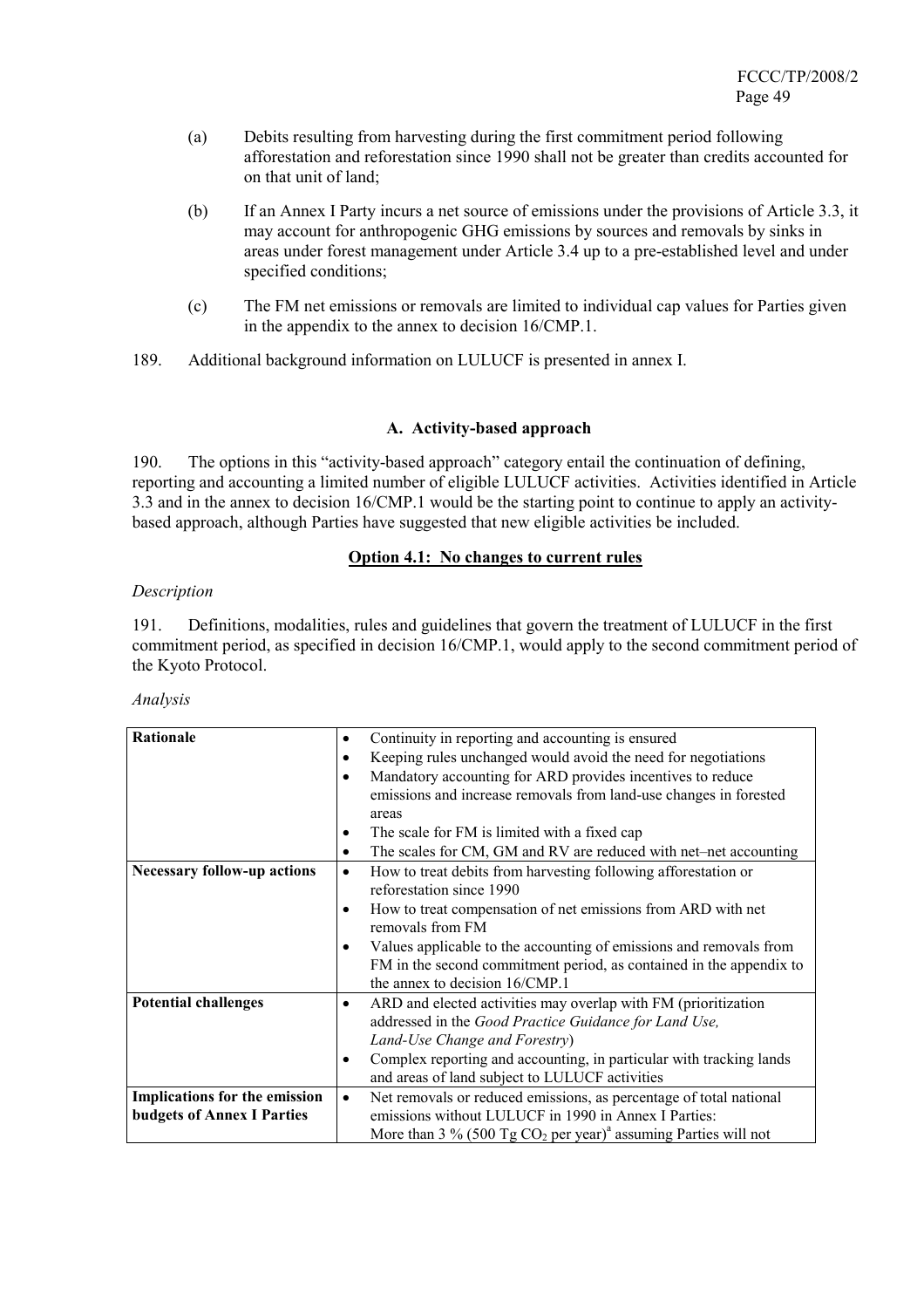|                                     | change the choice of activities under Article 3.4                                     |
|-------------------------------------|---------------------------------------------------------------------------------------|
|                                     | More than 4 % (700 Tg $CO2$ per year) assuming mandatory accounting                   |
|                                     | of all activities under Article 3.4                                                   |
| Impact on the carbon market         | Potentially a small increase in the supply of tradable units resulting<br>$\bullet$   |
|                                     | from LULUCF activities. This increase depends on the election of                      |
|                                     | activities under Article 3.4. by different Parties, and on the occurrence             |
|                                     | of disturbances in managed forests                                                    |
| <b>Implications for domestic</b>    | Little or no change, as rules applied during the first commitment<br>$\bullet$        |
| mitigation                          | period would also apply during the second commitment period                           |
|                                     | There may be incentives to increase and maintain forest area, but little<br>$\bullet$ |
|                                     | or no incentive to promote sustainable forest management, and to                      |
|                                     | increase removals and decrease emissions in existing forests and                      |
|                                     | agricultural soils                                                                    |
| <b>Potential links to other</b>     | None identified<br>$\bullet$                                                          |
| options                             |                                                                                       |
| <b>Ancillary benefits and costs</b> | Limited promotion of sustainable forestry and agriculture, and<br>$\bullet$           |
|                                     | maintenance and increase of forest cover                                              |

maintenance and increase of forest cover<br>
<sup>a</sup> The values are based on current trends in the LULUCF sector. The implications are estimated to be around 2 per cent for the first commitment period. The increase is estimated to come mainly from additional net removals from AR. The values have been rounded off to one digit after the decimal point owing to the uncertainties involved.

### **Option 4.2: Change only the treatment of forest management**

192. The treatment of forest management has triggered concern among some Parties regarding the scale of reductions achieved through this activity, including from non-anthropogenic effects, and their contribution to meeting emission reduction targets. Under options 4.2a and 4.2b, only the treatment of forest management, as specified in decision 16/CMP.1, would be changed.

### **Option 4.2a: Apply discount factors to forest management**

#### *Description*

193. The definitions, modalities, rules and guidelines of the first commitment period, as specified in decision 16/CMP.1, would also apply in the second commitment period of the Kyoto Protocol, but the fixed cap on forest management would be replaced by a discount factor.

| <b>Rationale</b>                                                          | To provide incentives to FM activities<br>٠                                                                                                                                                                                                                                                                                                                                                                                                                              |
|---------------------------------------------------------------------------|--------------------------------------------------------------------------------------------------------------------------------------------------------------------------------------------------------------------------------------------------------------------------------------------------------------------------------------------------------------------------------------------------------------------------------------------------------------------------|
|                                                                           | Consistency with current definitions, rules, modalities and guidelines<br>٠                                                                                                                                                                                                                                                                                                                                                                                              |
| <b>Necessary follow-up actions</b>                                        | As in option 4.1<br>٠                                                                                                                                                                                                                                                                                                                                                                                                                                                    |
|                                                                           | Agreement on the discount factor<br>٠                                                                                                                                                                                                                                                                                                                                                                                                                                    |
| <b>Potential challenges</b>                                               | As in option 4.1<br>٠                                                                                                                                                                                                                                                                                                                                                                                                                                                    |
| <b>Implications for the emission</b><br><b>budgets of Annex I Parties</b> | Depends on the agreed discount factor. For example, applying a<br>$\bullet$<br>discount factor of 85 % to the emissions and removals currently<br>reported by Annex I Parties in the national inventories for forest land<br>remaining forest land would yield almost the same results as using the<br>current cap (approximately 1.4 % (267 Tg $CO2$ per year) of the total<br>emissions without LULUCF in 1990). For individual Parties the<br>differences are greater |
| Impact on the carbon market                                               | Depends on the size of the discount factor: the smaller the discount<br>factor, the larger the potential number of additional tradable units that<br>would be generated from FM                                                                                                                                                                                                                                                                                          |
| <b>Implications for domestic</b>                                          | As in option 4.1<br>$\bullet$                                                                                                                                                                                                                                                                                                                                                                                                                                            |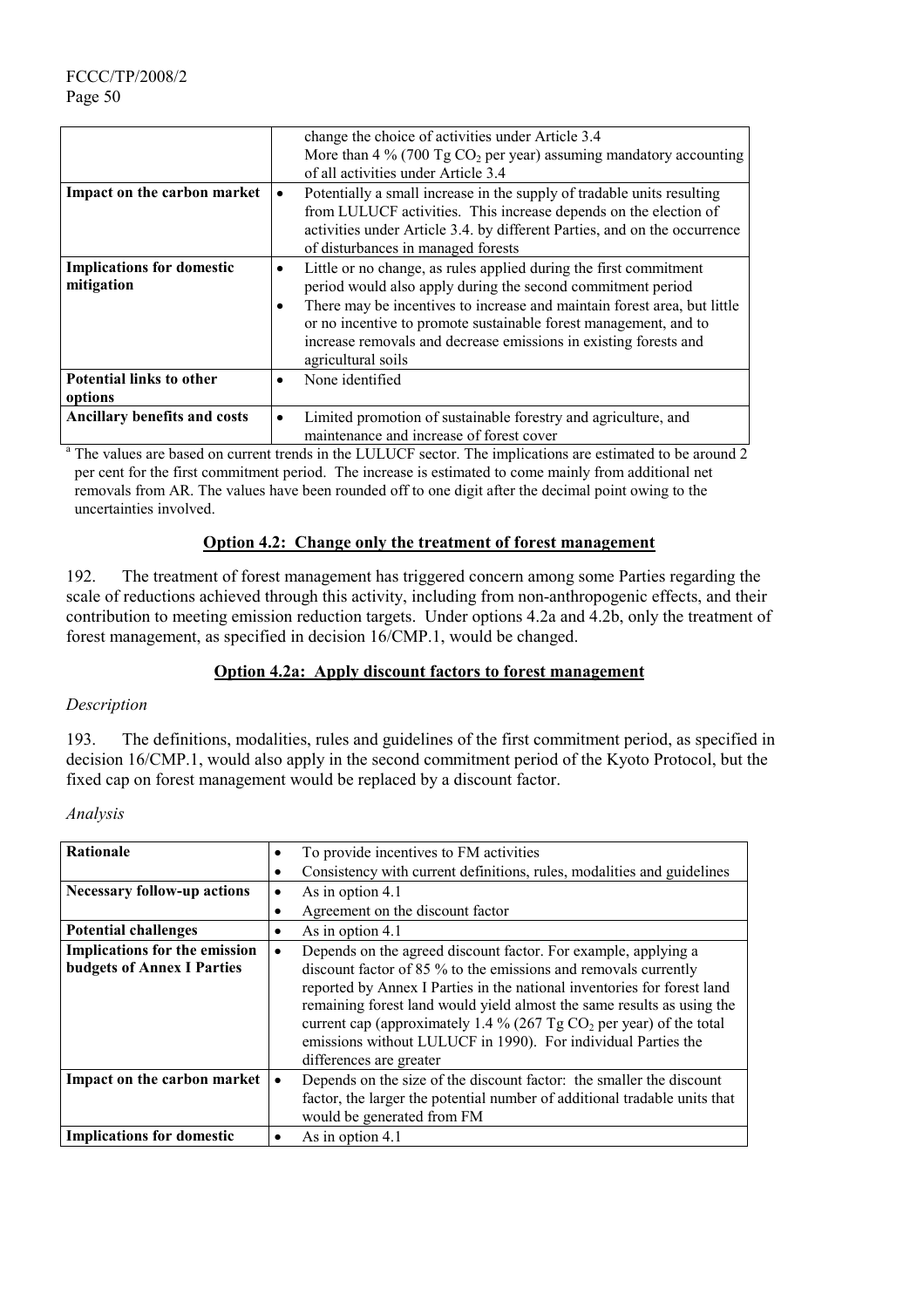| mitigation                          | Incentives to manage forests and hence to increase removals from<br>forests will increase depending on the discount factor        |
|-------------------------------------|-----------------------------------------------------------------------------------------------------------------------------------|
| Potential links to other<br>options | Other activity-based options and options on elements in accounting<br>applicable to both activity-based and land-based accounting |
| <b>Ancillary benefits and costs</b> | Promotion of sustainable forestry                                                                                                 |

#### **Option 4.2b: Apply net–net accounting to forest management**

#### *Description*

194. The definitions, modalities, rules and guidelines of the first commitment period, as specified in decision 16/CMP.1, would also apply in the second commitment period of the Kyoto Protocol, but emissions and removals from FM would be accounted both in the base year and during the commitment period (net–net accounting).

#### *Analysis*

| Rationale                                                          | Increased incentive to reduce emissions and/or increase removals from<br>$\bullet$<br>FM as all changes would be included in accounting<br>Largely consistent with current definitions, rules, modalities and<br>$\bullet$<br>guidelines<br>Consistency with the treatment of other activities under Article 3.4<br>$\bullet$ |
|--------------------------------------------------------------------|-------------------------------------------------------------------------------------------------------------------------------------------------------------------------------------------------------------------------------------------------------------------------------------------------------------------------------|
| <b>Necessary follow-up actions</b>                                 | Agreement on how to factor out direct human-induced and other<br>$\bullet$<br>effects (natural disturbances, indirect human-induced effects)<br>How to treat the compensation of net emissions from ARD with net<br>$\bullet$<br>removals from FM                                                                             |
| <b>Potential challenges</b>                                        | Increased risks for Parties where natural disturbances can cause large<br>$\bullet$<br>fluctuations in emissions or removals from FM<br>It will be difficult to separate direct human-induced and other effects<br>$\bullet$<br>(natural disturbances, indirect human-induced effects) at the national<br>level               |
| Implications for the emission<br><b>budgets of Annex I Parties</b> | Changes in net removals from FM as percentage of total emissions<br>$\bullet$<br>excluding LULUCF in 1990 in Annex I Parties: <sup>a</sup><br>- More than 1.6 % assuming Parties will not change the choice of<br>activities under Article 3.4<br>- More than 1.5 % if all Parties elect FM                                   |
| Impact on the carbon market                                        | Potentially a small increase in the supply of tradable units resulting<br>$\bullet$<br>from FM, and no changes for ARD, CM, GM and RV                                                                                                                                                                                         |
| <b>Implications for domestic</b><br>mitigation                     | Increased incentives to implement FM may increase domestic<br>$\bullet$<br>mitigation action in LULUCF but there may be trade-offs with<br>domestic action in other sectors                                                                                                                                                   |
| <b>Potential links to other</b><br>options                         | Other activity-based options and options on elements in accounting<br>$\bullet$<br>applicable to both activity-based and land-based accounting                                                                                                                                                                                |
| <b>Ancillary benefits and costs</b>                                | Promotion of sustainable forestry<br>$\bullet$                                                                                                                                                                                                                                                                                |

<sup>a</sup> These estimates are based on comparing average net removals during 2001–2005 with net removals in 1990 for the category forest land remaining forest in Annex I Parties (source: UNFCCC GHG Data Interface).

#### **Option 4.3: Harmonize the treatment of activities under Articles 3.3 and 3.4**

195. This option seeks to solve inconsistencies with the treatment of different LULUCF activities. Such inconsistencies result from the application of different rule to different eligible activities or by the fact that, under Article 3.4 eligible activities only include those that in principle lead to net removals.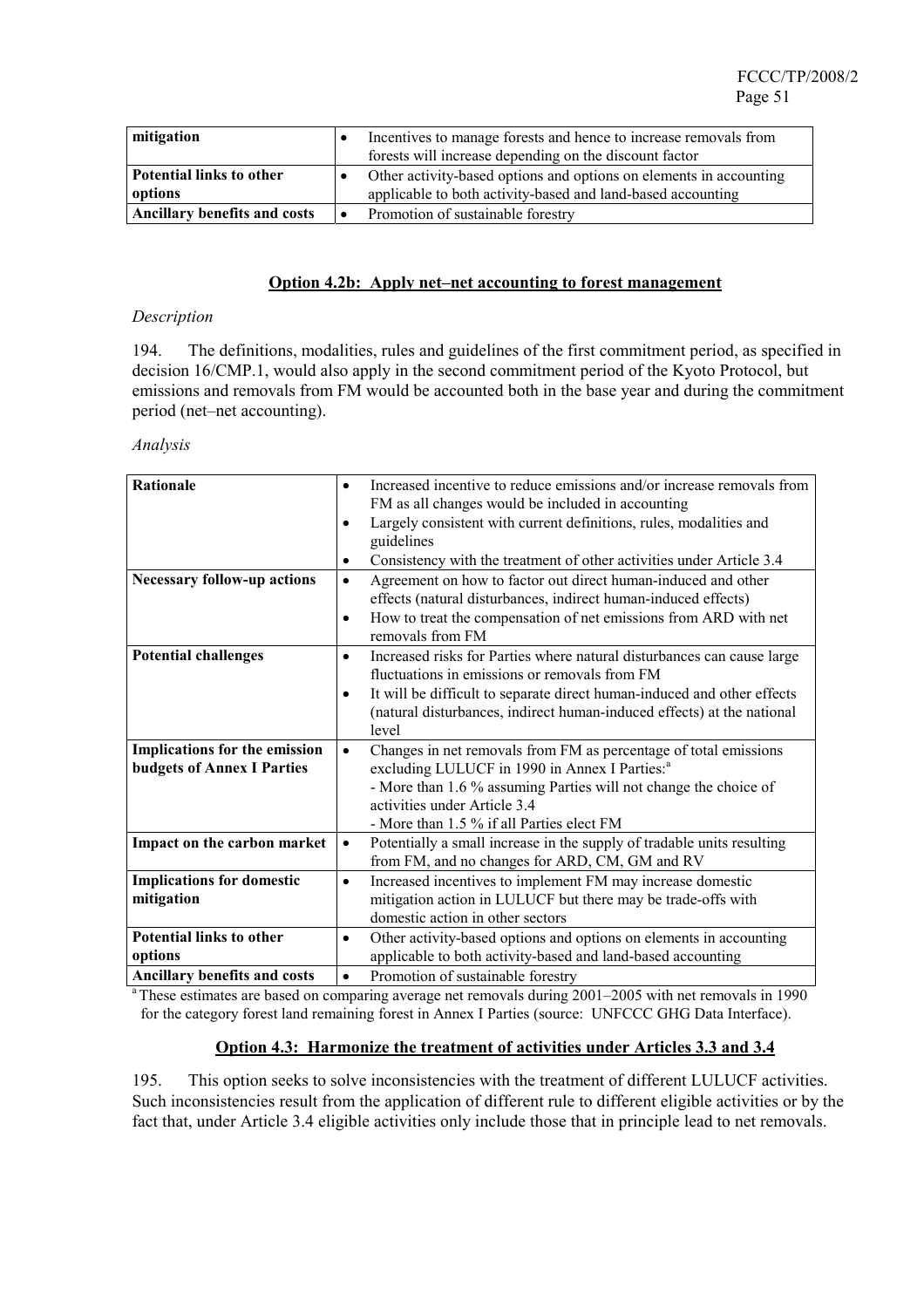## **Option 4.3a: Apply current definitions, modalities, rules and guidelines in the second commitment period, but apply net–net accounting to all activities**

### *Description*

196. Emissions and removals from all eligible LULUCF activities would be accounted for in the base year and during the commitment period (net–net accounting). Accounting of all activities would be mandatory. There would not be a need for separate reporting of the emissions and removals from ARD and FM. Although not all lands would be reported and not all their emissions would be accounted for, this option would be close to full land accounting.

### *Analysis*

| <b>Rationale</b>                    | Consistent treatment of activities under Articles 3.3 and 3.4, which<br>٠            |
|-------------------------------------|--------------------------------------------------------------------------------------|
|                                     | could simplify reporting and accounting                                              |
|                                     | Incentive to reduce emissions and/or increase removals from<br>$\bullet$             |
|                                     | management of forest land, cropland, grazing land and lands subjected                |
|                                     | to revegetation as all changes would be included in accounting                       |
| <b>Necessary follow-up actions</b>  | Application of net-net accounting in the context of reporting and<br>$\bullet$       |
|                                     | accounting                                                                           |
| <b>Potential challenges</b>         | $\bullet$                                                                            |
|                                     | Increased risks for Parties where natural disturbances can cause large               |
|                                     | fluctuations in emissions or removals from FM                                        |
|                                     | Increased uncertainties in the accounting<br>$\bullet$                               |
|                                     | Calculating the base year for the different activities<br>٠                          |
|                                     | It will be difficult to separate direct human-induced and other effects<br>$\bullet$ |
|                                     | (natural disturbances, indirect human-induced effects) at the national               |
|                                     | level                                                                                |
| Implications for the emission       | Estimated to be small in comparison with option 4.1. Net removals in<br>$\bullet$    |
| <b>budgets of Annex I Parties</b>   | Annex I Parties (average net removals in 2001-2005 relative to those                 |
|                                     | in 1990) would slightly increase by about 2 per cent of total emissions              |
|                                     | excluding LULUCF                                                                     |
|                                     | $\bullet$                                                                            |
| Impact on the carbon market         | Possibly negligible to small increases in the supply of tradable units               |
|                                     | generated from most LULUCF activities                                                |
| <b>Implications for domestic</b>    | Estimated to be small or negligible. Incentives for ARD could<br>$\bullet$           |
| mitigation                          | decrease and incentives for FM increase. Incentives for CM, GM and                   |
|                                     | RV would increase but the impact is not expected to be large                         |
|                                     | Increased incentives to implement FM may increase domestic<br>٠                      |
|                                     | mitigation action in LULUCF but there may be trade-offs with                         |
|                                     | domestic action in other sectors                                                     |
| <b>Potential links to other</b>     | Other activity-based options and options applicable to both activity-<br>$\bullet$   |
| options                             | based and land-based accounting                                                      |
| <b>Ancillary benefits and costs</b> | Promotion of sustainable forestry and agriculture, and maintenance<br>$\bullet$      |
|                                     | and increase of forest cover                                                         |
|                                     |                                                                                      |

### **Option 4.3b: Allow "land-use flexibility" under Article 3.3**

### *Description*

197. Under this option, emissions in areas that have been deforested could be offset with removals in areas of the same size that are subject to AR (also referred to as land swapping) even if the removals were less than the emissions. The option would be applied only to planted forests.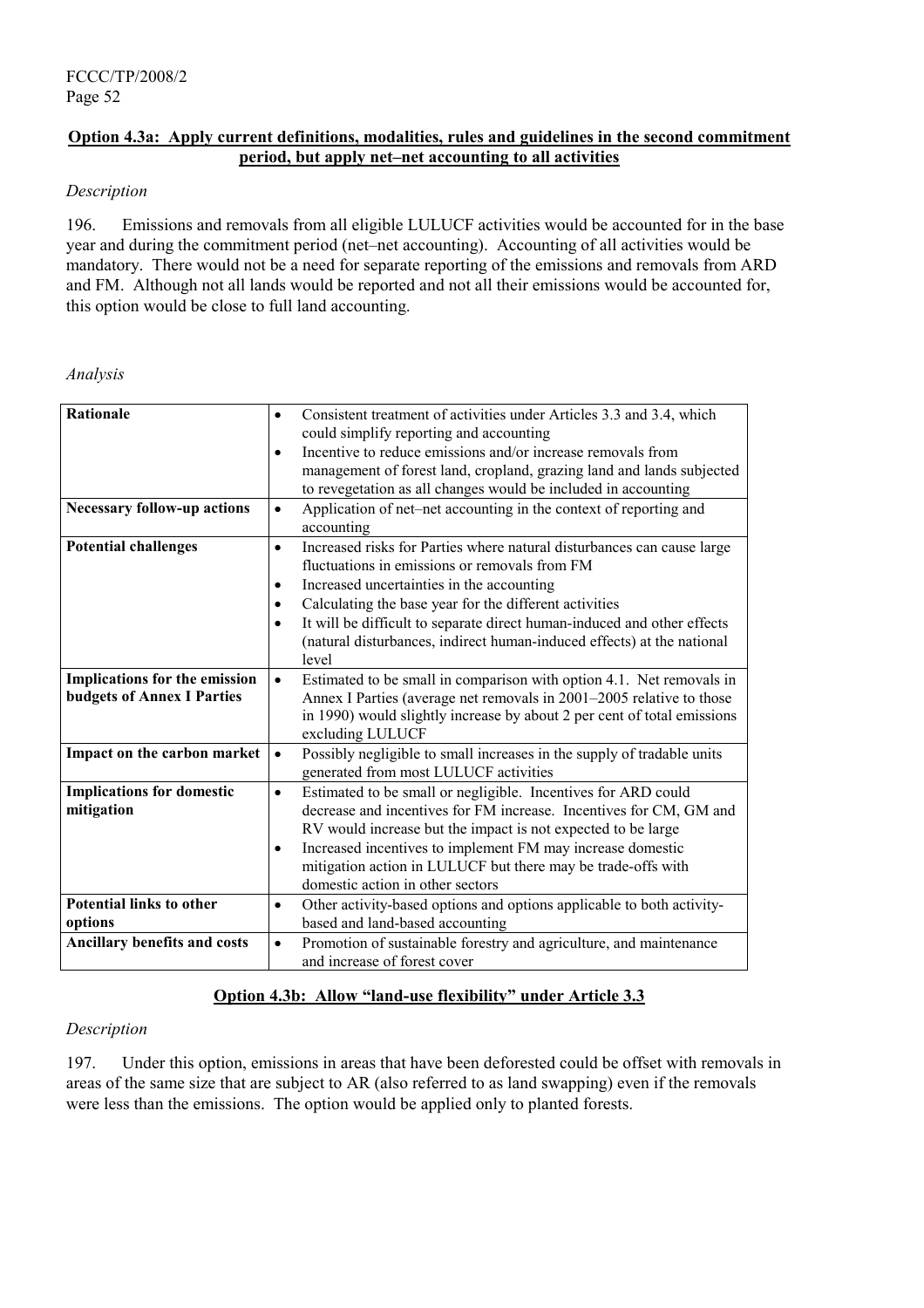### *Analysis*

| Rationale                                                          | Currently, the social need for land hinders the application of current<br>$\bullet$<br>rules to activities under Article 3.3. Emissions from deforestation<br>cannot always be compensated with removals from AR as it takes time<br>for recently forested land to become an efficient net sink. Allowing<br>land-use flexibility would ensure compensation and provide additional<br>incentives for ARD |
|--------------------------------------------------------------------|----------------------------------------------------------------------------------------------------------------------------------------------------------------------------------------------------------------------------------------------------------------------------------------------------------------------------------------------------------------------------------------------------------|
| <b>Necessary follow-up actions</b>                                 | Agreement on how the rule is applied in reporting and accounting                                                                                                                                                                                                                                                                                                                                         |
| <b>Potential challenges</b>                                        | Increased difficulties in identifying and tracking the land where the<br>$\bullet$<br>emission/sinks occurred                                                                                                                                                                                                                                                                                            |
| Implications for the emission<br><b>budgets of Annex I Parties</b> | Small. Additional removals from increase in AR, as percentage of<br>total emissions without LULUCF in 1990 in Annex I Parties, would be<br>much less than $0.5 \%$ <sup>a</sup>                                                                                                                                                                                                                          |
| Impact on the carbon market                                        | Negligible to small reductions in the demand for tradable units<br>$\bullet$<br>resulting from the possibility to offset emissions from deforestation<br>with AR                                                                                                                                                                                                                                         |
| <b>Implications for domestic</b>                                   | More flexibility for land management at national level<br>٠                                                                                                                                                                                                                                                                                                                                              |
| mitigation                                                         | Incentives for increased AR for Parties in which net emissions from<br>$\bullet$<br>deforestation are expected to be larger than net removals from AR                                                                                                                                                                                                                                                    |
| <b>Potential links to other</b><br>options                         | All accounting options on ARD<br>$\bullet$                                                                                                                                                                                                                                                                                                                                                               |
| <b>Ancillary benefits and costs</b>                                | Will denend on the policies adonted for land management                                                                                                                                                                                                                                                                                                                                                  |

Ancillary benefits and costs  $\cdot$  Will depend on the policies adopted for land management<br>
<sup>a</sup> Emissions from deforestation in 2001–2005 (based on reporting under the Convention for the category forest land converted to other land-use categories) represented approximately 0.5 per cent of total Annex I Party emissions excluding LULUCF in 1990. Net emissions from deforestation are compensated with net removals from AR (based on reporting under the Convention for the category land converted to forest land).

#### **Option 4.3c: Add new eligible activities under Article 3.4**

#### *Description*

198. This option entails the identification of new eligible activities under Article 3.4. For example, such activities could include forest degradation, devegetation and wetland management.

| <b>Rationale</b>                   | To ensure symmetry in the accounting. When the land area reported<br>$\bullet$<br>under FM is smaller than the total area of managed forest, degradation<br>of forest could be omitted from the accounting. Including<br>"degradation of forest" as an additional activity under Article 3.4<br>would remove the imbalance if election of the activity would be part<br>of the election of FM. Similar reasoning is given for inclusion of<br>devegetation to balance the election of revegetation<br>Wetland management would be included in the accounting to increase<br>$\bullet$<br>incentives for net removals from wetland restoration. Wetland<br>management would cover other activities in wetlands to ensure<br>balance in accounting |
|------------------------------------|--------------------------------------------------------------------------------------------------------------------------------------------------------------------------------------------------------------------------------------------------------------------------------------------------------------------------------------------------------------------------------------------------------------------------------------------------------------------------------------------------------------------------------------------------------------------------------------------------------------------------------------------------------------------------------------------------------------------------------------------------|
| <b>Necessary follow-up actions</b> | Definitions and accounting rules for the new activities would need to<br>$\bullet$                                                                                                                                                                                                                                                                                                                                                                                                                                                                                                                                                                                                                                                               |
|                                    | be agreed                                                                                                                                                                                                                                                                                                                                                                                                                                                                                                                                                                                                                                                                                                                                        |
| <b>Potential challenges</b>        | The complexity of reporting and accounting would be increased by<br>$\bullet$                                                                                                                                                                                                                                                                                                                                                                                                                                                                                                                                                                                                                                                                    |
|                                    | adding new activities                                                                                                                                                                                                                                                                                                                                                                                                                                                                                                                                                                                                                                                                                                                            |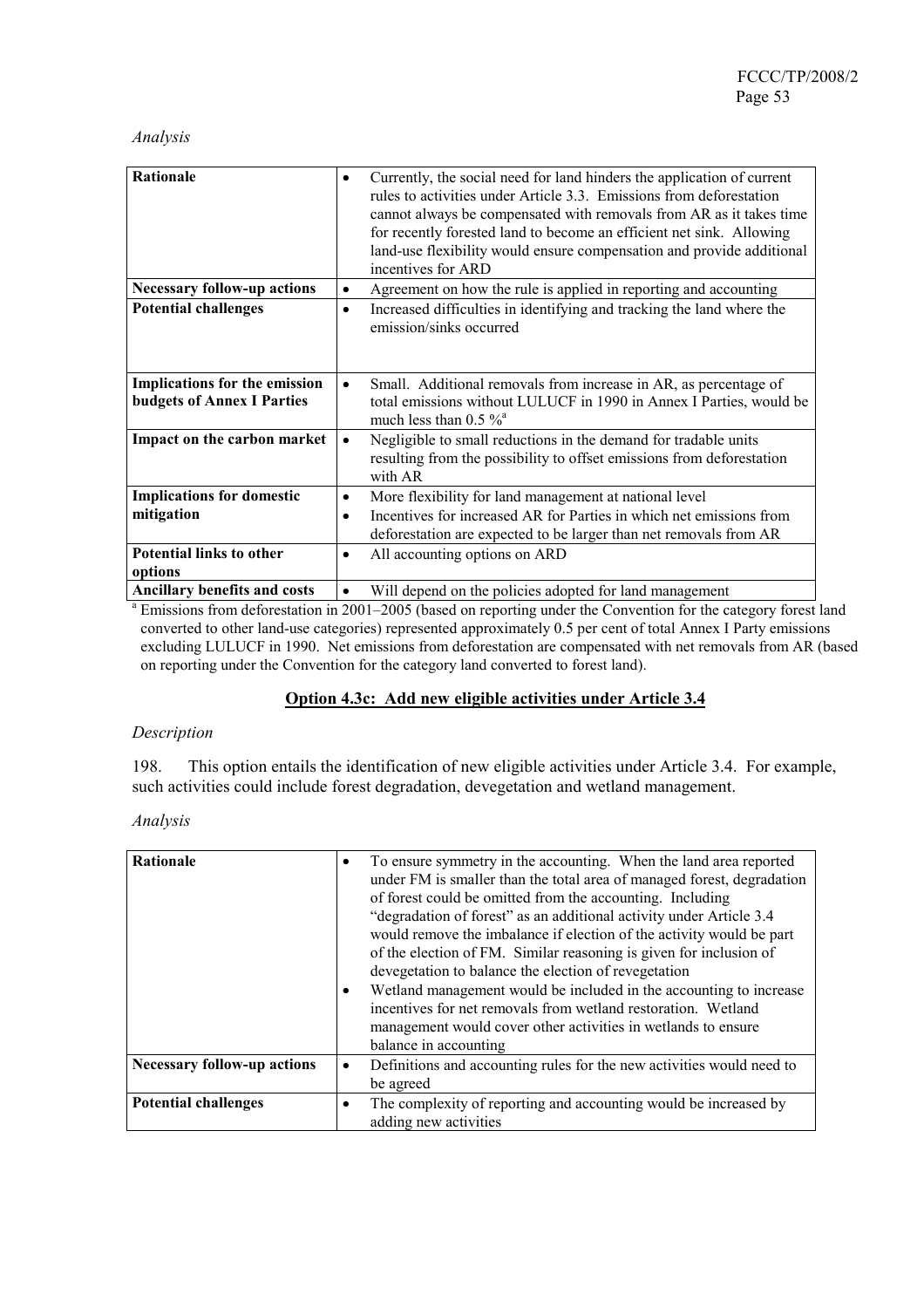|                                                                    | Uncertainties in reporting and accounting would be increased, because<br>$\bullet$<br>some of the proposed new activities have more uncertainty<br>More robust methods for some activities, in particular those taking<br>٠<br>place in wetlands, would be needed                                                                                                                                                                                                                                                                                                                                                                                                                                                                                                                                                                                                                                                                                                                                                                                                                                                            |
|--------------------------------------------------------------------|------------------------------------------------------------------------------------------------------------------------------------------------------------------------------------------------------------------------------------------------------------------------------------------------------------------------------------------------------------------------------------------------------------------------------------------------------------------------------------------------------------------------------------------------------------------------------------------------------------------------------------------------------------------------------------------------------------------------------------------------------------------------------------------------------------------------------------------------------------------------------------------------------------------------------------------------------------------------------------------------------------------------------------------------------------------------------------------------------------------------------|
| Implications for the emission<br><b>budgets of Annex I Parties</b> | $\bullet$<br>Small to medium. In most Annex I Parties, the areas subject to FM<br>are mostly the same as areas classified under "managed forests".<br>Some Parties may need to account for emissions resulting from forest<br>degradation. Large-scale degradation does not occur in most Parties<br>No estimates for devegetation in Annex I Parties are available. Only<br>$\bullet$<br>three Parties elected RV for the first commitment period. Adding<br>devegetation to balance revegetation would probably have only a<br>small effect on the emissions budget<br>According to the AR4, the mitigation potential for restoration of<br>$\bullet$<br>drained organic soils is significant. Uncertainties in potential emission<br>reduction from wetland restoration are large when all gases are<br>considered<br>Drained organic soils and soils which are under threat of degradation<br>$\bullet$<br>may be included under cropland management, grazing land and forest<br>management in the accounting, depending on the elections by Parties.<br>Wetland restoration could therefore also be covered under these |
|                                                                    | categories                                                                                                                                                                                                                                                                                                                                                                                                                                                                                                                                                                                                                                                                                                                                                                                                                                                                                                                                                                                                                                                                                                                   |
| Impact on the carbon market                                        | In principle, adding activities that are a net sink would increase the<br>$\bullet$<br>supply of and reduce the demand for tradable units under the Kyoto<br>Protocol. The opposite would also be true for activities that are a net<br>source                                                                                                                                                                                                                                                                                                                                                                                                                                                                                                                                                                                                                                                                                                                                                                                                                                                                               |
|                                                                    | Accounting for wetland restoration could lead to a small increase in<br>$\bullet$<br>the supply of tradable units under the Kyoto Protocol. Accounting for<br>the other new activities could potentially lead to a small decrease in<br>the supply of units. The impact would depend on how the option is<br>implemented, for example, if new activities were mandatory or subject<br>to caps or discount factors                                                                                                                                                                                                                                                                                                                                                                                                                                                                                                                                                                                                                                                                                                            |
| <b>Implications for domestic</b>                                   | Adding new activities could increase domestic action, depending on<br>$\bullet$                                                                                                                                                                                                                                                                                                                                                                                                                                                                                                                                                                                                                                                                                                                                                                                                                                                                                                                                                                                                                                              |
| mitigation                                                         | rules of implementation and national circumstances (see annex I)                                                                                                                                                                                                                                                                                                                                                                                                                                                                                                                                                                                                                                                                                                                                                                                                                                                                                                                                                                                                                                                             |
| <b>Potential links to other</b><br>options                         | Land-based accounting: the activities would be covered in accounting<br>$\bullet$<br>based on the reporting under the Convention                                                                                                                                                                                                                                                                                                                                                                                                                                                                                                                                                                                                                                                                                                                                                                                                                                                                                                                                                                                             |
| Ancillary benefits and costs                                       | Promotion of sustainable forestry<br>$\bullet$                                                                                                                                                                                                                                                                                                                                                                                                                                                                                                                                                                                                                                                                                                                                                                                                                                                                                                                                                                                                                                                                               |
|                                                                    | Increased biodiversity from wetland restoration<br>$\bullet$                                                                                                                                                                                                                                                                                                                                                                                                                                                                                                                                                                                                                                                                                                                                                                                                                                                                                                                                                                                                                                                                 |

#### **B. Land-based accounting**

199. The options in this "land-based accounting" category imply a change in the underlying approach to LULUCF. Instead of defining activities, Parties would report and account for emissions and removals from land areas, regardless of whether an eligible activity takes place in them. This option allows the possibility that LULUCF is included in Annex A to the Kyoto Protocol and is treated as the other sectors.

### **Option 4.4: Apply accounting based on reporting under the Convention: all land-use categories mandatory and net–net accounting**

### *Description*

200. All land-use categories and all emissions and removals from managed lands would be included in the accounting of LULUCF, based on the current reporting of GHG inventories under the Convention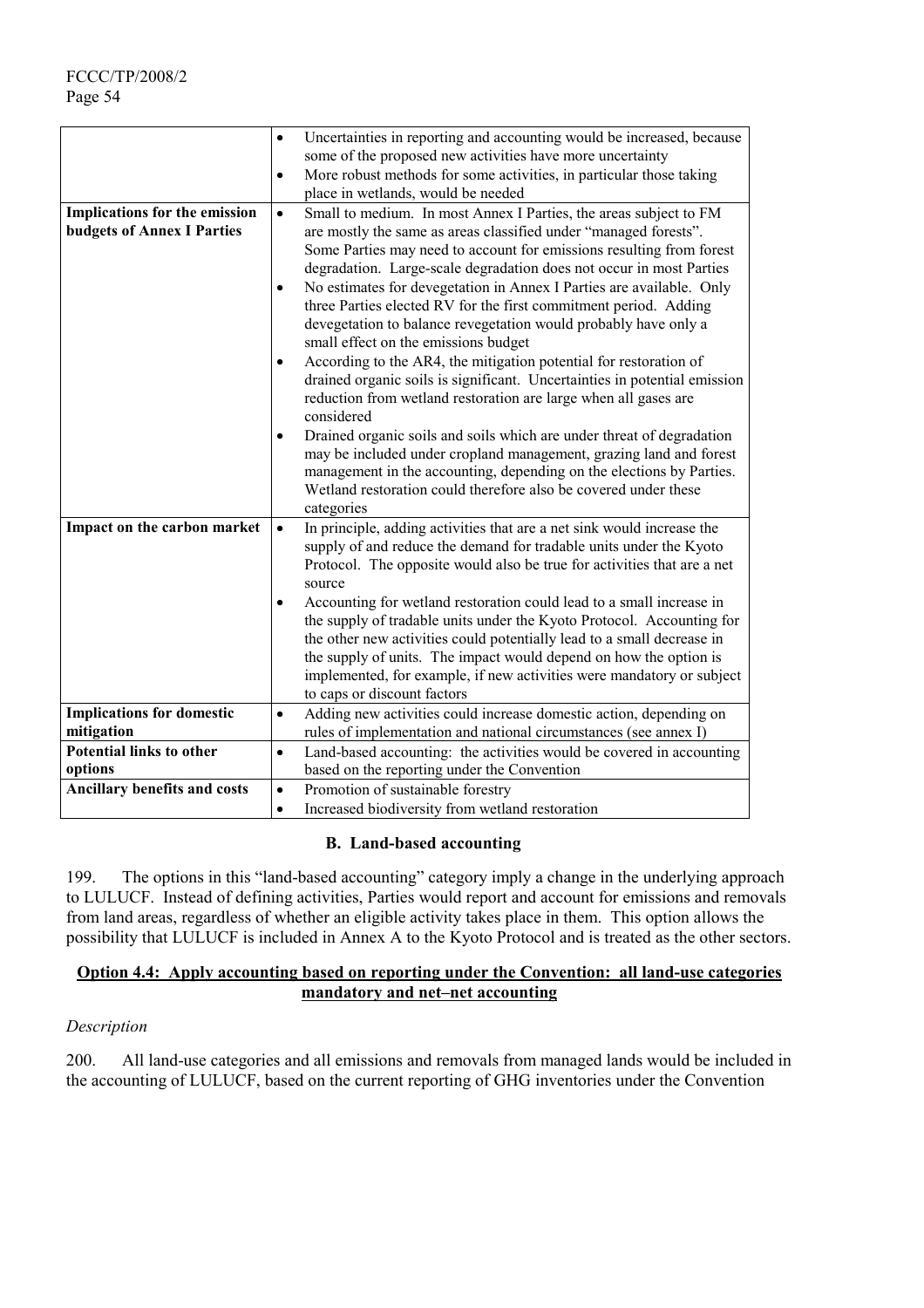#### *Analysis*

| Rationale<br>A holistic, symmetrical approach with reduced risk of unbalanced<br>$\bullet$<br>accounting<br>Consistency with reporting under the Convention would simplify<br>$\bullet$<br>reporting and accounting and reduce the burden on Annex I Parties<br>To allow application of net-net accounting<br>$\bullet$<br>Agreement on whether the LULUCF sector would be included in<br><b>Necessary follow-up actions</b><br>$\bullet$<br>national totals, or whether the emissions or removals from the sector<br>would be taken into account only partially, or separately<br><b>Potential challenges</b><br>Increased risks for Parties where natural disturbances can cause large<br>$\bullet$<br>fluctuations in emissions or removals from FM<br>Uncertainties in accounting of emissions and removals would increase,<br>$\bullet$<br>in particular in relation to methodologies for and data on wetlands,<br>settlements and changes in soil carbon stocks<br>Impact of including wetlands and settlements is not known for most<br>$\bullet$<br>Annex I Parties as fewer than 50 % report on these categories<br>Depending on the formulation, this option may result in large sinks or<br>$\bullet$<br>sources for Annex I Parties<br>A complete new set of rules and modalities needs to be developed<br>$\bullet$<br>Implications for the emission<br>As percentage of national total emissions without LULUCF in 1990 in<br>$\bullet$<br><b>budgets of Annex I Parties</b><br><b>Annex I Parties:</b><br>Based on current reporting: more than 2 % increase in net removals<br>since 1990<br>Full potential from AR4 by 2030: approximately 30 % <sup>a</sup><br>Impact on the carbon market<br>Unknown and depending on how the option is implemented. If realised,<br>$\bullet$<br>the potential for mitigation could lead to an increase in the supply of<br>tradable units. Impact for individual Parties may be large depending on<br>national circumstances<br><b>Implications for domestic</b><br>Depends on national circumstances and rules of implementation. In<br>$\bullet$<br>mitigation<br>principle, this option could increase domestic action in LULUCF but<br>there may be trade offs with domestic action in other sectors. Carbon<br>management would become a larger factor in land-use policies, with<br>benefits and trade-offs with other social needs for the use of land |                                 |                                               |
|--------------------------------------------------------------------------------------------------------------------------------------------------------------------------------------------------------------------------------------------------------------------------------------------------------------------------------------------------------------------------------------------------------------------------------------------------------------------------------------------------------------------------------------------------------------------------------------------------------------------------------------------------------------------------------------------------------------------------------------------------------------------------------------------------------------------------------------------------------------------------------------------------------------------------------------------------------------------------------------------------------------------------------------------------------------------------------------------------------------------------------------------------------------------------------------------------------------------------------------------------------------------------------------------------------------------------------------------------------------------------------------------------------------------------------------------------------------------------------------------------------------------------------------------------------------------------------------------------------------------------------------------------------------------------------------------------------------------------------------------------------------------------------------------------------------------------------------------------------------------------------------------------------------------------------------------------------------------------------------------------------------------------------------------------------------------------------------------------------------------------------------------------------------------------------------------------------------------------------------------------------------------------------------------------------------------------------------------------------------------------------------------------------------------|---------------------------------|-----------------------------------------------|
|                                                                                                                                                                                                                                                                                                                                                                                                                                                                                                                                                                                                                                                                                                                                                                                                                                                                                                                                                                                                                                                                                                                                                                                                                                                                                                                                                                                                                                                                                                                                                                                                                                                                                                                                                                                                                                                                                                                                                                                                                                                                                                                                                                                                                                                                                                                                                                                                                    |                                 |                                               |
|                                                                                                                                                                                                                                                                                                                                                                                                                                                                                                                                                                                                                                                                                                                                                                                                                                                                                                                                                                                                                                                                                                                                                                                                                                                                                                                                                                                                                                                                                                                                                                                                                                                                                                                                                                                                                                                                                                                                                                                                                                                                                                                                                                                                                                                                                                                                                                                                                    |                                 |                                               |
|                                                                                                                                                                                                                                                                                                                                                                                                                                                                                                                                                                                                                                                                                                                                                                                                                                                                                                                                                                                                                                                                                                                                                                                                                                                                                                                                                                                                                                                                                                                                                                                                                                                                                                                                                                                                                                                                                                                                                                                                                                                                                                                                                                                                                                                                                                                                                                                                                    |                                 |                                               |
|                                                                                                                                                                                                                                                                                                                                                                                                                                                                                                                                                                                                                                                                                                                                                                                                                                                                                                                                                                                                                                                                                                                                                                                                                                                                                                                                                                                                                                                                                                                                                                                                                                                                                                                                                                                                                                                                                                                                                                                                                                                                                                                                                                                                                                                                                                                                                                                                                    |                                 |                                               |
|                                                                                                                                                                                                                                                                                                                                                                                                                                                                                                                                                                                                                                                                                                                                                                                                                                                                                                                                                                                                                                                                                                                                                                                                                                                                                                                                                                                                                                                                                                                                                                                                                                                                                                                                                                                                                                                                                                                                                                                                                                                                                                                                                                                                                                                                                                                                                                                                                    |                                 |                                               |
|                                                                                                                                                                                                                                                                                                                                                                                                                                                                                                                                                                                                                                                                                                                                                                                                                                                                                                                                                                                                                                                                                                                                                                                                                                                                                                                                                                                                                                                                                                                                                                                                                                                                                                                                                                                                                                                                                                                                                                                                                                                                                                                                                                                                                                                                                                                                                                                                                    |                                 |                                               |
|                                                                                                                                                                                                                                                                                                                                                                                                                                                                                                                                                                                                                                                                                                                                                                                                                                                                                                                                                                                                                                                                                                                                                                                                                                                                                                                                                                                                                                                                                                                                                                                                                                                                                                                                                                                                                                                                                                                                                                                                                                                                                                                                                                                                                                                                                                                                                                                                                    |                                 |                                               |
|                                                                                                                                                                                                                                                                                                                                                                                                                                                                                                                                                                                                                                                                                                                                                                                                                                                                                                                                                                                                                                                                                                                                                                                                                                                                                                                                                                                                                                                                                                                                                                                                                                                                                                                                                                                                                                                                                                                                                                                                                                                                                                                                                                                                                                                                                                                                                                                                                    |                                 |                                               |
|                                                                                                                                                                                                                                                                                                                                                                                                                                                                                                                                                                                                                                                                                                                                                                                                                                                                                                                                                                                                                                                                                                                                                                                                                                                                                                                                                                                                                                                                                                                                                                                                                                                                                                                                                                                                                                                                                                                                                                                                                                                                                                                                                                                                                                                                                                                                                                                                                    |                                 |                                               |
|                                                                                                                                                                                                                                                                                                                                                                                                                                                                                                                                                                                                                                                                                                                                                                                                                                                                                                                                                                                                                                                                                                                                                                                                                                                                                                                                                                                                                                                                                                                                                                                                                                                                                                                                                                                                                                                                                                                                                                                                                                                                                                                                                                                                                                                                                                                                                                                                                    |                                 |                                               |
|                                                                                                                                                                                                                                                                                                                                                                                                                                                                                                                                                                                                                                                                                                                                                                                                                                                                                                                                                                                                                                                                                                                                                                                                                                                                                                                                                                                                                                                                                                                                                                                                                                                                                                                                                                                                                                                                                                                                                                                                                                                                                                                                                                                                                                                                                                                                                                                                                    |                                 |                                               |
|                                                                                                                                                                                                                                                                                                                                                                                                                                                                                                                                                                                                                                                                                                                                                                                                                                                                                                                                                                                                                                                                                                                                                                                                                                                                                                                                                                                                                                                                                                                                                                                                                                                                                                                                                                                                                                                                                                                                                                                                                                                                                                                                                                                                                                                                                                                                                                                                                    |                                 |                                               |
|                                                                                                                                                                                                                                                                                                                                                                                                                                                                                                                                                                                                                                                                                                                                                                                                                                                                                                                                                                                                                                                                                                                                                                                                                                                                                                                                                                                                                                                                                                                                                                                                                                                                                                                                                                                                                                                                                                                                                                                                                                                                                                                                                                                                                                                                                                                                                                                                                    |                                 |                                               |
|                                                                                                                                                                                                                                                                                                                                                                                                                                                                                                                                                                                                                                                                                                                                                                                                                                                                                                                                                                                                                                                                                                                                                                                                                                                                                                                                                                                                                                                                                                                                                                                                                                                                                                                                                                                                                                                                                                                                                                                                                                                                                                                                                                                                                                                                                                                                                                                                                    |                                 |                                               |
|                                                                                                                                                                                                                                                                                                                                                                                                                                                                                                                                                                                                                                                                                                                                                                                                                                                                                                                                                                                                                                                                                                                                                                                                                                                                                                                                                                                                                                                                                                                                                                                                                                                                                                                                                                                                                                                                                                                                                                                                                                                                                                                                                                                                                                                                                                                                                                                                                    |                                 |                                               |
|                                                                                                                                                                                                                                                                                                                                                                                                                                                                                                                                                                                                                                                                                                                                                                                                                                                                                                                                                                                                                                                                                                                                                                                                                                                                                                                                                                                                                                                                                                                                                                                                                                                                                                                                                                                                                                                                                                                                                                                                                                                                                                                                                                                                                                                                                                                                                                                                                    |                                 |                                               |
|                                                                                                                                                                                                                                                                                                                                                                                                                                                                                                                                                                                                                                                                                                                                                                                                                                                                                                                                                                                                                                                                                                                                                                                                                                                                                                                                                                                                                                                                                                                                                                                                                                                                                                                                                                                                                                                                                                                                                                                                                                                                                                                                                                                                                                                                                                                                                                                                                    |                                 |                                               |
|                                                                                                                                                                                                                                                                                                                                                                                                                                                                                                                                                                                                                                                                                                                                                                                                                                                                                                                                                                                                                                                                                                                                                                                                                                                                                                                                                                                                                                                                                                                                                                                                                                                                                                                                                                                                                                                                                                                                                                                                                                                                                                                                                                                                                                                                                                                                                                                                                    |                                 |                                               |
|                                                                                                                                                                                                                                                                                                                                                                                                                                                                                                                                                                                                                                                                                                                                                                                                                                                                                                                                                                                                                                                                                                                                                                                                                                                                                                                                                                                                                                                                                                                                                                                                                                                                                                                                                                                                                                                                                                                                                                                                                                                                                                                                                                                                                                                                                                                                                                                                                    |                                 |                                               |
|                                                                                                                                                                                                                                                                                                                                                                                                                                                                                                                                                                                                                                                                                                                                                                                                                                                                                                                                                                                                                                                                                                                                                                                                                                                                                                                                                                                                                                                                                                                                                                                                                                                                                                                                                                                                                                                                                                                                                                                                                                                                                                                                                                                                                                                                                                                                                                                                                    |                                 |                                               |
|                                                                                                                                                                                                                                                                                                                                                                                                                                                                                                                                                                                                                                                                                                                                                                                                                                                                                                                                                                                                                                                                                                                                                                                                                                                                                                                                                                                                                                                                                                                                                                                                                                                                                                                                                                                                                                                                                                                                                                                                                                                                                                                                                                                                                                                                                                                                                                                                                    |                                 |                                               |
|                                                                                                                                                                                                                                                                                                                                                                                                                                                                                                                                                                                                                                                                                                                                                                                                                                                                                                                                                                                                                                                                                                                                                                                                                                                                                                                                                                                                                                                                                                                                                                                                                                                                                                                                                                                                                                                                                                                                                                                                                                                                                                                                                                                                                                                                                                                                                                                                                    |                                 |                                               |
|                                                                                                                                                                                                                                                                                                                                                                                                                                                                                                                                                                                                                                                                                                                                                                                                                                                                                                                                                                                                                                                                                                                                                                                                                                                                                                                                                                                                                                                                                                                                                                                                                                                                                                                                                                                                                                                                                                                                                                                                                                                                                                                                                                                                                                                                                                                                                                                                                    |                                 |                                               |
|                                                                                                                                                                                                                                                                                                                                                                                                                                                                                                                                                                                                                                                                                                                                                                                                                                                                                                                                                                                                                                                                                                                                                                                                                                                                                                                                                                                                                                                                                                                                                                                                                                                                                                                                                                                                                                                                                                                                                                                                                                                                                                                                                                                                                                                                                                                                                                                                                    |                                 |                                               |
|                                                                                                                                                                                                                                                                                                                                                                                                                                                                                                                                                                                                                                                                                                                                                                                                                                                                                                                                                                                                                                                                                                                                                                                                                                                                                                                                                                                                                                                                                                                                                                                                                                                                                                                                                                                                                                                                                                                                                                                                                                                                                                                                                                                                                                                                                                                                                                                                                    |                                 |                                               |
|                                                                                                                                                                                                                                                                                                                                                                                                                                                                                                                                                                                                                                                                                                                                                                                                                                                                                                                                                                                                                                                                                                                                                                                                                                                                                                                                                                                                                                                                                                                                                                                                                                                                                                                                                                                                                                                                                                                                                                                                                                                                                                                                                                                                                                                                                                                                                                                                                    |                                 |                                               |
|                                                                                                                                                                                                                                                                                                                                                                                                                                                                                                                                                                                                                                                                                                                                                                                                                                                                                                                                                                                                                                                                                                                                                                                                                                                                                                                                                                                                                                                                                                                                                                                                                                                                                                                                                                                                                                                                                                                                                                                                                                                                                                                                                                                                                                                                                                                                                                                                                    |                                 |                                               |
|                                                                                                                                                                                                                                                                                                                                                                                                                                                                                                                                                                                                                                                                                                                                                                                                                                                                                                                                                                                                                                                                                                                                                                                                                                                                                                                                                                                                                                                                                                                                                                                                                                                                                                                                                                                                                                                                                                                                                                                                                                                                                                                                                                                                                                                                                                                                                                                                                    |                                 |                                               |
|                                                                                                                                                                                                                                                                                                                                                                                                                                                                                                                                                                                                                                                                                                                                                                                                                                                                                                                                                                                                                                                                                                                                                                                                                                                                                                                                                                                                                                                                                                                                                                                                                                                                                                                                                                                                                                                                                                                                                                                                                                                                                                                                                                                                                                                                                                                                                                                                                    |                                 |                                               |
|                                                                                                                                                                                                                                                                                                                                                                                                                                                                                                                                                                                                                                                                                                                                                                                                                                                                                                                                                                                                                                                                                                                                                                                                                                                                                                                                                                                                                                                                                                                                                                                                                                                                                                                                                                                                                                                                                                                                                                                                                                                                                                                                                                                                                                                                                                                                                                                                                    |                                 |                                               |
|                                                                                                                                                                                                                                                                                                                                                                                                                                                                                                                                                                                                                                                                                                                                                                                                                                                                                                                                                                                                                                                                                                                                                                                                                                                                                                                                                                                                                                                                                                                                                                                                                                                                                                                                                                                                                                                                                                                                                                                                                                                                                                                                                                                                                                                                                                                                                                                                                    | <b>Potential links to other</b> | Options 4.3a, 4.3b, 4.3c and 4.6<br>$\bullet$ |
| options                                                                                                                                                                                                                                                                                                                                                                                                                                                                                                                                                                                                                                                                                                                                                                                                                                                                                                                                                                                                                                                                                                                                                                                                                                                                                                                                                                                                                                                                                                                                                                                                                                                                                                                                                                                                                                                                                                                                                                                                                                                                                                                                                                                                                                                                                                                                                                                                            |                                 |                                               |
| <b>Ancillary benefits and costs</b><br>Could promote sustainable forest management and agricultural practices<br>$\bullet$                                                                                                                                                                                                                                                                                                                                                                                                                                                                                                                                                                                                                                                                                                                                                                                                                                                                                                                                                                                                                                                                                                                                                                                                                                                                                                                                                                                                                                                                                                                                                                                                                                                                                                                                                                                                                                                                                                                                                                                                                                                                                                                                                                                                                                                                                         |                                 |                                               |

<sup>a</sup> The IPCC (2007) has estimated the economic mitigation potential for different LULUCF activities. Economic mitigation potential is usually smaller than the market potential.

### **C. Options applicable to either an activity-based or a land-based approach to land use, land-use change and forestry**

201. Several Parties made suggestions that are applicable to an activity-based or land-based approach to LULUCF. Such suggestions are intended to solve specific problems of LULUCF, for example by avoiding the accounting of emissions or removals resulting from inter-annual variability, natural disturbances and non-anthropogenic effects. Instead, only direct human-induced emissions and removals from LULUCF should be accounted for. This implies that the effects of elevated  $CO<sub>2</sub>$  concentrations, nitrogen deposition and age structure should be factored out. Although these phenomena have been widely studied, methodologies for estimating and reporting them are not available for their application under the Kyoto Protocol.

202. During the first commitment period, the absence of methodologies for dealing with the above effects was dealt with by applying a cap to the accounting of FM. At that time, it was considered that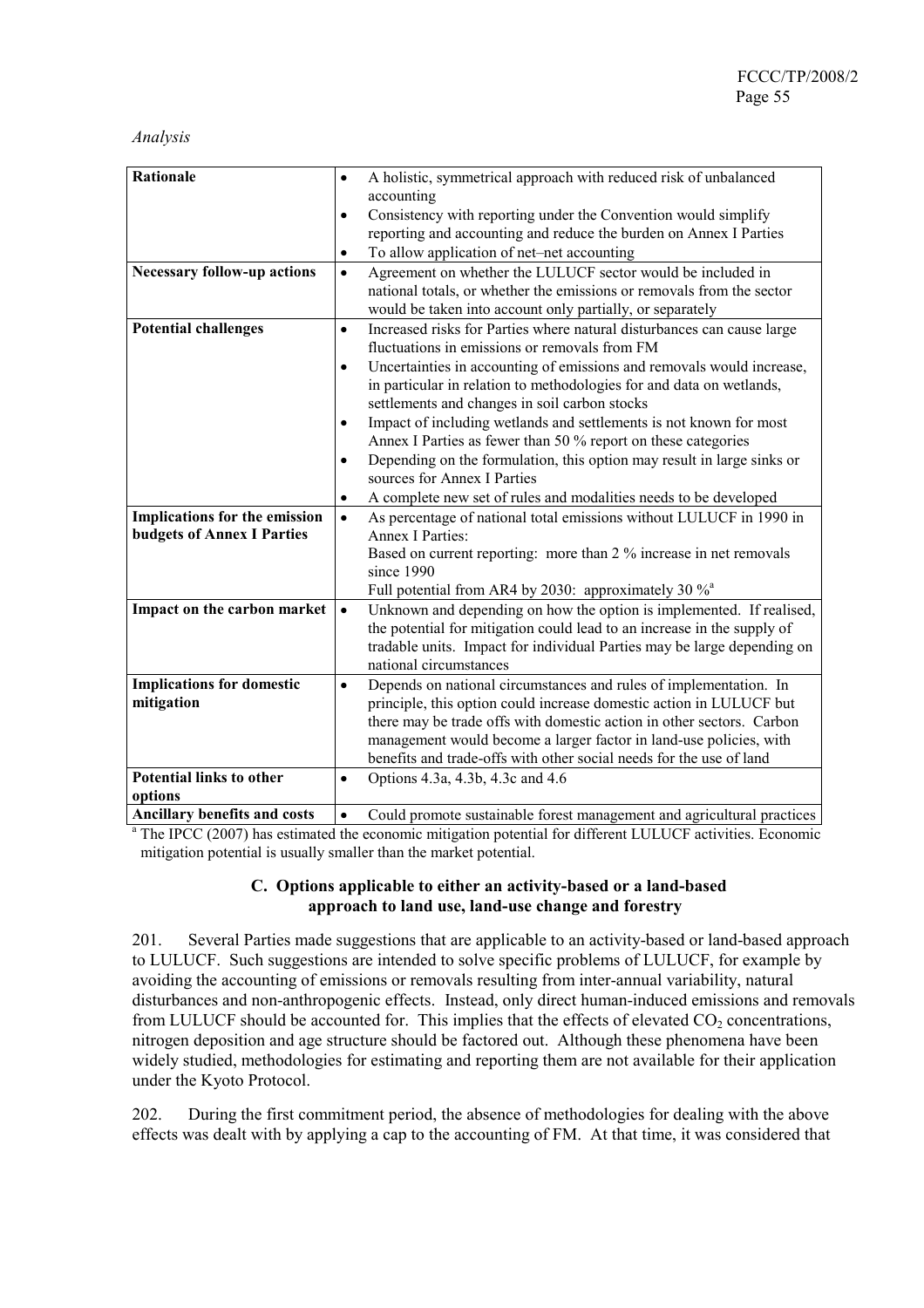l

indirect and non-anthropogenic effects were particularly significant for this activity. However, natural and indirect human-induced effects may vary from Party to Party and, therefore, the current use of the cap may not produce the desired outcome for all. Discounting may also result in direct human-induced emissions and removals being factored out from the accounting.

203. The net–net approach can also be used to factor out indirect and non-anthropogenic effects when the natural and indirect human-induced effects are the same in the base year and in the commitment period. However, under a changing environment (for example with increasing impacts from climate change) this approach may have limitations. In addition, it is not suitable to factor out large annual fluctuations caused by natural disturbances.

204. Some Parties have suggested that the impact of natural disturbances could be factored out by excluding emissions from the accounting after they have been identified and their impact has been estimated, for example, through temporary removal from the accounting of land areas subject to natural disturbance. The challenges lie mainly in how to do this in a balanced way, also taking into account the resulting impact on the removals.

### **Option 4.5: Address inter-annual fluctuations**

### *Current situation and general description*

205. Inter-annual fluctuations and other disturbances have major implications for the accounting of LULUCF. These fluctuations and disturbances could be smoothed during the five years of the commitment period, thus diminishing the implications for reporting and accounting. In the case of the base year, because it is a single year, such smoothing is not possible.

206. Annual fluctuations in the LULUCF sector have been large (see figure 1). Five-year floating averages of net emissions or removals from LULUCF in Annex I Parties for the period 1991–1995 onwards have changed relative to 1990 in a range of  $-24$  to  $-45$  per cent.<sup>71</sup> If, instead, those five-year averages are compared with levels in 1991, the corresponding range would change to +4 to –12 per cent. For individual Parties, changes can be much larger. Options 4.5a, 4.5b and 4.5c could be used to overcome this problem.

<sup>71</sup> A negative number means an increase in removals, a decrease in emissions or a change from a source to sink; a positive number means an increase in emissions, a decrease in net removals or a sink changing to a source.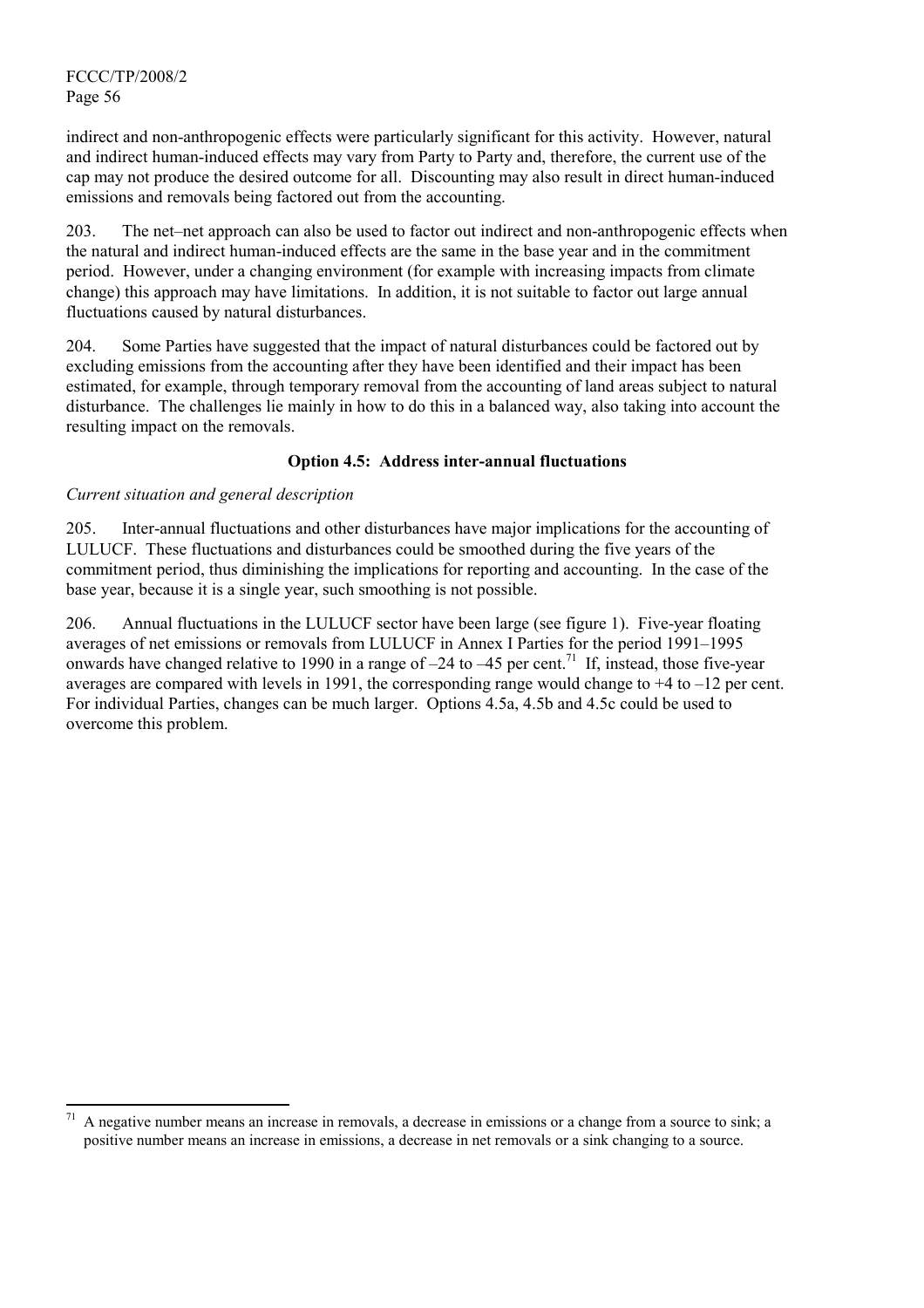### **Figure 1. Trend in net emissions/removals in the land use, land-use change and forestry sector in all Annex I Parties**



**(in percentage deviation from 1990-1994 baseline)** 

*Note*: The trend is presented as the floating five-year averages of net emissions or removals using the period 1990–1994 as the base period. The years are the year based on which the five-year average has been calculated (e.g. 1999 means the period 1995–1999). The period 1995–1999 would include the base year and it is identified by the dotted line.

#### **Option 4.5a: Apply a temporary removal from accounting of areas subject to natural disturbances**

#### *Description*

207. This option entails the temporary removal from the accounting of those areas that are subject to natural disturbances and whose emissions and/or removals present large fluctuations. Emissions and removals from these areas would be reported but not accounted for.

208. Fluctuations in the emissions and removals from forest land due to natural disturbances (and hence in the supply or demand for tradable credits) have been significant in some countries (for example, Canada and the Russian Federation), owing to fires and pest outbreaks. For Canada, the difference between the highest removals and highest emissions reported in the category forest land remaining forest land between 1990 and 2005 has been more than 300 Tg  $CO<sub>2</sub>$ ; for Russia the difference is even larger, more than 750 Tg  $CO<sub>2</sub>$ . Whether the difference as a whole can be attributed to natural disturbances is unknown. These large fluctuations show, however, that the impact of natural disturbances could be large, around 5 per cent of total emissions without LULUCF in 1990 in Annex I Parties.

| from FM<br>This option could also be applicable for other activities and land-based | incentive for Annex I Parties to account for emissions and removals | the election of FM. The option would reduce these risks and provide an |
|-------------------------------------------------------------------------------------|---------------------------------------------------------------------|------------------------------------------------------------------------|
|                                                                                     | accounting                                                          |                                                                        |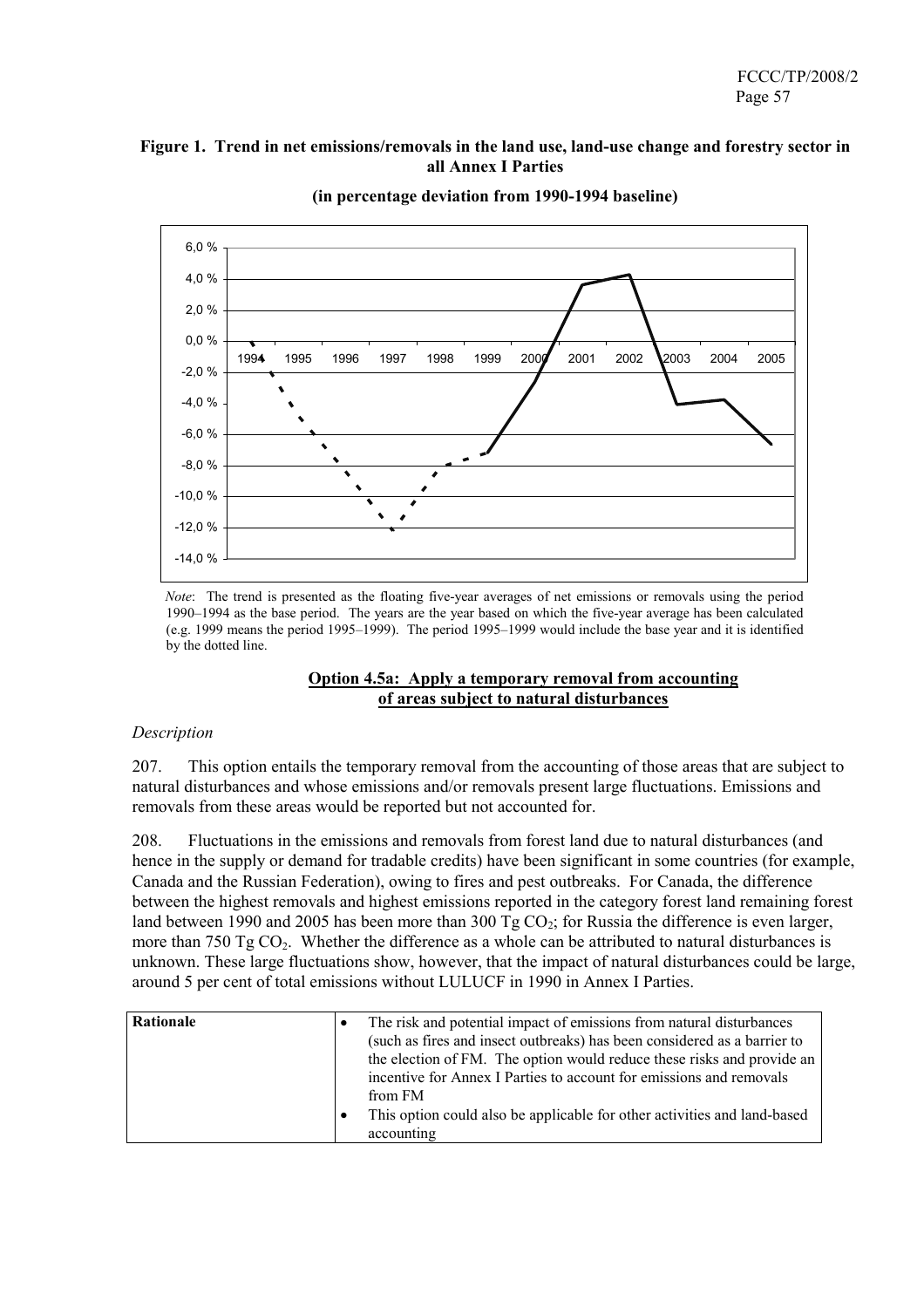| <b>Necessary follow-up actions</b>   | ٠         | Agreement on the nature and scale of disturbances and the rules and          |
|--------------------------------------|-----------|------------------------------------------------------------------------------|
|                                      |           | modalities for the temporary exclusion as well as for returning the lands    |
|                                      |           | to the accounting                                                            |
| <b>Potential challenges</b>          | ٠         | Complexity in reporting and accounting would be increased                    |
|                                      | $\bullet$ | Natural disturbances can increase the growth of the forest afterwards. If    |
|                                      |           | land areas subject to natural disturbances were excluded from reporting,     |
|                                      |           | then removals due to those disturbances would also need to be adjusted       |
|                                      |           | in order to maintain a balance in the accounting                             |
| <b>Implications for the emission</b> | $\bullet$ | Emissions reported and accounted for could largely be reduced by some        |
| <b>budgets of Annex I Parties</b>    |           | Annex I Parties. The actual implications for the emission budgets of         |
|                                      |           | these Parties would depend on the occurrence of natural disturbances         |
| Impact on the carbon market          | $\bullet$ | Unknown. The impact would depend on the type of natural                      |
|                                      |           | disturbances that take place during the commitment period                    |
| <b>Implications for domestic</b>     | $\bullet$ | Increased incentives for mitigation activities in Parties that did not elect |
| mitigation                           |           | FM due to natural disturbances                                               |
| <b>Potential links to other</b>      | $\bullet$ | All relating to LULUCF                                                       |
| options                              |           |                                                                              |
| <b>Ancillary benefits and costs</b>  | $\bullet$ | Not relevant                                                                 |

### **Option 4.5b: Apply a base-year period instead of a single base year**

#### *Description*

*209.* The base year would be replaced by a base-year period together with the application of net–net accounting. The base year period could cover average emissions or removals over a five- or 10-year period. Using an average of 10 years would further smooth the effect of fluctuations. *Analysis*

| Rationale                                                          | $\bullet$      | To smooth the effect of fluctuations and disturbances                                                                                                                                                                                                                                                                                                                                                                                                                                                                                                                                                                                                                                 |
|--------------------------------------------------------------------|----------------|---------------------------------------------------------------------------------------------------------------------------------------------------------------------------------------------------------------------------------------------------------------------------------------------------------------------------------------------------------------------------------------------------------------------------------------------------------------------------------------------------------------------------------------------------------------------------------------------------------------------------------------------------------------------------------------|
| <b>Necessary follow-up actions</b>                                 | $\bullet$      | None identified                                                                                                                                                                                                                                                                                                                                                                                                                                                                                                                                                                                                                                                                       |
| <b>Potential challenges</b>                                        | $\bullet$      | Data requirements                                                                                                                                                                                                                                                                                                                                                                                                                                                                                                                                                                                                                                                                     |
| Implications for the emission<br><b>budgets of Annex I Parties</b> | $\bullet$      | Emissions or removals would not change on average during the<br>commitment period; however, the application of a base-year period of<br>five or 10 years would probably reduce assigned amounts: <sup>a</sup><br>- For Annex I Parties for which the LULUCF sector was a net source<br>in 1990, the assigned amount would be reduced by approximately 1<br>% of total emissions in 1990 excluding LULUCF (for some Parties<br>the LULUCF sector would become a net source of emissions if a<br>base-year period was applied)<br>- Applying net–net accounting, approximately 2 % of total emissions<br>in 1990 excluding LULUCF (removals in the base year period would<br>be larger) |
| Impact on the carbon market                                        | $\bullet$      | Potentially a large increase in the demand of tradable credits,<br>depending on the option followed, the period or year selected and the<br>rules of implementation                                                                                                                                                                                                                                                                                                                                                                                                                                                                                                                   |
| <b>Implications for domestic</b><br>mitigation                     | $\bullet$<br>٠ | The incentives to realize the mitigation potential will depend on how<br>the emissions or removals from LULUCF are included in the national<br>total emissions of the Party in the base year and the national targets<br>Implications could be positive or negative depending on the<br>accounting approach and the national circumstances                                                                                                                                                                                                                                                                                                                                            |
| <b>Potential links to other</b><br>options                         |                | Options involving net-net accounting                                                                                                                                                                                                                                                                                                                                                                                                                                                                                                                                                                                                                                                  |
| <b>Ancillary benefits and costs</b>                                | $\bullet$      | Not evaluated                                                                                                                                                                                                                                                                                                                                                                                                                                                                                                                                                                                                                                                                         |

<sup>a</sup> The estimates are calculated based on the differences between the net emissions or removals in 2001–2005 (average) and 1990 (source: UNFCCC GHG Data Interface).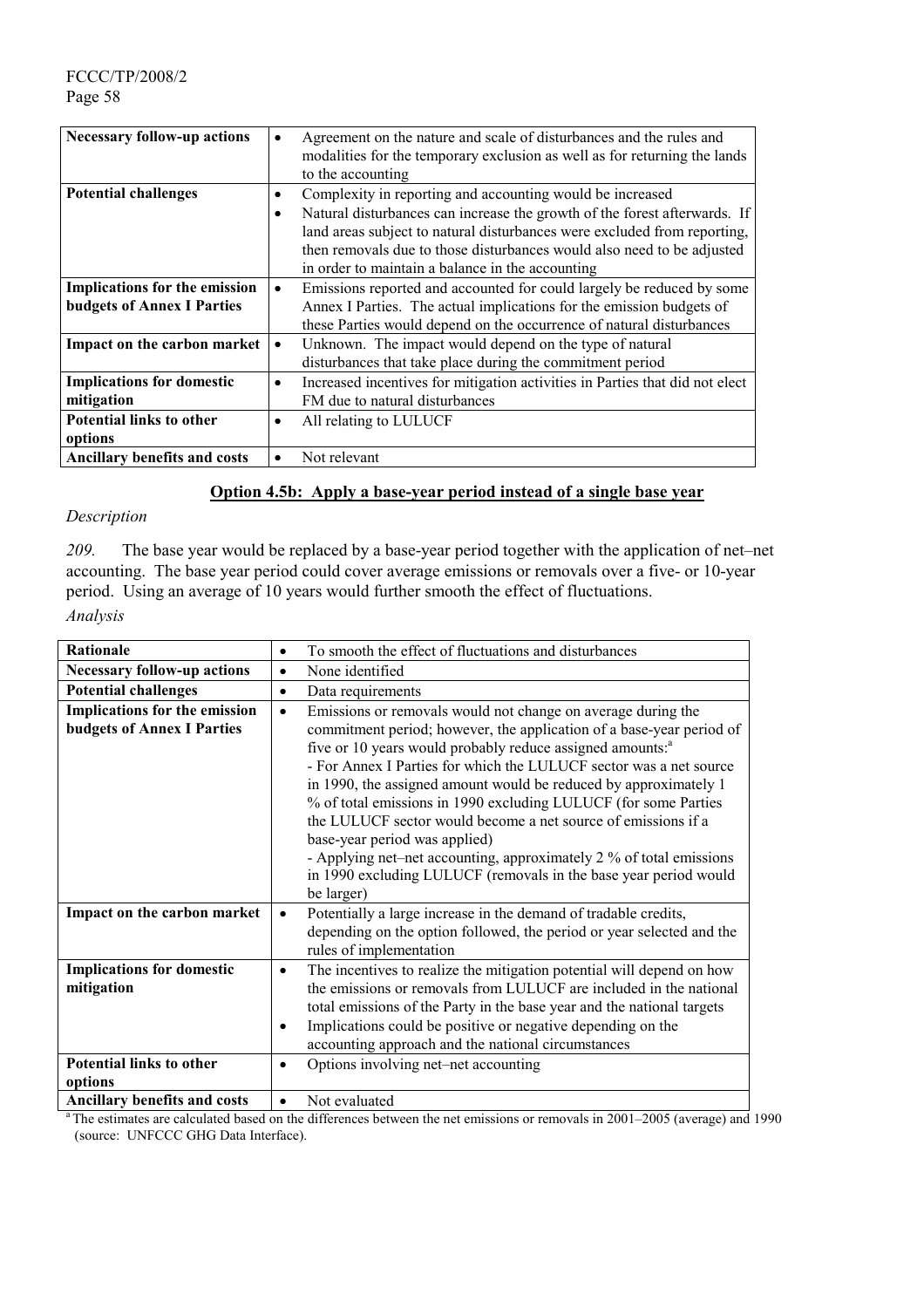### **Option 4.5c: Apply forward-looking baselines**

### *Description*

210. The accounting of LULUCF would not be relative to a base year but to a baseline that had been developed in advance, based on management plans and historical information, for example. Emissions and removals in a given year of the commitment period would not be compared with emissions or removals in the base year but with emissions or removals from the adopted baseline in the same year. The baselines could be reviewed with the actual data on natural disturbances and other factors.

#### *Analysis*

| Rationale                          | $\bullet$ | Dealing with disturbances and considering national circumstances     |
|------------------------------------|-----------|----------------------------------------------------------------------|
|                                    | $\bullet$ | Accounting direct human-induced emissions and removals               |
| <b>Necessary follow-up actions</b> | $\bullet$ | Role of LULUCF in meeting emission targets as LULUCF would not       |
|                                    |           | be accounted in the base year; its accounting would be completely    |
|                                    |           | separate from that of other sectors. The approach to LULUCF, as      |
|                                    |           | specified in Articles 3.3, 3.4 and 3.7 of the Kyoto Protocol, would  |
|                                    |           | need to be revised                                                   |
|                                    | $\bullet$ | Agreement on methodologies for development of the baselines          |
|                                    | $\bullet$ | Agreement on rules and modalities for updating and reviewing the     |
|                                    |           | baselines                                                            |
| <b>Potential challenges</b>        | $\bullet$ | Developing baselines in a scientifically sound and consistent manner |
|                                    |           | across Annex I Parties                                               |
|                                    | $\bullet$ | Need to review baselines periodically                                |
| Implications for the emission      | $\bullet$ | The emissions or removals would not change on average for Annex I    |
| <b>budgets of Annex I Parties</b>  |           | Parties during the commitment period                                 |
| Impact on the carbon market        | $\bullet$ | Depends on the specification of the option. With the current         |
|                                    |           | information it is not possible to provide an indication of the       |
|                                    |           | implications on the carbon market                                    |
|                                    | $\bullet$ | In principle, using baselines instead of a base year can potentially |
|                                    |           | limit the amount of tradable units generated from LULUCF             |
| <b>Implications for domestic</b>   | $\bullet$ | Implications could be positive or negative depending on the          |
| mitigation                         |           | accounting approach and the national circumstances.                  |
| Potential links to other           | $\bullet$ | Activity and land-base accounting approaches                         |
| options                            |           |                                                                      |
| Ancillary benefits and costs       | $\bullet$ | Not evaluated                                                        |

### **Option 4.6: Introduce mandatory accounting and reporting of land use, land-use change and forestry activities**

#### *Description*

211. Present accounting rules would not be changed, but reporting of activities under Article 3.4 would be mandatory.

| Rationale                   |           | Comprehensive accounting                                                                                                |
|-----------------------------|-----------|-------------------------------------------------------------------------------------------------------------------------|
|                             | $\bullet$ | Consistency in the use of LULUCF across Annex I Parties                                                                 |
| Necessary follow-up actions | $\bullet$ | As in option 4.1                                                                                                        |
| <b>Potential challenges</b> |           | Increased risks for Parties where natural disturbances can cause large<br>fluctuations in emissions or removals from FM |
|                             |           | Uncertainties in accounting of emissions and removals would increase                                                    |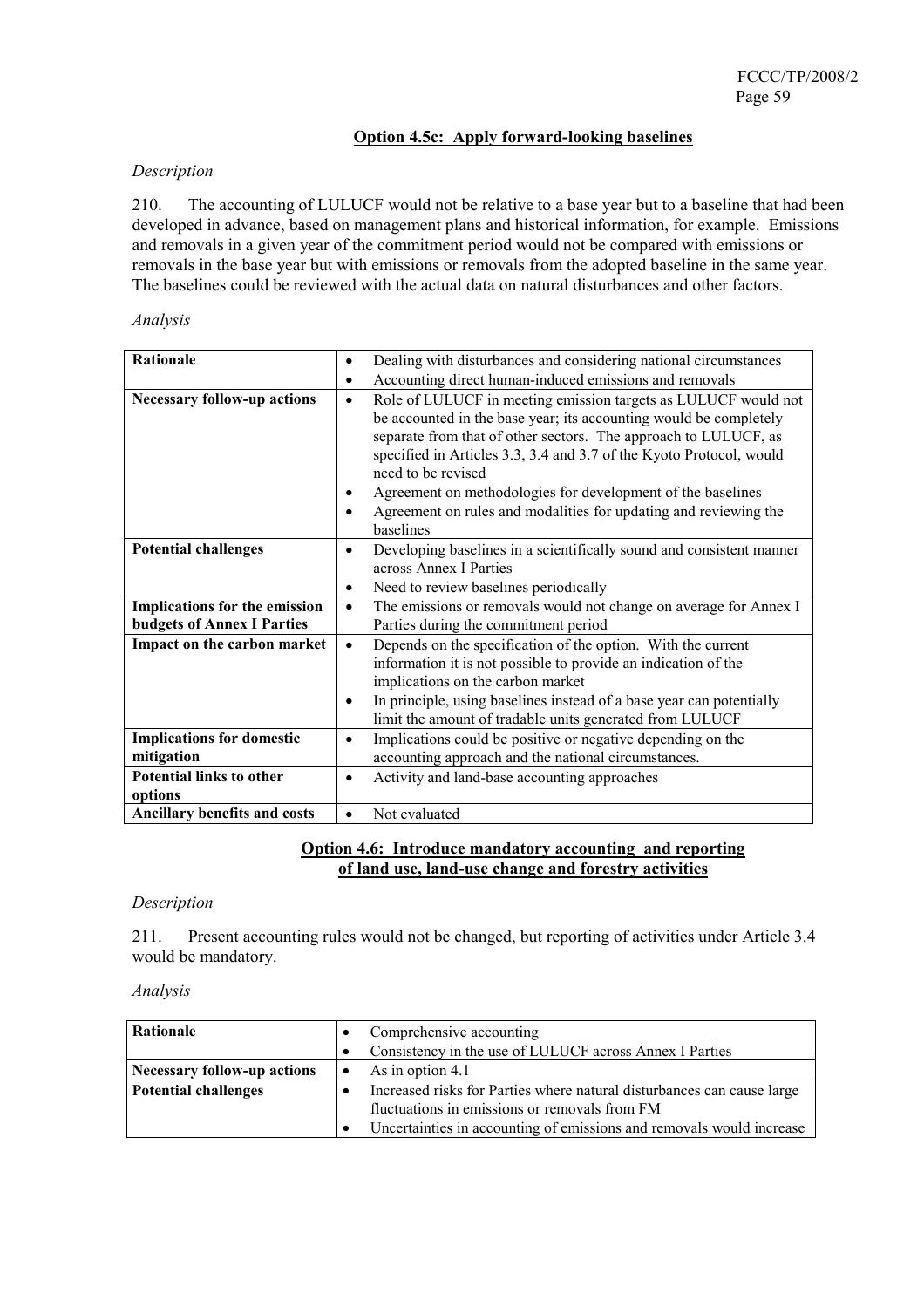|                                                                           | (significant uncertainties in methodologies and data related to change<br>in soil carbon stock for many Parties)                                                                                                                                                                                                 |
|---------------------------------------------------------------------------|------------------------------------------------------------------------------------------------------------------------------------------------------------------------------------------------------------------------------------------------------------------------------------------------------------------|
| <b>Implications for the emission</b><br><b>budgets of Annex I Parties</b> | Depends on the rules of implementation. Assuming that the rules that<br>$\bullet$<br>apply to the first commitment period will remain: <sup>a</sup><br>AR, deforestation and FM largely as under current accounting rules<br>CM, GM and RV: 0 to 8 % increase (probably closer to the lower end<br>of the range) |
| Impact on the carbon market                                               | Potentially a small increase in the supply of tradable units resulting<br>$\bullet$<br>from LULUCF activities<br>Depends on the rules of implementation<br>٠                                                                                                                                                     |
| <b>Implications for domestic</b><br>mitigation                            | Increased incentives for mitigation may increase domestic action in<br>$\bullet$<br><b>LULUCF</b>                                                                                                                                                                                                                |
| <b>Potential links to other</b><br>options                                | As in option 4.1<br>$\bullet$                                                                                                                                                                                                                                                                                    |
| Ancillary benefits and costs                                              | Could promote sustainable forest management and agricultural<br>$\bullet$<br>practices (also trade-offs with food security due to increased carbon<br>management of agricultural land)                                                                                                                           |

<sup>a</sup> Mandatory accounting of LULUCF activities is not expected to change the amount of emissions and removals reported and accounted for by Annex I Parties if current rules are applied. Changes to individual Parties may be significant. The IPCC estimates the economic mitigation potential for CM, GM and RV to be in the order of 8 per cent in Annex I Parties.

### **Option 4.7: Limit the scale of land use, land-use change and forestry activities**

212. Some Parties have expressed concern with regard to the scale of the contribution of LULUCF in meeting targets of Annex I Parties. While options 4.5a, 4.5b, 4.5c and 4.6 are intended to solve problems other than that of the scale of LULUCF, some of them would also limit this scale (for example, by applying discount factors, or introducing net–net accounting). In addition, some Parties have suggested that the scale of LULUCF activities can also be limited by applying limits to the fungibility of credits generated from LULUCF activities. This option is not analysed in this paper.

#### **D. Harvested wood products**

### **Option 4.8: Include harvested wood products in the accounting**

#### *Current situation*

213. The Kyoto Protocol applies the default assumption of the *Revised 1996 IPCC Guidelines for National Greenhouse Inventories* (hereinafter referred to as the Revised 1996 IPCC Guidelines), which is that there is no change in the size of the wood-products pool. In other words, only emissions and removals relating to the changes of stock in forests are reported and accounted for. Emissions from harvested wood are reported and accounted for in the year of harvest and by the country of harvest.

#### *Description*

 $\overline{\phantom{a}}$ 

214. This option entails the reporting and accounting of harvested wood products (HWPs) by applying one of the following approaches<sup>72</sup> or any other that may be suggested:

(a) The stock-change approach, which estimates net changes in carbon stocks in the forest and in the wood-products pool. Changes in carbon stock in forests are accounted for in the country where the wood is produced. Changes in the products pool are accounted for

<sup>72</sup> The Subsidiary Body for Scientific and Technological Advice, at its fifteenth session, requested the secretariat to prepare a technical paper on HWP accounting (FCCC/SBSTA/2001/8, paragraph 29 (l)). This technical paper (FCCC/TP/2003/7) provides further information on HWPs.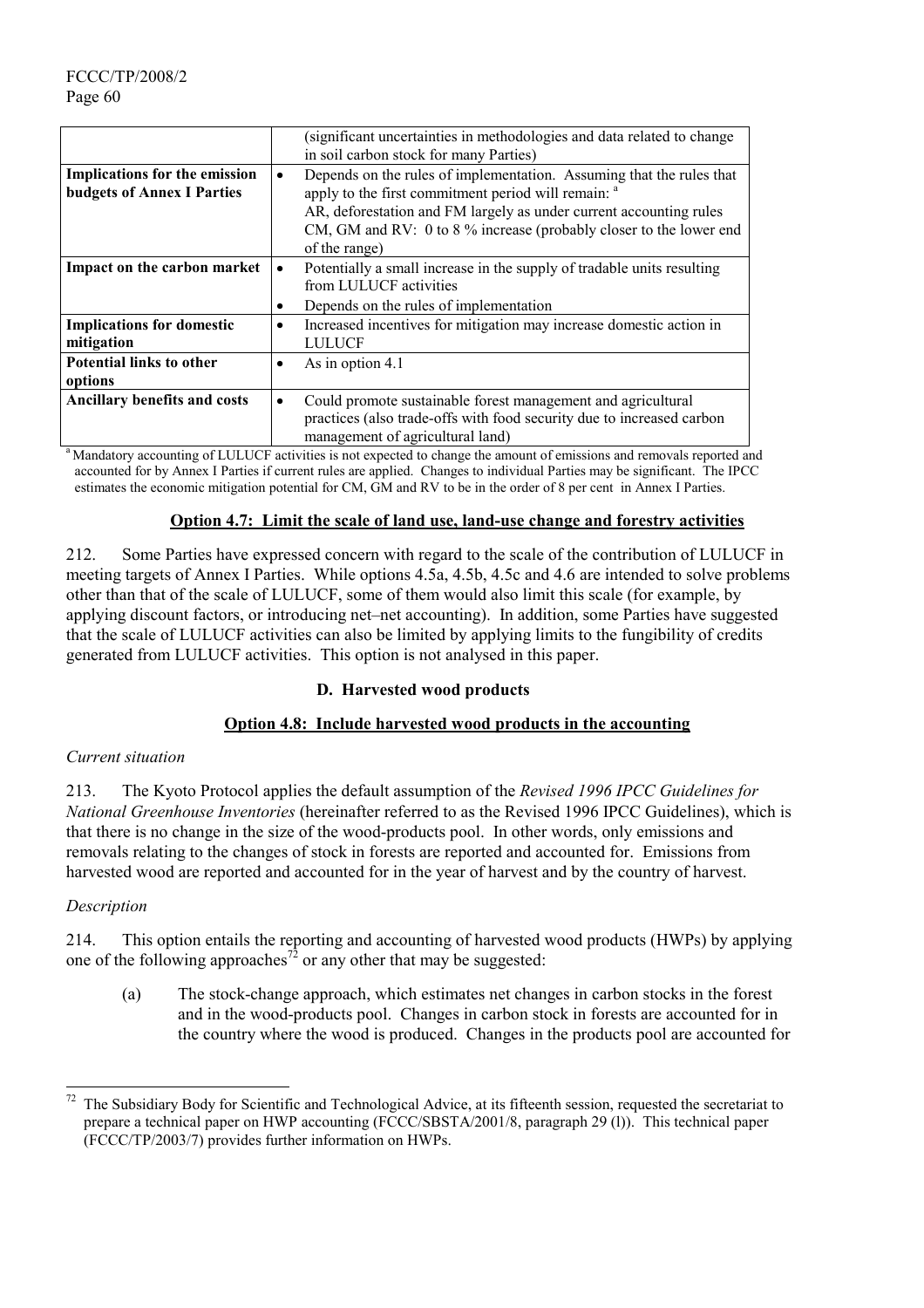in the country where the products are used. These stock changes are counted within national boundaries, where and when they occur;

- (b) The production approach, which estimates the net changes in carbon stocks in the forests and in the wood-products pool, but attributes both to the producing country. Stock changes are counted when, but not where, they occur. A variant of the production approach is the so-called simple-decay approach, which uses emission factors to account for the decomposition of carbon in HWPs;
- (c) The atmospheric-flow approach, which accounts for net emissions or removals of carbon to/from the atmosphere within national boundaries, where and when emissions and removals occur. Removals of carbon from the atmosphere due to forest growth are accounted for in the producing country, and emissions of carbon to the atmosphere from oxidation of wood products are accounted for in the consuming country.

215. All approaches could include the impact of carbon from HWPs stored in solid waste disposal sites (landfills), but this impact is not considered here.

| <b>Rationale</b>                     | Reflect the actual changes in HWPs more accurately<br>$\bullet$                                                                                               |
|--------------------------------------|---------------------------------------------------------------------------------------------------------------------------------------------------------------|
|                                      | Provide incentives for increasing the stock of HWPs and for sustainable<br>$\bullet$                                                                          |
|                                      | forest management                                                                                                                                             |
|                                      | Enhance the substitution of energy-consuming material with wood, e.g.<br>$\bullet$                                                                            |
|                                      | in the building sector                                                                                                                                        |
| <b>Necessary follow-up actions</b>   | Agreement on an approach to be applied<br>$\bullet$                                                                                                           |
| <b>Potential challenges</b>          | Accurate data for imports and exports of HWPs may be needed<br>$\bullet$                                                                                      |
|                                      | Increase of complexity in reporting and tracking of HWPs<br>$\bullet$                                                                                         |
|                                      | In the stock-change approach, imports from unsustainable HWPs could<br>$\bullet$                                                                              |
|                                      | result in credits for a Party                                                                                                                                 |
|                                      | In the production and simple-decay approaches, exported HWPs would<br>$\bullet$                                                                               |
|                                      | result in credits based on rough assumptions and from activities that the                                                                                     |
|                                      | Party would have no influence over. The period of accounting and                                                                                              |
|                                      | reporting can have an effect on the calculation of emissions or                                                                                               |
|                                      | removals; for example, if only recent years are considered, emissions                                                                                         |
|                                      | from the existing HWP pool may be underestimated                                                                                                              |
|                                      | The atmospheric-flow approach may require modifying the reporting<br>$\bullet$                                                                                |
|                                      | requirements for forests                                                                                                                                      |
| <b>Implications for the emission</b> | Increased incentives for increasing the HWP pool could result in lower<br>$\bullet$                                                                           |
| <b>budgets of Annex I Parties</b>    | emissions (e.g. additional net removals), estimated to be in the order of                                                                                     |
|                                      | less than 100 Tg per year (less than $0.5\%$ of total national emissions in                                                                                   |
|                                      | Annex I Parties in 1990)                                                                                                                                      |
|                                      | Additional reductions could be achieved in energy-related emissions<br>$\bullet$                                                                              |
| Impact on the carbon market          | Potentially a small increase in the supply of, or a small decrease in the<br>$\bullet$<br>demand for, tradable units resulting from the decrease in emissions |
|                                      | reported from the harvesting of forests                                                                                                                       |
|                                      | The impacts on the carbon market would strongly depend on the<br>۰                                                                                            |
|                                      | approach followed and the rules of implementation                                                                                                             |
| <b>Implications for domestic</b>     | Incentives to increase the HWP pool differ depending on approach and<br>$\bullet$                                                                             |
| mitigation                           | Party                                                                                                                                                         |
| <b>Potential links to other</b>      | All relating to LULUCF<br>$\bullet$                                                                                                                           |
| options                              |                                                                                                                                                               |
| <b>Ancillary benefits and costs</b>  | Difficult to predict the implications for the timber sector in developing<br>$\bullet$                                                                        |
|                                      | countries (displacement of emissions, etc.)                                                                                                                   |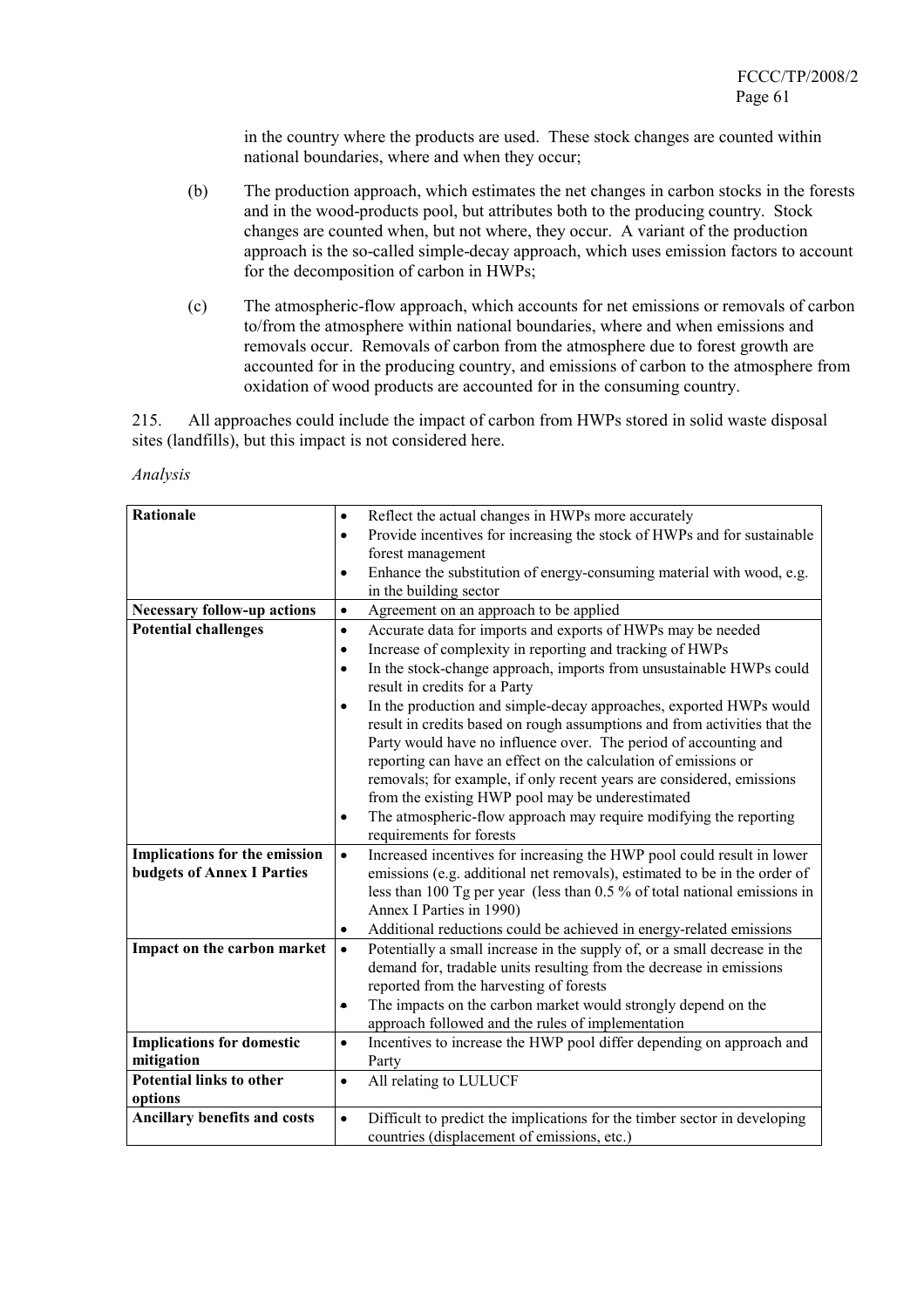$\overline{a}$ 

|  | Could increase unsustainable practices in the harvesting and use of |
|--|---------------------------------------------------------------------|
|  | wood, depending on the approach followed                            |

# **V. Approaches targeting sectoral emissions in Annex I Parties**

216. Some Parties have suggested that approaches targeting emissions from specific sectors be developed and applied. Such approaches allow comparison of the economic and technical factors concerning the specific sector across different countries, and could complement the current approach of nationwide emission targets. Several issues would need to be taken into account when such options are considered:

- (a) The boundaries of the sectors have to be defined precisely, so that there is clarity on which emissions are covered by the sector and which are not. For example, does the cement sector include emissions related to the production of electricity that is used in cement production?
- (b) The production conditions for the same product may be different in various countries owing to national circumstances. For example, are renewable energy resources available to reduce emissions in the sector?
- (c) Sectoral approaches require robust methodologies for defining the sector, indicators and targets and for collecting sufficient data (relevant detailed data are rarely readily available). National GHG inventories are based on national energy statistics. While the national total energy used is relatively easy to quantify, the split among sectors is less certain. This split also depends on the definition of the sectors.

### **Option 5.1: Introduce approaches targeting sectoral emissions**

217. Quantitative emission limitation or reduction objectives applicable at the national level are currently the main avenue for mitigation commitments of Annex I Parties under the Kyoto Protocol. The Protocol does not include any approach to targeting emissions from specific sectors, except international aviation and maritime transport.

218. Parties have proposed several types of possible approaches targeting sectoral emissions, including:

- (a) Bottom-up sectoral analysis to inform the discussion on mitigation potentials of Annex I Parties; this option is analysed below as option 5.1a;
- (b) Complementary sector-specific goals for Annex I Parties, which involves adopting mitigation goals at the sector level that would complement nationwide targets, for example, energy efficiency benchmarks for a particular sector or industry, or emission standards for given appliances;<sup>73</sup>
- (c) Cooperative sectoral approaches supported and enabled by finance and technology. This option is not further assessed in this paper;
- (d) Sectoral crediting in non-Annex I Parties. This option is discussed in chapter III as option 3.2b.

This option needs further clarification by Parties, including whether such goals would apply nationally or across Annex I Parties, whether they would be mandatory or voluntary, and whether they would be quantitative or qualitative.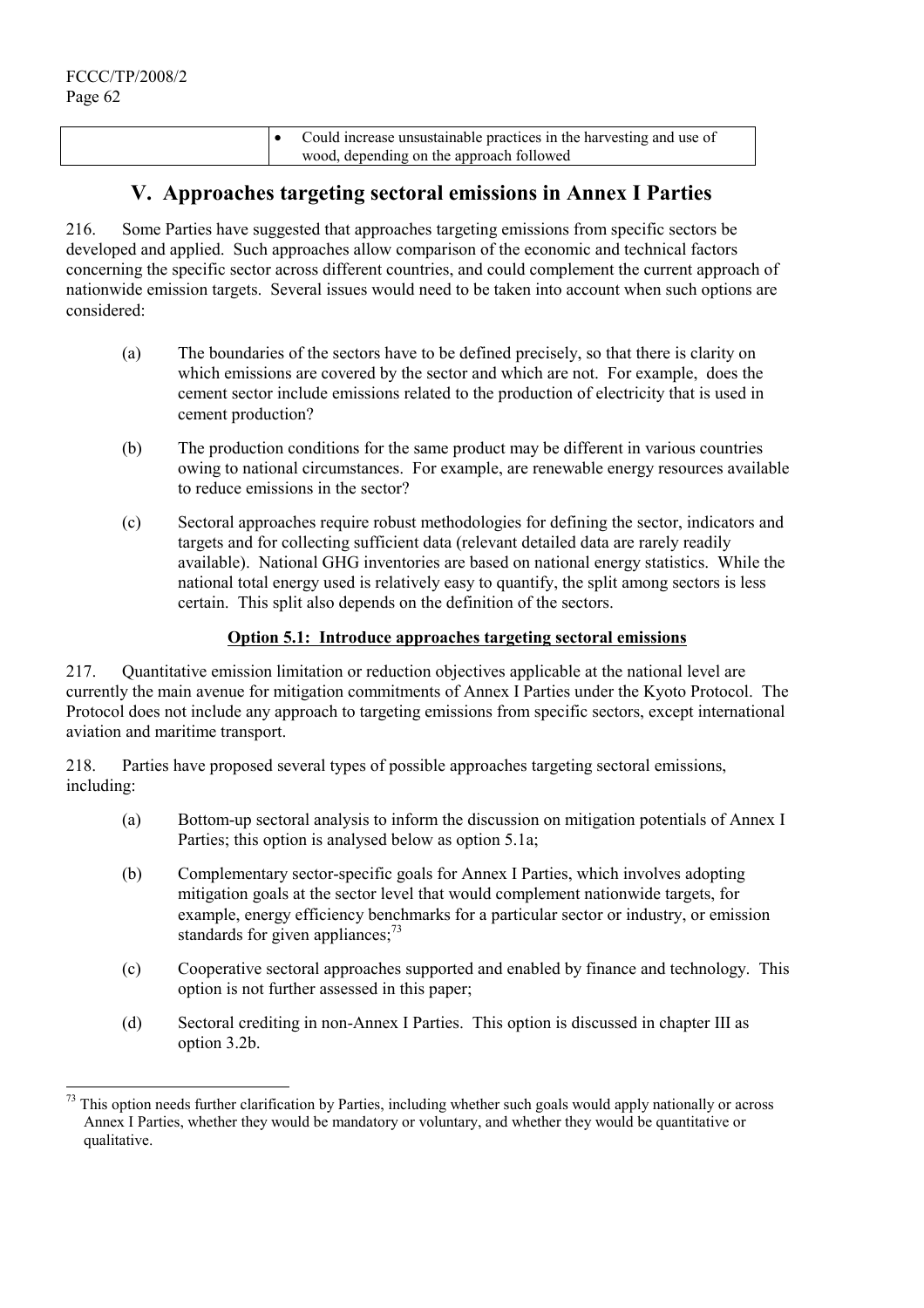### **Option 5.1a: Use bottom-up sectoral analysis to inform the discussion on mitigation potentials of Annex I Parties**

### *Description*

219. Under this option, further commitments for Annex I Parties, including new quantitative emission limitation or reduction commitments, are to be determined on the basis of information at the sector level. Countries would put forward information on, for example, current energy efficiency or carbon intensity for selected sectors, future production volumes, future reference emission levels and mitigation potential.

#### *Analysis*

| <b>Rationale</b>                                                   | To take into account national and sector-specific circumstances when<br>٠<br>defining further commitments for Annex I Parties under the Kyoto<br>Protocol                                                                                                                                                                                                                                                       |
|--------------------------------------------------------------------|-----------------------------------------------------------------------------------------------------------------------------------------------------------------------------------------------------------------------------------------------------------------------------------------------------------------------------------------------------------------------------------------------------------------|
| <b>Necessary follow-up actions</b>                                 | A process may need to be established to define a methodology or<br>$\bullet$<br>consider national factors. Such work could be included in the<br>discussions on mitigation potential                                                                                                                                                                                                                            |
| <b>Potential challenges</b>                                        | Each Party will have to provide a large set of data. To ensure the<br>$\bullet$<br>comparability of the data, definitions of sector boundaries and the<br>various indicators (e.g. emissions per kWh electricity or per tonne of<br>steel) have to be defined<br>National circumstances that determine emissions from different sectors<br>$\bullet$<br>vary largely across Annex I Parties                     |
| Implications for the emission<br><b>budgets of Annex I Parties</b> | Ideally, all emissions and removals would be covered under the<br>$\bullet$<br>application of this option; however, accounting could be limited by<br>national and sectoral circumstances and by the methodology applied<br>Depending on the approach to the methodology, emission reductions<br>$\bullet$<br>resulting from the use of the flexibility mechanisms may or may not be<br>covered by the analysis |
| Impact on the carbon market                                        | Unknown. It depends on the approach and methodology followed<br>$\bullet$<br>A strict focus on national and sectoral circumstances that does not take<br>$\bullet$<br>into consideration the use of the flexibility mechanisms could<br>considerably reduce demand for tradable units                                                                                                                           |
| <b>Implications for domestic</b><br>mitigation                     | Detailed analysis of the sectoral mitigation potential could allow<br>$\bullet$<br>Parties to adjust the stringency of the target to their respective<br>capabilities; thus domestic action could be increased and be<br>determined by those capabilities                                                                                                                                                       |
| <b>Potential links to other</b><br>options                         | None identified<br>$\bullet$                                                                                                                                                                                                                                                                                                                                                                                    |
| Ancillary benefits and costs                                       | Not applicable<br>$\bullet$                                                                                                                                                                                                                                                                                                                                                                                     |

# **VI. Broadening the coverage of greenhouse gases, sectors and source categories**

# **A. Gases**

#### *Current situation*

220. The following GHGs are listed in Annex A to the Kyoto Protocol:  $CO_2$ , methane (CH<sub>4</sub>), nitrous oxide (N<sub>2</sub>O), hydrofluorocarbons (HFCs), perfluorocarbons (PFCs) and sulphur hexafluoride (SF<sub>6</sub>).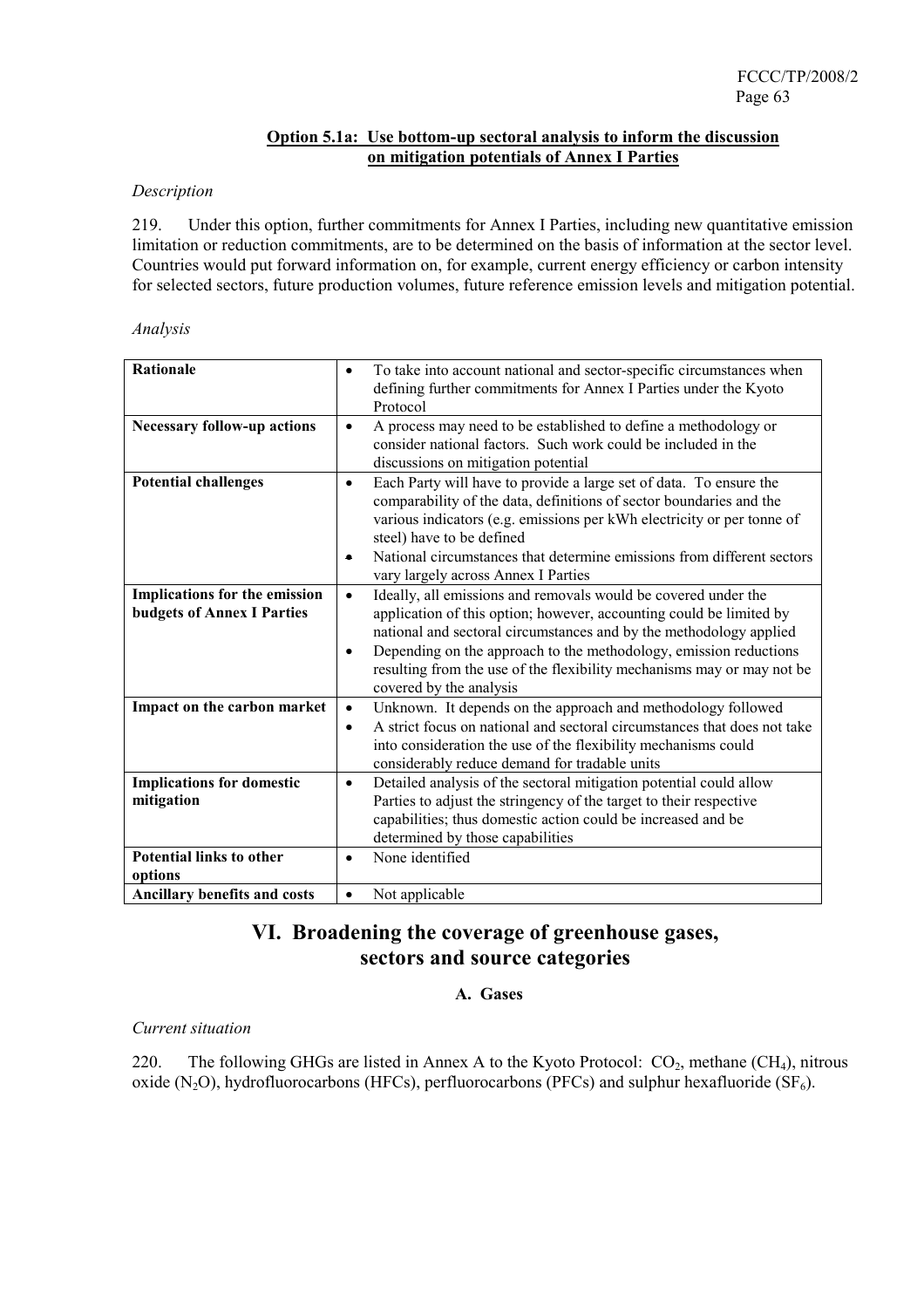221. Most HFCs and PFCs are synthetic gases developed by the chemical industry. They are used for refrigeration and are also by-products from the production of some chemicals. New HFCs and PCFs have been developed since the adoption of the Kyoto Protocol. Updating Annex A to include them is not necessary, as it covers HFCs and PFCs as broad groups. However, agreement by the CMP on GWPs is needed so that these gases can be reported and accounted for (see also option 7.2). A list of these gases is included in annex IV. The AR4 does not provide GWP values for all gases. The IPCC has informed the secretariat that a table with the full set of GWPs, including the missing values, will be included in a list of errata to be published by the IPCC shortly. This will be made available to Parties on the UNFCCC website.

- 222. New synthetic GHGs have been developed for industrial purposes. These gases include:
	- (a) Nitrogen trifluoride  $(NF_3)$ : used in semiconductor manufacturing, including for flat screen televisions;
	- (b) Trifluoromethyl sulphur pentafluoride  $(SF<sub>5</sub>CF<sub>3</sub>)$ : a by-product in chemical production;
	- (c) Fluorinated ethers: sometimes used as replacements for HFCs. Their GWP is usually lower than that of HFCs, but their price is higher;
	- (d) Perfluoropolyethers: used in high-end applications and in fire fighting;
	- (e) Other halocarbons including iodotrifluoromethane  $(CF_3I)$ , dibromomethane  $(CH_2BR_2)$ , bromo difluoro methane (CHBrF<sub>2</sub>), methyl chloroform (CH<sub>3</sub>CCl<sub>3</sub>), dimethyl ether  $(CH_3OCH_3)$ , dichloromethane  $(CH_2Cl_2)$  and methyl chloride  $(CH_3Cl)$ , used in the electronics industry or occurring as by-products.

### **Option 6.1: Add new greenhouse gases to Annex A to the Kyoto Protocol**

#### *Description*

223. New GHGs would be added to Annex A of the Kyoto Protocol. A GWP for each individual new gas and for each new HFC and PFC would be adopted by the CMP. This applies to  $NF_3$ ,  $SF_5CF_3$ , fluorinated ethers, perfluoropolyethers and other halocarbons (e.g.  $CF_3I$ ,  $CH_2BR_2$ ,  $CHBrF_2$ ,  $CH_3CCl_3$ ,  $CH_3OCH_3$ , CHCI<sub>3</sub>, CH<sub>2</sub>Cl<sub>2</sub>, CH<sub>3</sub>Cl and C<sub>3</sub>F<sub>7</sub>C(O)C<sub>2</sub>F<sub>5</sub>).

| Analysis |  |
|----------|--|
|          |  |

| <b>Rationale</b>                                       | To increase the number of GHGs covered by the Kyoto Protocol and<br>$\bullet$<br>limit emissions from gases that may have negative implications for<br>the climate in the future                                                                                                                                             |
|--------------------------------------------------------|------------------------------------------------------------------------------------------------------------------------------------------------------------------------------------------------------------------------------------------------------------------------------------------------------------------------------|
| <b>Necessary follow-up actions</b>                     | Estimation and reporting requirements, including GWPs, for these<br>$\bullet$<br>gases need to be agreed. Estimation methodologies for most of the<br>gases are already included in the 2006 IPCC Guidelines                                                                                                                 |
| <b>Potential challenges</b>                            | Very little is known about sources, current and future emissions and<br>٠<br>atmospheric abundances of these gases<br>An additional burden of reporting requirements of a relatively small<br>$\bullet$<br>source of emissions would be imposed on countries. These emissions<br>may be a key category in only a few Parties |
| <b>Implications for the Annex I</b><br>emission budget | Insignificant at present, but may become considerable in the future.<br>$\bullet$<br>Emissions in 1990 are assumed to have been close to zero but are<br>increasing exponentially. Total current emissions of these gases are<br>unknown but estimated to be less than 50 Mt CO <sub>2</sub> eq $(0.3\%$ of                  |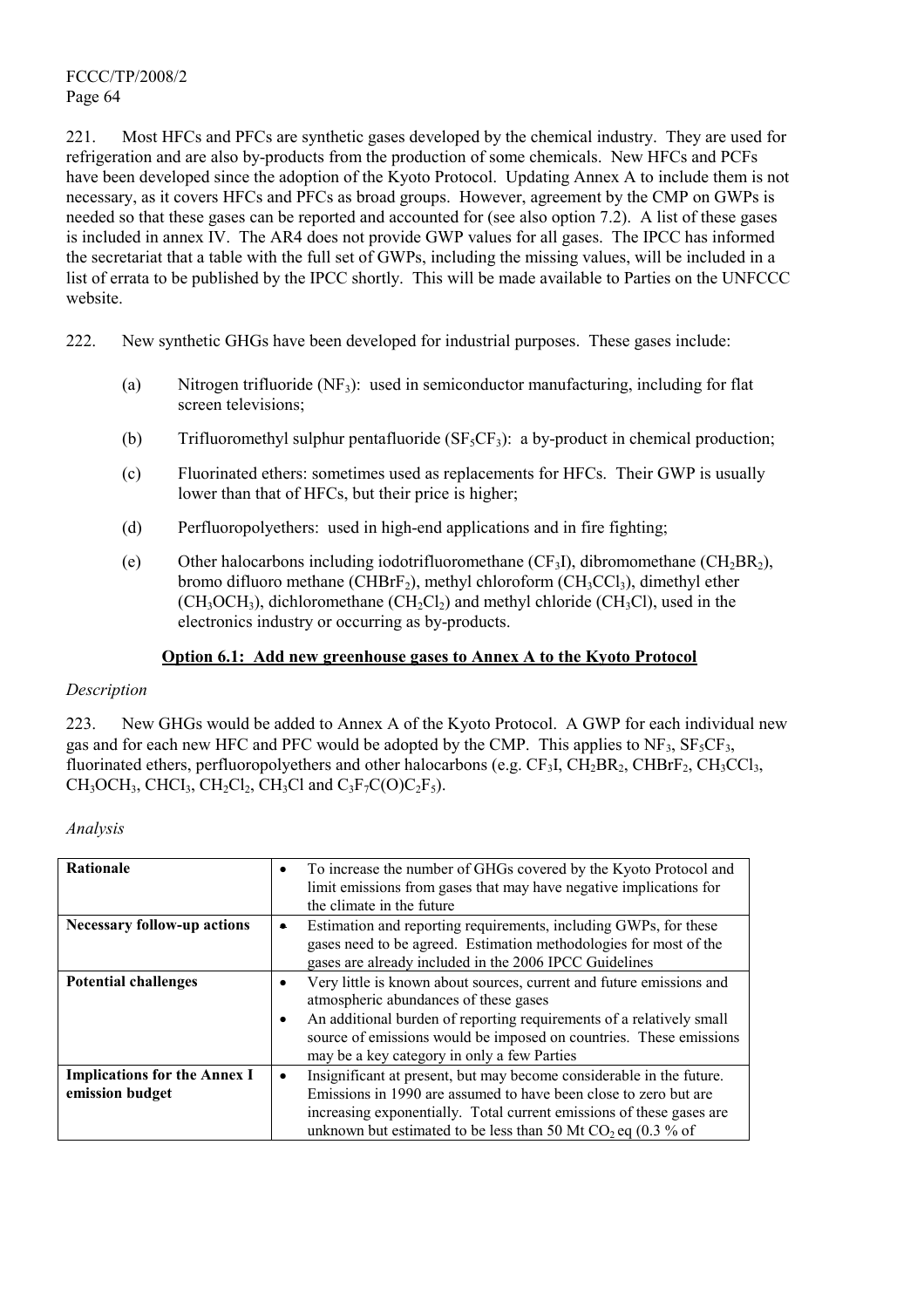|                                                |           | Annex I 1990 emissions)                                                                                                                                                                                                                |
|------------------------------------------------|-----------|----------------------------------------------------------------------------------------------------------------------------------------------------------------------------------------------------------------------------------------|
| Impact on the carbon market                    | $\bullet$ | Unknown but potentially a small increase in the demand for tradable<br>units. Adding new gases would, in principle, increase the demand for<br>tradable units under the Kyoto Protocol                                                 |
| <b>Implications for domestic</b><br>mitigation | ٠         | The new gases have been developed only recently. Emissions of<br>these gases can be avoided or mitigated by finding alternatives before<br>they further increase their share of the market                                             |
| <b>Potential links to other</b><br>options     |           | As in option 7.1                                                                                                                                                                                                                       |
| Ancillary benefits and costs                   | $\bullet$ | Coverage of the new GHGs would induce the development and/or use<br>of alternatives to these gases, which could be made available to<br>developing countries to help them pursue development without<br>starting to use these new GHGs |

#### **B. Sectors**

### *Current situation and general description*

 $\overline{a}$ 

224. The sectors covered by the Kyoto Protocol are specified in its Annex A, which lists energy, industrial processes, solvent and other product use, agriculture and waste. GHG emissions and removals from LULUCF are not included in Annex A to the Kyoto Protocol, but are partly covered by the rules under Articles 3.3 and 3.4 (see chapter IV above).

225. The *2006 IPCC Guidelines for National Greenhouse Gas Inventories* ( hereinafter referred to as the 2006 IPCC Guidelines) have reorganized the definitions of the sectors that are listed in Annex A. If these guidelines are adopted (see option 7.1), Annex A would need to be changed to reflect the definition of sectors within these guidelines. Annex A may also need to be changed to reflect any substantive change in the way the LULUCF sector is treated. Matching of sectors and source categories listed in Annex A to the Kyoto Protocol with the categories included in the 2006 IPCC Guidelines is presented in annex III.

226. Emissions from aviation and marine bunker fuels (emissions from international aviation and maritime transport) are also not covered under Annex A to the Kyoto Protocol. According to Article 2, paragraph 2, of the Kyoto Protocol, Annex I Parties "shall pursue limitation or reduction" of these emissions "working through the International Civil Aviation Organization and the International Maritime Organization, respectively"). Some Parties have proposed adding emissions from international transport to national totals  $74$ 

227. Emissions from international transport are substantial  $(474 \text{ Mt CO}_2)$  eq reported by Annex I Parties for 2005, which is 2.6 per cent of 1990 emissions of Annex I Parties) and are rising faster than emissions in other sectors. Emissions from international aviation reported by Annex I Parties have increased by 66 per cent over the period 1990–2005, and international marine bunker fuel emissions by 7 per cent.

### **C. Source categories**

228. The 2006 IPCC Guidelines redefine and identify new categories of emissions, which are listed in annex III. All categories would be covered once the 2006 IPCC Guidelines are adopted and Annex A to

<sup>&</sup>lt;sup>74</sup> The Subsidiary Body for Scientific and Technological Advice discussed options for including these emissions in national totals before the Kyoto Protocol was adopted. Since the adoption of the Kyoto Protocol, the International Civil Aviation Organization and the International Maritime Organization have discussed the limitation or reduction of international aviation and maritime transport.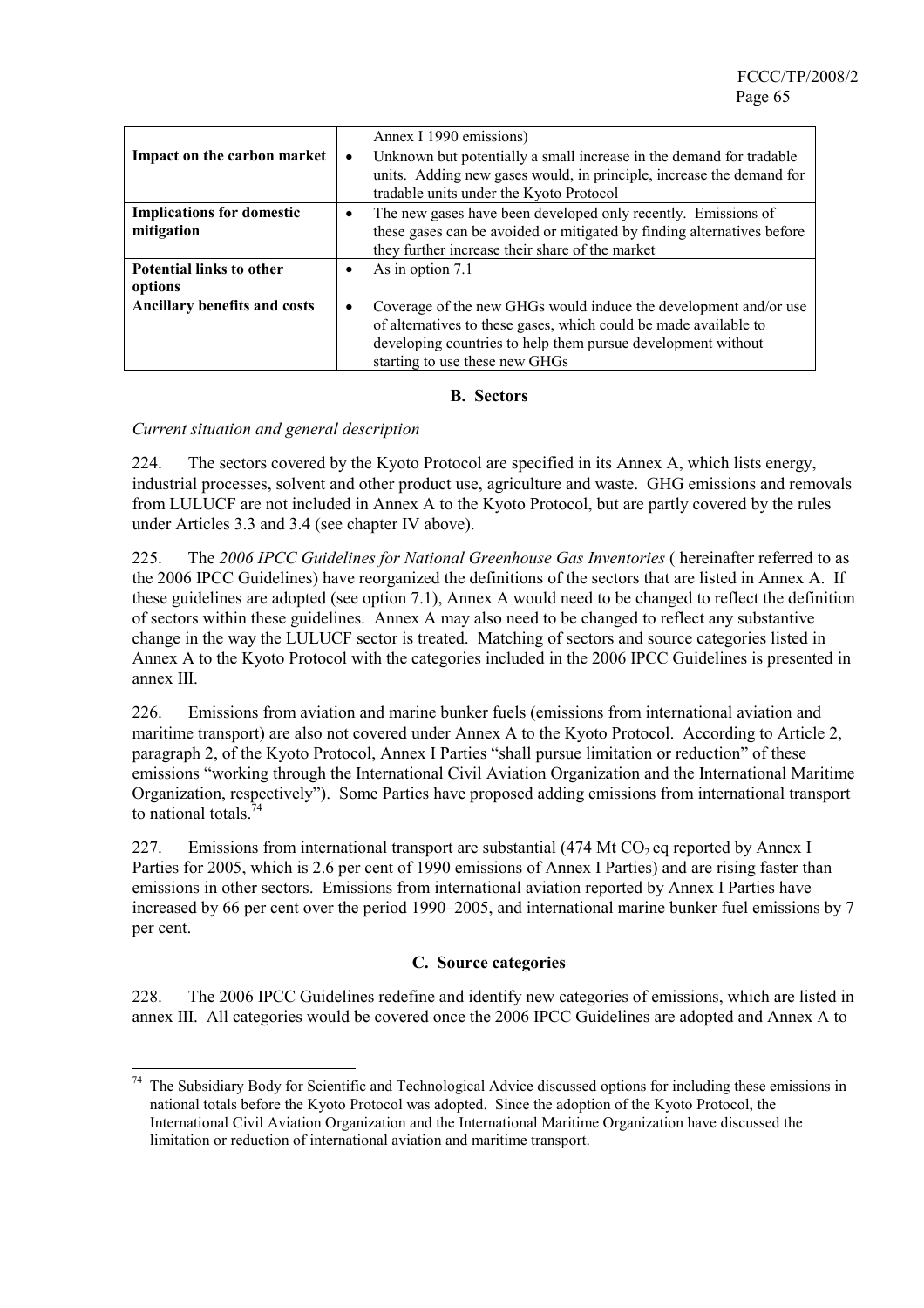the Kyoto Protocol listing the sectors and source categories is adjusted. This is further discussed under chapter VII.

# **VII. Relevant methodological issues**

# **A. Methodologies**

### *Current situation*

229. Annex I Parties use the Revised 1996 IPCC Guidelines, the *Good Practice Guidance and Uncertainty Management in National Greenhouse Gas Inventories* and the *Good Practice Guidance for Land Use, Land-Use Change and Forestry* to estimate national GHG emissions under the Kyoto Protocol. These guidelines allow the use of country-specific methods (mostly models). At the request of the Subsidiary Body for Scientific and Technological Advice,75 the IPCC developed new guidelines, the 2006 IPCC Guidelines.

230. The 2006 IPCC Guidelines provide changes in the definitions of sectors and categories. The most important changes include the following:

- (a) The new sector Industrial Processes and Products Use consolidates the Industrial Processes and Solvent and Other Product Use sectors that are currently listed in Annex A to the Kyoto Protocol and included in the Revised 1996 IPCC Guidelines. The only procedural consequence of the change is that Annex A to the Kyoto Protocol needs to be adjusted;
- (b) The new sector Agriculture, Forestry and Other Land Use consolidates the Agriculture and Land Use, Land-use Change and Forestry sectors included in the Revised 1996 IPCC Guidelines. Only Agriculture is currently listed in Annex A to the Kyoto Protocol.

231. The 2006 IPCC Guidelines also provide new or updated estimation methodologies and emission factors for almost all sectors. The categories in the 2006 IPCC Guidelines are given in annex III.

### **Option 7.1: Apply the 2006 IPCC Guidelines for National Greenhouse Gas Inventories**

### *Description*

232. The 2006 IPCC Guidelines would be applied for the estimation of national GHG inventories for the next commitment period.

### *Analysis*

 $\overline{\phantom{a}}$ 

| Rationale                          | The 2006 IPCC Guidelines provide methodologies that apply the best<br>available scientific knowledge for estimation of national GHG<br>inventories and would be the most recent methodological guidance<br>agreed by the time the next commitment period starts                                                                                                                                                                |
|------------------------------------|--------------------------------------------------------------------------------------------------------------------------------------------------------------------------------------------------------------------------------------------------------------------------------------------------------------------------------------------------------------------------------------------------------------------------------|
| <b>Necessary follow-up actions</b> | Annex A to the Kyoto Protocol to be changed to include the new<br>IPCC sector and category definitions. If separate reporting of<br>LULUCF were continued, only the respective subcategories of<br>agriculture, forestry and other land use would be included in Annex<br>A. This depends on decisions on LULUCF. In addition, the<br>guidelines for reporting and review under the Kyoto Protocol would<br>need to be changed |
| <b>Potential challenges</b>        | Ensuring consistency in the time series. This may require                                                                                                                                                                                                                                                                                                                                                                      |

75 FCCC/SBSTA/2002/13, paragraph 14 (f).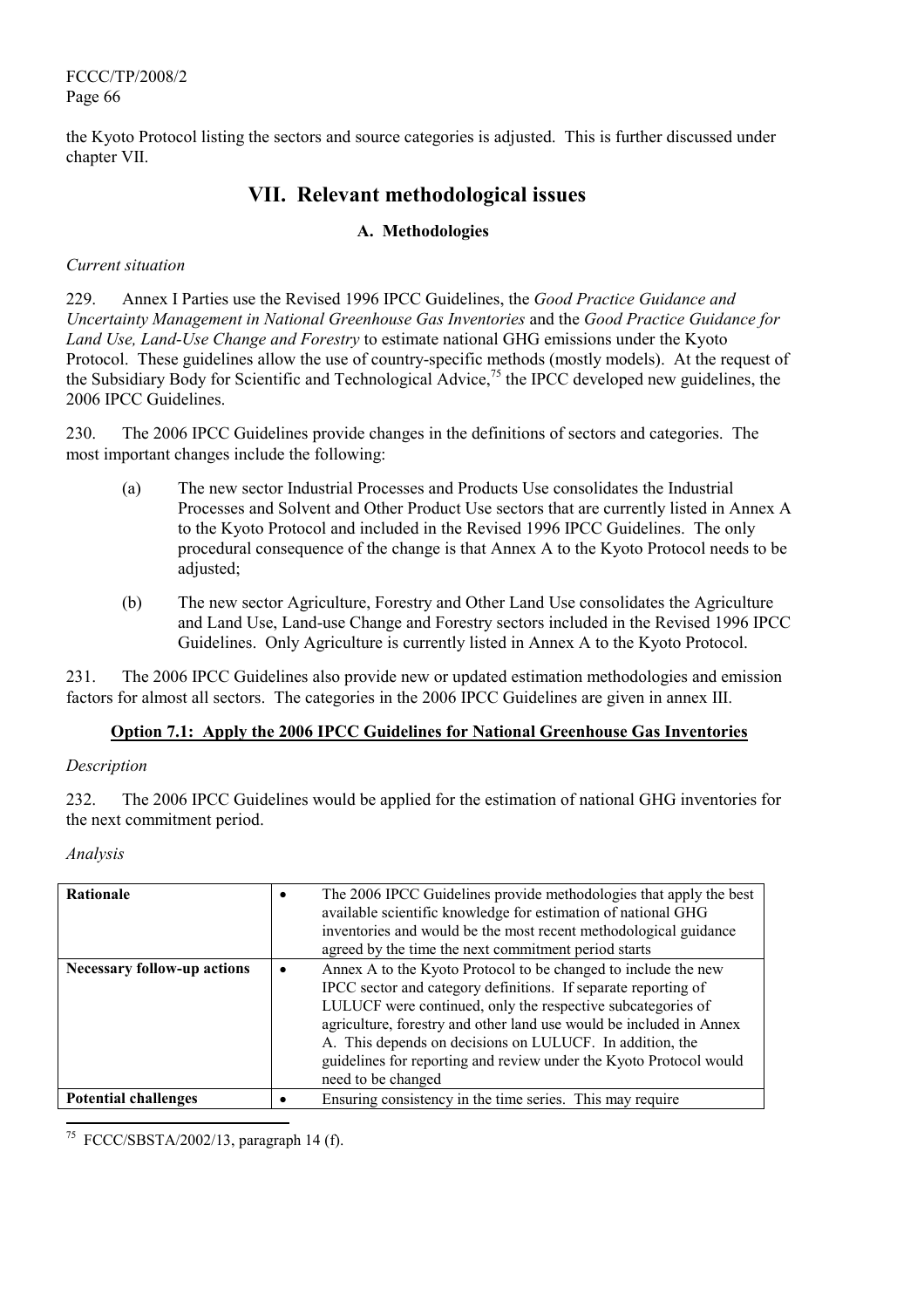|                                   |           | recalculating the full time series since 1990 or any other agreed base                                                                                                                                                                                                                                                                                                                                                                                                                                                                                                                                                                                                                                                                                                                                                                                                                                                                                                                                                                                         |
|-----------------------------------|-----------|----------------------------------------------------------------------------------------------------------------------------------------------------------------------------------------------------------------------------------------------------------------------------------------------------------------------------------------------------------------------------------------------------------------------------------------------------------------------------------------------------------------------------------------------------------------------------------------------------------------------------------------------------------------------------------------------------------------------------------------------------------------------------------------------------------------------------------------------------------------------------------------------------------------------------------------------------------------------------------------------------------------------------------------------------------------|
|                                   |           | year using the new guidelines. The closer the base year is to the                                                                                                                                                                                                                                                                                                                                                                                                                                                                                                                                                                                                                                                                                                                                                                                                                                                                                                                                                                                              |
|                                   |           | present, the less difficult the recalculation                                                                                                                                                                                                                                                                                                                                                                                                                                                                                                                                                                                                                                                                                                                                                                                                                                                                                                                                                                                                                  |
| Implications for the emission     | $\bullet$ | The new guidelines provide methods only for estimating direct $CO2$                                                                                                                                                                                                                                                                                                                                                                                                                                                                                                                                                                                                                                                                                                                                                                                                                                                                                                                                                                                            |
| <b>budgets of Annex I Parties</b> |           | emissions and not for those $CO2$ emissions that arise from other gases                                                                                                                                                                                                                                                                                                                                                                                                                                                                                                                                                                                                                                                                                                                                                                                                                                                                                                                                                                                        |
|                                   |           | that decay to $CO2$ in the atmosphere (i.e. $CO$ and NMVOCs), which<br>are reported on a voluntary basis. The new guidelines provide<br>guidance only on how to calculate indirect $CO2$ emissions from $CO2$ ,<br>$CH4$ and NMVOC emissions. For fuel combustion, the carbon<br>content of these "indirect GHGs" is small (only a few percent)<br>compared with the direct $CO2$ emissions                                                                                                                                                                                                                                                                                                                                                                                                                                                                                                                                                                                                                                                                    |
|                                   |           | The new guidelines include guidance for estimating $N_2O$ emissions<br>resulting from nitrogen deposition in soils of all anthropogenic<br>sources of $NOX$ and $NH3$ . Only agricultural sources of nitrogen were<br>considered in the Revised 1996 IPCC Guidelines. $N_2O$ is produced<br>in soils through the biological processes that are driven by the<br>deposition of nitrogen resulting from $NOX$ and $NH3$ . Including non-<br>agricultural nitrogen emissions will increase emissions in this source<br>category considerably (possibly by 50 %). Currently $N_2O$ from<br>agricultural soils makes up 1 to 6 % of national emissions of Annex I<br>Parties. Estimates of emissions of $N_2O$ from soils have large<br>uncertainties                                                                                                                                                                                                                                                                                                               |
|                                   |           | The new guidelines cover only actual emissions and no longer<br>provide a method for potential emissions. For fluorinated gases and<br>for $CH_4$ in landfills, the methods to estimate potential emissions<br>assume an immediate emission of all gases produced and stored in<br>products or processes. The methods for estimating actual emissions<br>account for these gases at the time of real emission. This change<br>increases the accuracy of reporting and usually accounts for the same<br>total amount of emissions, but spread over a longer time period. All<br>Annex I Parties already have to calculate actual emissions of<br>fluorinated GHGs. All but four Annex I Parties calculate actual CH <sub>4</sub><br>emissions from landfills. This category accounts for 0.5–8 % of<br>national totals<br>The energy sector now includes carbon capture and storage.<br>Although this is a new technology, it may be applied on a large scale<br>in the future<br>The energy sector also now includes CH <sub>4</sub> from abandoned coal mines |
| Impact on the carbon market       | $\bullet$ | Negligible                                                                                                                                                                                                                                                                                                                                                                                                                                                                                                                                                                                                                                                                                                                                                                                                                                                                                                                                                                                                                                                     |
| <b>Implications for domestic</b>  | $\bullet$ | The effect on domestic mitigation potential is small. For CH <sub>4</sub> from                                                                                                                                                                                                                                                                                                                                                                                                                                                                                                                                                                                                                                                                                                                                                                                                                                                                                                                                                                                 |
|                                   |           |                                                                                                                                                                                                                                                                                                                                                                                                                                                                                                                                                                                                                                                                                                                                                                                                                                                                                                                                                                                                                                                                |
| mitigation                        |           | landfills, some mitigation measures are now better covered by the                                                                                                                                                                                                                                                                                                                                                                                                                                                                                                                                                                                                                                                                                                                                                                                                                                                                                                                                                                                              |
|                                   |           | "actual" methodology, but most Annex I Parties already report                                                                                                                                                                                                                                                                                                                                                                                                                                                                                                                                                                                                                                                                                                                                                                                                                                                                                                                                                                                                  |
|                                   |           | emissions using this method                                                                                                                                                                                                                                                                                                                                                                                                                                                                                                                                                                                                                                                                                                                                                                                                                                                                                                                                                                                                                                    |
| <b>Potential links to other</b>   | $\bullet$ | All options on LULUCF considered in chapter IV                                                                                                                                                                                                                                                                                                                                                                                                                                                                                                                                                                                                                                                                                                                                                                                                                                                                                                                                                                                                                 |
| options                           |           |                                                                                                                                                                                                                                                                                                                                                                                                                                                                                                                                                                                                                                                                                                                                                                                                                                                                                                                                                                                                                                                                |
| Ancillary benefits and costs      | $\bullet$ | Not applicable                                                                                                                                                                                                                                                                                                                                                                                                                                                                                                                                                                                                                                                                                                                                                                                                                                                                                                                                                                                                                                                 |
|                                   |           |                                                                                                                                                                                                                                                                                                                                                                                                                                                                                                                                                                                                                                                                                                                                                                                                                                                                                                                                                                                                                                                                |

### **B. Global warming potentials and other metrics to compare the effects of greenhouse gases**

#### *Current situation*

233. GWPs are used as factors to compare and sum the effects of different GHGs. GWPs compare the radiative forcing of a tonne of a GHG over a given time period (e.g. 100 years) with that of a tonne of  $CO<sub>2</sub>$  (see annex IV). With GWPs, targets for a group of gases can be set, allowing Parties flexibility to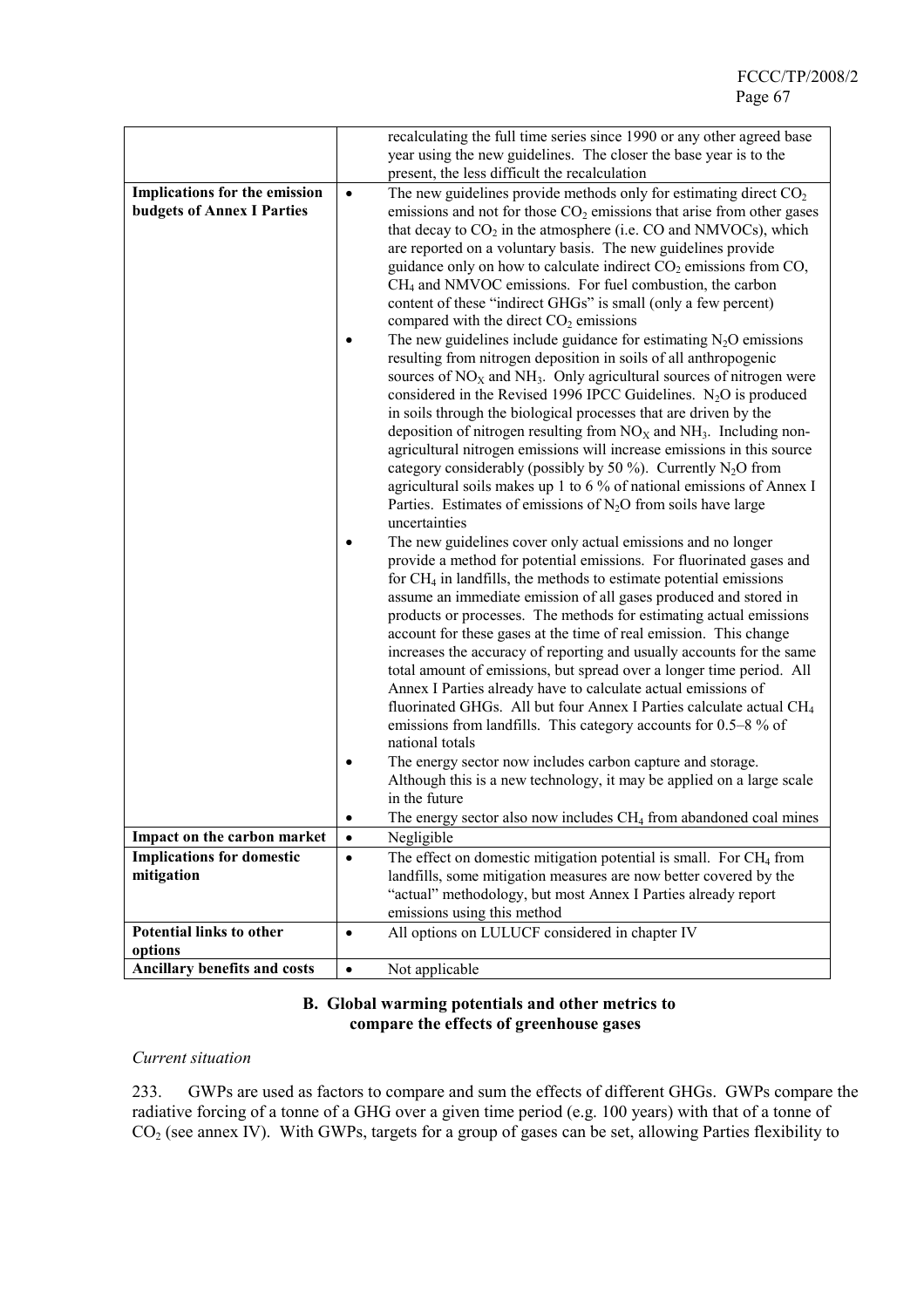achieve different reductions for different GHGs. Without GWPs, separate targets for individual gases would have to be agreed. In accordance with decision 2/CP.3, the Kyoto Protocol uses GWP values extracted from the Second Assessment Report of the IPCC for a 100-year time horizon.

234. The values for GWPs change over time, first because scientific knowledge improves and input parameters are adapted to the latest scientific knowledge, and second because the atmospheric composition changes, thus affecting radiative forcing of additional emissions of GHGs. As  $CO<sub>2</sub>$  in the atmosphere reaches a level of saturation, additional amounts of this gas have a decreasing relative impact. Therefore the relative effect of all other gases increases over time, as their effect is always compared with the effect of additional amounts of  $CO<sub>2</sub>$ .

235. The IPCC periodically provides updated values for GWPs. They are based on the atmospheric composition in the year of calculation.

236. GWPs are provided for time horizons of 20, 100 and 500 years. Choosing a shorter time horizon gives a higher weight<sup>76</sup> to short-lived GHGs (e.g. CH<sub>4</sub>); choosing a longer time horizon gives a higher weight to long-lived GHGs (e.g.  $CO<sub>2</sub>$  and some fluorinated gases).

237. The IPCC also publishes global temperature potentials (GTPs). These assess the total effect on temperature increase, after a specific time horizon, of a tonne of GHG compared with that of a tonne of CO<sub>2</sub>. GTPs generally give a lower weight to short-lived GHGs (e.g. CH<sub>4</sub>) compared with 100-year GWPs, and a higher weight to long-lived GHGs (e.g.  $CO<sub>2</sub>$  and some fluorinated gases). Only one study<sup>77</sup> was available with values for GTPs. The IPCC did not endorse GTP values and did not recommend a way to calculate them. The table in annex IV provides the GTP values from Shine et al.

238. The IPCC notes that "although it has several known shortcomings, a multi-gas strategy using GWPs is very likely to have advantages over a  $CO_2$ -only strategy ... Thus, GWPs remain the recommended metric to compare future climate impacts of emissions of long-lived climate gases".78 Annex IV to this document provides further analysis on the implications of using different alternatives to the current GWPs.

239. Which metric and values are used under the Kyoto Protocol to compare the effect of GHGs depends on several policy choices, including the choice of a metric (currently GWPs), time horizon (currently 100 years) and the year whose atmospheric composition is the basis for the calculations (currently 1994). Parties have come forward with options for the first two policy choices. Regarding the year for the basis for the atmospheric composition, the following options are available:

- (a) Keep GWP values unchanged. Accepting this would eliminate the need to update the values. This option is not further assessed;
- (b) Use the latest IPCC values to assume that comparison of the effect of emissions should be, based on the atmospheric concentration in 2006. This would apply to emissions that occur in the base year (possibly 1990) and the target years, most or all of which have an atmospheric composition different from that in 2006. This option is further assessed below as option 7.2;

 $\overline{\phantom{a}}$ <sup>76</sup> Weight in this context refers to the effect on the climate of emissions of non-CO<sub>2</sub> gases relative to the effect of  $CO<sub>2</sub>$ .<br><sup>77</sup> Shine, KP, Fuglestvedt JS., Hailemariam K and. Stuber N. 2005. Alternatives to the global warming potential for

comparing climate impacts of emissions of greenhouse gases. *Climate Change*. 68: pp. 281–302.<br><sup>78</sup> Contribution of Working Group I to the Fourth Assessment Report of the Intergovernmental Panel on Climate

Change, chapter 2.10.1.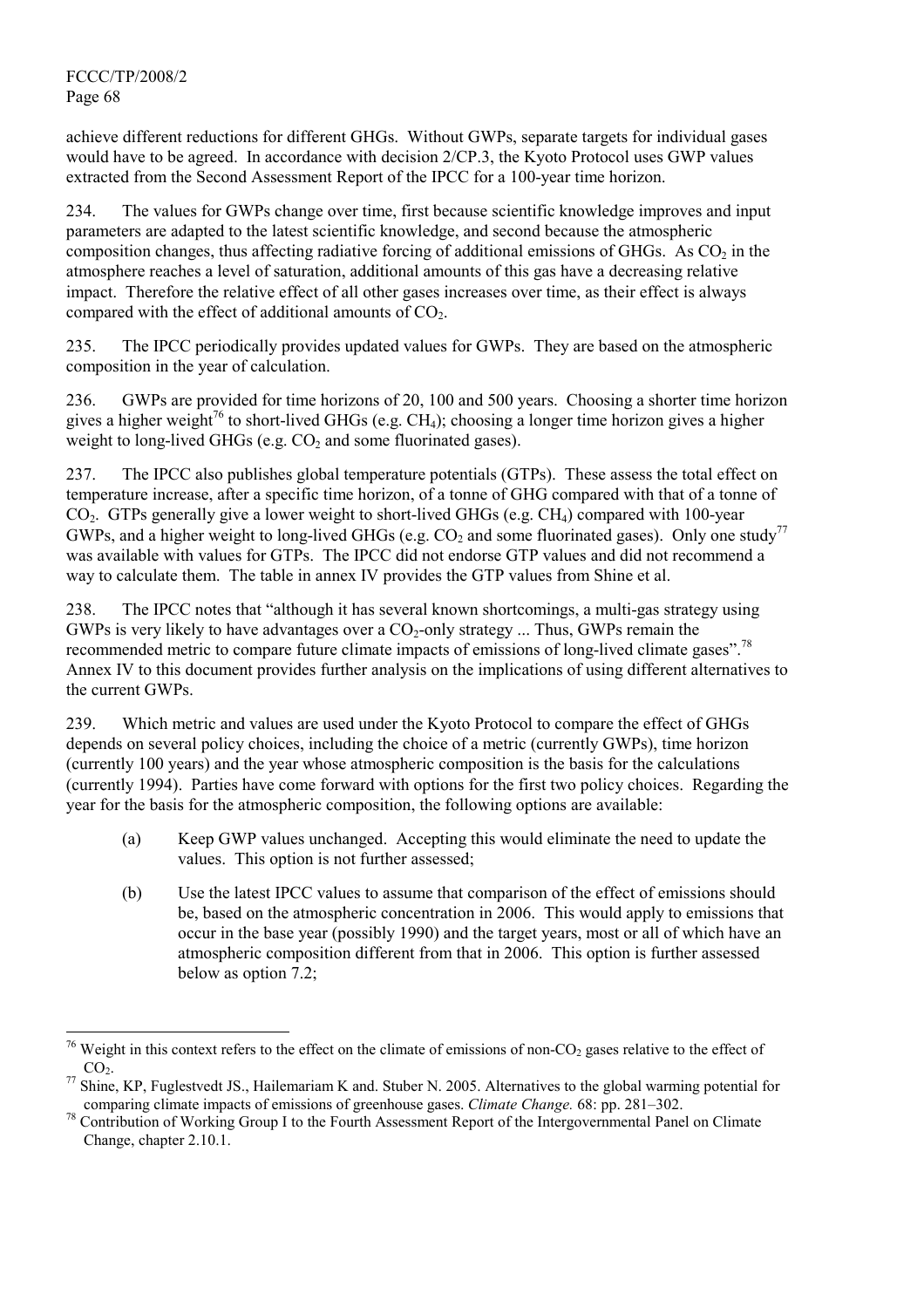(c) Use time-dependent GWPs to assume that comparison of the effect of emissions should be based on the atmospheric concentration of those emissions in the year in which they take place. This option is not further assessed in this paper.

### **Option 7.2: Use the latest global warming potentials from the Intergovernmental Panel on Climate Change**

### *Description*

240. New GWPs for the 100-year time horizon would be adopted for the purpose of determining compliance with commitments of the second commitment period. New values would be applied to calculate emissions and removals in the base year and during the commitment period on the basis of the most recent scientific information available.

*Analysis* 

| Rationale                                                          | $\bullet$                           | Atmospheric composition has changed and scientific knowledge of the<br>radiative effects of GHGs has improved                                                                                                                                                                                                                                                                                                                                                         |
|--------------------------------------------------------------------|-------------------------------------|-----------------------------------------------------------------------------------------------------------------------------------------------------------------------------------------------------------------------------------------------------------------------------------------------------------------------------------------------------------------------------------------------------------------------------------------------------------------------|
| <b>Necessary follow-up actions</b>                                 | $\bullet$                           | Rules for carrying over units from the first to the second commitment<br>period need to be agreed                                                                                                                                                                                                                                                                                                                                                                     |
| <b>Potential challenges</b>                                        | $\bullet$<br>$\bullet$<br>$\bullet$ | Rules need to be applied in cases when Kyoto units are carried over<br>from the first commitment period to the next commitment period. This<br>includes "carry-over" of unused AAUs but also of credits generated<br>from CDM projects that were initiated before 2013<br>Emissions trends calculated in the past will change (see annex IV)<br>Current GWP values are based on atmospheric concentrations that are<br>probably not those of the base or target years |
| Implications for the emission<br><b>budgets of Annex I Parties</b> | $\bullet$                           | The relative weight of each GHG changes and therefore the share of<br>each gas in the total emissions of a Party also changes. The trend from<br>1990 to 2005 for individual Annex I Parties varies between $+1$ and $-1$<br>percentage points when using 2007 GWP values instead of 1995<br>values (see figures 4 and 5 in annex IV)                                                                                                                                 |
| Impact on the carbon market                                        | $\bullet$                           | Higher mitigation potential for $CH_4$ may increase the supply of<br>tradable units resulting from reductions of emissions of this gas                                                                                                                                                                                                                                                                                                                                |
| <b>Implications for domestic</b><br>mitigation                     | $\bullet$                           | The impact on mitigation potential is generally small, except for<br>countries with high CH <sub>4</sub> emissions. New GWPs give 19 % higher<br>weight to CH <sub>4</sub> . This would increase the total emissions but also the<br>mitigation potential of countries that have opportunities to reduce<br>emissions of CH <sub>4</sub>                                                                                                                              |
| <b>Potential links to other</b><br>options                         | $\bullet$                           | Not relevant                                                                                                                                                                                                                                                                                                                                                                                                                                                          |
| Ancillary benefits and costs                                       | $\bullet$                           | Not applicable                                                                                                                                                                                                                                                                                                                                                                                                                                                        |

### **Option 7.3: Use a time horizon other than 100 years (20 or 500 years)**

*Description*

241. GWPs for a 20- or 500-year time horizon would be adopted for the second commitment period.

| Rationale                          | Emphasis is placed on short-term (20 years) or long-term (500 years)<br>mitigation                                           |
|------------------------------------|------------------------------------------------------------------------------------------------------------------------------|
| <b>Necessary follow-up actions</b> | Rules for moving tradable units under the Kyoto Protocol from the<br>first to the second commitment period need to be agreed |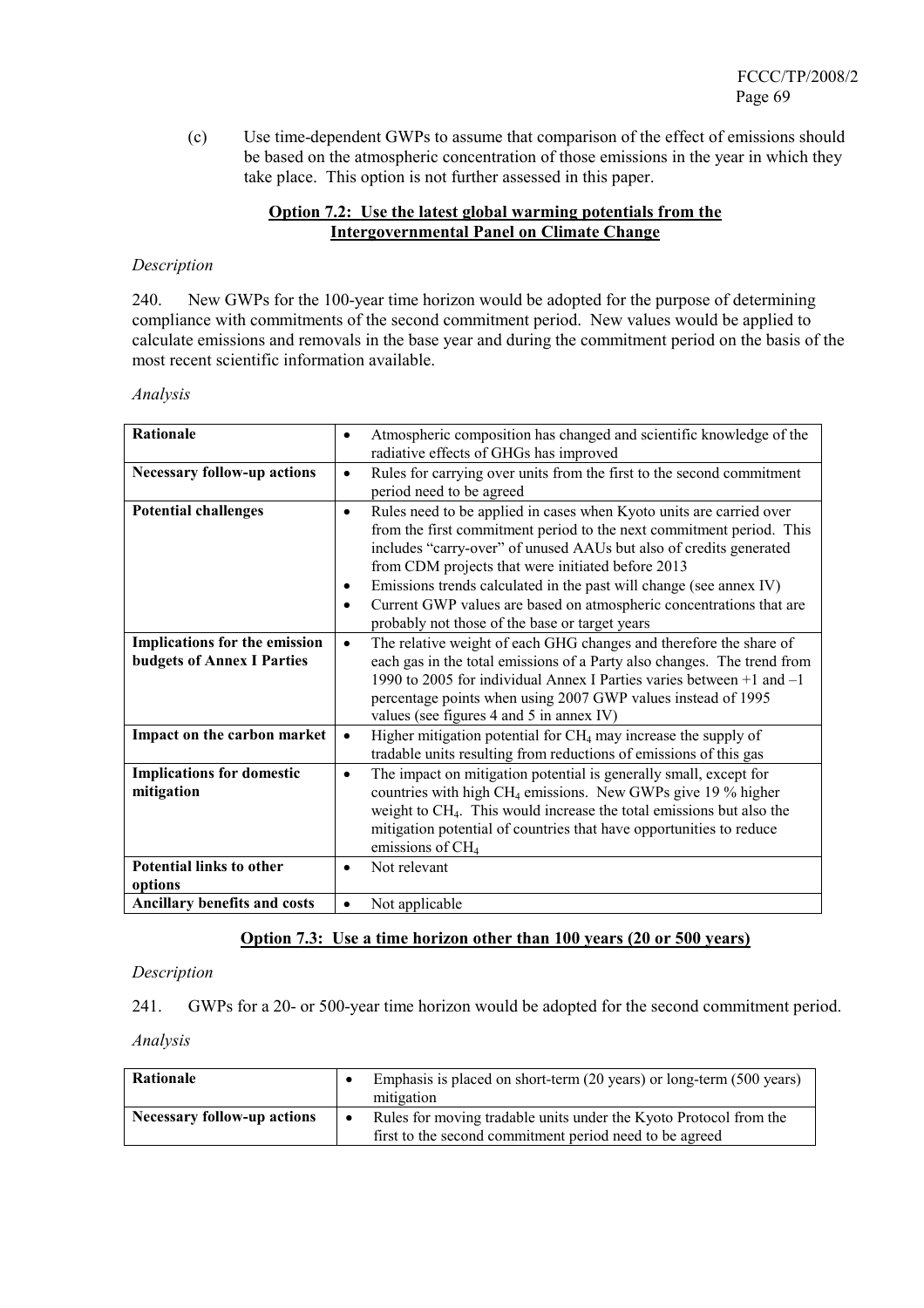| <b>Potential challenges</b>                                               | $\bullet$<br>٠ | Rules need to be applied in cases when Kyoto units are carried over<br>from the first commitment period to the next commitment period.<br>This includes "carry-over" of unused AAUs but also of credits<br>generated from CDM projects that were initiated before 2013<br>Emissions trends calculated in the past will change (see annex IV) |
|---------------------------------------------------------------------------|----------------|----------------------------------------------------------------------------------------------------------------------------------------------------------------------------------------------------------------------------------------------------------------------------------------------------------------------------------------------|
| <b>Implications for the emission</b><br><b>budgets of Annex I Parties</b> | $\bullet$      | The relative weight of each GHG changes. Therefore the share of a<br>country's emissions of total emissions and the trend in emissions<br>change. The trend from 1990 to 2005 for individual Annex I Parties<br>varies roughly between $+10$ and $-10$ percentage points when using a                                                        |
| Impact on the carbon market                                               | $\bullet$      | 20- or 500-year time horizon (see figures 4 and 5 in annex IV)<br>Possibly a large increase or decrease (depending on the time horizon<br>selected) in the supply of tradable units resulting from an increased or<br>reduced mitigation potential for non- $CO2$ gases (see above)                                                          |
| <b>Implications for domestic</b><br>mitigation                            | ٠              | The weight of $CH_4$ and $N_2O$ and other non-CO <sub>2</sub> gases would change<br>considerably. This would increase or decrease the emissions and the<br>mitigation potential of countries that have a high potential to reduce<br>non- $CO2$ gases                                                                                        |
| <b>Potential links to other</b><br>options                                | $\bullet$      | Not relevant                                                                                                                                                                                                                                                                                                                                 |
| Ancillary benefits and costs                                              | $\bullet$      | Not applicable                                                                                                                                                                                                                                                                                                                               |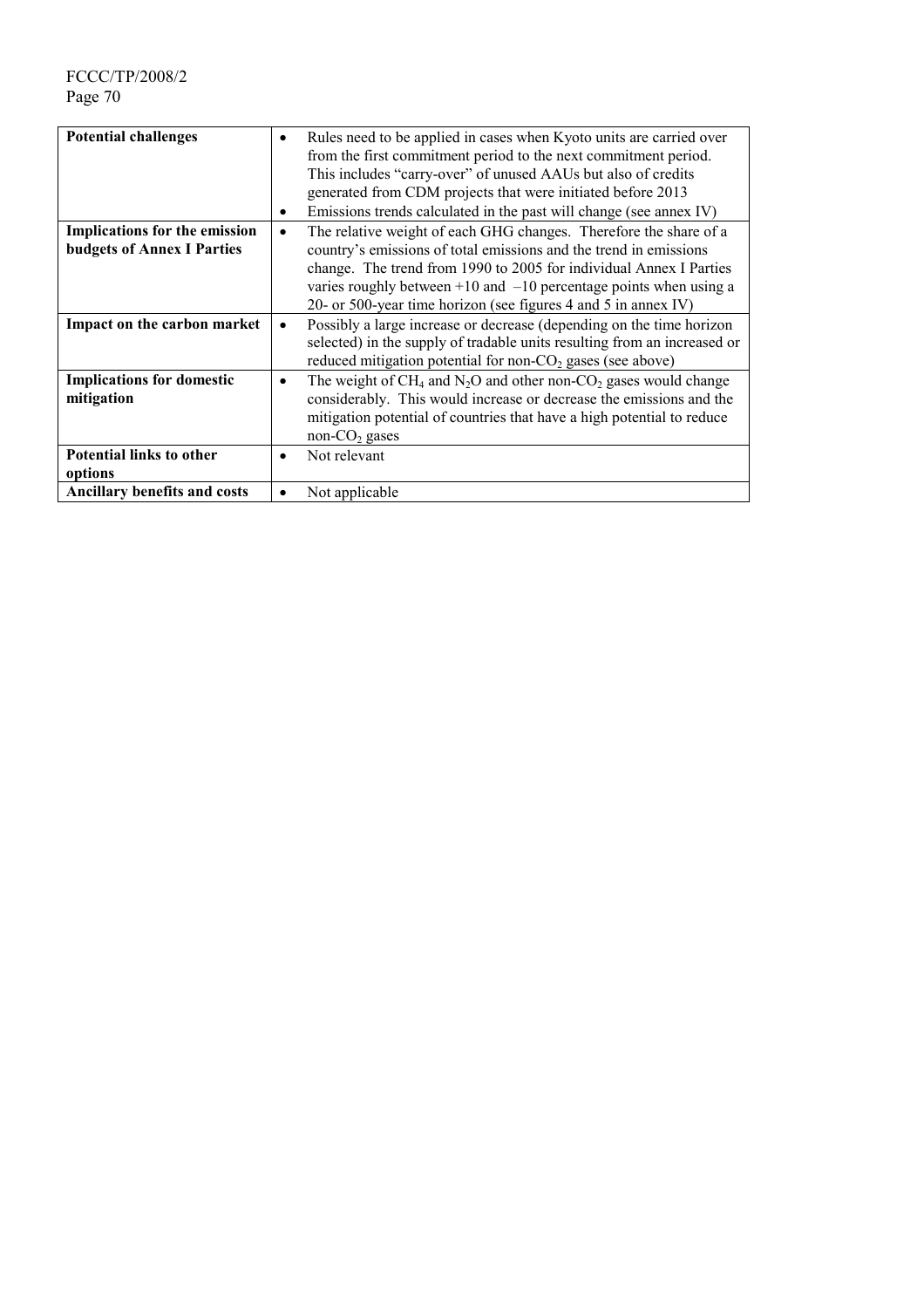# **Option 7.4: Use global temperature potentials**

# *Description*

242. GTPs are adopted as the metric to compare and sum up GHGs in the second commitment period.

| Rationale                          | $\bullet$ | Emphasis is placed on the effect on temperature, not on radiative                                                  |
|------------------------------------|-----------|--------------------------------------------------------------------------------------------------------------------|
|                                    |           | forcing                                                                                                            |
| <b>Necessary follow-up actions</b> | $\bullet$ | GTPs need to be calculated, after which the IPCC would need to                                                     |
|                                    |           | agree on GTP values. This process could take two to three years.                                                   |
|                                    |           | This must be followed by an agreement by the CMP.                                                                  |
|                                    | $\bullet$ | A time horizon needs to be chosen (as for GWPs)                                                                    |
| <b>Potential challenges</b>        | $\bullet$ | GTP values are not available from the IPCC.                                                                        |
|                                    | $\bullet$ | The calculation method is under discussion.                                                                        |
|                                    | $\bullet$ | GTPs have been calculated only for a limited set of gases by one                                                   |
|                                    |           | research group (CO <sub>2</sub> , CH <sub>4</sub> , N <sub>2</sub> O, HFC-134a, HFC-152a and CF <sub>4</sub> ; see |
|                                    |           | table 1 in annex IV).                                                                                              |
|                                    | ٠         | The IPCC has recommended the GWP concept                                                                           |
| Implications for the emission      | $\bullet$ | The relative weight of each GHG, and therefore the trend in total                                                  |
| <b>budgets of Annex I Parties</b>  |           | emissions, would change (see figures 4 and 5 in annex IV)                                                          |
| Impact on the carbon market        | $\bullet$ | Potentially a decrease in the supply of tradable units resulting from                                              |
|                                    |           | lower mitigation potential for short-lived gases                                                                   |
| <b>Implications for domestic</b>   | $\bullet$ | GTPs give much lower weight to short-lived gases (e.g. $CH4$ ). This                                               |
| mitigation                         |           | would decrease emissions and the mitigation potential of countries                                                 |
|                                    |           | that have opportunities to reduce $CH4$                                                                            |
| <b>Potential links to other</b>    | $\bullet$ | Not relevant                                                                                                       |
| options                            |           |                                                                                                                    |
| Ancillary benefits and costs       | $\bullet$ | Not applicable                                                                                                     |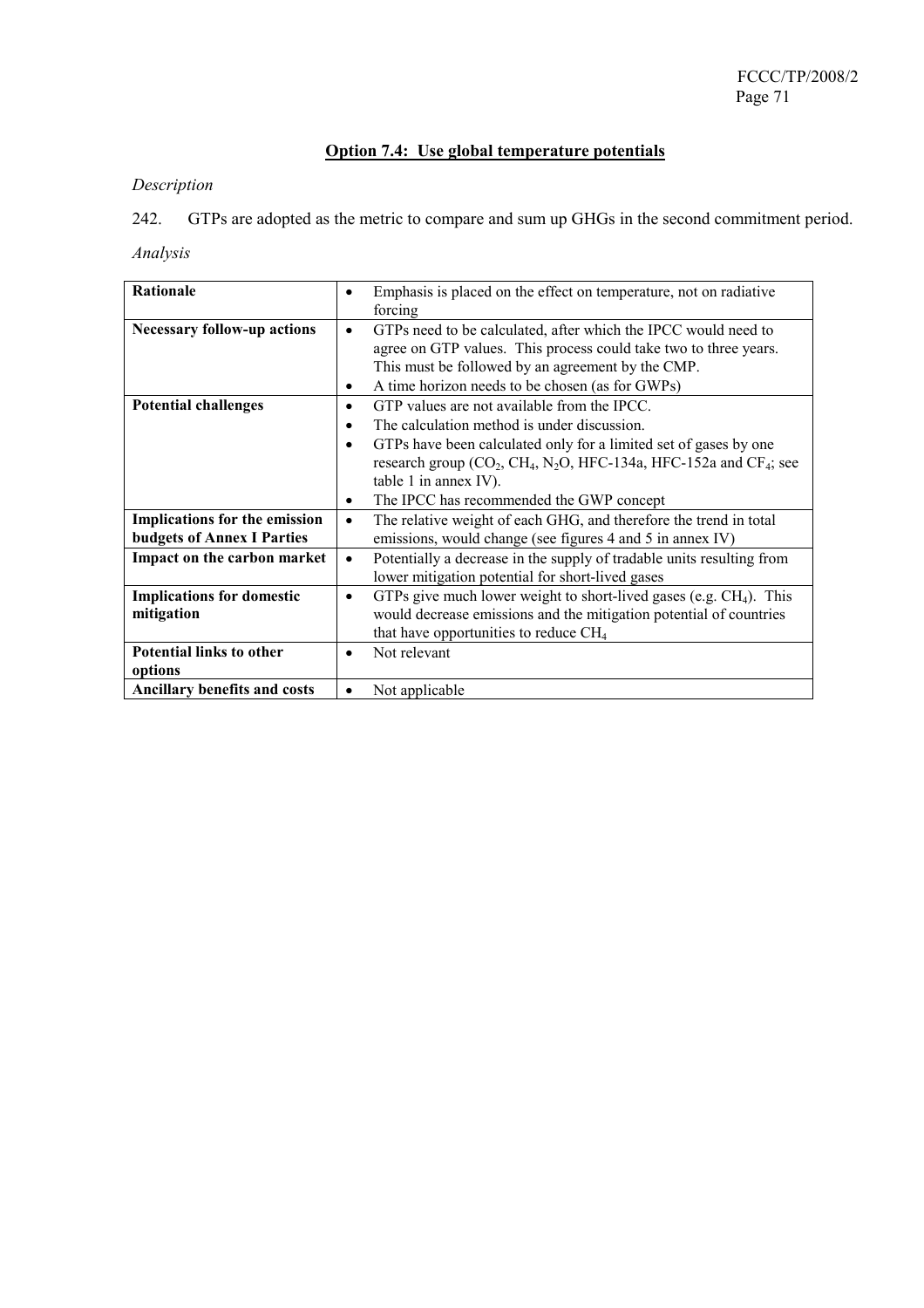# Annex I

# **Additional background information on land use, land-use change and forestry**

1. Information on the current trend in emissions and removals from land use, land-use change and forestry (LULUCF) in Annex I Parties can be used to provide an indication of the contribution of LULUCF in the second commitment period of the Kyoto Protocol. Data have been extracted from the UNFCCC greenhouse gas (GHG) database, which at the time of writing included data from the 2007 inventory submissions of Annex I Parties (data for the years 1990–2005). The following estimates, where relevant, have taken into account choices made with respect to activities under Article 3. paragraph 4, of the Kyoto Protocol.

2. In the period 1990–2005, the LULUCF sector in Annex I Parties resulted in net removals of GHGs. For the period 2001–2005, net annual average removals of GHGs were approximately 38 per cent larger than in 1990 and equivalent to about 7 per cent of total GHG emissions for the same period, excluding LULUCF. The figure below illustrates the share of emissions or removals from LULUCF in total emissions from Annex I Parties in 1990 and  $2005<sup>1</sup>$ 

- (a) Removals since 1990 have increased in 23 Parties and have decreased in nine Parties
- (b) Emissions since 1990 have decreased in three Parties and have increased in one Party
- (c) LULUCF has changed from a net source to a net sink in four Parties.

3. In the majority of the Annex I Parties (30 Parties) the emissions and removals from LULUCF have developed in a favourable direction since 1990.<sup>2</sup> In 23 Parties the removals have increased, in three Parties the emissions have decreased and in four Parties the LULUCF sector has changed from a source to a sink. In nine Parties the removals have decreased and in one Party the emissions have increased. Data for one Party were not available.

4. The contributions to the observed sink in Annex I Parties have been unequal across different land categories; forest land provides most of the removals in the sector whereas croplands are a small net sink and grasslands a small net source in Annex I Parties as a whole. Reporting of the emissions and removals from the other land-use categories (wetlands, settlements and other land) is partly voluntary, and therefore the estimation of their contributions is more uncertain.

5. The contributions for individual Parties can differ considerably from the Annex I Parties average. Inter-annual variability due to anthropogenic and natural events can affect individual Parties in very different ways, and it was not possible to analyse such impacts here. The analysis provided in the figure below is made at the level of Annex I Parties as a whole – the importance of the sector at Party level may be larger or smaller.

l <sup>1</sup> UNFCCC GHG Database, 2008.

<sup>&</sup>lt;sup>2</sup> UNFCCC GHG Database, 2008.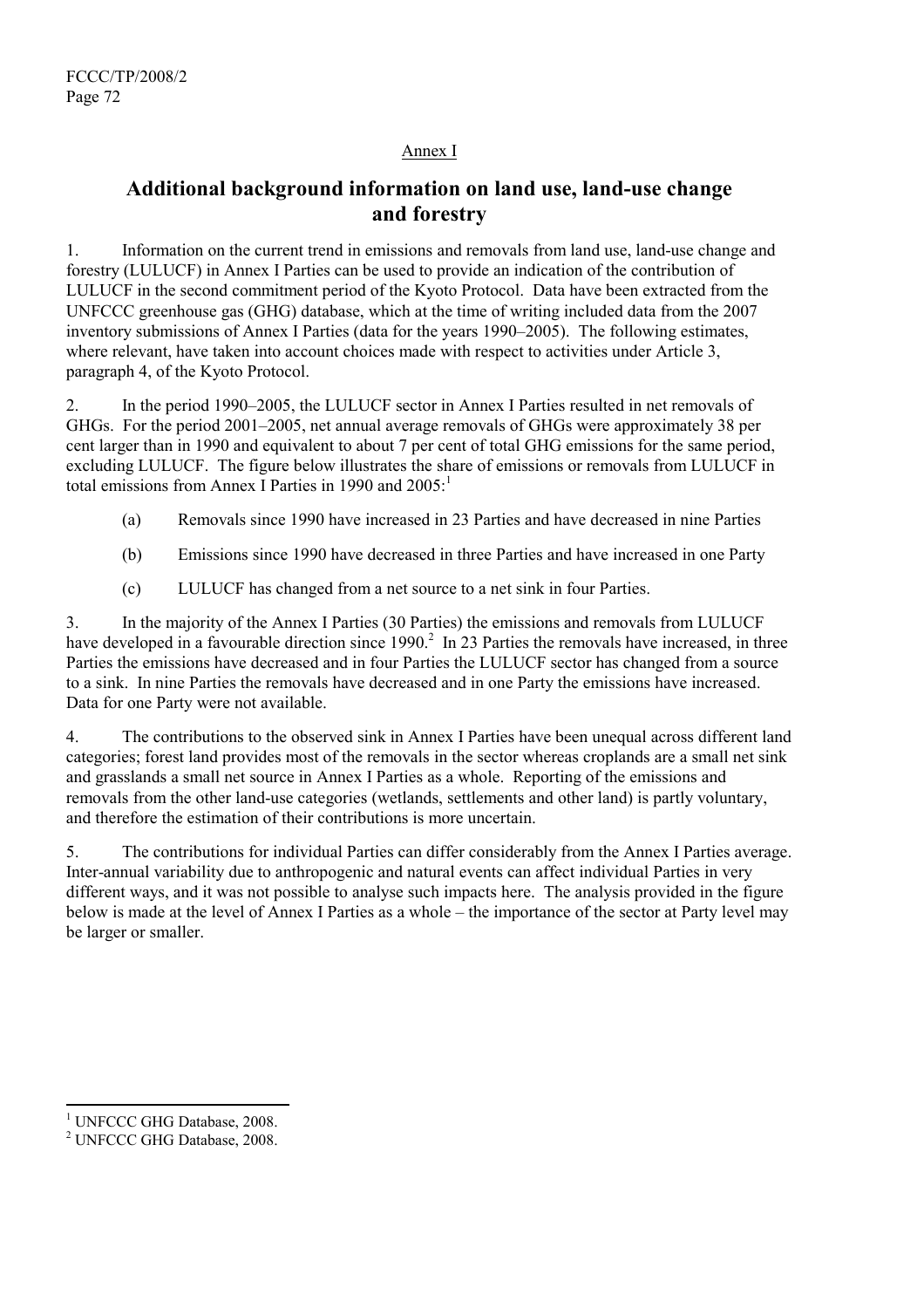

## **Figure. Net emissions or removals from land use, land-use change and forestry as a percentage of total national greenhouse gas emissions in Annex I Parties in 1990**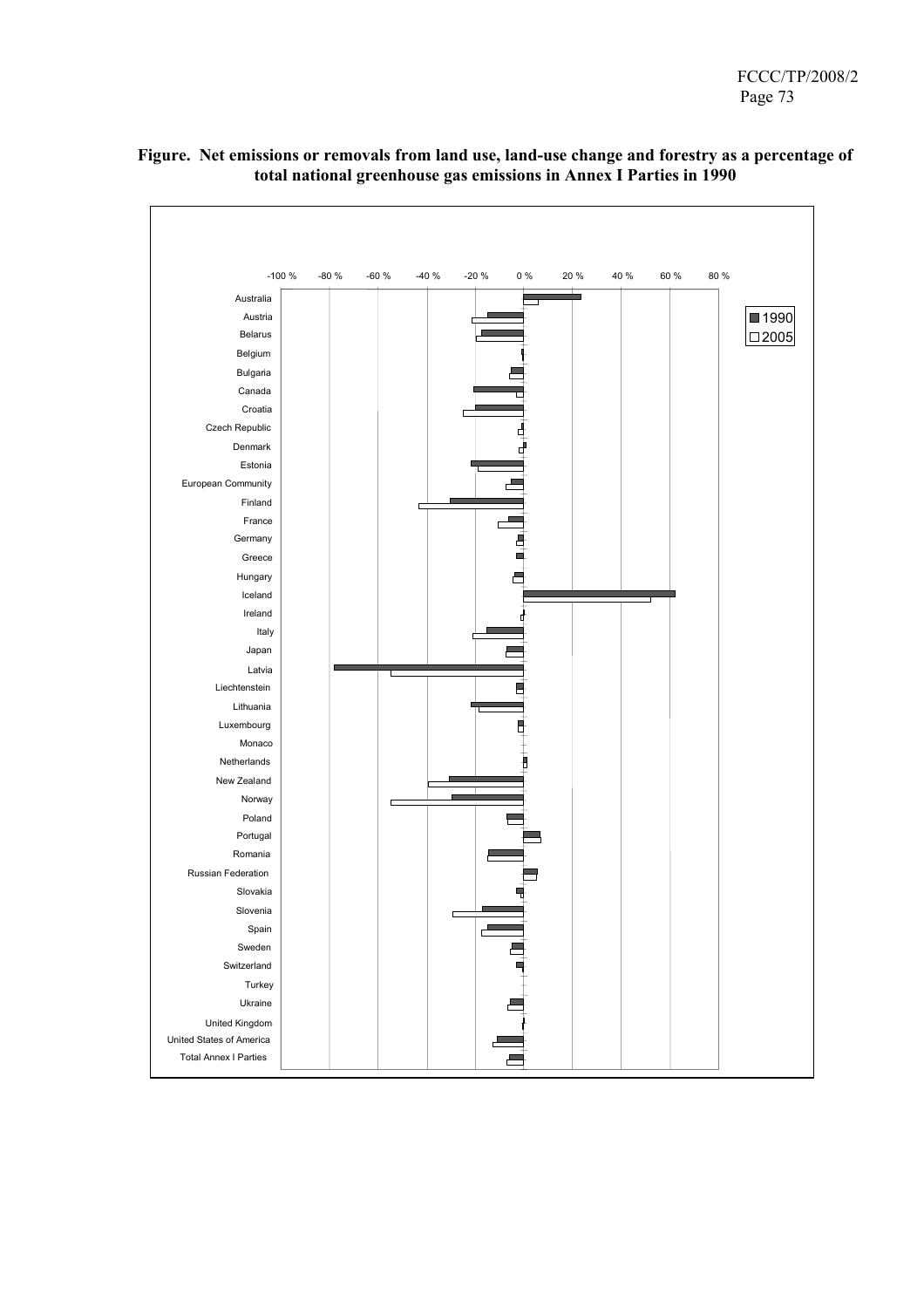FCCC/TP/2008/2 Page 74

l

6. Data from the contribution of Working Group III to the Fourth Assessment Report of the Intergovernmental Panel on Climate Change (IPCC) have been used to assess the upper limit for the potential impact of LULUCF on emission budgets of Annex I Parties. In agriculture, despite the large annual exchanges of carbon dioxide  $(CO<sub>2</sub>)$  between agricultural land and the atmosphere, the IPCC estimates that the net flux is approximately in balance (e.g. emissions are approximately the same as removals). The future evolution of  $CO<sub>2</sub>$  emissions or removals from agriculture is considered uncertain and no quantitative baseline estimate for 2030 is available. The following are estimates of the global economic mitigation potential $3$  in that year:

- (a) 1,400–1,500 Tg  $CO<sub>2</sub>$  per year from cropland management (about 8 per cent of the total national emissions in Annex I Parties in 1990). Grazing land management is expected to be of the same order of magnitude;
- (b)  $1,300 \text{ Tg CO}_2$  per year from restoration of cultivated organic soils;
- (c) 600 Tg  $CO<sub>2</sub>$  per year from restoration of degraded lands;
- (d) 200 Tg CO<sub>2</sub> per year from the soils component of bioenergy (other impacts on mitigation of bioenergy are considered under the energy sector);
- (e)  $100 \text{ Tg CO}$ , per year from improved water management and other measures.

7. The mitigation potential in Annex I Parties for forestry is estimated to be large, although subject to some degree of uncertainty. This potential in 2030 has been estimated to be as follows:

- (a) About 3,000 Tg  $CO<sub>2</sub>$  per year from forest management (16 per cent of total emissions of Annex I Parties in 1990 without the LULUCF sector);
- (b) About 1,200 Tg CO<sub>2</sub> per year from afforestation (7 per cent of total emissions of Annex I Parties in 1990 without the LULUCF sector);
- (c) 130 Tg CO<sub>2</sub> per year from reduced deforestation (less than 1 per cent of total emissions of Annex I Parties in 1990 without the LULUCF sector).

<sup>3</sup> The economic potential is defined as the mitigation potential which takes into account social costs and benefits and social discount rates, assuming that the market efficiency is improved by policies and measures and that barriers are removed. The economic potential is generally greater than the market potential.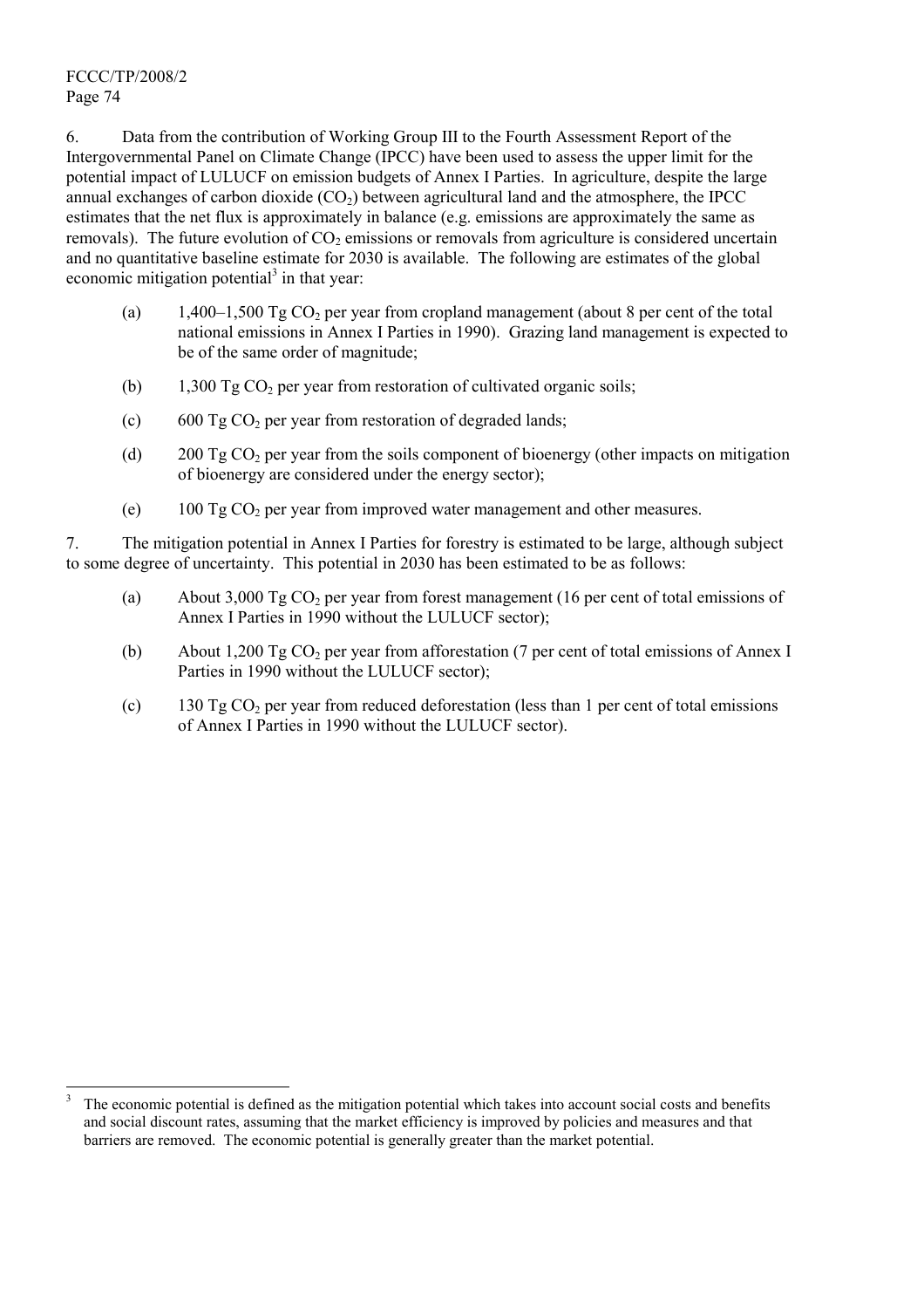# Annex II

# **Background information on fluorinated gases**

1. Little is known about the sources, current and future emissions and atmospheric abundances of the new fluorinated greenhouse gases referred to in chapter VI of this document.

2. An article by Prather and Hsu  $(2008)^1$  reports that nitrogen trifluoride (NF<sub>3</sub>), which was once a niche product for rocket fuel and lasers, is now being marketed as a plasma etchant and equipment cleaning gas in the semiconductor industry. Production of  $NF<sub>3</sub>$  has increased considerably in recent years, owing in particular to the high demand for flat screen televisions. The authors estimate production of the gas to be about 4,000 tonnes in 2008, to double by 2010. Emissions of  $NF_3$  occur during the semiconductor process, where about 97 per cent is destroyed and 3 per cent vented to the atmosphere. It can also be released during manufacture, transport, application or disposal. Prather and Hsu estimate the maximum annual potential release of NF<sub>3</sub> to be 67 million tonnes of carbon dioxide  $(CO<sub>2</sub>)$  equivalent, but do not provide an estimate of the actual emissions of this gas.

3. Assuming that  $NF_3$  has the highest global warming potential of the new greenhouse gases, and taking into account the quantities referred to in paragraph 2 above, the total emissions of the new gases at present can be estimated to be less than 50 Mt  $CO<sub>2</sub>$  eq.

 $\frac{1}{1}$ Prather MJ and Hsu J. 2008. NF<sub>3</sub>, the greenhouse gas missing from Kyoto. *Geophysical Research Letters*. 35 (L12810).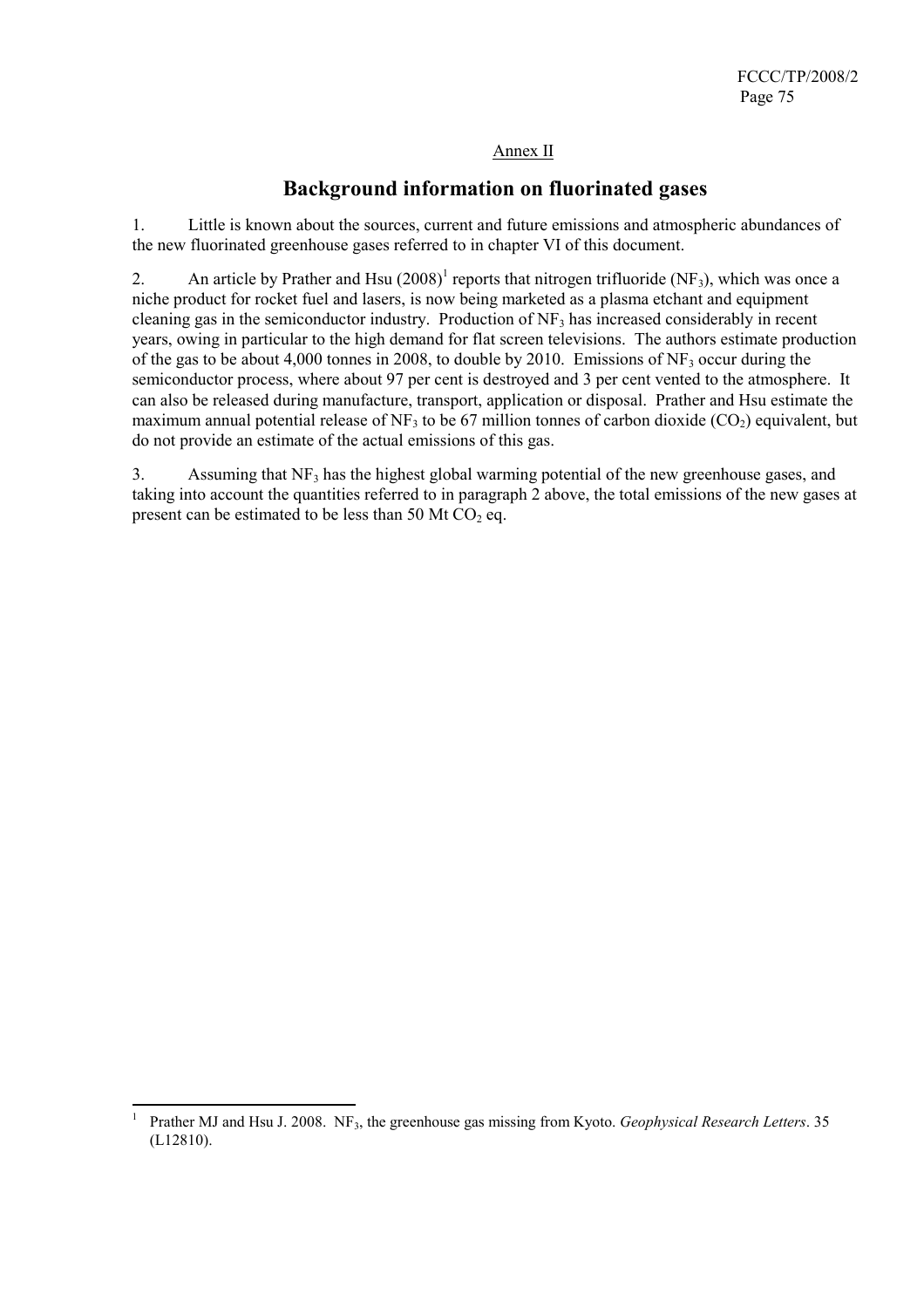# Annex III

# **Matching sectors and source categories listed in Annex A to the Kyoto Protocol with the categories in the** *2006 IPCC Guidelines for National Greenhouse Gas Inventories*

|                                                                                                                                                                                                                                                                    | <b>2006 IPCC Guidelines for National Greenhouse Gas</b>                                                                                                                                                                                                                                                            |
|--------------------------------------------------------------------------------------------------------------------------------------------------------------------------------------------------------------------------------------------------------------------|--------------------------------------------------------------------------------------------------------------------------------------------------------------------------------------------------------------------------------------------------------------------------------------------------------------------|
| <b>Annex A to the Kyoto Protocol</b>                                                                                                                                                                                                                               | <b>Inventories</b>                                                                                                                                                                                                                                                                                                 |
| Energy<br>Fuel combustion<br>Energy industries                                                                                                                                                                                                                     | 1 Energy<br>1A Fuel Combustion Activities<br>1A1 Energy Industries                                                                                                                                                                                                                                                 |
| Manufacturing industries and construction<br>Transport<br>Other sectors<br>Other<br>Fugitive emissions from fuels<br>Solid fuels<br>Oil and natural gas<br>Other                                                                                                   | 1A2 Manufacturing Industries and Construction<br>1A3 Transport<br>1A4 Other Sectors<br>1A5 Non-Specified<br>1B Fugitive Emissions from Fuels<br>1B1 Solid Fuels<br>1B2 Oil and Natural Gas<br>1B3 Other Emissions from Energy Production                                                                           |
|                                                                                                                                                                                                                                                                    | 1C Carbon Dioxide Transport and Storage<br>1C1 Transport of CO <sub>2</sub><br>1C2 Injection and Storage                                                                                                                                                                                                           |
| Industrial processes<br>Mineral products<br>Chemical industry<br>Metal production<br>Other production<br>Production of halocarbons and sulphur<br>hexafluoride<br>Consumption of halocarbons and sulphur<br>hexafluoride<br>Other<br>Solvent and other product use | 2 Industrial Processes and Product Use<br>2A Mineral Industry<br>2B Chemical Industry<br>2C Metal Industry<br>2D Non-Energy Products from Fuels and Solvent Use<br>2E Electronics Industry<br>2F Product Uses as Substitutes for Ozone Depleting<br>Substances<br>2G Other Product Manufacture and Use<br>2H Other |
| Agriculture<br><b>Enteric fermentation</b><br>Manure management<br>Rice cultivation                                                                                                                                                                                | 3 Agriculture, Forestry and Other Land Use<br>3A Livestock<br>3A1 Enteric Fermentation<br>3A2 Manure Management<br>3B Land                                                                                                                                                                                         |
|                                                                                                                                                                                                                                                                    | 3B1 Forest Land<br>3B2 Cropland<br>3B3 Grassland<br>3B4 Wetlands<br>3B5 Settlements<br>3B6 Other Land<br>3C Aggregate Sources and Non- $CO2$ Emissions<br>Sources on Land<br>3C2 Liming<br>3C3 Urea Application<br>3C6 Indirect $N_2O$ Emissions from Manure<br>Management<br>3C7 Rice Cultivations                |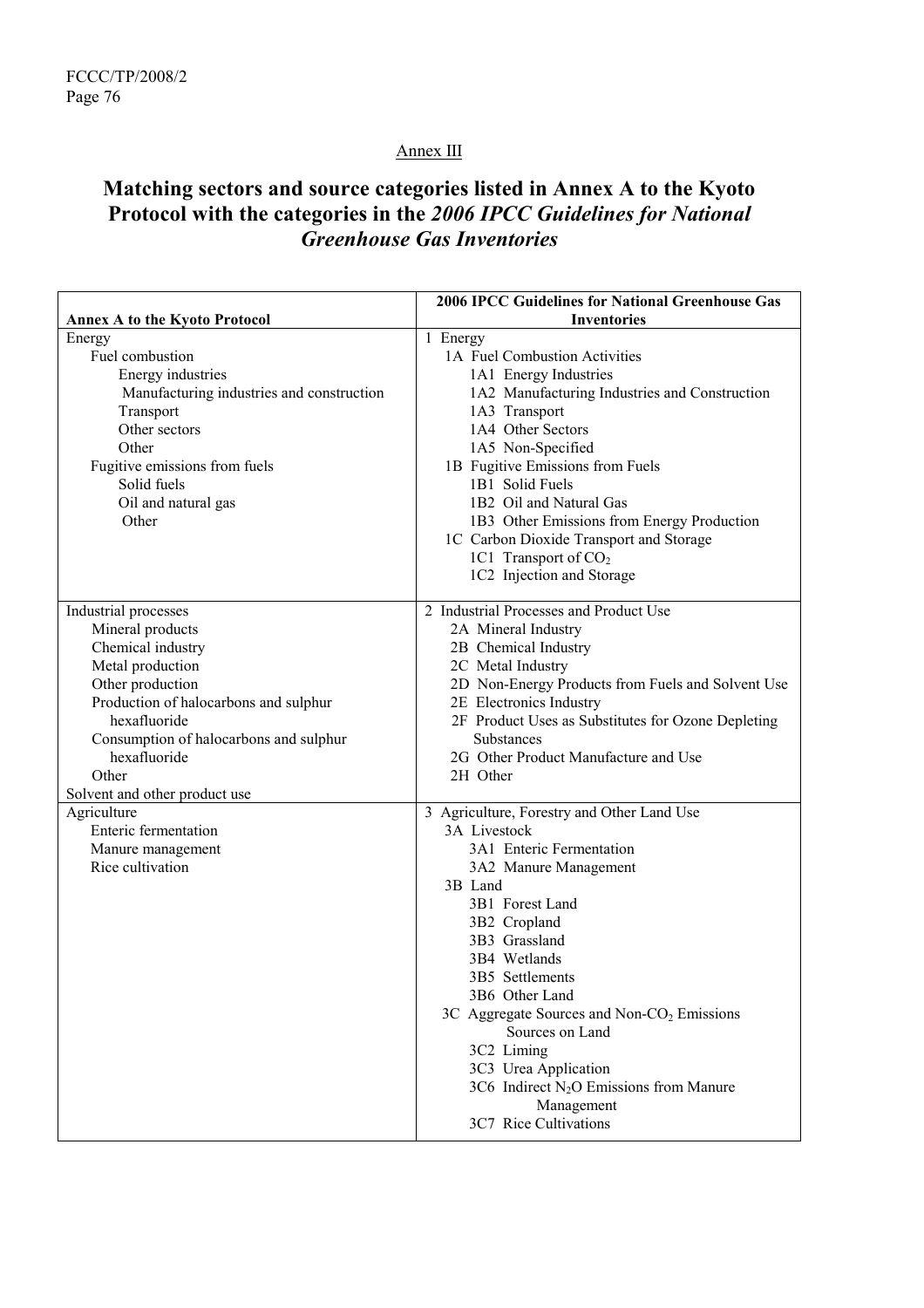| Agricultural soils<br>Prescribed burning of savannas<br>Field burning of agricultural residues<br>Other | $3C4$ Direct N <sub>2</sub> O Emissions from Managed Soils<br>$3C5$ Indirect N <sub>2</sub> O Emissions from Managed Soils<br>3C1 Emissions from Biomass Burning<br>3C8 Other  |
|---------------------------------------------------------------------------------------------------------|--------------------------------------------------------------------------------------------------------------------------------------------------------------------------------|
|                                                                                                         | 3D Other<br>3D1 Harvested Wood Products<br>3D2 Other                                                                                                                           |
| Waste<br>Solid waste disposal on land<br>Wastewater handling<br>Waste incineration<br>Other             | 4 Waste<br>4A Solid Waste Disposal<br>4B Biological Treatment of Solid Waste<br>4D Wastewater Treatment and Discharge<br>4C Incineration and Open Burning of Waste<br>4E Other |
|                                                                                                         | 5 Other<br>5A Indirect $N_2O$ Emissions from the Atmospheric<br>Deposition of Nitrogen in $NOx$ and $NF3$<br>5B Other                                                          |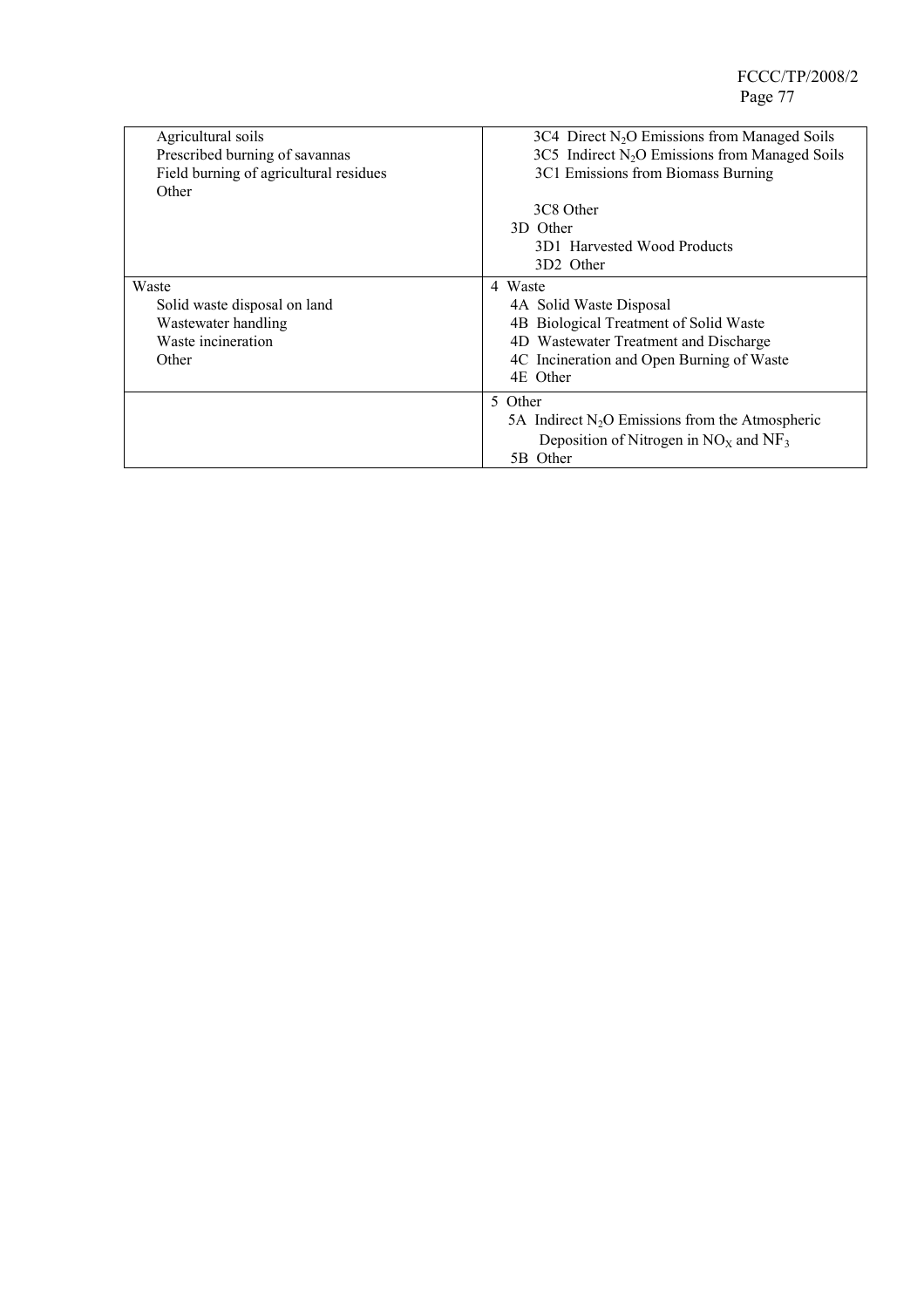l

# Annex IV

# **Global warming potentials and global temperature potentials**

1. Values for global warming potentials (GWPs) and global temperature potentials (GTPs) are provided in the table below. Values for GWPs have been extracted from the assessment reports of the Intergovernmental Panel on Climate Change (IPCC). Values for GTPs have been extracted from Shine et al<sup>1</sup> (2005, cited by the Fourth Assessment Report of the IPCC). In that publication, GTPs have been calculated in two ways: first, using analytical formulas, and second, using a dynamic climate model.

2. Changes to the approach of using GWPs affect the effect on the climate (referred to as the weight) of different greenhouse gases (GHGs) relative to carbon dioxide  $(CO<sub>2</sub>)$ . The overall trend of GHG emissions will change considerably if mitigation is focused on a GHG whose GWP is higher.

3. Changes to the approach of using GWPs also lead to a change in the total emissions of a country (see figure 1). Latest values for GWPs provided by the IPCC give a higher weight to methane  $(CH<sub>4</sub>)$  and a lower weight to nitrous oxide (N2O) relative to GWPs contained in the Second Assessment Report of the IPCC. However, this change is relatively small, with the maximum of +4.5 per cent for New Zealand.

4. A change of the time horizon of GWPs to 20 or 500 years, or moving to GTPs, also leads to a change of total emissions of a Party (see figure 2). A 20-year time horizon puts more weight on shortlived gases such as CH<sub>4</sub>. This change would have an effect on the total emissions of Australia, Ireland and New Zealand. On the other hand, a 500-year time horizon and using GTPs put emphasis on longlived gases, which has a noticeable effect in countries such as Japan.

5. Not only the total emissions, but also the trend in emissions is important. Figure 3 shows the trend in emissions from 1990 to 2005 for  $CO_2$ ,  $CH_4$  and  $N_2O$  for a hypothetical country using the 1995 GWPs with a 100-year time horizon and a 20-year time horizon. The weight of  $CH_4$  relative to  $CO_2$  for a 100-year time horizon is 21 and for a 20-year time horizon is 56. Whenever this country pursues a mitigation strategy that focuses on  $CH<sub>4</sub>$ , its emissions reductions would be 22 per cent using a 20-year time horizon but only 15 per cent using a 100-year time horizon. The difference in the trends is therefore –7 percentage points.

6. Likewise, the difference in trends can be calculated for moving from 1995 to 2001 and 2007 GWP values with a 100-year time horizon (figure 4) and for moving from a 100-year to a 20-year and 500-year time horizon using 1995 GWP values, and for moving from the current approach to GWPs to using GTPs (figure 5). Figure 4 shows that Parties with a high share of  $CH_4$  mitigation would have reduced total emissions more when newer GWP values are used. However, this change would be relatively small, with a maximum of –1.5 per cent for Ukraine and +1 per cent for Turkey. The changes illustrated in figure 5 are larger. The higher weight on short-lived gases, such as  $CH<sub>4</sub>$ , increases overall reductions in most countries. On the other hand, the use of a 500-year time horizon or of GTPs puts more emphasis on long-lived gases and would increase total emission reductions in those Parties that have reduced these gases, such as Canada, New Zealand and Turkey.

<sup>1</sup> Shine, KP, Fuglestvedt JS., Hailemariam K and. Stuber N. 2005. Alternatives to the global warming potential for comparing climate impacts of emissions of greenhouse gases. *Climate Change.* 68:pp. 281–302.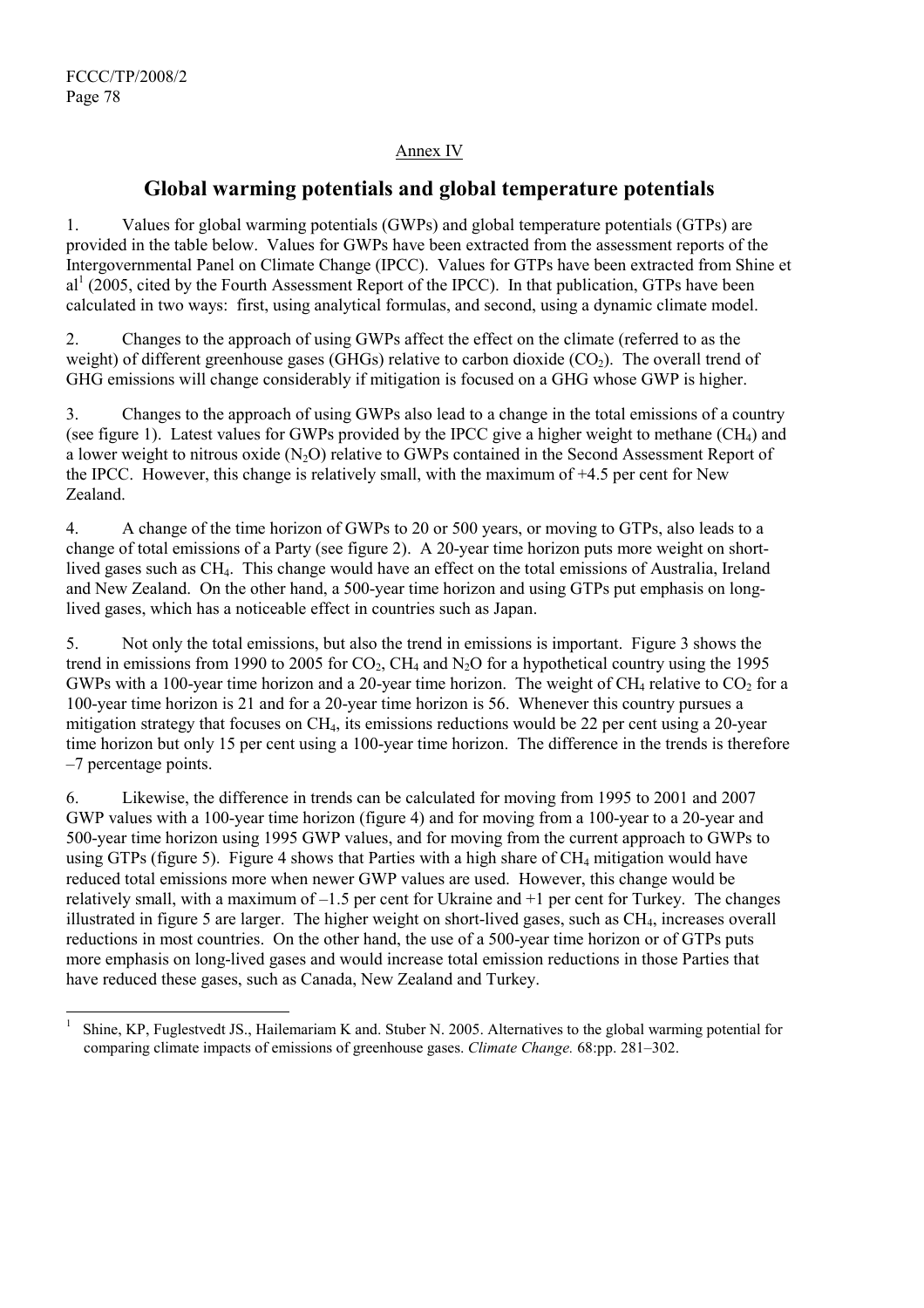| Estimation<br>EBM GTP <sub>P</sub><br>Chemical formula<br>Global Warming Potential<br>Global Warming Potential<br>Global Warming Potential<br>Analytical GTPp<br>Species<br>method in<br>Coverd by Covered by<br>2006<br>Montral<br>Kyoto<br>Guidelines<br>Protoco<br>Protocol<br>20 years 100 year 500 years<br>20 yeard 100 year 500 years<br>20 years 100 year 500 years<br>20 <sub>1</sub><br>100<br>500<br>500<br>20<br>$100 -$<br>Carbon dioxide<br>CO <sub>2</sub><br>$\overline{1}$<br>x<br>$\mathbf x$<br>CH4<br>56<br>21<br>6.5<br>62<br>23<br>$\overline{7}$<br>72<br>25<br>7.6<br>52<br>0.35<br>46<br>5<br>0.8<br>$\Omega$<br>Methane<br>x<br>x<br>275<br>296<br>156<br>289<br>298<br>290<br>270<br>35<br>N <sub>2</sub> O<br>280<br>310<br>170<br>153<br>290<br>270<br>13<br>Nitrous oxide<br>x<br>X<br>Substances controlled by the Montreal Protocol<br>$CFC-11$<br>6300<br>4600<br>1600<br>6730<br>4750<br><b>CCI3F</b><br>1620<br>$\boldsymbol{\mathsf{x}}$<br>CFC-12<br>CCI2F2<br>10200<br>10600<br>5200<br>10900<br>5200<br>11000<br>$\mathbf{x}$<br>CFC-13<br>CCIF3<br>10000<br>14000<br>16300<br>10800<br>14400<br>16400<br>$\boldsymbol{\mathsf{x}}$<br>CFC-113<br>CCI2FCCIF2<br>6100<br>6000<br>2700<br>6540<br>6130<br>2700<br>$\boldsymbol{\mathsf{x}}$<br>CFC-114<br>CCIF2CCIF2<br>7500<br>9800<br>8700<br>8040<br>10000<br>8730<br>$\mathbf{x}$<br><b>CFC-115</b><br>CCIF2CF3<br>4900<br>7200<br>9900<br>5310<br>7370<br>9990<br>$\mathbf{x}$<br>CBrF3<br>7900<br>Halon-1301<br>6900<br>2700<br>8480<br>7140<br>2760<br>$\mathbf{x}$<br>CBrCIF2<br>3600<br>1300<br>390<br>4750<br>1890<br>575<br>Halon-1211<br>$\mathbf{x}$<br>Halon-2402<br>3680<br>503<br>CBrF2CBrF2<br>1640<br>$\mathbf{x}$<br>1800<br>580<br>1400<br>435<br>CCI4<br>2700<br>2700<br>Carbon tetrachloride<br>X<br>CH3Br<br>$\vert$<br>$\mathbf{5}$<br>Methyl bromide<br>16<br>-17<br>X<br>HCFC-21<br>CHCL2F<br>700<br>210<br>65<br>$\mathbf{x}$<br>HCFC-22<br>CHCIF2<br>4800<br>1700<br>540<br>5160<br>1810<br>549<br>X<br>36<br>390<br>24<br>HCFC-123<br>CHCI2CF3<br>120<br>273<br>-77<br>X<br>620<br>190<br>609<br>HCFC-124<br>CHCIFCF3<br>2000<br>2070<br>185<br>x<br>220<br>725<br>HCFC-141b<br>2100<br>700<br>2250<br>220<br>CH3CCI2F<br>$\mathbf{x}$<br>5200<br>2400<br>740<br>5490<br>2310<br>705<br>HCFC-142b<br>CH3CCIF2<br>$\boldsymbol{\mathsf{x}}$<br>55<br>37<br>HCFC-225ca<br>CHCI2CF2CF3<br>590<br>180<br>429<br>122<br>$\boldsymbol{\chi}$<br>HCFC-225cb<br>2000<br>620<br>190<br>2030<br>595<br>181<br>CHCIFCF2CCIF2<br>x<br>Hydroflurorocarbons<br>HFC-23<br>12000<br>CHF3<br>11700<br>9800<br>9400<br>10000<br>12000<br>14800<br>12200<br>9100<br>x<br>$\mathsf{X}$<br>170<br>HFC-32<br>CH <sub>2F2</sub><br>650<br>200<br>1800<br>550<br>2330<br>675<br>205<br>2100<br>x<br>x<br><b>CH3F</b><br>330<br>97<br>30<br>HFC-41<br>490<br>150<br>45<br>X<br>$\mathbf x$<br>1100<br><b>HFC-125</b><br>C2HF5<br>4600<br>2800<br>920<br>5900<br>3400<br>6350<br>3500<br>1100<br>$\mathbf{x}$<br>$\boldsymbol{\times}$<br><b>HFC-134</b><br>330<br>C2H2F4<br>2900<br>1000<br>310<br>3200<br>1100<br>$\boldsymbol{\times}$<br>x<br>400<br>HFC-134a<br>CH <sub>2</sub> FCF3<br>3400<br>1300<br>420<br>330<br>1300<br>2840<br>34<br>2550<br>300<br>3830<br>1430<br>435<br>44<br>-O<br>x<br>x<br>94<br><b>HFC-143</b><br>C <sub>2</sub> H <sub>3F3</sub><br>330<br>100<br>1000<br>300<br>110<br>x<br>x<br>1600<br>4300<br>HFC-143a<br>C <sub>2</sub> H <sub>3F3</sub><br>5000<br>3800<br>1400<br>5500<br>5890<br>4470<br>1590<br>$\times$<br>x<br><b>HFC-152</b><br>CH2FCH2F<br>43<br>13<br>140<br>x<br>37<br>HFC-152a<br>460<br>42<br>410<br>120<br>437<br>124<br>170 0.15<br>135<br>22<br>CH3CHF2<br>140<br>38<br>D.<br>x<br>x<br><b>HFC-161</b><br>CH3CH2F<br>40<br>12<br>$\overline{4}$<br>$\times$<br>HFC-227ea<br>C3HF7<br>4300<br>2900<br>950<br>5600<br>3500<br>5310<br>3220<br>1100<br>1040<br>x<br>x<br>9400<br>7100<br>HFC-236fa<br>CF3CH2CF3<br>5100<br>6300<br>4700<br>7500<br>8100<br>9810<br>7660<br>$\mathbf{x}$<br>x<br>HFC-236cb<br>3300<br>390<br>CH2FCF2CF3<br>1300<br>$\times$<br>360<br>390<br>HFC-236ea<br>CF3CHFCF3<br>1200<br>x<br>HFC-245ca<br>1800<br>560<br>170<br>2100<br>640<br>200<br>C3H3F5<br>x<br>$\mathbf x$<br>HFC-245fa<br>950<br>300<br>3380<br>CHF2CH2CF3<br>3000<br>1030<br>314<br>$\times$<br>HFC-365mfc<br>CH3CF2CH2CF3<br>2600<br>890<br>280<br>2520<br>794<br>241<br>$\mathbf x$<br>3000<br>1300<br>1500<br>470<br>500<br>HFC-43-10mee<br>CF3CHFCHFCF2CF3<br>400<br>3700<br>4140<br>1640<br>X |  |  |  | <b>IPCC 1995</b> |  | <b>IPCC 2001</b> |  | <b>IPCC 2007</b> |  | Shine et al 2005 |  |  |
|-----------------------------------------------------------------------------------------------------------------------------------------------------------------------------------------------------------------------------------------------------------------------------------------------------------------------------------------------------------------------------------------------------------------------------------------------------------------------------------------------------------------------------------------------------------------------------------------------------------------------------------------------------------------------------------------------------------------------------------------------------------------------------------------------------------------------------------------------------------------------------------------------------------------------------------------------------------------------------------------------------------------------------------------------------------------------------------------------------------------------------------------------------------------------------------------------------------------------------------------------------------------------------------------------------------------------------------------------------------------------------------------------------------------------------------------------------------------------------------------------------------------------------------------------------------------------------------------------------------------------------------------------------------------------------------------------------------------------------------------------------------------------------------------------------------------------------------------------------------------------------------------------------------------------------------------------------------------------------------------------------------------------------------------------------------------------------------------------------------------------------------------------------------------------------------------------------------------------------------------------------------------------------------------------------------------------------------------------------------------------------------------------------------------------------------------------------------------------------------------------------------------------------------------------------------------------------------------------------------------------------------------------------------------------------------------------------------------------------------------------------------------------------------------------------------------------------------------------------------------------------------------------------------------------------------------------------------------------------------------------------------------------------------------------------------------------------------------------------------------------------------------------------------------------------------------------------------------------------------------------------------------------------------------------------------------------------------------------------------------------------------------------------------------------------------------------------------------------------------------------------------------------------------------------------------------------------------------------------------------------------------------------------------------------------------------------------------------------------------------------------------------------------------------------------------------------------------------------------------------------------------------------------------------------------------------------------------------------------------------------------------------------------------------------------------------------------------------------------------------------------------------------------------------------------------------------------------------------------------------------------------------------------------------------------------------------------------------------------------------------------------------------------------------------------------------------------------------------------------------------------------------------------------------------|--|--|--|------------------|--|------------------|--|------------------|--|------------------|--|--|
|                                                                                                                                                                                                                                                                                                                                                                                                                                                                                                                                                                                                                                                                                                                                                                                                                                                                                                                                                                                                                                                                                                                                                                                                                                                                                                                                                                                                                                                                                                                                                                                                                                                                                                                                                                                                                                                                                                                                                                                                                                                                                                                                                                                                                                                                                                                                                                                                                                                                                                                                                                                                                                                                                                                                                                                                                                                                                                                                                                                                                                                                                                                                                                                                                                                                                                                                                                                                                                                                                                                                                                                                                                                                                                                                                                                                                                                                                                                                                                                                                                                                                                                                                                                                                                                                                                                                                                                                                                                                                                                                               |  |  |  |                  |  |                  |  |                  |  |                  |  |  |
|                                                                                                                                                                                                                                                                                                                                                                                                                                                                                                                                                                                                                                                                                                                                                                                                                                                                                                                                                                                                                                                                                                                                                                                                                                                                                                                                                                                                                                                                                                                                                                                                                                                                                                                                                                                                                                                                                                                                                                                                                                                                                                                                                                                                                                                                                                                                                                                                                                                                                                                                                                                                                                                                                                                                                                                                                                                                                                                                                                                                                                                                                                                                                                                                                                                                                                                                                                                                                                                                                                                                                                                                                                                                                                                                                                                                                                                                                                                                                                                                                                                                                                                                                                                                                                                                                                                                                                                                                                                                                                                                               |  |  |  |                  |  |                  |  |                  |  |                  |  |  |
|                                                                                                                                                                                                                                                                                                                                                                                                                                                                                                                                                                                                                                                                                                                                                                                                                                                                                                                                                                                                                                                                                                                                                                                                                                                                                                                                                                                                                                                                                                                                                                                                                                                                                                                                                                                                                                                                                                                                                                                                                                                                                                                                                                                                                                                                                                                                                                                                                                                                                                                                                                                                                                                                                                                                                                                                                                                                                                                                                                                                                                                                                                                                                                                                                                                                                                                                                                                                                                                                                                                                                                                                                                                                                                                                                                                                                                                                                                                                                                                                                                                                                                                                                                                                                                                                                                                                                                                                                                                                                                                                               |  |  |  |                  |  |                  |  |                  |  |                  |  |  |
|                                                                                                                                                                                                                                                                                                                                                                                                                                                                                                                                                                                                                                                                                                                                                                                                                                                                                                                                                                                                                                                                                                                                                                                                                                                                                                                                                                                                                                                                                                                                                                                                                                                                                                                                                                                                                                                                                                                                                                                                                                                                                                                                                                                                                                                                                                                                                                                                                                                                                                                                                                                                                                                                                                                                                                                                                                                                                                                                                                                                                                                                                                                                                                                                                                                                                                                                                                                                                                                                                                                                                                                                                                                                                                                                                                                                                                                                                                                                                                                                                                                                                                                                                                                                                                                                                                                                                                                                                                                                                                                                               |  |  |  |                  |  |                  |  |                  |  |                  |  |  |
|                                                                                                                                                                                                                                                                                                                                                                                                                                                                                                                                                                                                                                                                                                                                                                                                                                                                                                                                                                                                                                                                                                                                                                                                                                                                                                                                                                                                                                                                                                                                                                                                                                                                                                                                                                                                                                                                                                                                                                                                                                                                                                                                                                                                                                                                                                                                                                                                                                                                                                                                                                                                                                                                                                                                                                                                                                                                                                                                                                                                                                                                                                                                                                                                                                                                                                                                                                                                                                                                                                                                                                                                                                                                                                                                                                                                                                                                                                                                                                                                                                                                                                                                                                                                                                                                                                                                                                                                                                                                                                                                               |  |  |  |                  |  |                  |  |                  |  |                  |  |  |
|                                                                                                                                                                                                                                                                                                                                                                                                                                                                                                                                                                                                                                                                                                                                                                                                                                                                                                                                                                                                                                                                                                                                                                                                                                                                                                                                                                                                                                                                                                                                                                                                                                                                                                                                                                                                                                                                                                                                                                                                                                                                                                                                                                                                                                                                                                                                                                                                                                                                                                                                                                                                                                                                                                                                                                                                                                                                                                                                                                                                                                                                                                                                                                                                                                                                                                                                                                                                                                                                                                                                                                                                                                                                                                                                                                                                                                                                                                                                                                                                                                                                                                                                                                                                                                                                                                                                                                                                                                                                                                                                               |  |  |  |                  |  |                  |  |                  |  |                  |  |  |
|                                                                                                                                                                                                                                                                                                                                                                                                                                                                                                                                                                                                                                                                                                                                                                                                                                                                                                                                                                                                                                                                                                                                                                                                                                                                                                                                                                                                                                                                                                                                                                                                                                                                                                                                                                                                                                                                                                                                                                                                                                                                                                                                                                                                                                                                                                                                                                                                                                                                                                                                                                                                                                                                                                                                                                                                                                                                                                                                                                                                                                                                                                                                                                                                                                                                                                                                                                                                                                                                                                                                                                                                                                                                                                                                                                                                                                                                                                                                                                                                                                                                                                                                                                                                                                                                                                                                                                                                                                                                                                                                               |  |  |  |                  |  |                  |  |                  |  |                  |  |  |
|                                                                                                                                                                                                                                                                                                                                                                                                                                                                                                                                                                                                                                                                                                                                                                                                                                                                                                                                                                                                                                                                                                                                                                                                                                                                                                                                                                                                                                                                                                                                                                                                                                                                                                                                                                                                                                                                                                                                                                                                                                                                                                                                                                                                                                                                                                                                                                                                                                                                                                                                                                                                                                                                                                                                                                                                                                                                                                                                                                                                                                                                                                                                                                                                                                                                                                                                                                                                                                                                                                                                                                                                                                                                                                                                                                                                                                                                                                                                                                                                                                                                                                                                                                                                                                                                                                                                                                                                                                                                                                                                               |  |  |  |                  |  |                  |  |                  |  |                  |  |  |
|                                                                                                                                                                                                                                                                                                                                                                                                                                                                                                                                                                                                                                                                                                                                                                                                                                                                                                                                                                                                                                                                                                                                                                                                                                                                                                                                                                                                                                                                                                                                                                                                                                                                                                                                                                                                                                                                                                                                                                                                                                                                                                                                                                                                                                                                                                                                                                                                                                                                                                                                                                                                                                                                                                                                                                                                                                                                                                                                                                                                                                                                                                                                                                                                                                                                                                                                                                                                                                                                                                                                                                                                                                                                                                                                                                                                                                                                                                                                                                                                                                                                                                                                                                                                                                                                                                                                                                                                                                                                                                                                               |  |  |  |                  |  |                  |  |                  |  |                  |  |  |
|                                                                                                                                                                                                                                                                                                                                                                                                                                                                                                                                                                                                                                                                                                                                                                                                                                                                                                                                                                                                                                                                                                                                                                                                                                                                                                                                                                                                                                                                                                                                                                                                                                                                                                                                                                                                                                                                                                                                                                                                                                                                                                                                                                                                                                                                                                                                                                                                                                                                                                                                                                                                                                                                                                                                                                                                                                                                                                                                                                                                                                                                                                                                                                                                                                                                                                                                                                                                                                                                                                                                                                                                                                                                                                                                                                                                                                                                                                                                                                                                                                                                                                                                                                                                                                                                                                                                                                                                                                                                                                                                               |  |  |  |                  |  |                  |  |                  |  |                  |  |  |
|                                                                                                                                                                                                                                                                                                                                                                                                                                                                                                                                                                                                                                                                                                                                                                                                                                                                                                                                                                                                                                                                                                                                                                                                                                                                                                                                                                                                                                                                                                                                                                                                                                                                                                                                                                                                                                                                                                                                                                                                                                                                                                                                                                                                                                                                                                                                                                                                                                                                                                                                                                                                                                                                                                                                                                                                                                                                                                                                                                                                                                                                                                                                                                                                                                                                                                                                                                                                                                                                                                                                                                                                                                                                                                                                                                                                                                                                                                                                                                                                                                                                                                                                                                                                                                                                                                                                                                                                                                                                                                                                               |  |  |  |                  |  |                  |  |                  |  |                  |  |  |
|                                                                                                                                                                                                                                                                                                                                                                                                                                                                                                                                                                                                                                                                                                                                                                                                                                                                                                                                                                                                                                                                                                                                                                                                                                                                                                                                                                                                                                                                                                                                                                                                                                                                                                                                                                                                                                                                                                                                                                                                                                                                                                                                                                                                                                                                                                                                                                                                                                                                                                                                                                                                                                                                                                                                                                                                                                                                                                                                                                                                                                                                                                                                                                                                                                                                                                                                                                                                                                                                                                                                                                                                                                                                                                                                                                                                                                                                                                                                                                                                                                                                                                                                                                                                                                                                                                                                                                                                                                                                                                                                               |  |  |  |                  |  |                  |  |                  |  |                  |  |  |
|                                                                                                                                                                                                                                                                                                                                                                                                                                                                                                                                                                                                                                                                                                                                                                                                                                                                                                                                                                                                                                                                                                                                                                                                                                                                                                                                                                                                                                                                                                                                                                                                                                                                                                                                                                                                                                                                                                                                                                                                                                                                                                                                                                                                                                                                                                                                                                                                                                                                                                                                                                                                                                                                                                                                                                                                                                                                                                                                                                                                                                                                                                                                                                                                                                                                                                                                                                                                                                                                                                                                                                                                                                                                                                                                                                                                                                                                                                                                                                                                                                                                                                                                                                                                                                                                                                                                                                                                                                                                                                                                               |  |  |  |                  |  |                  |  |                  |  |                  |  |  |
|                                                                                                                                                                                                                                                                                                                                                                                                                                                                                                                                                                                                                                                                                                                                                                                                                                                                                                                                                                                                                                                                                                                                                                                                                                                                                                                                                                                                                                                                                                                                                                                                                                                                                                                                                                                                                                                                                                                                                                                                                                                                                                                                                                                                                                                                                                                                                                                                                                                                                                                                                                                                                                                                                                                                                                                                                                                                                                                                                                                                                                                                                                                                                                                                                                                                                                                                                                                                                                                                                                                                                                                                                                                                                                                                                                                                                                                                                                                                                                                                                                                                                                                                                                                                                                                                                                                                                                                                                                                                                                                                               |  |  |  |                  |  |                  |  |                  |  |                  |  |  |
|                                                                                                                                                                                                                                                                                                                                                                                                                                                                                                                                                                                                                                                                                                                                                                                                                                                                                                                                                                                                                                                                                                                                                                                                                                                                                                                                                                                                                                                                                                                                                                                                                                                                                                                                                                                                                                                                                                                                                                                                                                                                                                                                                                                                                                                                                                                                                                                                                                                                                                                                                                                                                                                                                                                                                                                                                                                                                                                                                                                                                                                                                                                                                                                                                                                                                                                                                                                                                                                                                                                                                                                                                                                                                                                                                                                                                                                                                                                                                                                                                                                                                                                                                                                                                                                                                                                                                                                                                                                                                                                                               |  |  |  |                  |  |                  |  |                  |  |                  |  |  |
|                                                                                                                                                                                                                                                                                                                                                                                                                                                                                                                                                                                                                                                                                                                                                                                                                                                                                                                                                                                                                                                                                                                                                                                                                                                                                                                                                                                                                                                                                                                                                                                                                                                                                                                                                                                                                                                                                                                                                                                                                                                                                                                                                                                                                                                                                                                                                                                                                                                                                                                                                                                                                                                                                                                                                                                                                                                                                                                                                                                                                                                                                                                                                                                                                                                                                                                                                                                                                                                                                                                                                                                                                                                                                                                                                                                                                                                                                                                                                                                                                                                                                                                                                                                                                                                                                                                                                                                                                                                                                                                                               |  |  |  |                  |  |                  |  |                  |  |                  |  |  |
|                                                                                                                                                                                                                                                                                                                                                                                                                                                                                                                                                                                                                                                                                                                                                                                                                                                                                                                                                                                                                                                                                                                                                                                                                                                                                                                                                                                                                                                                                                                                                                                                                                                                                                                                                                                                                                                                                                                                                                                                                                                                                                                                                                                                                                                                                                                                                                                                                                                                                                                                                                                                                                                                                                                                                                                                                                                                                                                                                                                                                                                                                                                                                                                                                                                                                                                                                                                                                                                                                                                                                                                                                                                                                                                                                                                                                                                                                                                                                                                                                                                                                                                                                                                                                                                                                                                                                                                                                                                                                                                                               |  |  |  |                  |  |                  |  |                  |  |                  |  |  |
|                                                                                                                                                                                                                                                                                                                                                                                                                                                                                                                                                                                                                                                                                                                                                                                                                                                                                                                                                                                                                                                                                                                                                                                                                                                                                                                                                                                                                                                                                                                                                                                                                                                                                                                                                                                                                                                                                                                                                                                                                                                                                                                                                                                                                                                                                                                                                                                                                                                                                                                                                                                                                                                                                                                                                                                                                                                                                                                                                                                                                                                                                                                                                                                                                                                                                                                                                                                                                                                                                                                                                                                                                                                                                                                                                                                                                                                                                                                                                                                                                                                                                                                                                                                                                                                                                                                                                                                                                                                                                                                                               |  |  |  |                  |  |                  |  |                  |  |                  |  |  |
|                                                                                                                                                                                                                                                                                                                                                                                                                                                                                                                                                                                                                                                                                                                                                                                                                                                                                                                                                                                                                                                                                                                                                                                                                                                                                                                                                                                                                                                                                                                                                                                                                                                                                                                                                                                                                                                                                                                                                                                                                                                                                                                                                                                                                                                                                                                                                                                                                                                                                                                                                                                                                                                                                                                                                                                                                                                                                                                                                                                                                                                                                                                                                                                                                                                                                                                                                                                                                                                                                                                                                                                                                                                                                                                                                                                                                                                                                                                                                                                                                                                                                                                                                                                                                                                                                                                                                                                                                                                                                                                                               |  |  |  |                  |  |                  |  |                  |  |                  |  |  |
|                                                                                                                                                                                                                                                                                                                                                                                                                                                                                                                                                                                                                                                                                                                                                                                                                                                                                                                                                                                                                                                                                                                                                                                                                                                                                                                                                                                                                                                                                                                                                                                                                                                                                                                                                                                                                                                                                                                                                                                                                                                                                                                                                                                                                                                                                                                                                                                                                                                                                                                                                                                                                                                                                                                                                                                                                                                                                                                                                                                                                                                                                                                                                                                                                                                                                                                                                                                                                                                                                                                                                                                                                                                                                                                                                                                                                                                                                                                                                                                                                                                                                                                                                                                                                                                                                                                                                                                                                                                                                                                                               |  |  |  |                  |  |                  |  |                  |  |                  |  |  |
|                                                                                                                                                                                                                                                                                                                                                                                                                                                                                                                                                                                                                                                                                                                                                                                                                                                                                                                                                                                                                                                                                                                                                                                                                                                                                                                                                                                                                                                                                                                                                                                                                                                                                                                                                                                                                                                                                                                                                                                                                                                                                                                                                                                                                                                                                                                                                                                                                                                                                                                                                                                                                                                                                                                                                                                                                                                                                                                                                                                                                                                                                                                                                                                                                                                                                                                                                                                                                                                                                                                                                                                                                                                                                                                                                                                                                                                                                                                                                                                                                                                                                                                                                                                                                                                                                                                                                                                                                                                                                                                                               |  |  |  |                  |  |                  |  |                  |  |                  |  |  |
|                                                                                                                                                                                                                                                                                                                                                                                                                                                                                                                                                                                                                                                                                                                                                                                                                                                                                                                                                                                                                                                                                                                                                                                                                                                                                                                                                                                                                                                                                                                                                                                                                                                                                                                                                                                                                                                                                                                                                                                                                                                                                                                                                                                                                                                                                                                                                                                                                                                                                                                                                                                                                                                                                                                                                                                                                                                                                                                                                                                                                                                                                                                                                                                                                                                                                                                                                                                                                                                                                                                                                                                                                                                                                                                                                                                                                                                                                                                                                                                                                                                                                                                                                                                                                                                                                                                                                                                                                                                                                                                                               |  |  |  |                  |  |                  |  |                  |  |                  |  |  |
|                                                                                                                                                                                                                                                                                                                                                                                                                                                                                                                                                                                                                                                                                                                                                                                                                                                                                                                                                                                                                                                                                                                                                                                                                                                                                                                                                                                                                                                                                                                                                                                                                                                                                                                                                                                                                                                                                                                                                                                                                                                                                                                                                                                                                                                                                                                                                                                                                                                                                                                                                                                                                                                                                                                                                                                                                                                                                                                                                                                                                                                                                                                                                                                                                                                                                                                                                                                                                                                                                                                                                                                                                                                                                                                                                                                                                                                                                                                                                                                                                                                                                                                                                                                                                                                                                                                                                                                                                                                                                                                                               |  |  |  |                  |  |                  |  |                  |  |                  |  |  |
|                                                                                                                                                                                                                                                                                                                                                                                                                                                                                                                                                                                                                                                                                                                                                                                                                                                                                                                                                                                                                                                                                                                                                                                                                                                                                                                                                                                                                                                                                                                                                                                                                                                                                                                                                                                                                                                                                                                                                                                                                                                                                                                                                                                                                                                                                                                                                                                                                                                                                                                                                                                                                                                                                                                                                                                                                                                                                                                                                                                                                                                                                                                                                                                                                                                                                                                                                                                                                                                                                                                                                                                                                                                                                                                                                                                                                                                                                                                                                                                                                                                                                                                                                                                                                                                                                                                                                                                                                                                                                                                                               |  |  |  |                  |  |                  |  |                  |  |                  |  |  |
|                                                                                                                                                                                                                                                                                                                                                                                                                                                                                                                                                                                                                                                                                                                                                                                                                                                                                                                                                                                                                                                                                                                                                                                                                                                                                                                                                                                                                                                                                                                                                                                                                                                                                                                                                                                                                                                                                                                                                                                                                                                                                                                                                                                                                                                                                                                                                                                                                                                                                                                                                                                                                                                                                                                                                                                                                                                                                                                                                                                                                                                                                                                                                                                                                                                                                                                                                                                                                                                                                                                                                                                                                                                                                                                                                                                                                                                                                                                                                                                                                                                                                                                                                                                                                                                                                                                                                                                                                                                                                                                                               |  |  |  |                  |  |                  |  |                  |  |                  |  |  |
|                                                                                                                                                                                                                                                                                                                                                                                                                                                                                                                                                                                                                                                                                                                                                                                                                                                                                                                                                                                                                                                                                                                                                                                                                                                                                                                                                                                                                                                                                                                                                                                                                                                                                                                                                                                                                                                                                                                                                                                                                                                                                                                                                                                                                                                                                                                                                                                                                                                                                                                                                                                                                                                                                                                                                                                                                                                                                                                                                                                                                                                                                                                                                                                                                                                                                                                                                                                                                                                                                                                                                                                                                                                                                                                                                                                                                                                                                                                                                                                                                                                                                                                                                                                                                                                                                                                                                                                                                                                                                                                                               |  |  |  |                  |  |                  |  |                  |  |                  |  |  |
|                                                                                                                                                                                                                                                                                                                                                                                                                                                                                                                                                                                                                                                                                                                                                                                                                                                                                                                                                                                                                                                                                                                                                                                                                                                                                                                                                                                                                                                                                                                                                                                                                                                                                                                                                                                                                                                                                                                                                                                                                                                                                                                                                                                                                                                                                                                                                                                                                                                                                                                                                                                                                                                                                                                                                                                                                                                                                                                                                                                                                                                                                                                                                                                                                                                                                                                                                                                                                                                                                                                                                                                                                                                                                                                                                                                                                                                                                                                                                                                                                                                                                                                                                                                                                                                                                                                                                                                                                                                                                                                                               |  |  |  |                  |  |                  |  |                  |  |                  |  |  |
|                                                                                                                                                                                                                                                                                                                                                                                                                                                                                                                                                                                                                                                                                                                                                                                                                                                                                                                                                                                                                                                                                                                                                                                                                                                                                                                                                                                                                                                                                                                                                                                                                                                                                                                                                                                                                                                                                                                                                                                                                                                                                                                                                                                                                                                                                                                                                                                                                                                                                                                                                                                                                                                                                                                                                                                                                                                                                                                                                                                                                                                                                                                                                                                                                                                                                                                                                                                                                                                                                                                                                                                                                                                                                                                                                                                                                                                                                                                                                                                                                                                                                                                                                                                                                                                                                                                                                                                                                                                                                                                                               |  |  |  |                  |  |                  |  |                  |  |                  |  |  |
|                                                                                                                                                                                                                                                                                                                                                                                                                                                                                                                                                                                                                                                                                                                                                                                                                                                                                                                                                                                                                                                                                                                                                                                                                                                                                                                                                                                                                                                                                                                                                                                                                                                                                                                                                                                                                                                                                                                                                                                                                                                                                                                                                                                                                                                                                                                                                                                                                                                                                                                                                                                                                                                                                                                                                                                                                                                                                                                                                                                                                                                                                                                                                                                                                                                                                                                                                                                                                                                                                                                                                                                                                                                                                                                                                                                                                                                                                                                                                                                                                                                                                                                                                                                                                                                                                                                                                                                                                                                                                                                                               |  |  |  |                  |  |                  |  |                  |  |                  |  |  |
|                                                                                                                                                                                                                                                                                                                                                                                                                                                                                                                                                                                                                                                                                                                                                                                                                                                                                                                                                                                                                                                                                                                                                                                                                                                                                                                                                                                                                                                                                                                                                                                                                                                                                                                                                                                                                                                                                                                                                                                                                                                                                                                                                                                                                                                                                                                                                                                                                                                                                                                                                                                                                                                                                                                                                                                                                                                                                                                                                                                                                                                                                                                                                                                                                                                                                                                                                                                                                                                                                                                                                                                                                                                                                                                                                                                                                                                                                                                                                                                                                                                                                                                                                                                                                                                                                                                                                                                                                                                                                                                                               |  |  |  |                  |  |                  |  |                  |  |                  |  |  |
|                                                                                                                                                                                                                                                                                                                                                                                                                                                                                                                                                                                                                                                                                                                                                                                                                                                                                                                                                                                                                                                                                                                                                                                                                                                                                                                                                                                                                                                                                                                                                                                                                                                                                                                                                                                                                                                                                                                                                                                                                                                                                                                                                                                                                                                                                                                                                                                                                                                                                                                                                                                                                                                                                                                                                                                                                                                                                                                                                                                                                                                                                                                                                                                                                                                                                                                                                                                                                                                                                                                                                                                                                                                                                                                                                                                                                                                                                                                                                                                                                                                                                                                                                                                                                                                                                                                                                                                                                                                                                                                                               |  |  |  |                  |  |                  |  |                  |  |                  |  |  |
|                                                                                                                                                                                                                                                                                                                                                                                                                                                                                                                                                                                                                                                                                                                                                                                                                                                                                                                                                                                                                                                                                                                                                                                                                                                                                                                                                                                                                                                                                                                                                                                                                                                                                                                                                                                                                                                                                                                                                                                                                                                                                                                                                                                                                                                                                                                                                                                                                                                                                                                                                                                                                                                                                                                                                                                                                                                                                                                                                                                                                                                                                                                                                                                                                                                                                                                                                                                                                                                                                                                                                                                                                                                                                                                                                                                                                                                                                                                                                                                                                                                                                                                                                                                                                                                                                                                                                                                                                                                                                                                                               |  |  |  |                  |  |                  |  |                  |  |                  |  |  |
|                                                                                                                                                                                                                                                                                                                                                                                                                                                                                                                                                                                                                                                                                                                                                                                                                                                                                                                                                                                                                                                                                                                                                                                                                                                                                                                                                                                                                                                                                                                                                                                                                                                                                                                                                                                                                                                                                                                                                                                                                                                                                                                                                                                                                                                                                                                                                                                                                                                                                                                                                                                                                                                                                                                                                                                                                                                                                                                                                                                                                                                                                                                                                                                                                                                                                                                                                                                                                                                                                                                                                                                                                                                                                                                                                                                                                                                                                                                                                                                                                                                                                                                                                                                                                                                                                                                                                                                                                                                                                                                                               |  |  |  |                  |  |                  |  |                  |  |                  |  |  |
|                                                                                                                                                                                                                                                                                                                                                                                                                                                                                                                                                                                                                                                                                                                                                                                                                                                                                                                                                                                                                                                                                                                                                                                                                                                                                                                                                                                                                                                                                                                                                                                                                                                                                                                                                                                                                                                                                                                                                                                                                                                                                                                                                                                                                                                                                                                                                                                                                                                                                                                                                                                                                                                                                                                                                                                                                                                                                                                                                                                                                                                                                                                                                                                                                                                                                                                                                                                                                                                                                                                                                                                                                                                                                                                                                                                                                                                                                                                                                                                                                                                                                                                                                                                                                                                                                                                                                                                                                                                                                                                                               |  |  |  |                  |  |                  |  |                  |  |                  |  |  |
|                                                                                                                                                                                                                                                                                                                                                                                                                                                                                                                                                                                                                                                                                                                                                                                                                                                                                                                                                                                                                                                                                                                                                                                                                                                                                                                                                                                                                                                                                                                                                                                                                                                                                                                                                                                                                                                                                                                                                                                                                                                                                                                                                                                                                                                                                                                                                                                                                                                                                                                                                                                                                                                                                                                                                                                                                                                                                                                                                                                                                                                                                                                                                                                                                                                                                                                                                                                                                                                                                                                                                                                                                                                                                                                                                                                                                                                                                                                                                                                                                                                                                                                                                                                                                                                                                                                                                                                                                                                                                                                                               |  |  |  |                  |  |                  |  |                  |  |                  |  |  |
|                                                                                                                                                                                                                                                                                                                                                                                                                                                                                                                                                                                                                                                                                                                                                                                                                                                                                                                                                                                                                                                                                                                                                                                                                                                                                                                                                                                                                                                                                                                                                                                                                                                                                                                                                                                                                                                                                                                                                                                                                                                                                                                                                                                                                                                                                                                                                                                                                                                                                                                                                                                                                                                                                                                                                                                                                                                                                                                                                                                                                                                                                                                                                                                                                                                                                                                                                                                                                                                                                                                                                                                                                                                                                                                                                                                                                                                                                                                                                                                                                                                                                                                                                                                                                                                                                                                                                                                                                                                                                                                                               |  |  |  |                  |  |                  |  |                  |  |                  |  |  |
|                                                                                                                                                                                                                                                                                                                                                                                                                                                                                                                                                                                                                                                                                                                                                                                                                                                                                                                                                                                                                                                                                                                                                                                                                                                                                                                                                                                                                                                                                                                                                                                                                                                                                                                                                                                                                                                                                                                                                                                                                                                                                                                                                                                                                                                                                                                                                                                                                                                                                                                                                                                                                                                                                                                                                                                                                                                                                                                                                                                                                                                                                                                                                                                                                                                                                                                                                                                                                                                                                                                                                                                                                                                                                                                                                                                                                                                                                                                                                                                                                                                                                                                                                                                                                                                                                                                                                                                                                                                                                                                                               |  |  |  |                  |  |                  |  |                  |  |                  |  |  |
|                                                                                                                                                                                                                                                                                                                                                                                                                                                                                                                                                                                                                                                                                                                                                                                                                                                                                                                                                                                                                                                                                                                                                                                                                                                                                                                                                                                                                                                                                                                                                                                                                                                                                                                                                                                                                                                                                                                                                                                                                                                                                                                                                                                                                                                                                                                                                                                                                                                                                                                                                                                                                                                                                                                                                                                                                                                                                                                                                                                                                                                                                                                                                                                                                                                                                                                                                                                                                                                                                                                                                                                                                                                                                                                                                                                                                                                                                                                                                                                                                                                                                                                                                                                                                                                                                                                                                                                                                                                                                                                                               |  |  |  |                  |  |                  |  |                  |  |                  |  |  |
|                                                                                                                                                                                                                                                                                                                                                                                                                                                                                                                                                                                                                                                                                                                                                                                                                                                                                                                                                                                                                                                                                                                                                                                                                                                                                                                                                                                                                                                                                                                                                                                                                                                                                                                                                                                                                                                                                                                                                                                                                                                                                                                                                                                                                                                                                                                                                                                                                                                                                                                                                                                                                                                                                                                                                                                                                                                                                                                                                                                                                                                                                                                                                                                                                                                                                                                                                                                                                                                                                                                                                                                                                                                                                                                                                                                                                                                                                                                                                                                                                                                                                                                                                                                                                                                                                                                                                                                                                                                                                                                                               |  |  |  |                  |  |                  |  |                  |  |                  |  |  |
|                                                                                                                                                                                                                                                                                                                                                                                                                                                                                                                                                                                                                                                                                                                                                                                                                                                                                                                                                                                                                                                                                                                                                                                                                                                                                                                                                                                                                                                                                                                                                                                                                                                                                                                                                                                                                                                                                                                                                                                                                                                                                                                                                                                                                                                                                                                                                                                                                                                                                                                                                                                                                                                                                                                                                                                                                                                                                                                                                                                                                                                                                                                                                                                                                                                                                                                                                                                                                                                                                                                                                                                                                                                                                                                                                                                                                                                                                                                                                                                                                                                                                                                                                                                                                                                                                                                                                                                                                                                                                                                                               |  |  |  |                  |  |                  |  |                  |  |                  |  |  |
|                                                                                                                                                                                                                                                                                                                                                                                                                                                                                                                                                                                                                                                                                                                                                                                                                                                                                                                                                                                                                                                                                                                                                                                                                                                                                                                                                                                                                                                                                                                                                                                                                                                                                                                                                                                                                                                                                                                                                                                                                                                                                                                                                                                                                                                                                                                                                                                                                                                                                                                                                                                                                                                                                                                                                                                                                                                                                                                                                                                                                                                                                                                                                                                                                                                                                                                                                                                                                                                                                                                                                                                                                                                                                                                                                                                                                                                                                                                                                                                                                                                                                                                                                                                                                                                                                                                                                                                                                                                                                                                                               |  |  |  |                  |  |                  |  |                  |  |                  |  |  |
|                                                                                                                                                                                                                                                                                                                                                                                                                                                                                                                                                                                                                                                                                                                                                                                                                                                                                                                                                                                                                                                                                                                                                                                                                                                                                                                                                                                                                                                                                                                                                                                                                                                                                                                                                                                                                                                                                                                                                                                                                                                                                                                                                                                                                                                                                                                                                                                                                                                                                                                                                                                                                                                                                                                                                                                                                                                                                                                                                                                                                                                                                                                                                                                                                                                                                                                                                                                                                                                                                                                                                                                                                                                                                                                                                                                                                                                                                                                                                                                                                                                                                                                                                                                                                                                                                                                                                                                                                                                                                                                                               |  |  |  |                  |  |                  |  |                  |  |                  |  |  |
|                                                                                                                                                                                                                                                                                                                                                                                                                                                                                                                                                                                                                                                                                                                                                                                                                                                                                                                                                                                                                                                                                                                                                                                                                                                                                                                                                                                                                                                                                                                                                                                                                                                                                                                                                                                                                                                                                                                                                                                                                                                                                                                                                                                                                                                                                                                                                                                                                                                                                                                                                                                                                                                                                                                                                                                                                                                                                                                                                                                                                                                                                                                                                                                                                                                                                                                                                                                                                                                                                                                                                                                                                                                                                                                                                                                                                                                                                                                                                                                                                                                                                                                                                                                                                                                                                                                                                                                                                                                                                                                                               |  |  |  |                  |  |                  |  |                  |  |                  |  |  |
|                                                                                                                                                                                                                                                                                                                                                                                                                                                                                                                                                                                                                                                                                                                                                                                                                                                                                                                                                                                                                                                                                                                                                                                                                                                                                                                                                                                                                                                                                                                                                                                                                                                                                                                                                                                                                                                                                                                                                                                                                                                                                                                                                                                                                                                                                                                                                                                                                                                                                                                                                                                                                                                                                                                                                                                                                                                                                                                                                                                                                                                                                                                                                                                                                                                                                                                                                                                                                                                                                                                                                                                                                                                                                                                                                                                                                                                                                                                                                                                                                                                                                                                                                                                                                                                                                                                                                                                                                                                                                                                                               |  |  |  |                  |  |                  |  |                  |  |                  |  |  |
|                                                                                                                                                                                                                                                                                                                                                                                                                                                                                                                                                                                                                                                                                                                                                                                                                                                                                                                                                                                                                                                                                                                                                                                                                                                                                                                                                                                                                                                                                                                                                                                                                                                                                                                                                                                                                                                                                                                                                                                                                                                                                                                                                                                                                                                                                                                                                                                                                                                                                                                                                                                                                                                                                                                                                                                                                                                                                                                                                                                                                                                                                                                                                                                                                                                                                                                                                                                                                                                                                                                                                                                                                                                                                                                                                                                                                                                                                                                                                                                                                                                                                                                                                                                                                                                                                                                                                                                                                                                                                                                                               |  |  |  |                  |  |                  |  |                  |  |                  |  |  |
|                                                                                                                                                                                                                                                                                                                                                                                                                                                                                                                                                                                                                                                                                                                                                                                                                                                                                                                                                                                                                                                                                                                                                                                                                                                                                                                                                                                                                                                                                                                                                                                                                                                                                                                                                                                                                                                                                                                                                                                                                                                                                                                                                                                                                                                                                                                                                                                                                                                                                                                                                                                                                                                                                                                                                                                                                                                                                                                                                                                                                                                                                                                                                                                                                                                                                                                                                                                                                                                                                                                                                                                                                                                                                                                                                                                                                                                                                                                                                                                                                                                                                                                                                                                                                                                                                                                                                                                                                                                                                                                                               |  |  |  |                  |  |                  |  |                  |  |                  |  |  |

# **Table. Global warming potentials and global temperature potentials**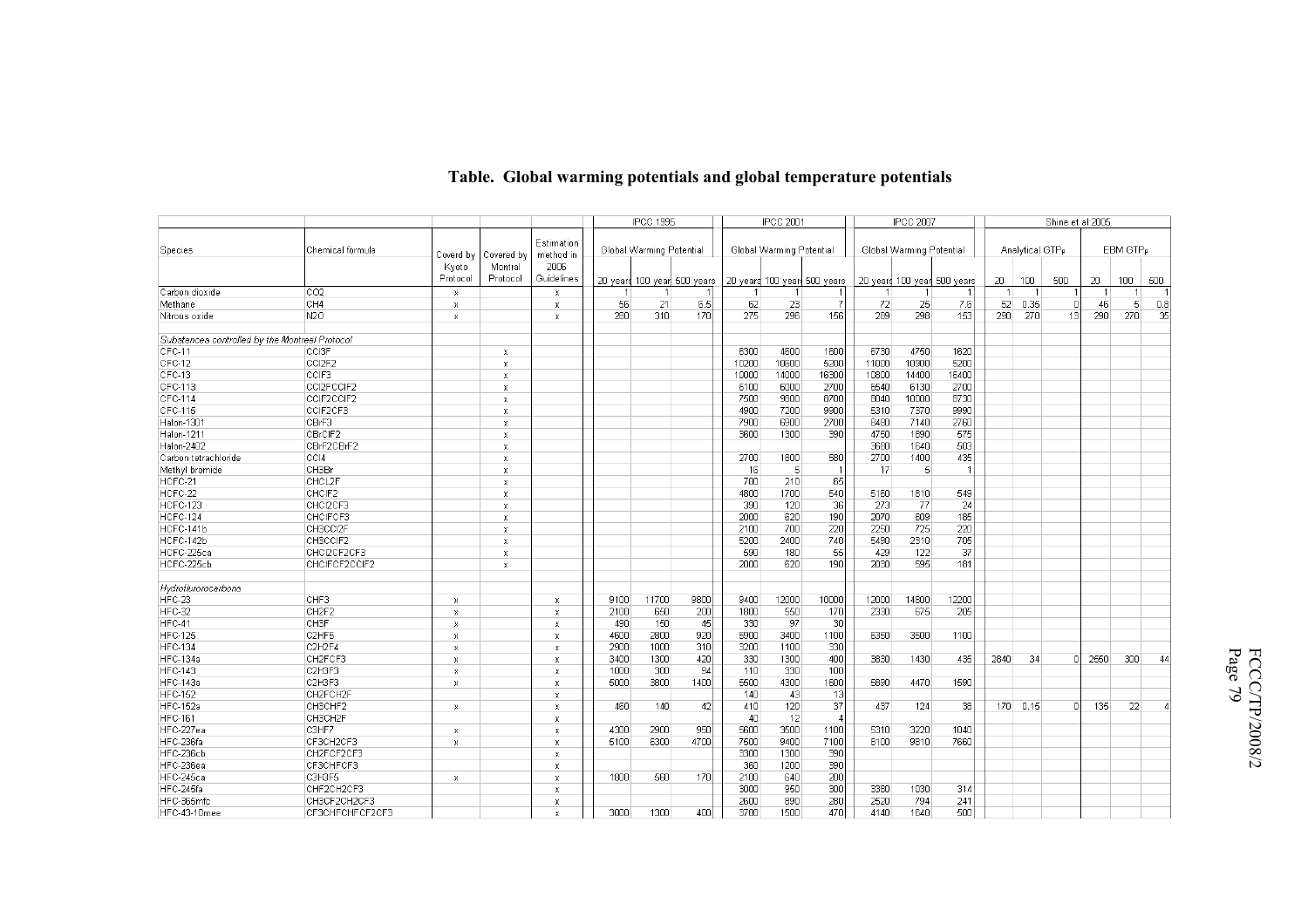|                |      |                 | Shine et al 2005 |                      |      |       |  |  |  |
|----------------|------|-----------------|------------------|----------------------|------|-------|--|--|--|
| tential        |      | Analytical GTPp |                  | EBM GTP <sub>P</sub> |      |       |  |  |  |
| 00 years       | 20   | 100             | 500              | 20                   | 100  | 500   |  |  |  |
|                |      |                 |                  |                      |      |       |  |  |  |
| 32600          |      |                 |                  |                      |      |       |  |  |  |
| 11200          | 4150 | 7490            | 11700            | 4320                 | 7090 | 11200 |  |  |  |
| 18200<br>12500 |      |                 |                  |                      |      |       |  |  |  |
|                |      |                 |                  |                      |      |       |  |  |  |
| 14700          |      |                 |                  |                      |      |       |  |  |  |
| 12500          |      |                 |                  |                      |      |       |  |  |  |
| 13300          |      |                 |                  |                      |      |       |  |  |  |
| 13300          |      |                 |                  |                      |      |       |  |  |  |
| >9500          |      |                 |                  |                      |      |       |  |  |  |

|                                                    |                                  |                           |                     |                           |       | <b>IPCC 1995</b>         |                             |            | <b>IPCC 2001</b>         |                              |       | <b>IPCC 2007</b>         |                             |    |                             | Shine et al 2005 |      |                  |     |
|----------------------------------------------------|----------------------------------|---------------------------|---------------------|---------------------------|-------|--------------------------|-----------------------------|------------|--------------------------|------------------------------|-------|--------------------------|-----------------------------|----|-----------------------------|------------------|------|------------------|-----|
| Species                                            | Chemical formula                 | Coverd by                 | Covered by          | Estimation<br>method in   |       | Global Warming Potential |                             |            | Global Warming Potential |                              |       | Global Warming Potential |                             |    | Analytical GTP <sub>P</sub> |                  |      | EBM GTP.         |     |
|                                                    |                                  | Kyoto<br>Protocol         | Montral<br>Protocol | 2006<br>Guidelines        |       |                          | 20 years 100 year 500 years |            |                          | 20 yeard 100 yeard 500 years |       |                          | 20 yeard 100 year 500 years | 20 | 100                         | 500              | 20   | 100 <sub>1</sub> | 500 |
| Perfluorinated compounds                           |                                  |                           |                     |                           |       |                          |                             |            |                          |                              |       |                          |                             |    |                             |                  |      |                  |     |
| Sulphur hexafluoride                               | SF <sub>6</sub>                  | $\mathbb X$               |                     | Х                         | 16300 | 23900                    | 34900                       | 15100      | 22200                    | 32400                        | 16300 | 22800                    | 32600                       |    |                             |                  |      |                  |     |
| Perfluoromethane                                   | CF4                              | $\mathbf x$               |                     | x                         | 4400  | 6500                     | 10000                       | 3900       | 5700                     | 8900                         | 5210  | 7390                     | 11200                       |    | 4150 7490                   | 11700            | 4320 | 7090 1120        |     |
| Perfluoroethane                                    | C <sub>2F6</sub>                 | $\boldsymbol{\mathsf{x}}$ |                     | X                         | 6200  | 9200                     | 14000                       | 8000       | 11900                    | 18000                        | 8630  | 12200                    | 18200                       |    |                             |                  |      |                  |     |
| Perfluoropropane                                   | C3F8                             | x                         |                     | X                         | 4800  | 7000                     | 10100                       | 5900       | 8600                     | 12400                        | 6310  | 8830                     | 12500                       |    |                             |                  |      |                  |     |
|                                                    | c-C3F6                           |                           |                     |                           |       |                          |                             | >11800     | >16800                   | >21600                       |       |                          |                             |    |                             |                  |      |                  |     |
| Perfluorocyclobutane                               | $c-C4F8$                         | $\mathbf x$               |                     | $\boldsymbol{\mathsf{x}}$ | 6000  | 8700                     | 12700                       | 6800       | 10000                    | 14500                        | 7310  | 10300                    | 14700                       |    |                             |                  |      |                  |     |
| Perfluorobutane                                    | C4F10                            | x                         |                     | X                         | 4800  | 7000                     | 10100                       | 5900       | 8600                     | 12400                        | 6330  | 8860                     | 12500                       |    |                             |                  |      |                  |     |
| Perfluoropentane                                   | C5F12                            | $\mathbf x$               |                     | x                         | 5100  | 7500                     | 11000                       | 6000       | 8900                     | 13200                        | 6510  | 9160                     | 13300                       |    |                             |                  |      |                  |     |
| Perfluorohexane                                    | C6F14                            | X                         |                     | X                         | 5000  | 7400                     | 10700                       | 6100       | 9000                     | 13200                        | 6600  | 9300                     | 13300                       |    |                             |                  |      |                  |     |
| PFC-9-1-18                                         | C10F18                           |                           |                     | X                         |       |                          |                             |            |                          |                              | >5500 | >7500                    | >9500                       |    |                             |                  |      |                  |     |
|                                                    | C4F6                             |                           |                     | X                         |       |                          |                             |            |                          |                              |       |                          |                             |    |                             |                  |      |                  |     |
|                                                    | C5F8                             |                           |                     | x                         |       |                          |                             |            |                          |                              |       |                          |                             |    |                             |                  |      |                  |     |
|                                                    | C7F16                            |                           |                     | X                         |       |                          |                             |            |                          |                              |       |                          |                             |    |                             |                  |      |                  |     |
|                                                    | c-C4F8O                          |                           |                     | X                         |       |                          |                             |            |                          |                              |       |                          |                             |    |                             |                  |      |                  |     |
| Nitrogen trifluoride                               | NF3                              |                           |                     | X                         |       |                          |                             | 7700       | 10800                    | 10800                        | 12300 | 17200                    | 20700                       |    |                             |                  |      |                  |     |
| trifluoromethyl sulphur pentafluoride SF5CF3       |                                  |                           |                     | X                         |       |                          |                             | >12200     | >17500                   | >22500                       | 13200 | 17100                    | 21200                       |    |                             |                  |      |                  |     |
|                                                    |                                  |                           |                     |                           |       |                          |                             |            |                          |                              |       |                          |                             |    |                             |                  |      |                  |     |
| Fluorinated ethers                                 |                                  |                           |                     |                           |       |                          |                             |            |                          |                              |       |                          |                             |    |                             |                  |      |                  |     |
| <b>HFE-125</b>                                     | CHF2OCF3                         |                           |                     | X                         |       |                          |                             | 12900      | 14900                    | 9200                         | 13800 | 14900                    | 8490                        |    |                             |                  |      |                  |     |
| <b>HFE-134</b>                                     | CHF2OCHF2                        |                           |                     | X                         |       |                          |                             | 10500      | 6100                     | 2000                         | 1200  | 6320                     | 1960                        |    |                             |                  |      |                  |     |
| <b>HFE-143a</b>                                    | CH3OCF3                          |                           |                     | X                         |       |                          |                             | 2500       | 750                      | 230                          | 2630  | 756                      | 230                         |    |                             |                  |      |                  |     |
| HCFE-235da2                                        | CHF2OCHCICF3                     |                           |                     | X                         |       |                          |                             | 1100       | 340                      | 110                          | 1230  | 350                      | 106                         |    |                             |                  |      |                  |     |
| HFE-245cb2                                         | CH3OCF2CHF2                      |                           |                     | $\bf{x}$                  |       |                          |                             | 1900       | 580                      | 180                          | 2440  | 708                      | 215                         |    |                             |                  |      |                  |     |
| <b>HFE-245fa2</b>                                  | CHF2OCH2CF3                      |                           |                     | X                         |       |                          |                             | 1900       | 570                      | 180                          | 2280  | 659                      | 200                         |    |                             |                  |      |                  |     |
| HFE-254cb2                                         | CH3OCF2CHF2                      |                           |                     | x                         |       |                          |                             | 99         | 30 <sup>1</sup>          | 9                            | 1260  | 359                      | 109                         |    |                             |                  |      |                  |     |
| HFE-347mcc3                                        | CH3OCF2CF2CF3                    |                           |                     | X                         |       |                          |                             | 1600       | 480                      | 150                          | 1980  | 575                      | 175                         |    |                             |                  |      |                  |     |
| HFE-347pcf2                                        | CHF2CF2OCH2CF3                   |                           |                     | X                         |       |                          |                             |            |                          |                              | 1900  | 580                      | 175                         |    |                             |                  |      |                  |     |
| HFE-356pcc3                                        | CH3OCF2CF2CHF2                   |                           |                     | x                         |       |                          |                             | 360        | 110                      | 33                           | 386   | 110                      | 33                          |    |                             |                  |      |                  |     |
| HFE-356pcf3                                        | CHF2CF2CH2OCHF2                  |                           |                     | x                         |       |                          |                             | 1500       | 430                      | 130                          |       |                          |                             |    |                             |                  |      |                  |     |
| HFE-449sl (HFE-7100)                               | C4F9OCH3                         |                           |                     | X                         |       |                          |                             | 1300       | 390                      | 120                          | 1040  | 297                      | 90                          |    |                             |                  |      |                  |     |
| HFE-569sf2 (HFE-7200)                              | C4F9OC2H5                        |                           |                     | x                         |       |                          |                             | 190        | 55                       | 17                           | 207   | 59                       | 18                          |    |                             |                  |      |                  |     |
| HFE-43-10pccc124 (H-Galden 1040 CHF2OCF2OC2F4OCHF2 |                                  |                           |                     | X                         |       |                          |                             | 5900       | 1800                     | 560                          | 6320  | 1870                     | 569                         |    |                             |                  |      |                  |     |
| HFE-236ca12 (HG-10)                                | CHF2OCF2OCHF2                    |                           |                     | $\bf{x}$                  |       |                          |                             | 7500       | 2700                     | 850                          | 8000  | 2800                     | 860                         |    |                             |                  |      |                  |     |
| HFE-338pcc13 (HG-01)                               | CHF2OCF2CF2OCHF2                 |                           |                     | X                         |       |                          |                             | 470        | 1500                     | 450                          | 5100  | 1500                     | 460                         |    |                             |                  |      |                  |     |
| HFE-374pcf2                                        | CHF2CF2OCH2OCH3                  |                           |                     | $\bar{\mathbf{x}}$        |       |                          |                             | 1800       | 540                      | 170                          |       |                          |                             |    |                             |                  |      |                  |     |
| HFE-227ea                                          | CF3CHFOCF3                       |                           |                     | x                         |       |                          |                             | 4200       | 1500                     | 460                          |       |                          |                             |    |                             |                  |      |                  |     |
| HFE-236ea2                                         | CF3CHFOCHF2                      |                           |                     | X                         |       |                          |                             | 3100       | 960                      | 300                          |       |                          |                             |    |                             |                  |      |                  |     |
| HFE-236fa                                          | CF3CH2OCF3                       |                           |                     | X                         |       |                          |                             | 1600       | 470                      | 150                          |       |                          |                             |    |                             |                  |      |                  |     |
| HFE-245fa1                                         | CHF2CH2OCF3                      |                           |                     | x                         |       |                          |                             | 940        | 280                      | 86                           |       |                          |                             |    |                             |                  |      |                  |     |
| HFE-263fb2                                         | CF3CH2OCH3                       |                           |                     | $\mathsf{x}$              |       |                          |                             | 37         | 11                       | 3                            |       |                          |                             |    |                             |                  |      |                  |     |
| HFE-329mcc2                                        | CF3CF2OCF2CHF2                   |                           |                     | X                         |       |                          |                             | 2800       | 890                      | 280                          |       |                          |                             |    |                             |                  |      |                  |     |
| HFE-338mcf2                                        | CF3CF2OCH2CF3                    |                           |                     | X                         |       |                          |                             | 1800       | 540                      | 170                          |       |                          |                             |    |                             |                  |      |                  |     |
| HFE-347mcf2                                        | CF3CF2OCH2CHF2                   |                           |                     | $\bf{x}$                  |       |                          |                             | 1200       | 360                      | 110                          |       |                          |                             |    |                             |                  |      |                  |     |
|                                                    | CF sCHFCF aOCH3                  |                           |                     | X                         |       |                          |                             |            | 98                       | 30                           |       |                          |                             |    |                             |                  |      |                  |     |
| HFE-356mec3                                        | CHF2CF2CF2OCH3                   |                           |                     | $\bar{\mathbf{x}}$        |       |                          |                             | 330<br>360 | 110                      | 33                           |       |                          |                             |    |                             |                  |      |                  |     |
| HFE-356pcc3                                        |                                  |                           |                     | X                         |       |                          |                             | 860        | 260                      | 80                           |       |                          |                             |    |                             |                  |      |                  |     |
| HFE-356pcf2<br>HFE-365mcf3                         | CHF2CF2OCH2CHF2<br>CF3CF2CH2OCH3 |                           |                     | X                         |       |                          |                             | 38         | 11                       | $\overline{4}$               |       |                          |                             |    |                             |                  |      |                  |     |
|                                                    |                                  |                           |                     |                           |       |                          |                             |            |                          |                              |       |                          |                             |    |                             |                  |      |                  |     |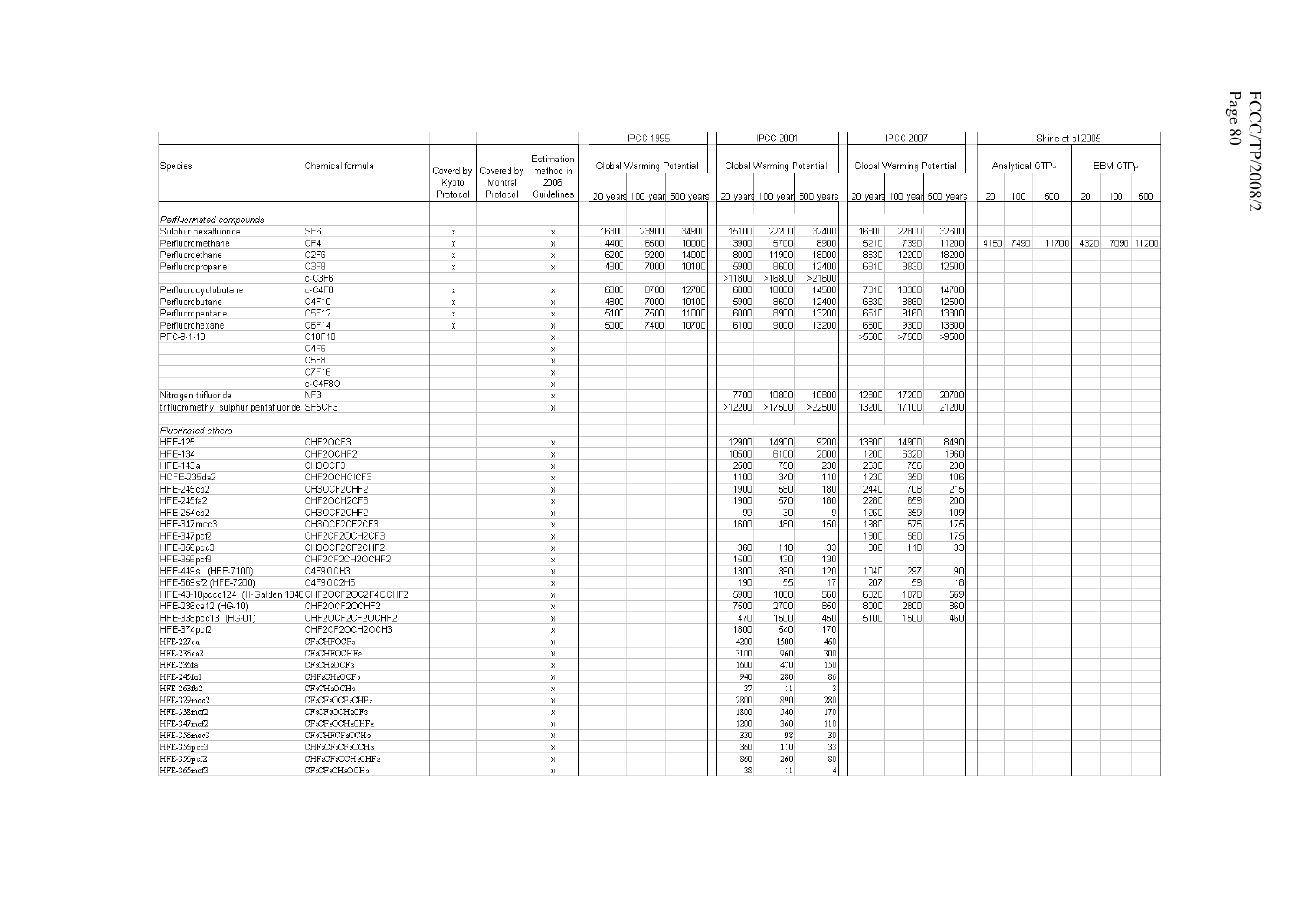|                             |                        |          |                                 |                                 |               | <b>IPCC 1995</b> |                          |      | <b>IPCC 2001</b>         |                                                             |      | <b>IPCC 2007</b>            |       |    |     | Shine et al 2005            |    |                      |     |
|-----------------------------|------------------------|----------|---------------------------------|---------------------------------|---------------|------------------|--------------------------|------|--------------------------|-------------------------------------------------------------|------|-----------------------------|-------|----|-----|-----------------------------|----|----------------------|-----|
| Species                     | Chemical formula       | Kyoto    | Coverd by Covered by<br>Montral | Estimation<br>method in<br>2006 |               |                  | Global Warming Potential |      | Global Warming Potential |                                                             |      | Global Warming Potential    |       |    |     | Analytical GTP <sub>P</sub> |    | EBM GTP <sub>P</sub> |     |
|                             |                        | Protocol | Protocol                        | Guidelines                      |               |                  |                          |      |                          | 20 γears 100 γear  500 γears   20 γears 100 γears 500 γears |      | 20 years 100 year 500 years |       | 20 | 100 | 500                         | 20 | 100                  | 500 |
| Perfl uoropolyethers        |                        |          |                                 |                                 |               |                  |                          |      |                          |                                                             |      |                             |       |    |     |                             |    |                      |     |
| PFPMIE                      | CF3OCF(CF3)CF2OCF2OCF3 |          |                                 |                                 |               |                  |                          |      |                          |                                                             | 7620 | 10300                       | 12400 |    |     |                             |    |                      |     |
| Other halogenated compounds |                        |          |                                 |                                 |               |                  |                          |      |                          |                                                             |      |                             |       |    |     |                             |    |                      |     |
| FIC-13I1                    | CF3L                   |          |                                 |                                 |               |                  |                          |      |                          | <<1                                                         |      | 0.4                         | 0.1   |    |     |                             |    |                      |     |
|                             | CH2BR2                 |          |                                 |                                 |               |                  |                          | 5    |                          | <<1                                                         |      |                             |       |    |     |                             |    |                      |     |
| Halon-1201                  | CHBrF2                 |          |                                 |                                 |               |                  |                          | 1500 | 470                      | 150                                                         |      |                             |       |    |     |                             |    |                      |     |
| Methyl chloroform           | CH3CCI3                |          |                                 |                                 |               |                  |                          | 450  | 140                      | 42                                                          | 506  | 146                         | 45    |    |     |                             |    |                      |     |
| Dimethylether               | CH3OCH3                |          |                                 |                                 |               |                  |                          |      |                          | $1 \le 1$                                                   |      |                             | <<    |    |     |                             |    |                      |     |
|                             | CHC <sub>13</sub>      |          |                                 |                                 | $\cdots$      |                  |                          | 100  | 30                       | 9                                                           |      |                             |       |    |     |                             |    |                      |     |
| Methylene chloride          | CH2CI2                 |          |                                 |                                 | $\sim$ $\sim$ | 9                |                          | 35   | 10 <sup>1</sup>          |                                                             |      | 31<br>8.7                   | 2.7   |    |     |                             |    |                      |     |
| Methyl chloride             | снзсі                  |          |                                 |                                 |               |                  |                          | 55   | 16                       |                                                             |      | 45<br>13                    |       |    |     |                             |    |                      |     |
|                             | (CFs)2CFOCH3           |          |                                 |                                 |               |                  |                          | 1100 | 330                      | 100                                                         |      |                             |       |    |     |                             |    |                      |     |
|                             | (CF3)CH2OH             |          |                                 |                                 |               |                  |                          | 190  | 57                       | 18                                                          |      |                             |       |    |     |                             |    |                      |     |
|                             | CF3CF2CH2OH            |          |                                 |                                 |               |                  |                          | 140  | 40                       | 13                                                          |      |                             |       |    |     |                             |    |                      |     |
|                             | (CF3)2CHOH             |          |                                 |                                 |               |                  |                          | 640  | 190                      | 59                                                          |      |                             |       |    |     |                             |    |                      |     |
|                             | (CF3)2CHOCHF2          |          |                                 |                                 |               |                  |                          | 1200 | 370                      | 110                                                         |      |                             |       |    |     |                             |    |                      |     |
|                             | (CF3)2CHOCH3           |          |                                 |                                 |               |                  |                          | 88   | 26                       | 8                                                           |      |                             |       |    |     |                             |    |                      |     |
|                             | $-CF2$ ) $4CH(OH)$ -   |          |                                 |                                 |               |                  |                          | 240  | 70                       | 22                                                          |      |                             |       |    |     |                             |    |                      |     |
|                             | C3F7C(O)C2F5           |          |                                 |                                 |               |                  |                          |      |                          |                                                             |      |                             |       |    |     |                             |    |                      |     |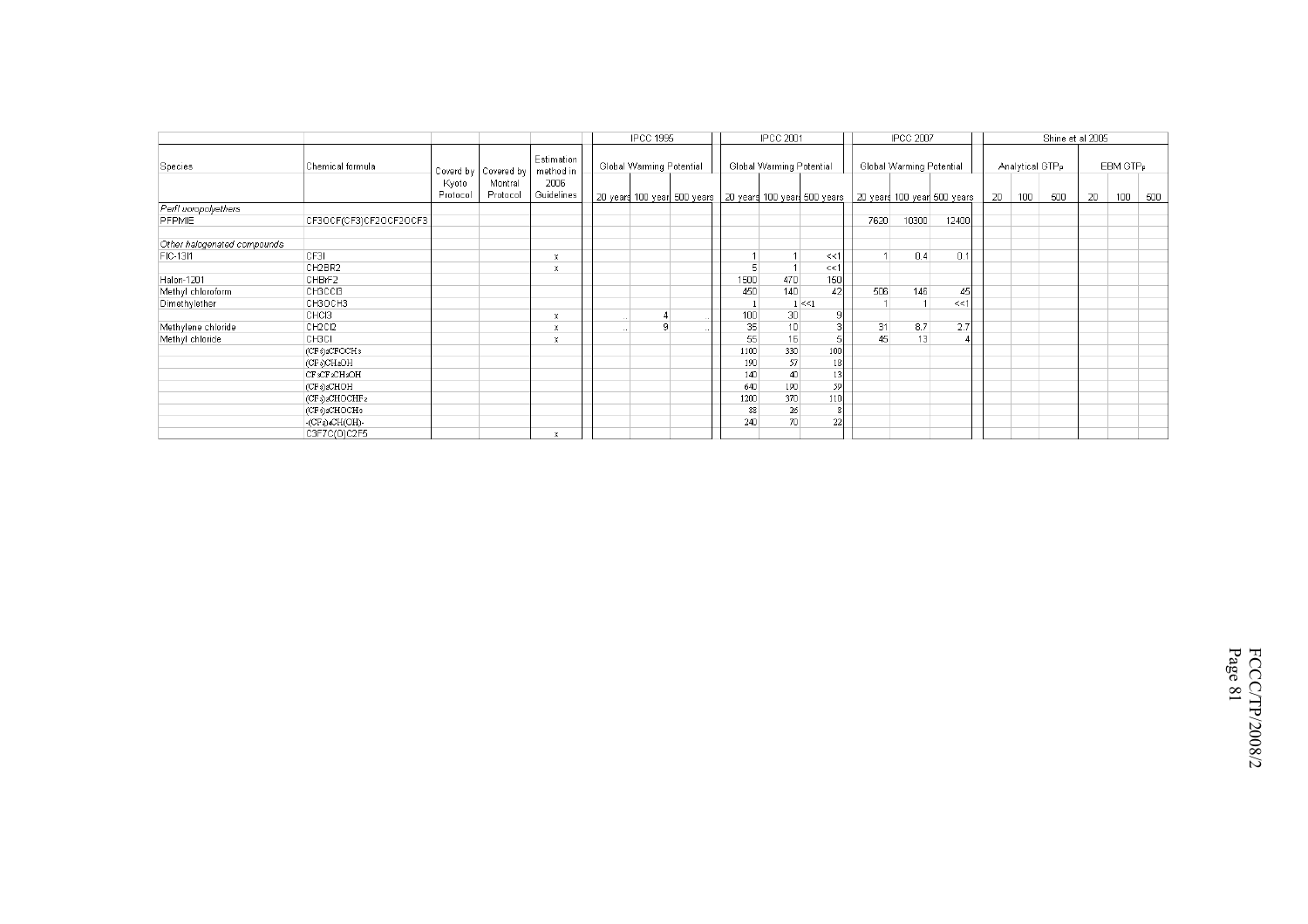

Figure 1. Percentage change in share in Annex I emissions in 2005 due to moving from 1995 global warming potential values<br>to 2001 and 2007 values with a 100-year time horizon (only carbon dioxide, methane and nitrous oxide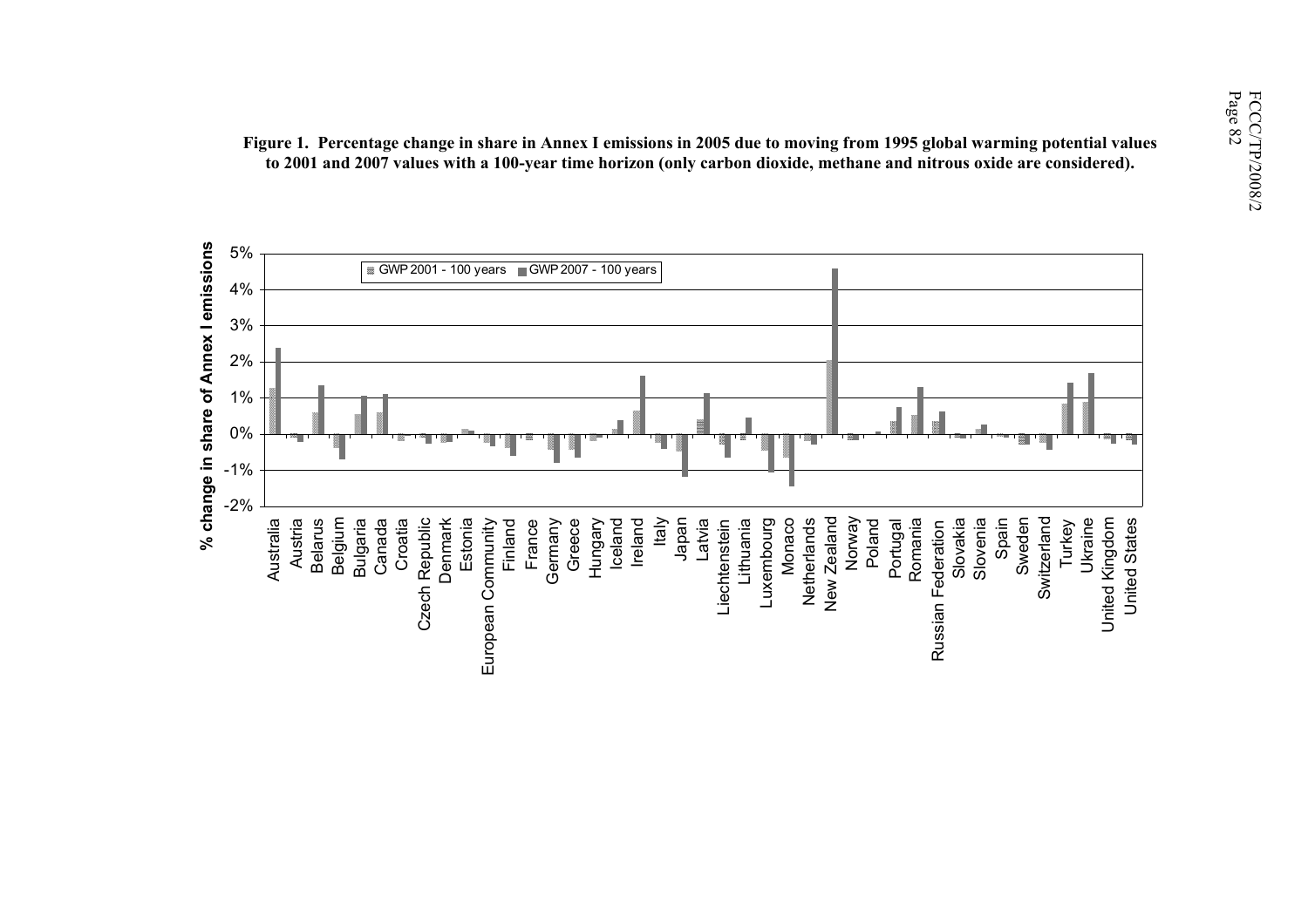

**Figure 2. Percentage change in share in total Annex I Party emissions in 2005 due to moving from a 100-year to a 20- or 500-year time horizon or moving to global temperature potentials (only carbon dioxide, methane and nitrous oxide are considered).**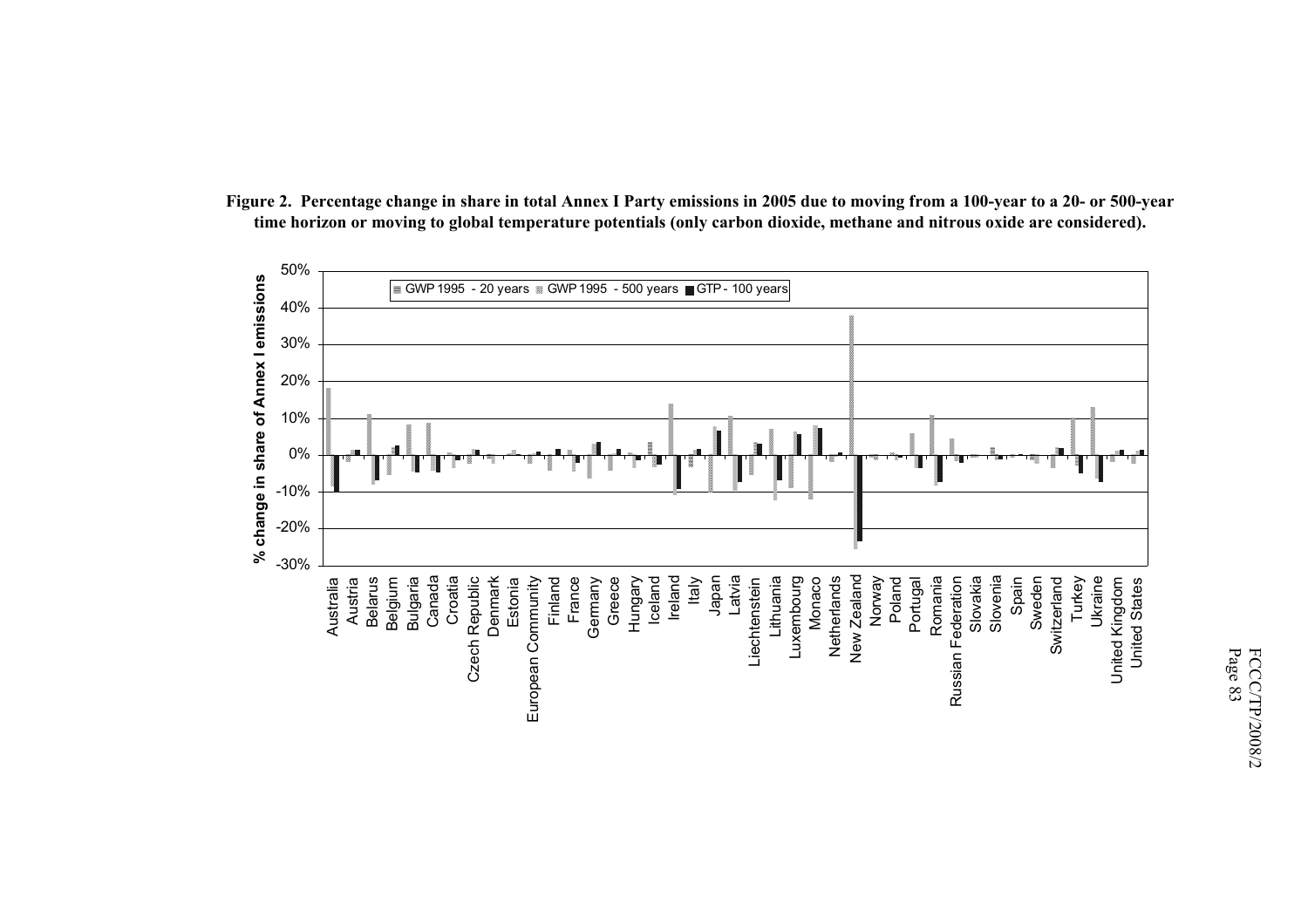

**Figure 3. Emissions trend of a hypothetical country for carbon dioxide, methane and nitrous oxide for 1995 global warming potentials with a 100-year and a 20-year time horizon**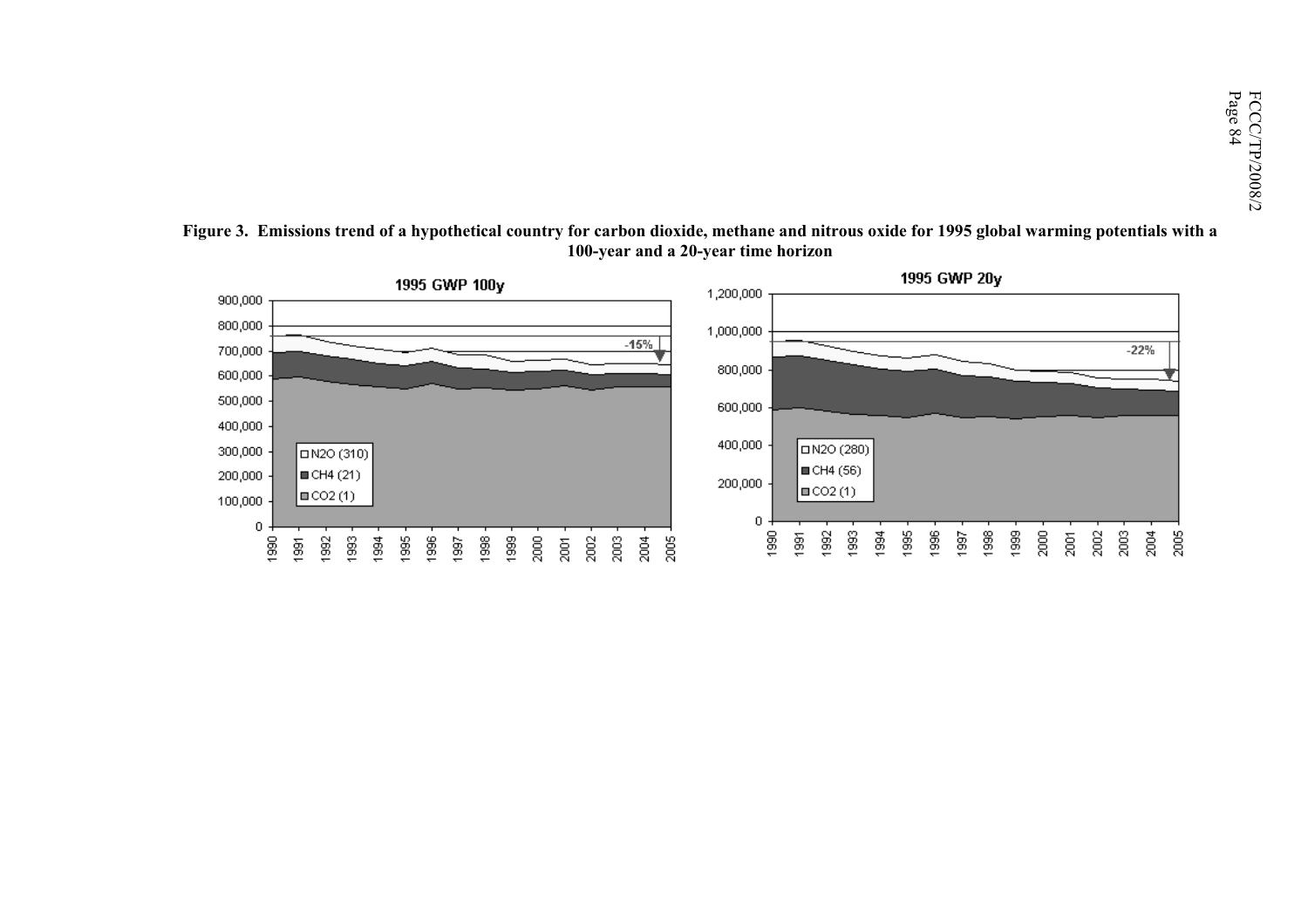

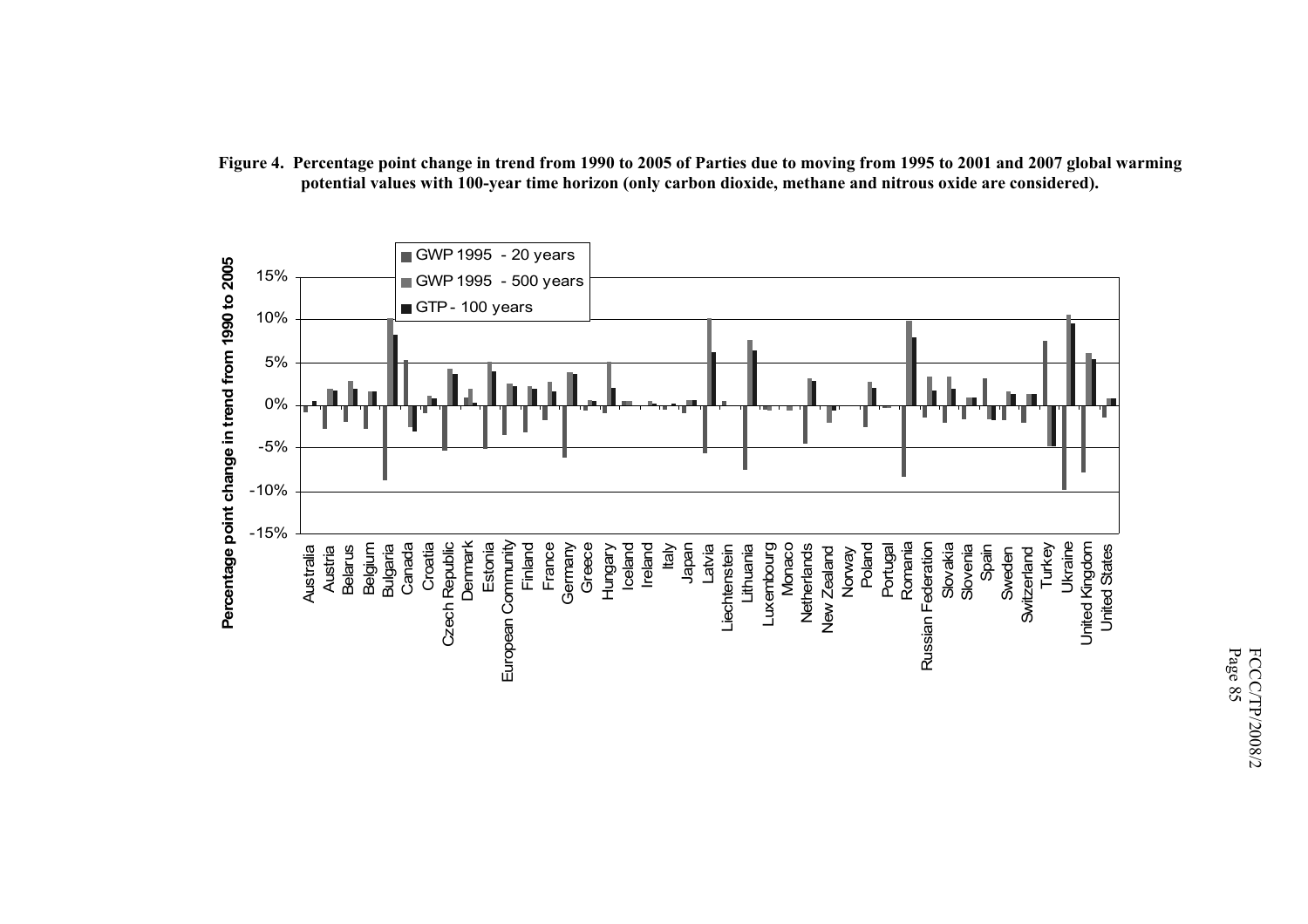

Figure 5. Percentage point change in trend from 1990 to 2005 of Parties due to moving from a 100-year to a 20- or 500-year<br>
time horizon or moving to global temperature potentials (only carbon dioxide, methane and nitrous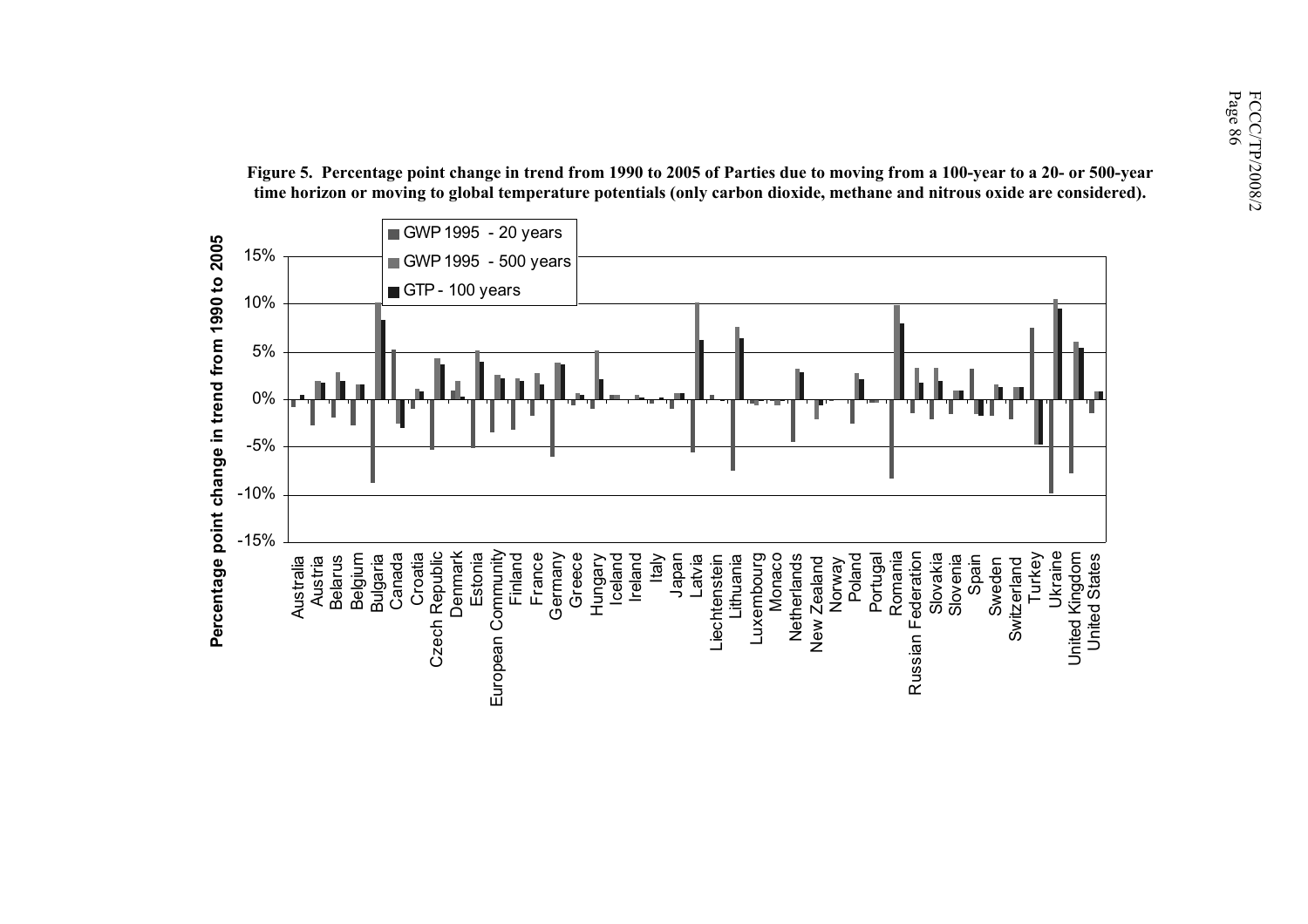# Annex V

# **List of abbreviations used in the paper**

| <b>2006 IPCC</b>            | 2006 IPCC Guidelines for National Greenhouse Gas Inventories                                |
|-----------------------------|---------------------------------------------------------------------------------------------|
| Guidelines                  |                                                                                             |
| <b>AAU</b>                  | assigned amount unit                                                                        |
| AIE                         | accredited independent entity                                                               |
| AR                          | afforestation and reforestation under Article 3.3                                           |
| AR4                         | Fourth Assessment Report of the IPCC                                                        |
| <b>ARD</b>                  | afforestation, reforestation and deforestation under Article 3.3                            |
| AWG-KP                      | Ad Hoc Working Group on Further Commitments for Annex I Parties under the Kyoto<br>Protocol |
| <b>CDM</b>                  | clean development mechanism                                                                 |
| <b>CER</b>                  | certified emission reduction                                                                |
| <b>CM</b>                   | cropland management under Article 3.4                                                       |
| <b>CMP</b>                  | Conference of the Parties serving as the Meeting of the Parties to the Kyoto Protocol       |
| <b>CPR</b>                  | commitment period reserve                                                                   |
| <b>DFP</b>                  | designated focal point                                                                      |
| <b>DNA</b>                  | designated National Authority                                                               |
| <b>DOE</b>                  | designated operational entity                                                               |
| <b>EBM</b>                  | energy balance model                                                                        |
| <b>ERU</b>                  | emission reduction unit                                                                     |
| FM                          | forest management under Article 3.4                                                         |
| <b>GDP</b>                  | gross domestic product                                                                      |
| <b>GHG</b>                  | greenhouse gas                                                                              |
| <b>GM</b>                   | grazing land management under Article 3.4                                                   |
| <b>GTPs</b>                 | global temperature potentials                                                               |
| <b>GWPs</b>                 | global warming potentials                                                                   |
| <b>HCFs</b>                 | hydrofluorocarbons                                                                          |
| <b>HWPs</b>                 | harvested wood products                                                                     |
| <b>IEA</b>                  | <b>International Energy Agency</b>                                                          |
| <b>IPCC</b>                 | Intergovernmental Panel on Climate Change                                                   |
| <b>ITL</b>                  | international transaction log                                                               |
| JI                          | joint implementation                                                                        |
| <b>JISC</b>                 | Joint Implementation Supervisory Committee                                                  |
| <b>ICER</b>                 | long-term CER                                                                               |
| <b>LDC</b>                  | least developed country                                                                     |
| <b>LULUCF</b>               | land use, land-use change and forestry                                                      |
| <b>NMVOCs</b>               | non-methane volatile organic compounds                                                      |
| <b>PFCs</b>                 | perfluorocarbons                                                                            |
| PoA                         | programme of activities                                                                     |
| Revised 1996<br><b>IPCC</b> | Revised 1996 IPCC Guidelines for National Greenhouse Gas Inventories                        |
| Guidelines                  |                                                                                             |
| <b>RMU</b>                  | removal unit                                                                                |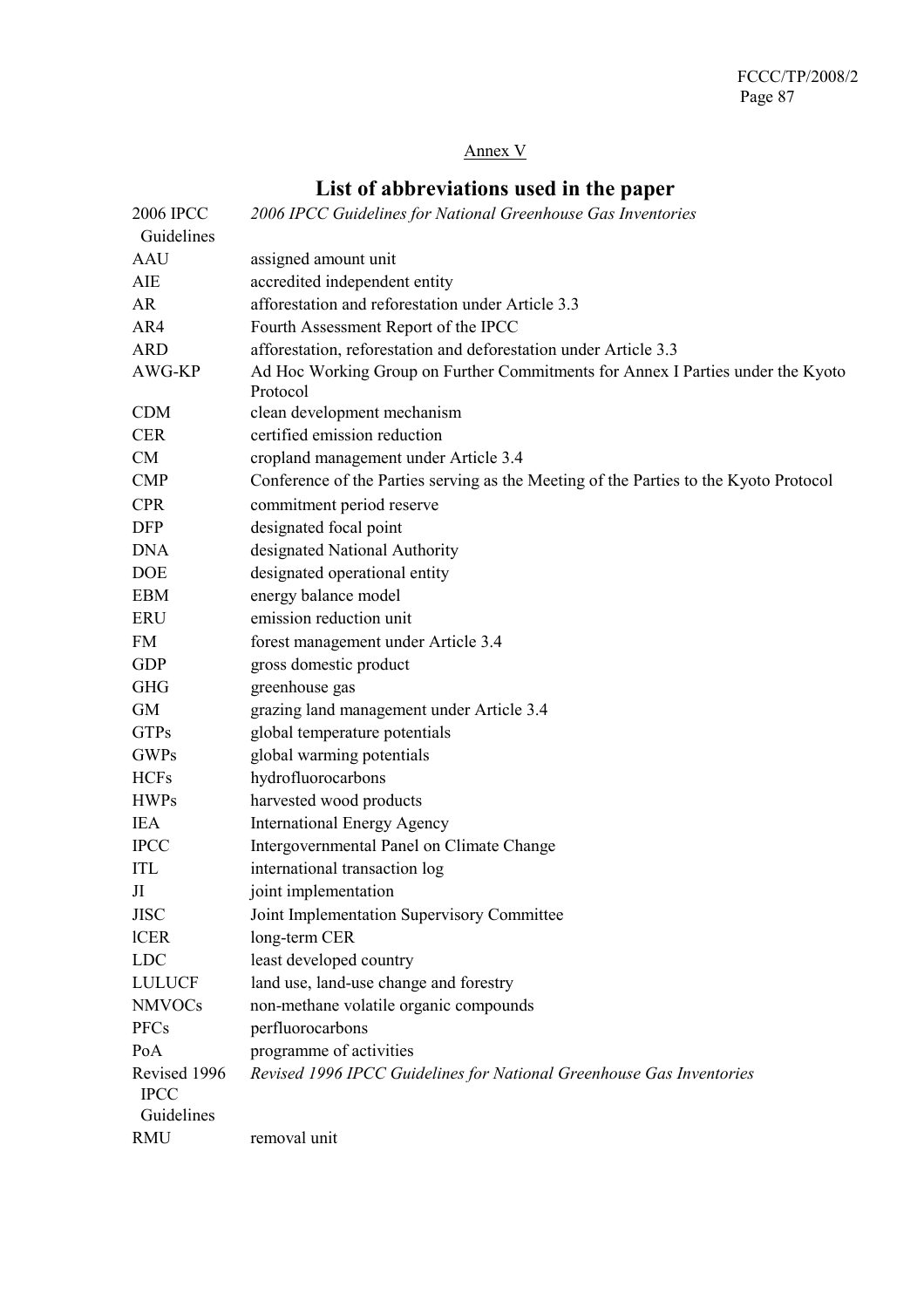FCCC/TP/2008/2 Page 88

| <b>RV</b>   | revegetation under Article 3.4 |
|-------------|--------------------------------|
| <b>SIDS</b> | small island developing States |
| tCER        | temporary CER                  |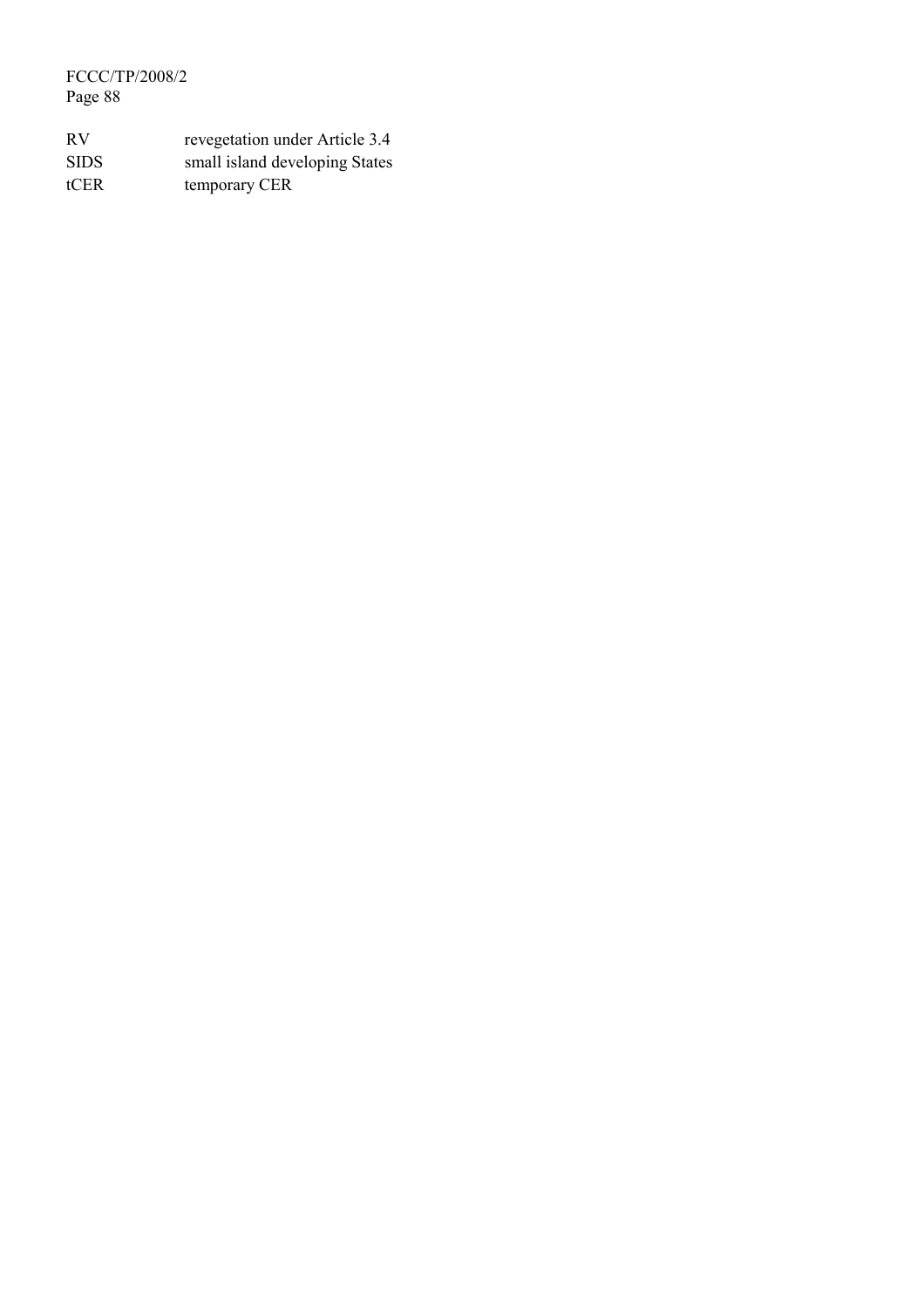# Annex VI

# **List of options analysed in the paper**

# **Possible improvements to emissions trading and the project based mechanism under the Kyoto Protocol**

#### Clean development mechanism

- Option 3.1: Allow new nuclear plants as clean development mechanism project activities
- Option 3.2a: Introduce sectoral clean development mechanism project activities for emission reductions below a sectoral baseline
- Option 3.2b: Introduce sectoral crediting of emission reductions below a no-lose target
- Option 3.3: Change the composition of the Executive Board membership to ensure equitable representation of Parties
- Option 3.4: Move the secretariat's function of supporting the Executive Board to another organization
- Option 3.5: Introduce alternative institutional arrangements for validation, verification and certification
- Option 3.6: Broaden the role of host Party governments
- Option 3.7a: Standardized, multi-project baselines
- Option 3.7b: Positive or negative lists of project activity types
- Option 3.8: Differentiate the eligibility of Parties to host clean development mechanism project activities
- Option 3.9: Improve access to clean development mechanism project activities by certain host Parties
- Option 3.10a: Allocate minimum quotas to project activity types that contribute more to the sustainable development of host Parties
- Option 3.10b: Allocate minimum quotas to specific groups of host Parties
- Option 3.11: Include monetary and other co-benefits as additional criteria for the registration of project activities
- Option 3.12: Include technology transfer as an additional criterion for the registration of project activities
- Option 3.13: Restrict the clean development mechanism to bilateral project activities
- Option 3.14: Introduce multiplication factors to increase or decrease the certified emission reductions issued for specific project activity types

# Joint implementation

- Option 3.15: Introduce modalities for the graduation of Parties from hosting clean development mechanism project activities to joint implementation projects
- Option 3.16: Change the composition of the Joint Implementation Supervisory Committee membership to ensure equitable representation of Parties
- Option 3.17: Move the secretariat's function of supporting the Joint Implementation Supervisory Committee to another organization
- Option 3.18: Introduce alternative institutional arrangements for determination and verification
- Option 3.19: Broaden the role of host Party governments
- Option 3.20: Positive or negative lists of project types
- Option 3.21: Differentiate the eligibility of Parties to host joint implementation projects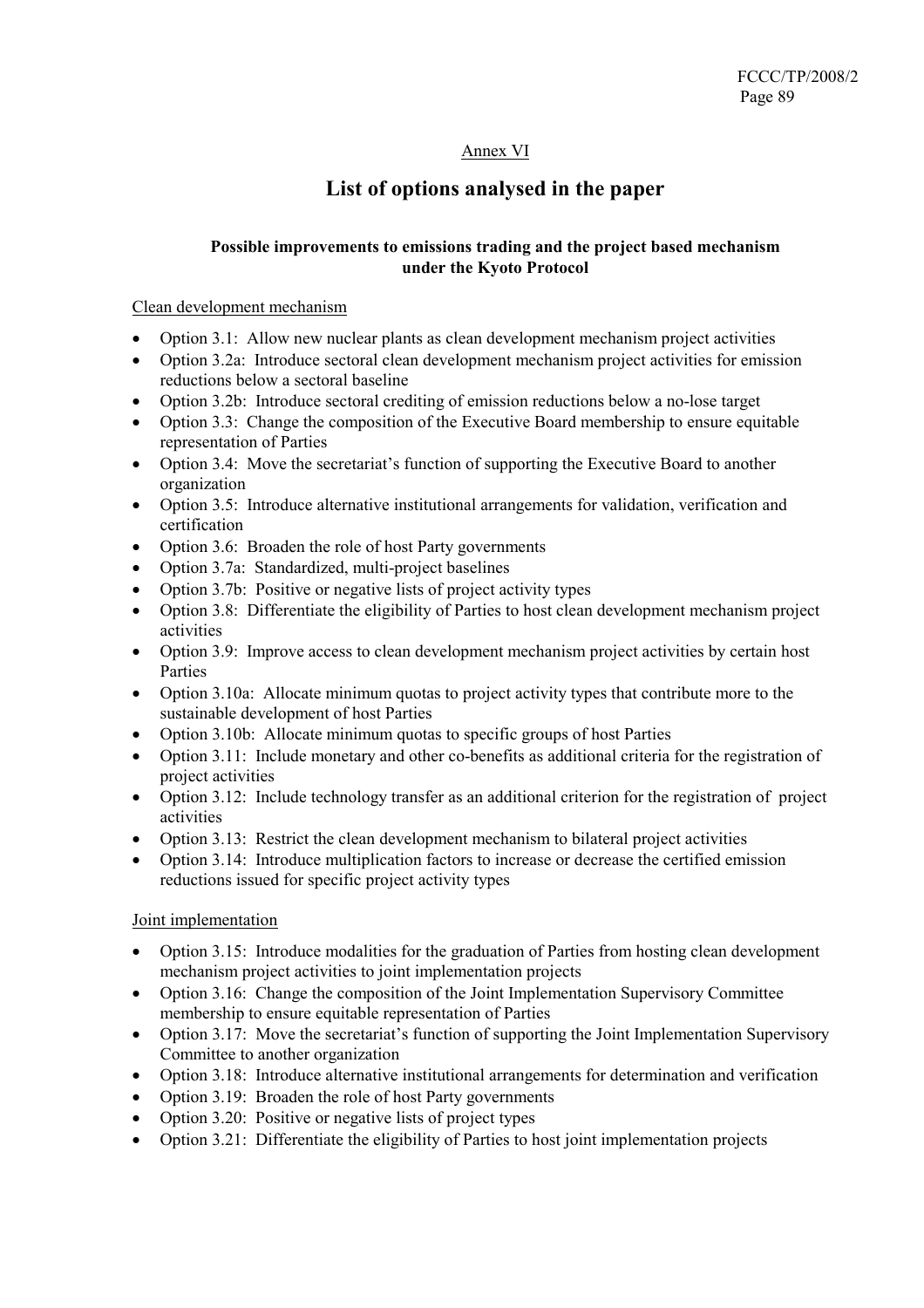FCCC/TP/2008/2 Page 90

- Option 3.22: Improve access to joint implementation projects by certain host Parties
- Option 3.23a: Allocate minimum quotas to project types that contribute more to the sustainable development of host Parties
- Option 3.23b: Allocate minimum quotas to specific groups of host Parties
- Option 3.24: Include monetary and other co-benefits as additional criteria for the final determination for projects
- Option 3.25: Include technology transfer as an additional criterion for the final determination for projects
- Option 3.26: Restrict joint implementation to bilateral projects
- Option 3.27: Introduce multiplication factors to increase or decrease the emission reduction units issued for specific project types

#### Emissions trading

- Option 3.28: Introduce emissions trading based on sectoral targets
- Option 3.29: Introduce the linking of emissions trading between Annex I Parties and voluntary emissions trading schemes in non-Annex I Parties
- Option 3.30: Improve the basis for linking of national or regional emissions trading schemes across Annex I Parties
- Option 3.31: Eliminate restrictions on the trading and use of certain Kyoto unit types under national and regional emissions trading schemes
- Option 3.32: Enhance equivalence among Kyoto unit types
- Option 3.33a: Reduce the commitment period reserve
- Option 3.33b: Increase the commitment period reserve
- Option 3.34: Encourage disclosure of information on transactions of Kyoto units
- Option 3.35: Move the secretariat's function of maintaining and operating the international transaction log to another organization

#### Cross-cutting issues

- Option 3.36: Relax or eliminate carry-over restrictions on Kyoto units
- Option 3.37: Introduce borrowing of assigned amount from future commitment periods
- Option 3.38: Reduce the number of unit types established under the Kyoto Protocol
- Option 3.39: Introduce a mid-commitment period assessment and review process

#### **Addressing the definitions, modalities, rules and guidelines for the treatment of land use, land-use change and forestry in the second commitment period**

# Activity-based approach

- Option 4.1: No changes to current rules
- Option 4.2: Change only the treatment of forest management
- Option 4.2a: Apply discount factors to forest management
- Option 4.2b: Apply net–net accounting to forest management
- Option 4.3: Harmonize the treatment of activities under Articles 3.3. and 3.4.
- Option 4.3a: Apply current definitions, modalities, rules and guidelines in the second commitment period, but apply net–net accounting to all activities
- Option 4.3b: Allow "land use flexibility" under Article 3.3
- Option 4.3c: Add new eligible activities under Article 3.4